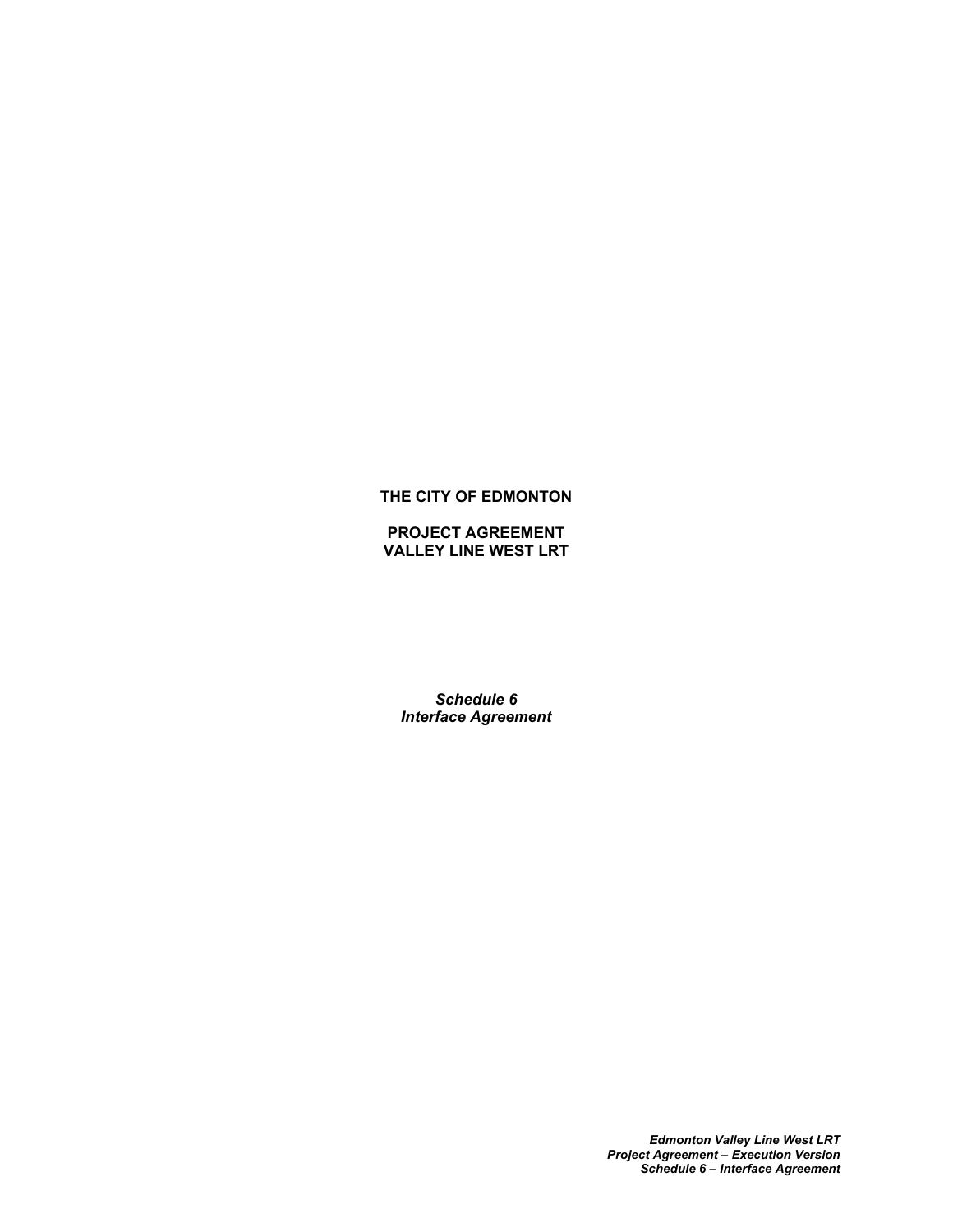# **TABLE OF CONTENTS**

| 1.1  |                                                              |  |
|------|--------------------------------------------------------------|--|
| 1.2  |                                                              |  |
| 1.3  |                                                              |  |
| 1.4  |                                                              |  |
| 1.5  |                                                              |  |
| 1.6  |                                                              |  |
|      |                                                              |  |
| 2.1  |                                                              |  |
| 2.2  |                                                              |  |
| 2.3  | The Project Agreement, Services Contract and LRV Contract 10 |  |
| 2.4  |                                                              |  |
| 2.5  |                                                              |  |
| 2.6  |                                                              |  |
| 2.7  |                                                              |  |
| 2.8  |                                                              |  |
|      |                                                              |  |
| 3.1  |                                                              |  |
| 3.2  |                                                              |  |
| 3.3  |                                                              |  |
| 3.4  |                                                              |  |
| 3.5  |                                                              |  |
| 3.6  |                                                              |  |
| 3.7  |                                                              |  |
| 3.8  |                                                              |  |
| 3.9  |                                                              |  |
| 3.10 |                                                              |  |
| 3.11 |                                                              |  |
| 3.12 |                                                              |  |
| 3.13 |                                                              |  |
|      |                                                              |  |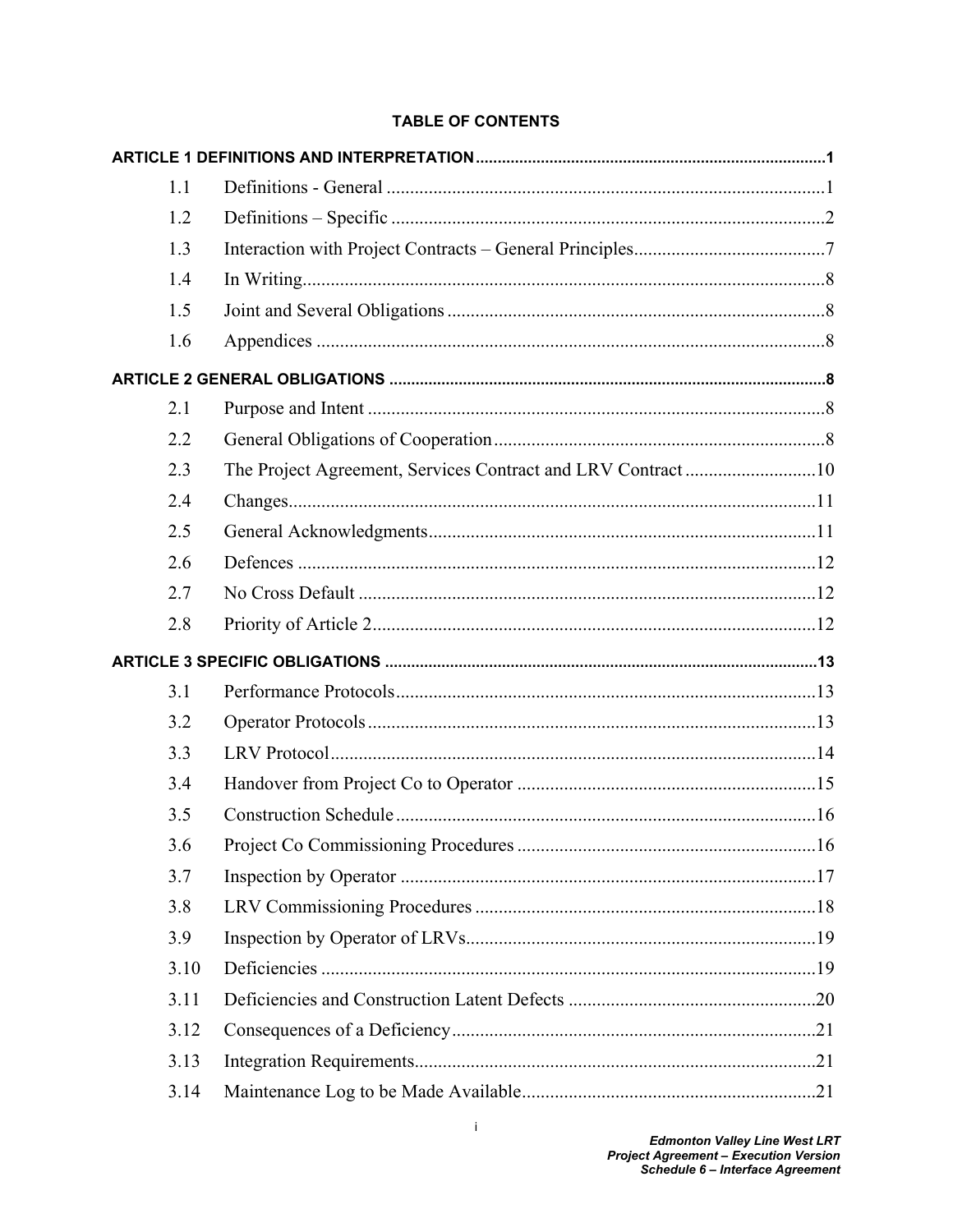|     | 3.15                                                              |  |
|-----|-------------------------------------------------------------------|--|
|     | 3.16                                                              |  |
|     | 3.17                                                              |  |
|     | 3.18                                                              |  |
|     |                                                                   |  |
| 4.1 |                                                                   |  |
|     | 4.2                                                               |  |
| 4.3 | Composition and Operating Procedures of the Interface Committee22 |  |
|     |                                                                   |  |
| 5.1 |                                                                   |  |
|     | 5.2                                                               |  |
|     | 5.3                                                               |  |
|     | 5.4                                                               |  |
|     |                                                                   |  |
| 6.1 |                                                                   |  |
|     | 6.2                                                               |  |
|     | 6.3                                                               |  |
|     | 6.4                                                               |  |
|     | ARTICLE 7 INDEPENDENT PERFORMANCE DEMONSTRATION CERTIFIER 29      |  |
| 7.1 |                                                                   |  |
|     | 7.2                                                               |  |
|     | 7.3                                                               |  |
|     | 7.4                                                               |  |
|     | 7.5                                                               |  |
|     | 7.6                                                               |  |
|     | 7.7                                                               |  |
|     | 7.8                                                               |  |
|     | 7.9                                                               |  |
|     | 7.10                                                              |  |
|     |                                                                   |  |
| 8.1 |                                                                   |  |
|     | 8.2                                                               |  |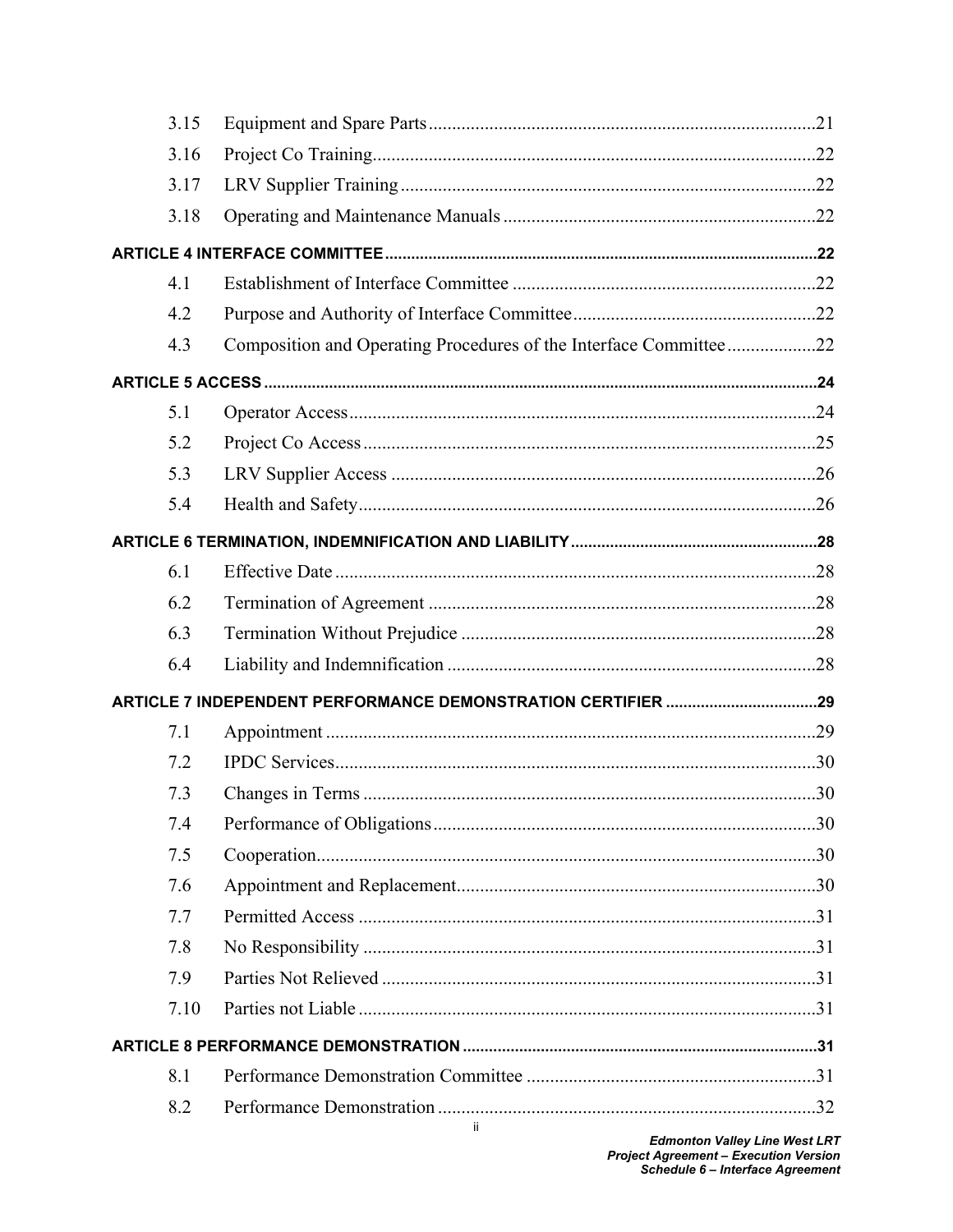|                                                                         | 8.3   |  |  |  |
|-------------------------------------------------------------------------|-------|--|--|--|
|                                                                         |       |  |  |  |
|                                                                         | 9.1   |  |  |  |
|                                                                         |       |  |  |  |
|                                                                         | 10.1  |  |  |  |
|                                                                         | 10.2  |  |  |  |
|                                                                         | 10.3  |  |  |  |
|                                                                         | 10.4  |  |  |  |
|                                                                         | 10.5  |  |  |  |
|                                                                         | 10.6  |  |  |  |
|                                                                         | 10.7  |  |  |  |
|                                                                         | 10.8  |  |  |  |
|                                                                         | 10.9  |  |  |  |
|                                                                         | 10.10 |  |  |  |
|                                                                         | 10.11 |  |  |  |
|                                                                         | 10.12 |  |  |  |
|                                                                         | 10.13 |  |  |  |
|                                                                         | 10.14 |  |  |  |
|                                                                         | 10.15 |  |  |  |
|                                                                         | 10.16 |  |  |  |
|                                                                         | 10.17 |  |  |  |
|                                                                         |       |  |  |  |
|                                                                         |       |  |  |  |
|                                                                         |       |  |  |  |
|                                                                         |       |  |  |  |
|                                                                         |       |  |  |  |
|                                                                         |       |  |  |  |
| APPENDIX 5 INDEPENDENT PERFORMANCE DEMONSTRATION CERTIFIER AGREEMENT 48 |       |  |  |  |
|                                                                         |       |  |  |  |
| APPENDIX 5B INDEPENDENT PERFORMANCE DEMONSTRATION CERTIFIER FEE 22      |       |  |  |  |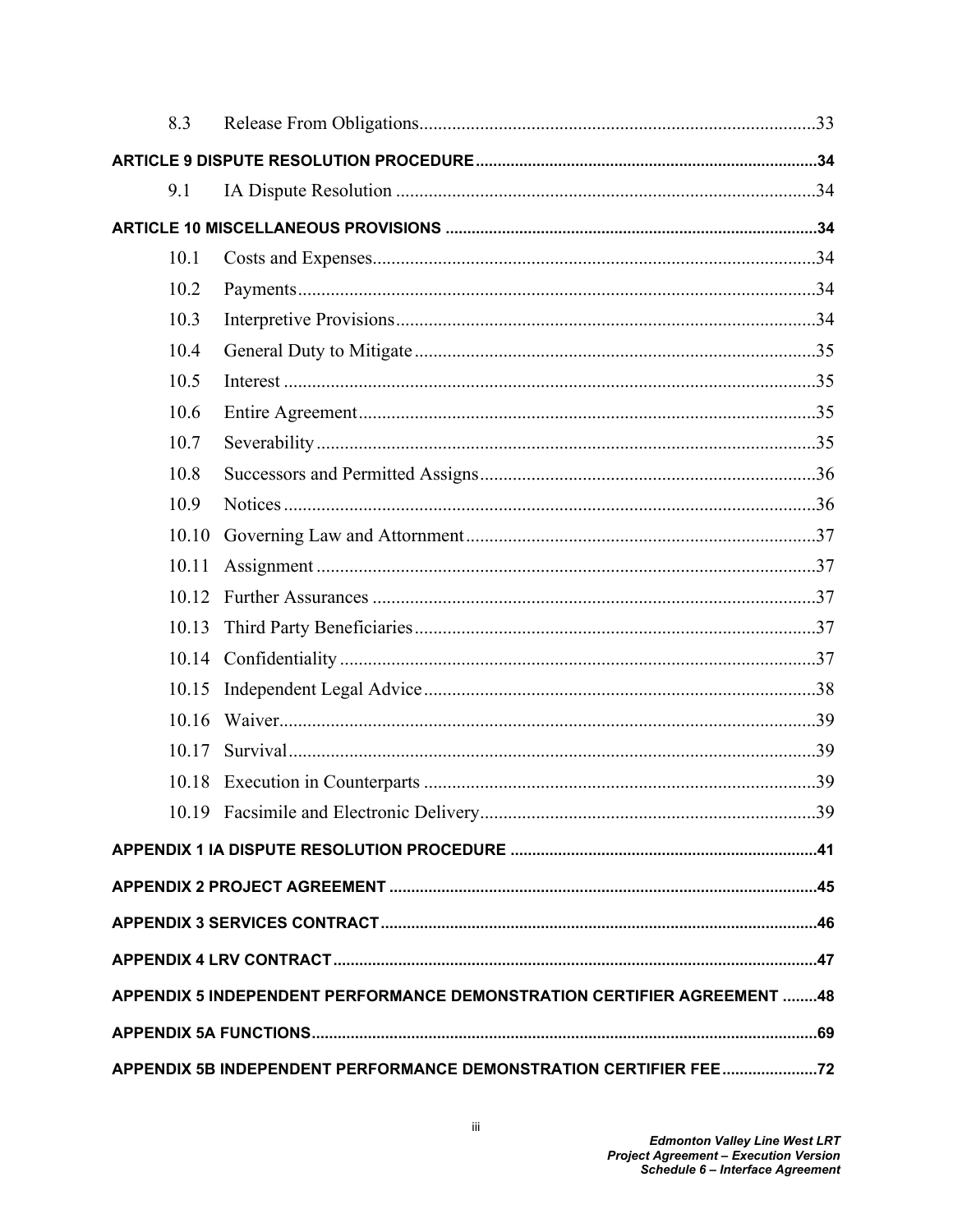#### **SCHEDULE 6**

#### **INTERFACE AGREEMENT**

**THIS AGREEMENT** is dated as of **<***\****>***.*

#### **AMONG:**

#### **THE CITY OF EDMONTON**

("**City**")

### **AND:**

**[XX]**, a **[XX]**, existing under the laws of the Province of **[XX]** ("**Project Co**")

#### **AND:**

**[XX]**, a **[XX]**, existing under the laws of **[XX]** ("**Operator**")

#### **AND:**

**[XX]**, a **[XX]**, existing under the laws of **[XX**] ("**LRV Supplier**")

#### **WHEREAS:**

- <span id="page-4-4"></span>A. Project Co has entered into an agreement (the **"Project Agreement"**) with the City, for the design, construction and financing of the Valley Line West LRT, defined as the "**Project Work**" in the Project Agreement*.*
- <span id="page-4-2"></span>B. LRV Supplier has entered into a vehicle supply agreement (the **"LRV Contract"**) with the City for the design, manufacture, supply and commissioning of the LRVs for the Valley Line West LRT (the **"LRV Services"**);
- <span id="page-4-3"></span>C. Operator has entered into an operation and maintenance contract (the **"Services Contract"**) with the City for the provision of operations, maintenance and rehabilitation in relation to the Valley Line West LRT (the **"OM&R Services"**);
- D. Project Co, Operator and LRV Supplier have agreed to cooperate in order to coordinate and integrate the conduct of certain of their activities to best meet the performance requirements of their respective obligations under the Project Agreement, the Services Contract and the LRV Contract in accordance with the terms of this Agreement; and
- E. This Agreement is entered into among the Parties as required by and in accordance with the Project Agreement, the LRV Contract and the Services Contract*.*

## **NOW THEREFORE THE PARTIES AGREE AS FOLLOWS:**

#### <span id="page-4-0"></span>**ARTICLE 1 DEFINITIONS AND INTERPRETATION**

### <span id="page-4-1"></span>**1.1 Definitions - General**

Unless defined or as otherwise provided herein, words and phrases used in this Agreement shall have the same meaning and shall be defined and interpreted in accordance with Schedule 1 *[Definitions and*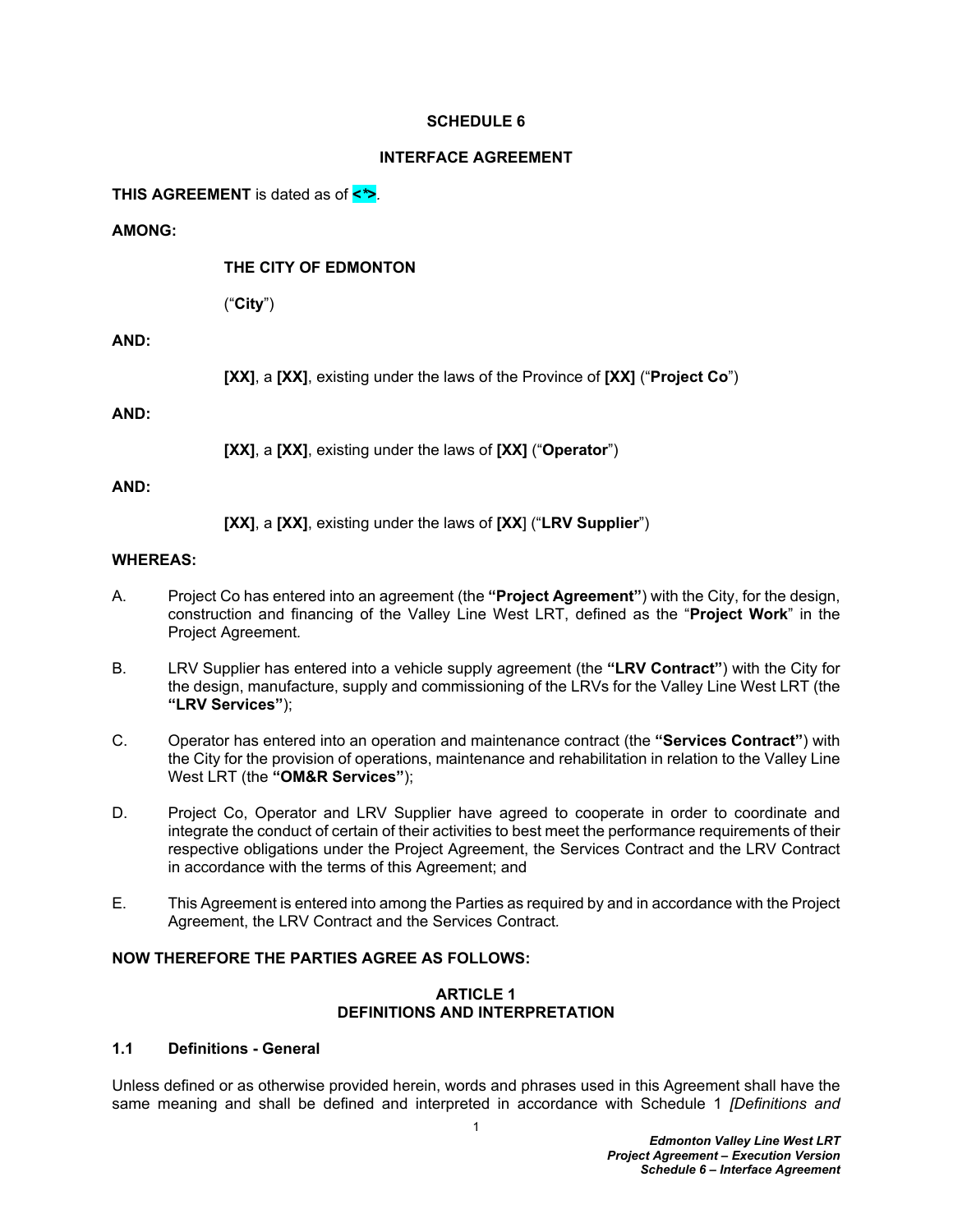*Interpretation]* to the Project Agreement*.* Where the context of this Agreement so requires, the definitions from the Project Agreement will be read and interpreted with such changes as are necessary in order to carry out the intent and purpose of this Agreement and to facilitate the ability of the Parties to carry out and perform their mutual obligations to one another hereunder*.*

#### <span id="page-5-0"></span>**1.2 Definitions – Specific**

**"Agreement"** means this interface agreement entered into among the City, Project Co, Operator and LRV Supplier, including all schedules, appendices and attachments thereto, as amended, supplemented or restated from time to time.

**"Anticipated Delivery Date"** means the date LRV Supplier reasonably expects to commence delivery of the LRVs to the Gerry Wright OMF pursuant to and in accordance with the LRV Contract.

**"Chairman"** has the meaning given to such term in Section [4.3\(b\)](#page-26-0)*.*

**"Change"** means a variation, addition, reduction, substitution, modification, deletion, removal or other change to the whole or any part of:

- (a) the Design, Construction or the Design and Construction Requirements;
- (b) the OM&R Services; or
- (c) the LRV Services.

**"City's Representative"** means the Person appointed by the City as the City's Representative pursuant to the Project Agreement.

**"City Person"** means:

- (a) any elected official, officer, employee or agent of the City;
- (b) any representative, advisor (including any legal and financial advisor) of the City or subcontractor, consultant (of any tier) of the City in any such Person's capacity as provider of services directly or indirectly to the City in connection with the Valley Line West LRT, excluding Project Co, Project Co Persons, Operator, Operator Persons, LRV Supplier and LRV Persons;
- (c) any invitee of the City or any of the City Persons referred to in (a) or (b) above who enters upon the Lands; or
- (d) any lessee or tenant of the City at any facility forming part of the Valley Line West LRT,

but does not include a Passenger.

**"Confidential Information"** has the meaning given to such term in Section [10.14](#page-40-4) *[Confidential Information].*

**"Contracts"** means, collectively the Project Agreement, the Services Contract and the LRV Contract, and **"Contract"** means each such contract individually*.*

**"Direct Losses"** means all damages, losses, liabilities, penalties, fines, assessments, claims, actions, costs, expenses (including the cost of legal or professional services, legal costs being on a substantial indemnity basis), proceedings, demands and charges whether arising under statute, contract or at common law, except Indirect Losses.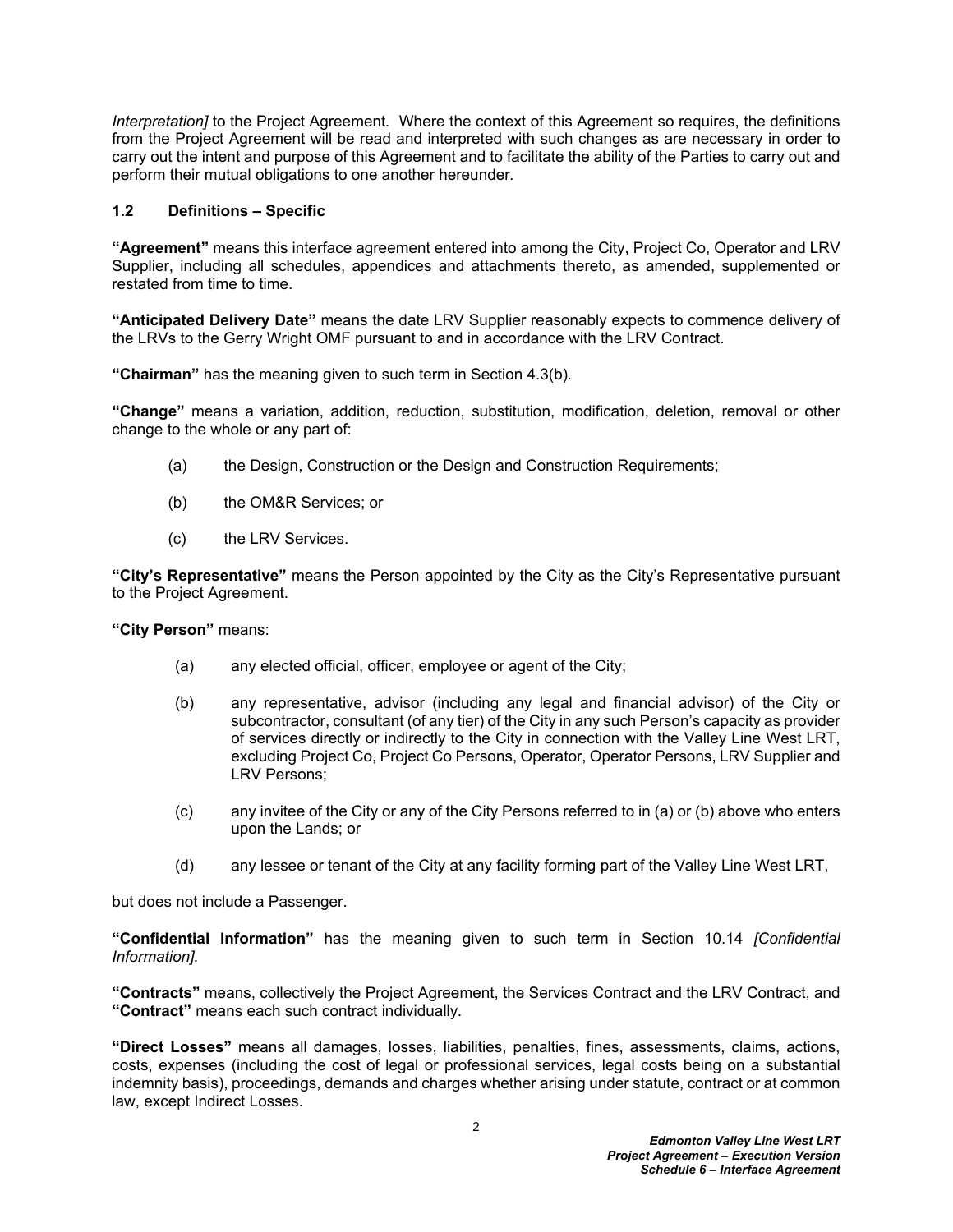**"Emergency"** means any unplanned event within the Lands that:

- (a) causes or could imminently cause a material disruption to movement of LRVs;
- (b) presents an immediate or imminent threat to the integrity of any part of the System Infrastructure, to the Environment, to the Lands, to property immediately adjacent to the System Infrastructure or the Lands or to the safety of Passengers, Drivers or the traveling public;
- (c) has jeopardized the safety of Passengers, Drivers or the traveling public; or
- (d) is recognized or declared an emergency by the City or other Governmental Authority with authority to declare an emergency*.*

**"Executive Panel"** has the meaning given in Section [4.3\(d\)](#page-26-1)*.*

**"Functions"** has the meaning given in Appendix 5A *[Functions]* to Appendix 5 *[Independent Performance Demonstration Certifier Agreement]*.

**"Gerry Wright Lands"** means the Gerry Wright OMF Site excluding Gerry Wright OMF Parcel A.

**"IA Dispute"** has the meaning given in Section [9.1](#page-37-1) of this Agreement *[Dispute Resolution Procedure].*

**"IA Dispute Resolution Procedure"** means the procedure for final resolution of all IA Disputes hereunder as set out in Appendix 1*.*

**"IA Effective Date"** means the date of this Agreement.

**"Independent Performance Demonstration Certifier"** or **"IPDC"** has the meaning given in Section [7.1](#page-32-1)  *[Appointment of IPDC]*.

**"Independent Performance Demonstration Certifier Agreement"** or **"IPDC Agreement"** has the meaning given in Section [7.1](#page-32-1) *[Appointment of IPDC]*.

**"Indirect Losses"** means all loss of revenue, loss of profits, loss of use, loss of contract, loss of goodwill, loss of production, loss of business, loss of business opportunity, exemplary or punitive damages or any indirect or consequential loss of any nature but "Indirect Losses" does not include:

- (a) deductions, payment adjustments under or in connection with the Project Agreement, the Services Contract or the LRV Contract which reduce payments to the relevant Party; and
- (b) payments to a Party pursuant to its Contract,

which constitute Direct Losses.

**"Interface Committee"** has the meaning given to such term in Section [4.1](#page-25-4) *[Establishment of Interface Committee].*

**"IPDC's Representative"** means the person appointed by the IPDC to represent the IPDC on the Performance Demonstration Committee.

**"LRV Commissioning"** means inspection and testing of the LRVs, including all components, systems and sub-systems, for the purpose of verifying the performance of the LRVs and confirming that the LRVs comply with the requirements and specifications contained in the LRV Contract.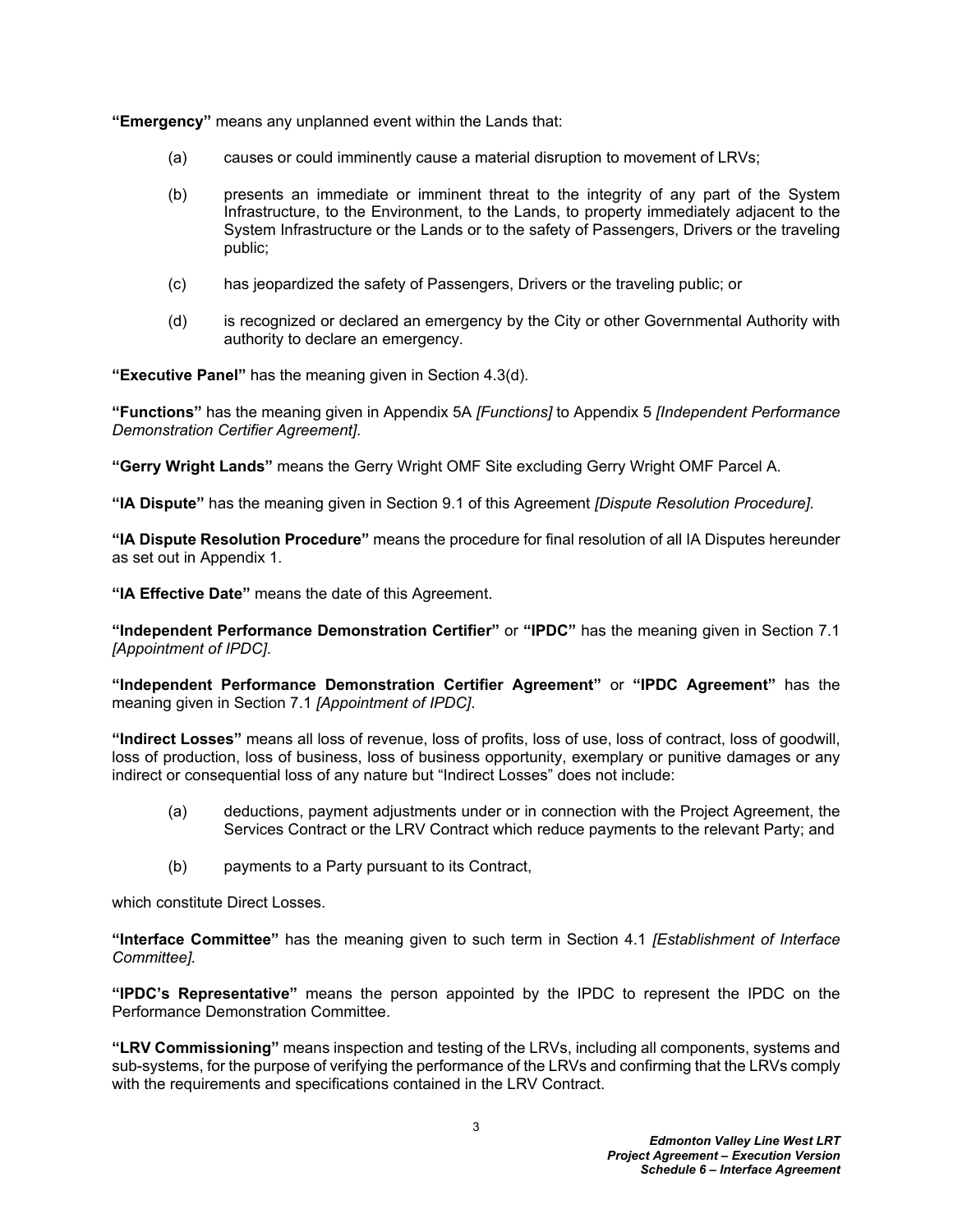**"LRV Commissioning Plan"** has the meaning given in Section [3.8\(a\).](#page-21-1)

**"LRV Contract"** has the meaning set out in Recital [B](#page-4-2)*.*

**"LRV Deficiencies"** has the meaning given to "Deficiencies" in the LRV Contract.

**"LRV Obligations"** means the obligations of LRV Supplier to provide the LRV Services in accordance with and as contemplated in the LRV Contract*.*

**"LRV Performance Demonstration"** means the process established pursuant to the LRV Contract to verify LRV reliability and availability for revenue service.

**"LRV Performance Demonstration Commencement Date"** means the date on which LRV Performance Demonstration is required to commence pursuant to the LRV Contract.

**"LRV Performance Demonstration Period"** has the meaning ascribed to **"LRV Performance Demonstration Period"** in the LRV Contract.

**"LRV Person"** means:

- (a) any Person engaged by the LRV Supplier or any Subcontractor of LRV Supplier from time to time as may be permitted by the LRV Contract to procure or manage the provision of the LRV Services (or any of them);
- (b) in respect of each of the above, their Subcontractors of any tier, agents, employees, officers and directors; and
- (c) any invitee of the LRV Supplier or any of the LRV Persons referred to in (a) and (b) above who enters upon the Lands.

**"LRV Protocol"** has the meaning given in Section [3.3\(a\)](#page-17-1) of this Agreement.

**"LRV Services"** has the meaning set out in Recital [B](#page-4-2)*.*

**"LRV Set-Up Period"** has the meaning given in Section [3.3\(a\)](#page-17-1) of this Agreement.

**"LRV Supplier Infrastructure Integration Requirements"** means those requirements set out in Section 9.4 *[LRV Supplier Integration Obligation]* of Schedule 3 *[Design and Manufacturing Protocols]* of the LRV Contract. **[NTD: For clarity, the sections of the LRV Contract referred to above shall be consistent with Section 7 – 1.4 of Part 7** *[LRV Integration Requirements]* **of Schedule 5** *[D&C Performance Requirements]* **to the Project Agreement.]**

"**LRV Supplier Person**" means:

- (a) any Person engaged by LRV Supplier or any Subcontractor of LRV Supplier, from time to time as may be permitted by LRV Supplier to perform or manage the provision of the LRV Services (or any of them);
- (b) in respect of each of the above, their Subcontractors of any tier, agents, employees, officers and directors; and
- (c) any invitee of LRV Supplier or any of the LRV Supplier Persons referred to in (a) and (b) above who enters upon the Lands.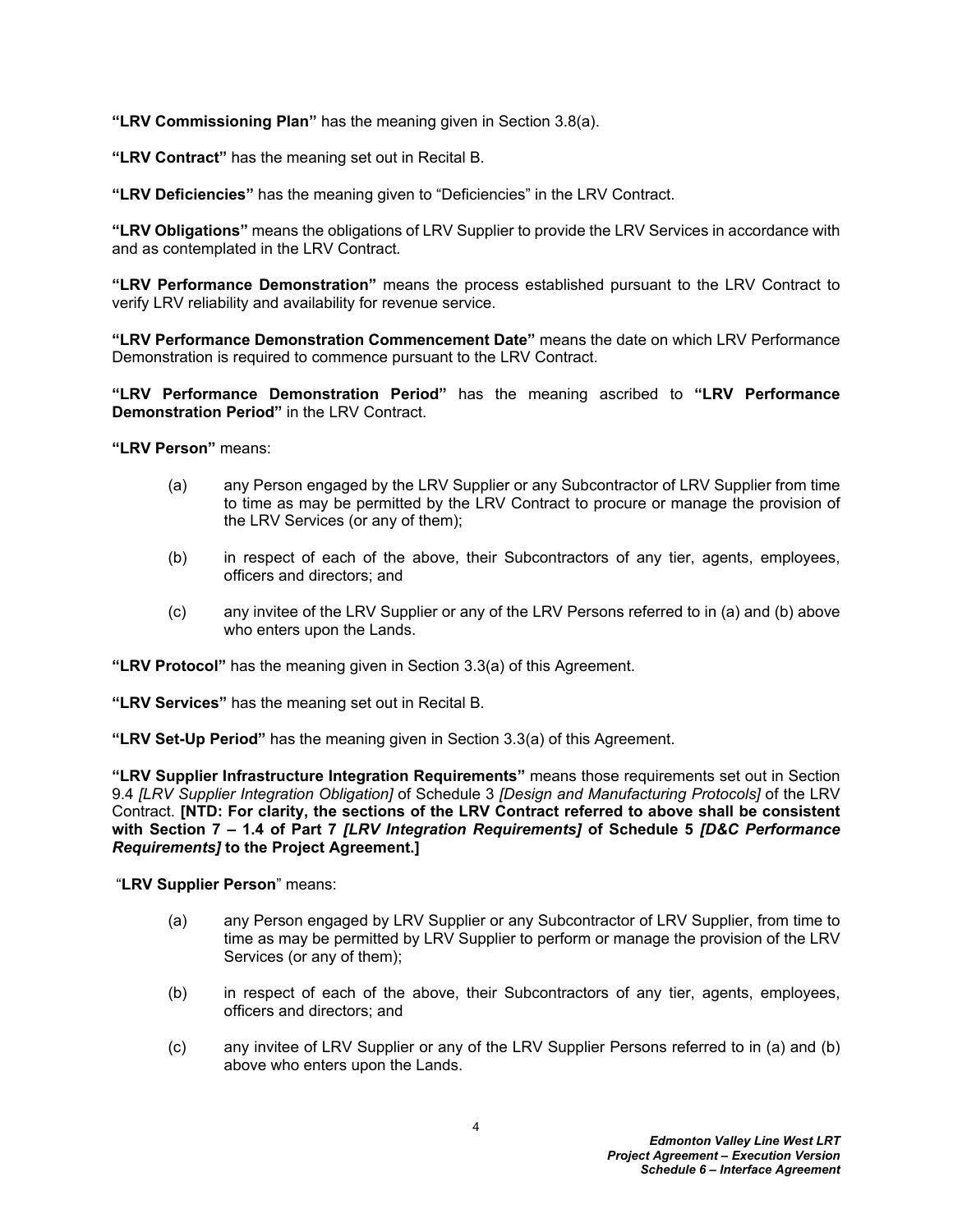**"LRV Supplier's Commissioning Representative"** means the Person appointed by LRV Supplier as the Commissioning Representative pursuant to the LRV Contract.

**"LRV Supplier's Representative"** means the Person appointed by LRV Supplier as LRV's Representative pursuant to the LRV Contract.

**"OMF OM&R Protocol"** has the meaning given in Section [3.2\(a\)](#page-16-3) of this Agreement.

**"OMF OM&R Set-Up Period"** has the meaning given in Section [3.2\(g\)](#page-17-2) of this Agreement.

**"OM&R Infrastructure Requirements"** has the meaning given in Section [3.7\(a\)](#page-20-1) of this Agreement.

**"OM&R LRV Interface Requirements"** has the meaning given in Section [3.9\(a\)](#page-22-2) of this Agreement.

**"OM&R Obligations"** means the obligations of Operator to OM&R Services in accordance with and as contemplated in the Services Contract*.*

**"OM&R Protocol"** has the meaning given in Section [3.2\(b\)](#page-16-4) of this Agreement.

**"OM&R Services"** has the meaning set out in Recital [C](#page-4-3)*.*

#### **"Operator Infrastructure Integration Requirements"** means:

- (a) coordinating with Project Co to permit Project Co to promptly correct Phase 1 Construction Deficiencies and perform Warranty Work in respect of the Phase 1 Infrastructure following the Phase 1 Construction Completion Date;
- (b) coordinating with Project Co to permit Project Co to promptly correct Construction Deficiencies and perform Warranty Work in respect of the Infrastructure following the Construction Completion Date;
- (c) coordinating with the LRV Supplier to permit LRV Supplier to commission the LRVs;
- (d) coordinating with Project Co to permit Project Co to undertake Infrastructure Performance Demonstration;
- (e) coordinating with the LRV Supplier to permit the LRV Supplier to undertake LRV Performance Demonstration in accordance with and as contemplated by the LRV Supply Contract; and
- (f) coordinating with Project Co after the ICS Integration Ready Date for the design, supply, integration, testing and commissioning of the ICS.

 **"Operator Person"** means:

- (a) any Person engaged by Operator or any Subcontractor of Operator, from time to time as may be permitted by Operator to perform or manage the provision of the OM&R Services (or any of them);
- (b) in respect of each of the above, their Subcontractors of any tier, agents, employees, officers and directors; and
- (c) any invitee of Operator or any of Operator Persons referred to in (a) and (b) above who enters upon the Lands.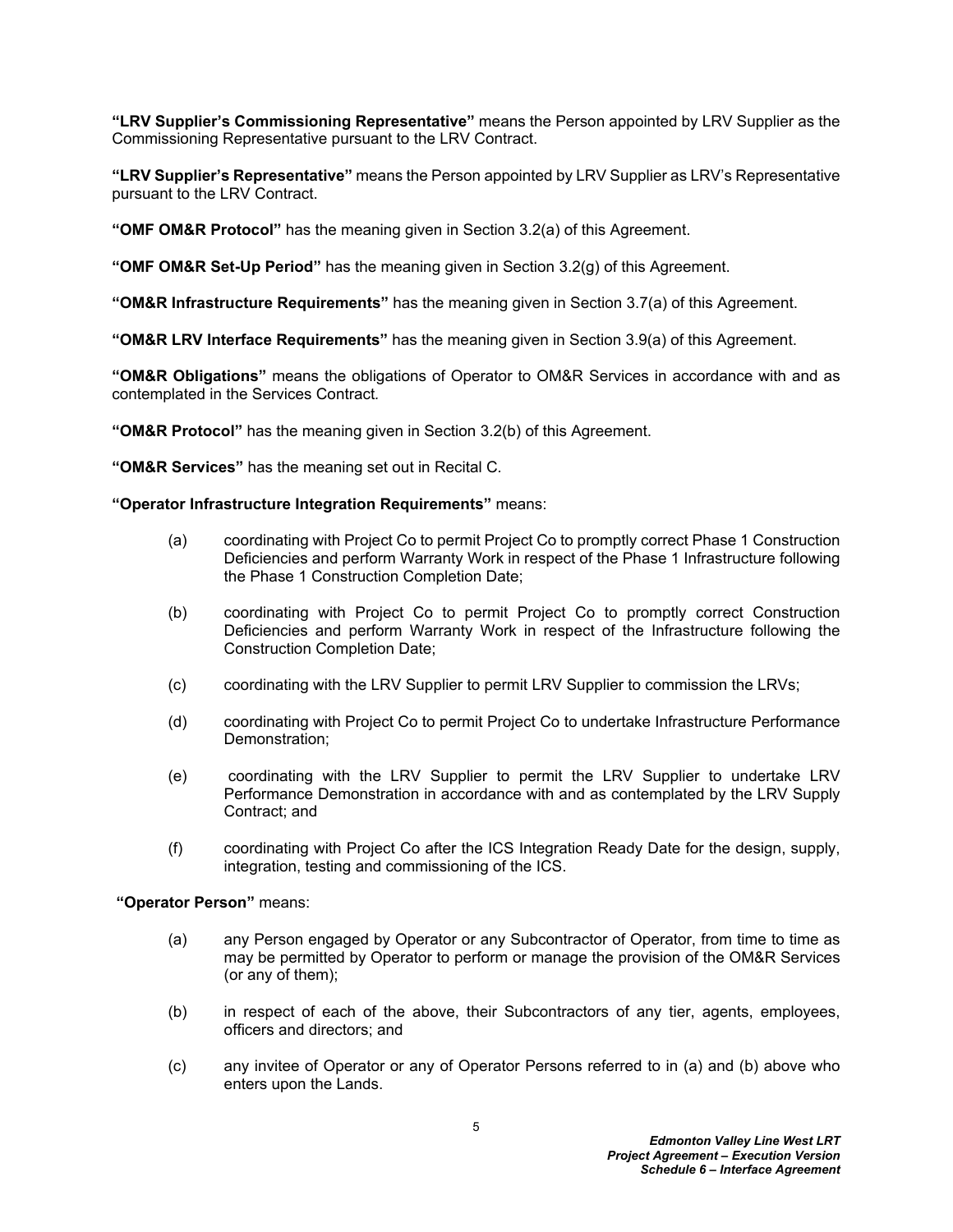**"Operator's Representative"** means the Person appointed by Operator as Operator's Representative pursuant to the Services Contract.

**"Parties"** means each of the City, Project Co, LRV Supplier and Operator and **"Party"** means any one of them without specificity*.*

**"PDC Parties"** and **"PDC Party"** have the meanings given in Section [8.1](#page-34-5) *[Performance Demonstration Committee]* of this Agreement*.*

**"Performance Demonstration"** means LRV Performance Demonstration and/or Infrastructure Performance Demonstration*.*

**"Performance Demonstration Committee"** has the meaning given in Section [8.1](#page-34-5) *[Performance Demonstration Committee]* of this Agreement*.*

**"Performance Demonstration Period"** has the meaning given in Section [8.2](#page-35-0) *[Performance Demonstration]* of this Agreement.

**"Project Agreement Termination Date"** has the meaning given to Termination Date in the Project Agreement.

**"Project Co Commissioning"** means inspection and testing of the Infrastructure, including all Equipment, components, systems and sub-systems, for the purpose of verifying the performance of the Infrastructure and confirming that the Infrastructure complies with the Design and Construction Requirements.

**"Project Co Operator Commissioning Resource Plans"** has the meaning given in Section [3.6](#page-19-1) *[Project Co Commissioning Procedures]*.

**"Project Co Infrastructure Integration Requirements"** means those requirements set out in Section 7 – 1.2 *[Project Co Integration Obligations]* of Part 7 *[LRV Integration Requirements]* of Schedule 5 *[D&C Performance Requirements]* to the Project Agreement.

**"Project Co Person"** means:

- (a) any Person engaged by Project Co or any Subcontractor of Project Co, from time to time as may be permitted by Project Co to procure or manage the provision of the Project Work (or any of them);
- (b) in respect of each of the above, their Subcontractors of any tier, agents, employees, officers and directors; and
- (c) any invitee of Project Co or any of the Project Co Persons referred to in (a) and (b) above who enters upon the Lands.

**"Project Co's Commissioning Manager"** means the Person appointed by Project Co as the Commissioning Manager pursuant to the Project Agreement.

**"Project Co's Representative"** means the Person appointed by Project Co as Project Co's Representative pursuant to the Project Agreement.

**"Project Work"** has the meaning set out in Recital [A](#page-4-4)*.*

**"Services Contract"** has the meaning set out in Recital [C](#page-4-3)*.*

**"Service Readiness Date"** has the meaning given in the Project Agreement.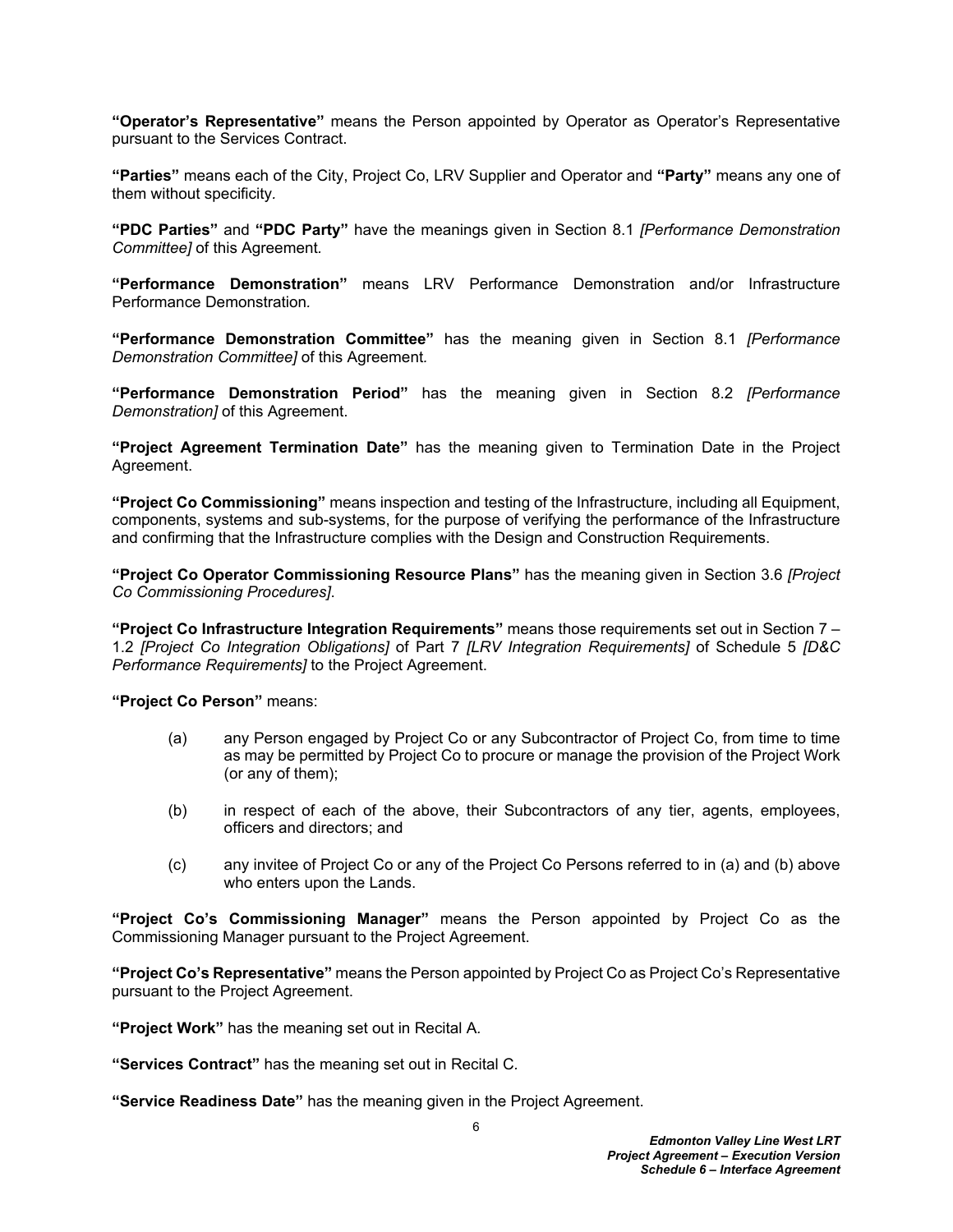**"Subcontractor"** means any subcontractor of a Party engaged by or through such Party and any subcontractor of any other subcontractor at any tier*.*

**"System Infrastructure"** means that portion of the Infrastructure which Operator is required to assume responsibility for pursuant to the Services Contract.

**"System Ride Quality"** has the meaning given in the Project Agreement.

**"Train Delay"** has the meaning given in the Project Agreement.

#### <span id="page-10-0"></span>**1.3 Interaction with Project Contracts – General Principles**

- (a) To the extent of any conflict between:
	- (i) this Agreement and the Project Agreement, the Project Agreement shall, as between the City and Project Co, have precedence and prevail in respect of the obligations of the City and Project Co;
	- (ii) this Agreement and the Services Contract, the Services Contract shall, as between the City and Operator, have precedence and prevail in respect of the obligations of the City and Operator; and
	- (iii) this Agreement and the LRV Contract, the LRV Contract shall, as between the City and LRV Supplier, have precedence and prevail in respect of the obligations of the City and Operator.
- <span id="page-10-1"></span>(b) Nothing in this Agreement shall derogate from:
	- (i) the obligations and liabilities of the City to Project Co and of Project Co to the City under the Project Agreement;
	- (ii) the obligations of the City to Operator and of Operator to the City under the Services Contract;
	- (iii) the obligations of the City to LRV Supplier and of LRV Supplier to the City under the LRV Contract; and
- (c) Nothing in this Agreement shall be construed as imposing an obligation:
	- (i) on Operator or LRV Supplier to perform any of the obligations of Project Co under the Project Agreement; or
	- (ii) on Project Co or LRV Supplier to perform any of the obligations of Operator under the Services Contract, or
	- (iii) on Project Co or Operator to perform any of the obligations of LRV Supplier under the LRV Contract.
- (d) Every right to claim compensation or indemnification or reimbursement under this Agreement shall be construed so that recovery is without duplication of any other amount recoverable under this Agreement, the Project Agreement, the Services Contract or the LRV Contract, as applicable*.*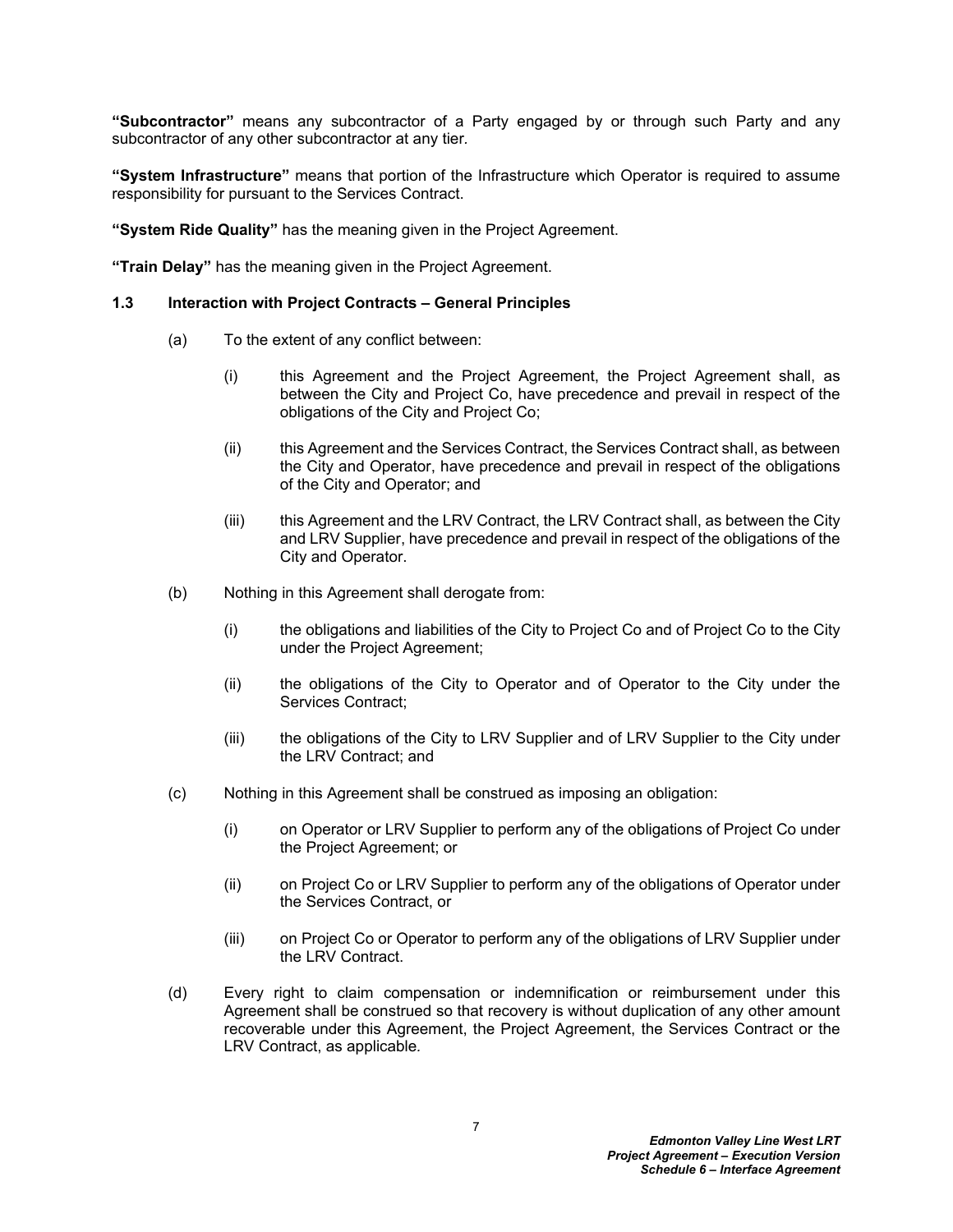(e) Subject to Section [1.3\(b\)](#page-10-1), no Party shall be entitled to make any claim against any other Party for compensation, indemnification or reimbursement for circumstances described herein other than as expressly provided under this Agreement*.*

#### <span id="page-11-0"></span>**1.4 In Writing**

Unless otherwise provided, any notice, certificate, consent, approval, determination, agreement or waiver which is required to be issued, made or given in terms of this Agreement shall be required to be issued, made or given in writing in accordance with Section [10.9](#page-39-1) *[Notices]* of this Agreement*.*

#### <span id="page-11-1"></span>**1.5 Joint and Several Obligations**

The obligations and liabilities of the individual members of any Party which is a joint venture under this Agreement are joint and several*.*

#### <span id="page-11-2"></span>**1.6 Appendices**

The following Appendices are attached to and incorporated into this Agreement:

| Appendix 1  | $\blacksquare$ | <b>IA Dispute Resolution Procedure</b>                    |
|-------------|----------------|-----------------------------------------------------------|
| Appendix 2  | $\blacksquare$ | <b>Project Agreement</b>                                  |
| Appendix 3  | $\blacksquare$ | <b>Services Contract</b>                                  |
| Appendix 4  | $\sim$         | <b>LRV Contract</b>                                       |
| Appendix 5  | $\blacksquare$ | Independent Performance Demonstration Certifier Agreement |
| Appendix 5A | $\blacksquare$ | <b>Functions</b>                                          |

#### <span id="page-11-3"></span>**ARTICLE 2 GENERAL OBLIGATIONS**

#### <span id="page-11-4"></span>**2.1 Purpose and Intent**

The Parties wish to enter into this Agreement in order to commit to each other to work together cooperatively and act in good faith with each other to share information, prevent material adverse interference with their respective access rights and to effectively administer and determine any interaction and/or conflict between the Project Work, the OM&R Obligations and the LRV Obligations; and each Party recognizes the legitimate interests of the other Parties in effecting rational, economic and timely solutions to any conflict between the delivery of the Project Work, the satisfaction of the OM&R Obligations and the satisfaction of the LRV Obligations*.*

In the event of any IA Dispute as to the respective assignment of Project Co's scope in relation to the delivery of the Project Work, Operator's scope in relation to the delivery of the OM&R Obligations, or LRV Supplier's scope in relation to the delivery of the LRV Obligations, this Agreement provides for a means of resolution of such IA Disputes which shall be paramount to any other dispute resolution procedure specified in the Project Agreement, the Services Contract or the LRV Contract*.*

### <span id="page-11-5"></span>**2.2 General Obligations of Cooperation**

From and after the date of this Agreement, the Parties agree to cooperate to give effect to the purpose and intent of this Agreement and covenant as follows:

(a) each of Project Co, Operator and LRV Supplier shall cause each of its Subcontractors, as applicable, to work cooperatively in carrying out their respective obligations under their respective subcontracts;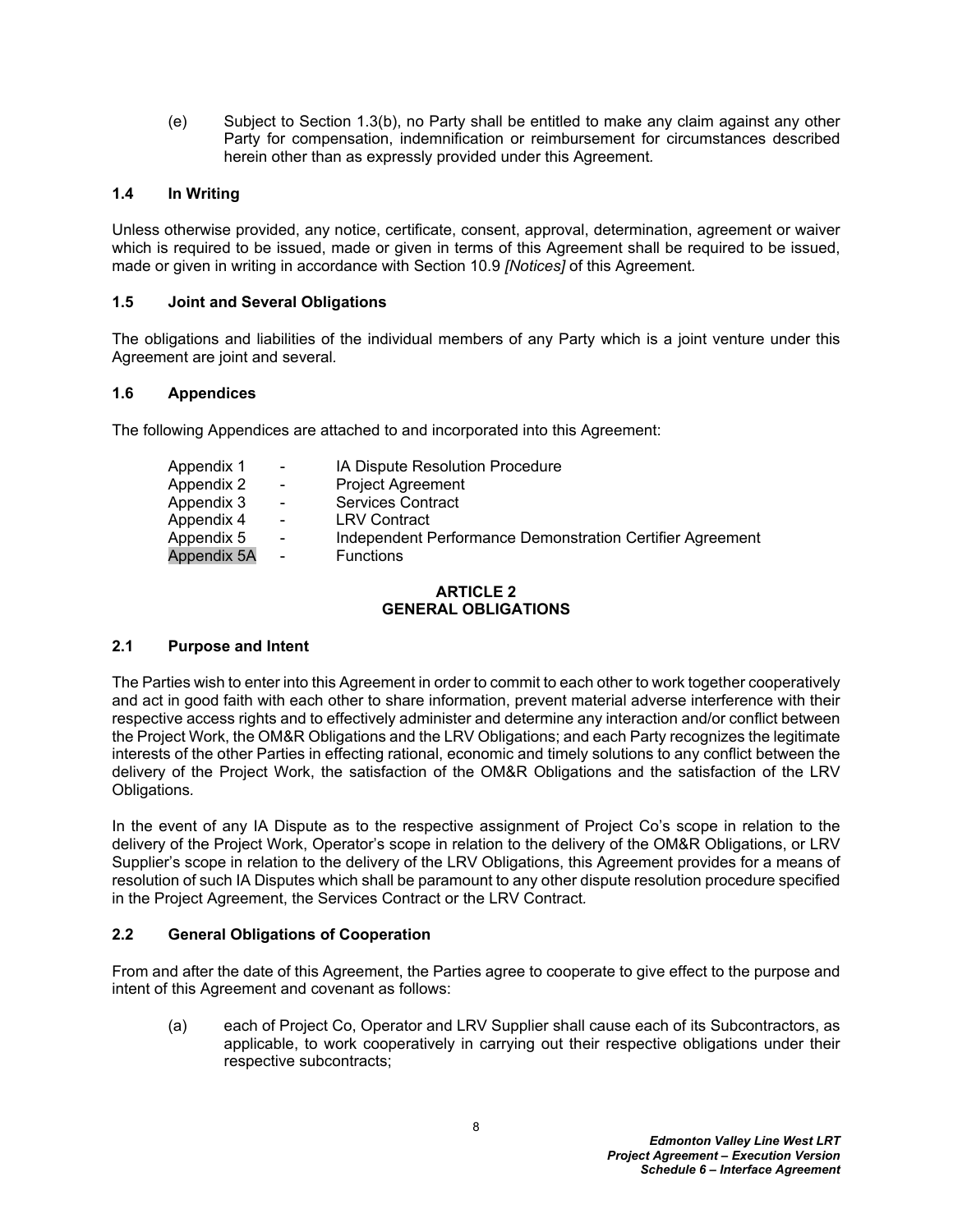- (b) the Parties shall consult and cooperate with each other to facilitate performance of activities contemplated under their respective Contracts in a timely manner in accordance with the provisions thereof, and each of them shall take all reasonable steps not to unduly disrupt any other Party's performance of its obligations under its Contract or cause material adverse interference with any other Party's access rights under its Contract or this Agreement;
- (c) the Parties will, at all times, act reasonably and promptly in the performance of their respective obligations under their respective Contracts and this Agreement and they will exercise their respective rights and remedies, perform their respective obligations and use reasonable efforts to mitigate their respective Direct Losses under this Agreement in a commercially reasonable manner in order to carry out the provisions of this Agreement according to its spirit and intent;
- (d) subject to any confidentiality provisions contained in their respective Contracts or in this Agreement and at the request of another Party, each Party shall share with the requesting Party information in its possession or to which it has reasonable access to the extent reasonably required by the requesting Party for the performance by such Party of its obligations under its Contract;
- (e) each of Project Co, Operator and LRV Supplier undertakes not to unreasonably withhold or delay any approval, consent, agreement, information, action or response it is required to provide under its Contract or this Agreement and which is required by any other Party to the extent that the same is relevant to the discharge of any such Party's obligations under its Contract or this Agreement;
- (f) Project Co, LRV Supplier and Operator respectively agree not to interfere with, obstruct, impede or delay one another in the performance of their obligations under the Project Agreement and/or the LRV Contract and/or or the Services Contract, respectively, or in the performance of any obligations under this Agreement, provided that each of Project Co, LRV Supplier and Operator shall not be required to act in breach of its Contract and/or this Agreement;
- (g) Project Co, LRV Supplier and Operator shall ensure that their respective Subcontractors and employees work cooperatively in carrying out their respective obligations under the Project Agreement, the LRV Contract and the Services Contract provided that each of Project Co, LRV Supplier and Operator shall not be required to act in breach of its Contract;
- <span id="page-12-0"></span>(h) None of the Parties shall knowingly permit any act or omission on either its part or the part of its Subcontractors or its directors, officers employees or agents to contribute to, cause or constitute a breach by any other Party of its Contract or any applicable permits, approvals or authorizations, or lead to any diminution or loss of any rights or entitlements on the part of any other Party under its Contract or any applicable permits, approvals or authorizations, provided that no Party shall be required to act in breach of its Contract or expend additional funds to comply with this Section [2.2\(h\)](#page-12-0);
- (i) Project Co shall remit to Operator and LRV Supplier all relevant quality management and environmental management records that relate to or otherwise affect Operator or LRV Supplier (as applicable), a list of all material suppliers used in the performance of the Project Work (and the names of other suppliers upon the reasonable request of Operator or LRV Supplier) and a copy of the maintenance and operational plans for the works performed or equipment supplied in the performance of the Project Work;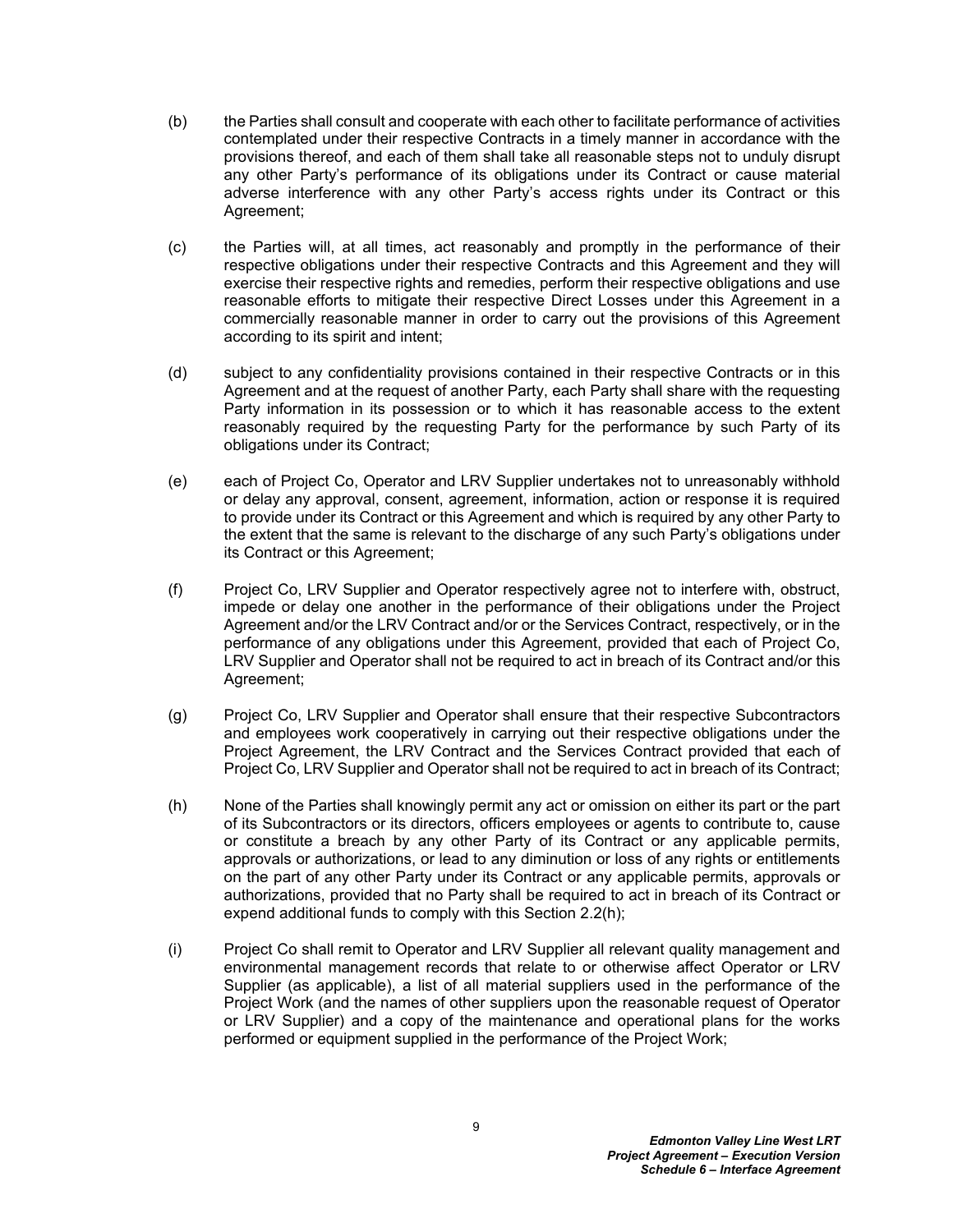- (j) the Parties agree with one another that the provisions of this Agreement shall continue to apply notwithstanding any amendment to the Project Agreement, the Services Contract or the LRV Contract, provided that:
	- (i) Project Co and the City shall not initiate a Change or agree to any amendment to the Project Agreement that would reasonably be expected to:
		- (A) have a material adverse effect on Operator or its ability to perform the OM&R Obligations or result in a material increase in the cost to Operator of performing the OM&R Obligations without the prior written approval of Operator, which approval shall not be unreasonably withheld or delayed; or
		- (B) have a material adverse effect on LRV Supplier or its ability to perform the LRV Obligations or result in a material increase in the cost to the LRV Supplier of performing the LRV Obligations without the prior written approval of LRV Supplier, which approval shall not be unreasonably withheld or delayed;
	- (ii) Operator and the City shall not initiate a Change or agree to any amendment to the Services Contract that would reasonably be expected to :
		- (A) have a material adverse effect on Project Co or its ability to perform the Project Work or result in a material increase in the cost to Project Co of performing the Project Work without the prior written approval of Project Co, which approval shall not be unreasonably withheld or delayed; or
		- (B) have a material adverse effect on LRV Supplier or its ability to perform the LRV Obligations or result in a material increase in the cost to the LRV Supplier of performing the LRV Obligations without the prior written approval of LRV Supplier, which approval shall not be unreasonably withheld or delayed; and
	- (iii) LRV Supplier and the City shall not initiate a Change or agree to any amendment to the LRV Contract that would reasonably be expected to :
		- (A) have a material adverse effect on Project Co or its ability to perform the Project Work or result in a material increase in the cost to Project Co of performing the Project Work without the prior written approval of Project Co, which approval shall not be unreasonably withheld or delayed; or
		- (B) have a material adverse effect on Operator or its ability to perform the OM&R Obligations or result in a material increase in the cost to Operator of performing the OM&R Obligations without the prior written approval of Operator, which approval shall not be unreasonably withheld or delayed*.*

### <span id="page-13-0"></span>**2.3 The Project Agreement, Services Contract and LRV Contract**

- (a) Project Co and the City represent to Operator and LRV Supplier that attached hereto as [Appendix 2](#page-48-1) is a true copy of the Project Agreement as at the date of execution of this Agreement, except to the extent that Sensitive Information has been redacted*.*
- (b) Operator and the City represent to Project Co and LRV Supplier that attached hereto as [Appendix 3](#page-49-1) is a true copy of the Services Contract as at the date of execution of this Agreement, except to the extent that Sensitive Information has been redacted.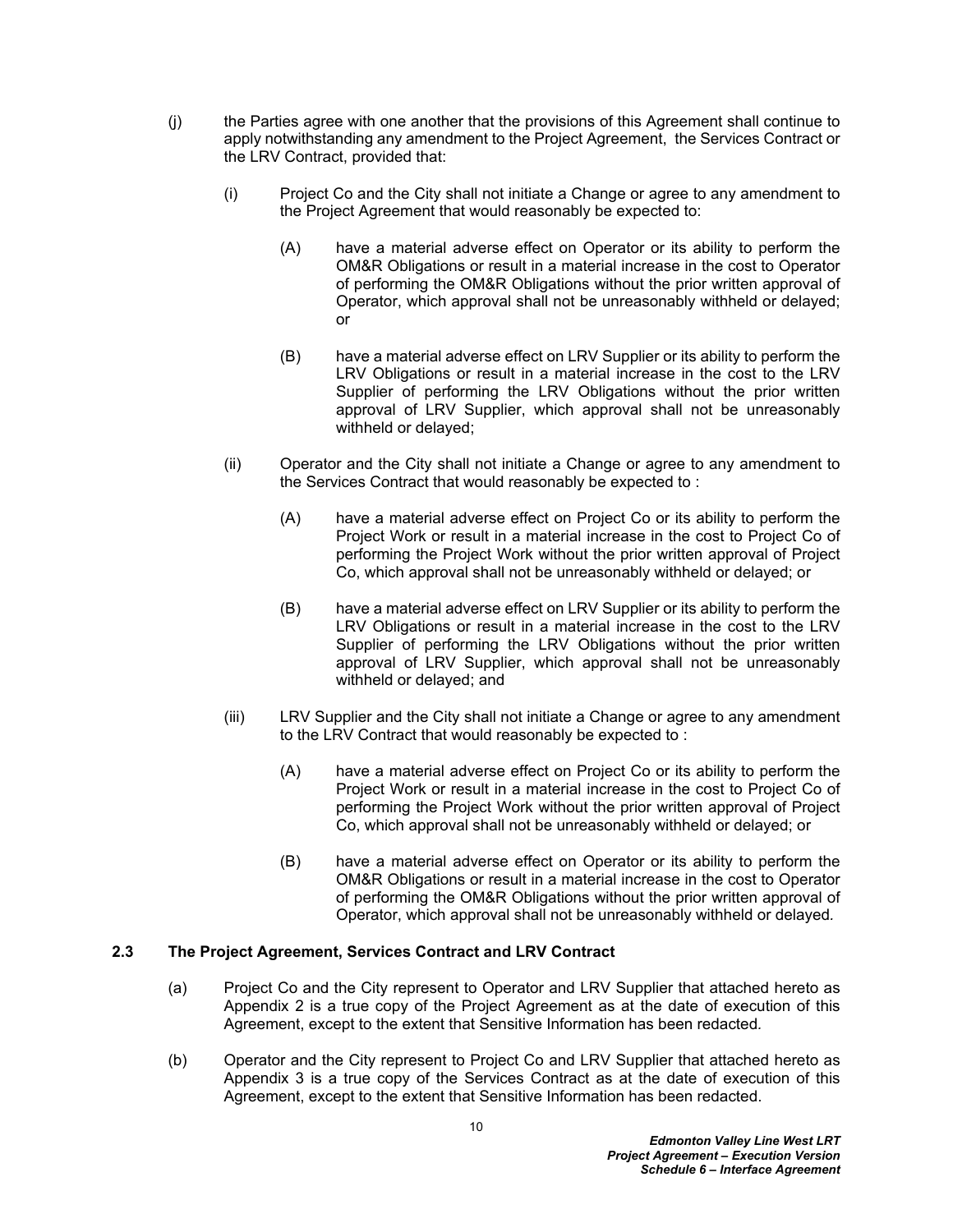- (c) LRV Supplier and the City represent to Project Co and Operator that attached hereto as [Appendix 4](#page-50-1) is a true copy of the LRV Contract as at the date of execution of this Agreement, except to the extent that Sensitive Information has been redacted.
- (d) Operator acknowledges and agrees that it has reviewed the LRV Contract and shall be deemed to have notice of any variation thereof, of which it has previously been provided a copy.
- (e) Operator acknowledges and agrees that it has reviewed the Project Agreement and shall be deemed to have notice of any variation thereof, of which it has previously been provided a copy.
- (f) LRV Supplier acknowledges and agrees that it has reviewed the Services Contract and shall be deemed to have notice of any variation thereof, of which it has previously been provided a copy.
- (g) LRV Supplier acknowledges and agrees that it has reviewed the Project Agreement and shall be deemed to have notice of any variation thereof, of which it has previously been provided a copy.
- (h) Project Co acknowledges and agrees that it has reviewed the Services Contract and shall be deemed to have notice of any variation thereof, of which it has previously been provided a copy.
- (i) Project Co acknowledges and agrees that it has reviewed the LRV Contract and shall be deemed to have notice of any variation thereof, of which it has previously been provided a copy.

Operator's, LRV Supplier's and Project Co's acknowledgments under this Section [2.3](#page-13-0) *[The Project Agreement, Services Contract and LRV Contract]* are made without prejudice to and shall not be construed against any Party in the event of an alleged breach of this Agreement by another Party, nor shall such acknowledgments be deemed a waiver by any Party of its right to assert claims for Direct Losses against another Party under this Agreement or be deemed to grant to any Party rights of third party beneficiaries under or pursuant to any other Party's Contract.

## <span id="page-14-0"></span>**2.4 Changes**

The City acknowledges that Project Co has not had the opportunity to review the final version of the Services Contract or the LRV Contract prior to the Financial Submission Date. Accordingly, the City acknowledges and agrees that, to the extent the provisions of the Services Contract and/or LRV Contract as finally determined cause Project Co to incur material additional costs or delays in performing its obligations under this Agreement, beyond what was reasonably foreseeable at the Financial Submission Date by an experienced contractor performing design and/or construction and/or other operations similar to those to be carried out by Project Co or any other Project Co Person in relation to the Project based on the scope of this Agreement and the provisions of the Project Agreement as at the Financial Submission Date, Project Co shall be entitled to require the City to issue a Change pursuant to Schedule 13 *[Changes]*.

### <span id="page-14-1"></span>**2.5 General Acknowledgments**

The Parties acknowledge the following:

(a) On Phase 1 Construction Completion, Operator shall assume responsibility for, and shall provide OM&R Services to and in respect of Gerry Wright OMF Stage 2;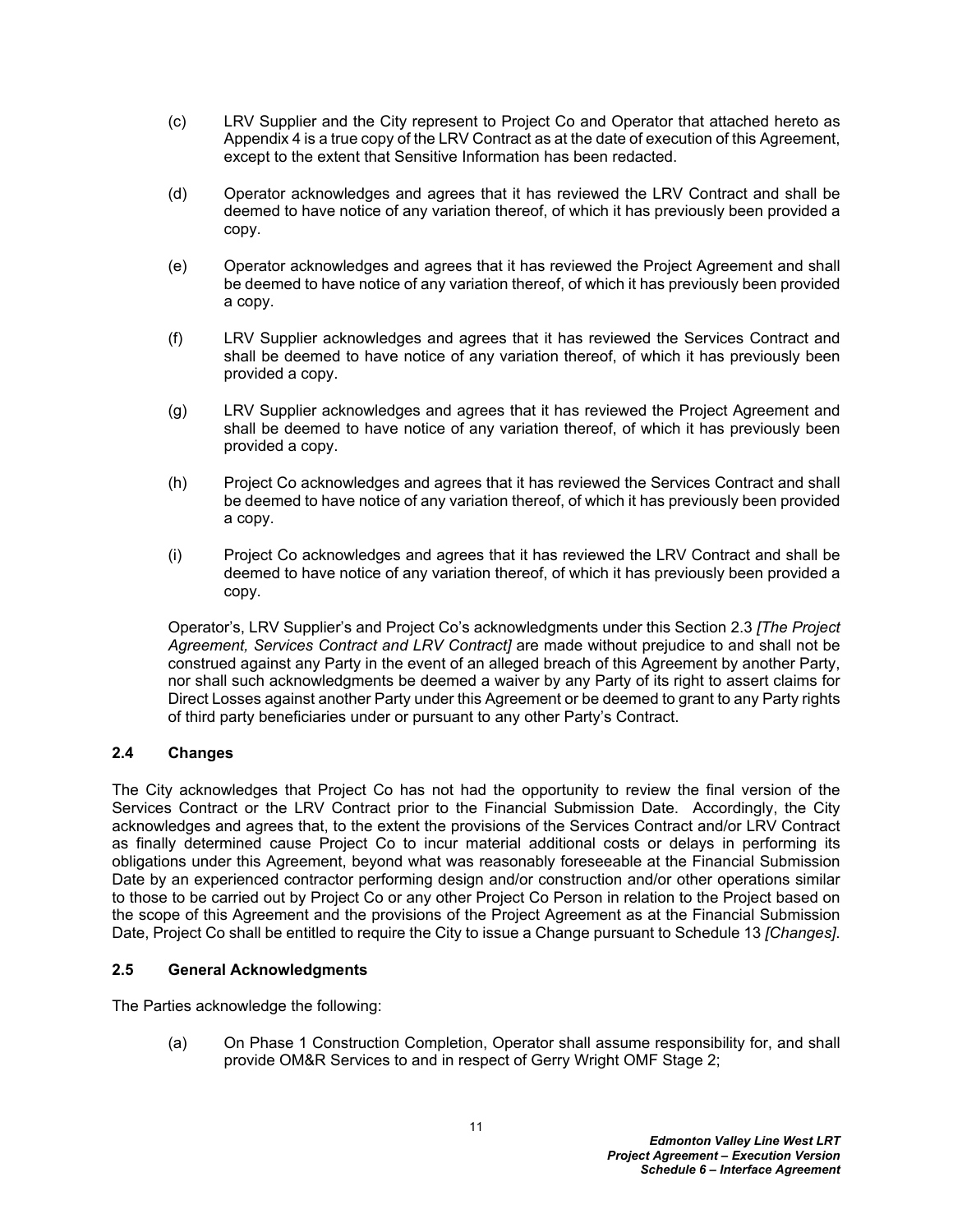- (b) From and following Construction Completion, the IPDC will require access to the Infrastructure, including Gerry Wright OMF Stage 2, and the LRVs to perform its obligations pursuant to the IPDC Agreement;
- (c) From and following Phase 1 Construction Completion, LRV Supplier will require access to Gerry Wright OMF Stage 1 for the purposes of deliveries of LRVs and to Gerry Wright OMF Stage 2 for LRV Commissioning;
- (d) From and following Phase 1 Construction Completion, Project Co will require access to Gerry Wright OMF Stage 2 for purposes of performing Warranty Work and rectification of Phase 1 Construction Completion Deficiencies;
- (e) From and following the ICS Integration Ready Date, Operator will require access to the Infrastructure and support from Project Co in connection with the installation and integration of the ICS and to facilitate the performance by Operator of its obligations under the Services Contract in relation to LRV Commissioning and Infrastructure Performance Demonstration;
- (f) On Construction Completion, Operator shall assume responsibility for, and shall provide OM&R Services to and in respect of the System Infrastructure, excluding Gerry Wright OMF Stage 2;
- (g) From and following Construction Completion, Project Co will require access to the System Infrastructure, excluding Gerry Wright OMF Stage 2, to perform Warranty Work and rectification of Construction Completion Deficiencies;
- (h) From and following the Infrastructure Performance Demonstration Commencement Date, Project Co will require access to the System Infrastructure for purposes of Infrastructure Performance Demonstration; and
- (i) From and following the LRV Performance Demonstration Commencement Date, LRV Supplier will require access to the System Infrastructure for purposes of LRV Performance Demonstration.

### <span id="page-15-0"></span>**2.6 Defences**

Each Party shall retain all rights, claims, defences, and limitations of liability possessed by such Party under the terms of its Contract and shall be able to assert any contractual defences available to it under its Contract against any other Party as if such Party was the City.

### <span id="page-15-1"></span>**2.7 No Cross Default**

Each Party acknowledges and agrees that any breach by any other Party of such Party's obligations under this Agreement will not constitute a breach of such Party's Contract except to the extent that such circumstances otherwise constitute a breach under such Contract*.*

### <span id="page-15-2"></span>**2.8 Priority of Article 2**

In the event of any inconsistency between the provisions of this [Article 2](#page-11-3) *[General Obligations]* and any other provisions of this Agreement (whether express or implied), the provisions of this [Article 2](#page-11-3) *[General Obligations]* shall prevail*.*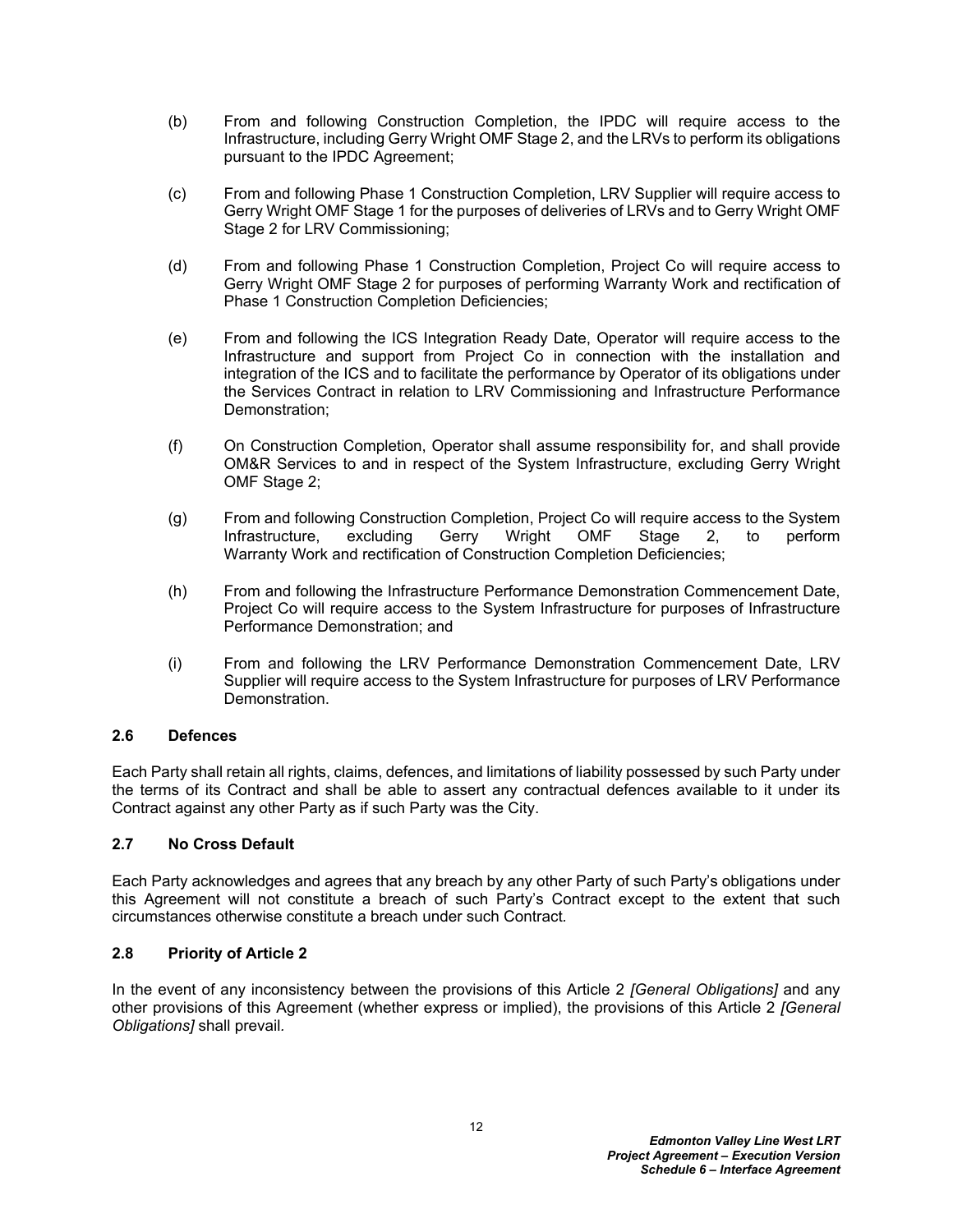#### <span id="page-16-0"></span>**ARTICLE 3 SPECIFIC OBLIGATIONS**

#### <span id="page-16-1"></span>**3.1 Performance Protocols**

Without limiting the generality of Section [2.1](#page-11-4) *[The Project Agreement, Services Contract and LRV Contract]*, Project Co, LRV Supplier and Operator shall develop appropriate protocols to coordinate the performance of their respective obligations and activities*.*

#### <span id="page-16-2"></span>**3.2 Operator Protocols**

- <span id="page-16-3"></span>(a) Operator shall submit a draft protocol (the **"OMF OM&R Protocol"**) to Project Co no later than six (6) months prior to the Target Phase 1 Construction Completion Date for the granting to Operator of such non-exclusive access to the whole or parts of the Gerry Wright Lands, subject to Section [5.1](#page-27-1) *[Operator Access]*, as may be reasonably required in order to enable Operator to carry out the activities reasonably required to prepare for the performance of the OM&R Obligations in respect of the Gerry Wright OMF Stage 2 in accordance with the Services Contract*.*
- <span id="page-16-4"></span>(b) Operator and the City shall submit a draft protocol (the **"ICS Protocol"**) to Project Co no later than six (6) months prior to the Target Construction Completion Date for the granting to Operator of non-exclusive access to certain parts of the Infrastructure and support from Project Co, subject to Section [5.1](#page-27-1) *[Operator Access]*, as may be reasonably required in order to enable Operator and the City to carry out activities reasonably required in connection with the installation of an Integrated Control System in accordance with the Services Contract and as contemplated in Section 13 of Schedule 4 *[Design and Construction Protocols]* to the Project Agreement.
- (c) Operator shall submit a draft protocol (the **"OM&R Protocol"**) to Project Co no later than six (6) months prior to the Target Construction Completion Date for the granting to Operator of non-exclusive access to the whole or parts of the Lands (other than Gerry Wright OMF Stage 2), subject to Section [5.1](#page-27-1) *[Operator Access]*, as may be reasonably required in order to enable Operator to carry out the activities reasonably required to prepare for the performance of the OM&R Obligations (other than those pertaining to the Gerry Wright OMF Stage 2) in accordance with the Services Contract*.*
- <span id="page-16-5"></span>(d) Within ten (10) Business Days of receipt of the draft of each of the OMF OM&R Protocol and the OM&R Protocol (collectively, the **"Operator Protocols"**) and as subsequently required during the period prior to Phase 1 Construction Completion and Construction Completion (as applicable), Project Co and Operator shall (both acting fairly and reasonably) meet to seek to agree on the terms of or adjustments required to the Operator Protocols*.*
- (e) The terms of each of the Operator Protocols shall provide for Operator's activities to be carried out in a manner that (and in the following order of priority) is designed:
	- (i) to ensure that Operator's activities do not delay the progress or completion of the Project Work; and
	- (ii) to ensure that Operator is able to undertake the activities reasonably required to enable Operator to perform the OM&R Obligations in accordance with the Services Contract*.*
- (f) If Operator and Project Co are unable to agree on the terms of either of the Operator Protocols, the matter shall be referred to the Interface Committee and the Interface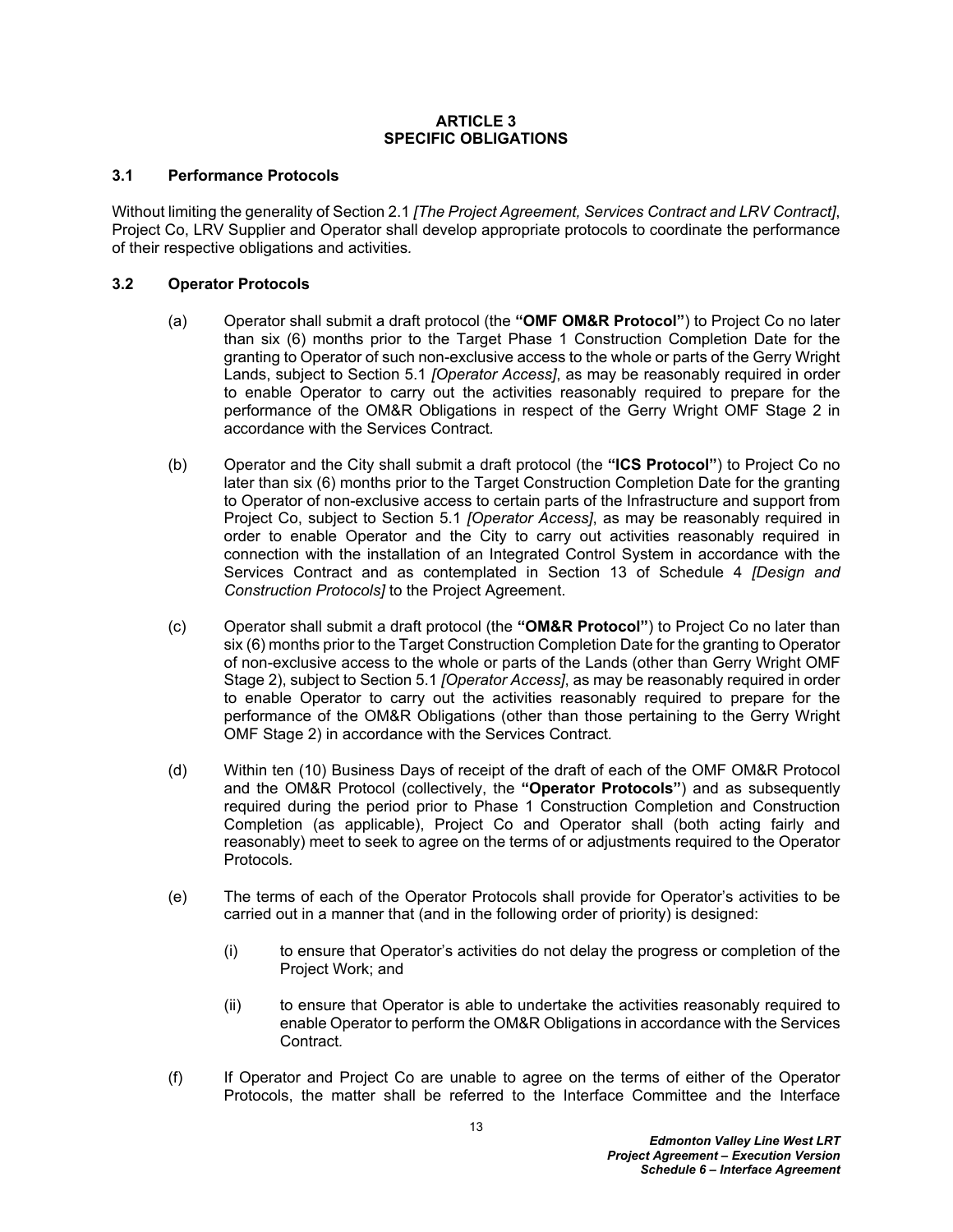Committee shall, as soon as reasonably practicable and acting reasonably, determine the terms of the Operator Protocols taking into account the provisions of Section [3.2\(d\)](#page-16-5) above*.* If the Interface Committee does not reach a decision within ten (10) Business Days of the referral to the Interface Committee, then a notice of IA Dispute in respect of the applicable Operator Protocol shall be issued and such IA Dispute shall be resolved in accordance with the IA Dispute Resolution Procedure*.*

- <span id="page-17-2"></span>(g) Project Co shall provide Operator and any of its Subcontractors non-exclusive access to the Gerry Wright Lands as reasonably required in accordance with the OMF OM&R Protocol for a reasonable period of time prior to the Target Phase 1 Construction Completion Date to provide Operator sufficient time to conduct any necessary OM&R startup procedures under the OMF OM&R Protocol (the access period specified herein being referred to as the **"OMF OM&R Set-Up Period"**)*.*
- (h) In furtherance of the OM&R Protocol, Project Co shall provide Operator and any of its Subcontractors non-exclusive access to the Lands and the System Infrastructure in accordance with the OM&R Protocol for a reasonable period of time prior to the Target Construction Completion Date to provide Operator sufficient time to conduct any necessary OM&R start-up procedures under the OM&R Protocol (the access period specified herein being referred to as the "**OM&R Set-Up Period**")*.*
- (i) During the OMF OM&R Set-Up Period and the OM&R Set-Up Period (as applicable), Operator's rights of non-exclusive access to the Gerry Wright Lands and the Lands (other than the Gerry Wright Lands), as applicable, shall be subject only to the terms of the Operator Protocols and Section [5.1](#page-27-1) *[Operator Access]* of this Agreement and those restrictions established by Project Co, acting reasonably, relating to any Project Work required to any part of Gerry Wright OMF Parcel B or the Lands (other than the Gerry Wright Lands) for Project Co to achieve Phase 1 Construction Completion or Construction Completion (as applicable)*.* Any such restrictions imposed by Project Co shall be limited to the specific area of the Gerry Wright Lands or the Lands (other than the Gerry Wright Lands) requiring Project Work and for such time period as Project Co or any Project Co Person is actively carrying out any Project Work in respect of the relevant area*.* Operator shall use all reasonable commercial efforts during the OMF OM&R Set-Up Period and the OM&R Set-Up Period to minimize any interference with the activities of Project Co and/or any Project Co Person*.*
- (j) Project Co acknowledges that, for a 180 day period Immediately following the Construction Completion Date, the City and Operator shall commence preparations for Service Readiness and Project Co confirms to and in favour of the City and Operator its obligations pursuant to Section 14*.*1 *[Project Co Involvement in Service Readiness]* of Schedule 4 *[Design and Construction Protocols]* to the Project Agreement*.*

### <span id="page-17-0"></span>**3.3 LRV Protocol**

- <span id="page-17-1"></span>(a) LRV Supplier shall submit a draft protocol (the **"LRV Protocol"**) to Operator and Project Co (if the Anticipated Delivery Date is prior to the Phase 1 Construction Completion Date) no later than two (2) months prior to the Anticipated Delivery Date for the granting to LRV Supplier of non-exclusive access to the whole or parts of the Gerry Wright Lands, subject to Section [5.3](#page-29-0) *[LRV Supplier Access]*, in order to enable LRV Supplier to carry out the activities reasonably required to prepare for the delivery of the LRVs and the performance of the LRV Obligations in accordance with the LRV Contract*.*
- (b) Within ten (10) Business Days of receipt of the draft of the LRV Protocol and as subsequently required during the period prior to the Anticipated Delivery Date, LRV Supplier, Operator and Project Co (if applicable) shall (each Party acting fairly and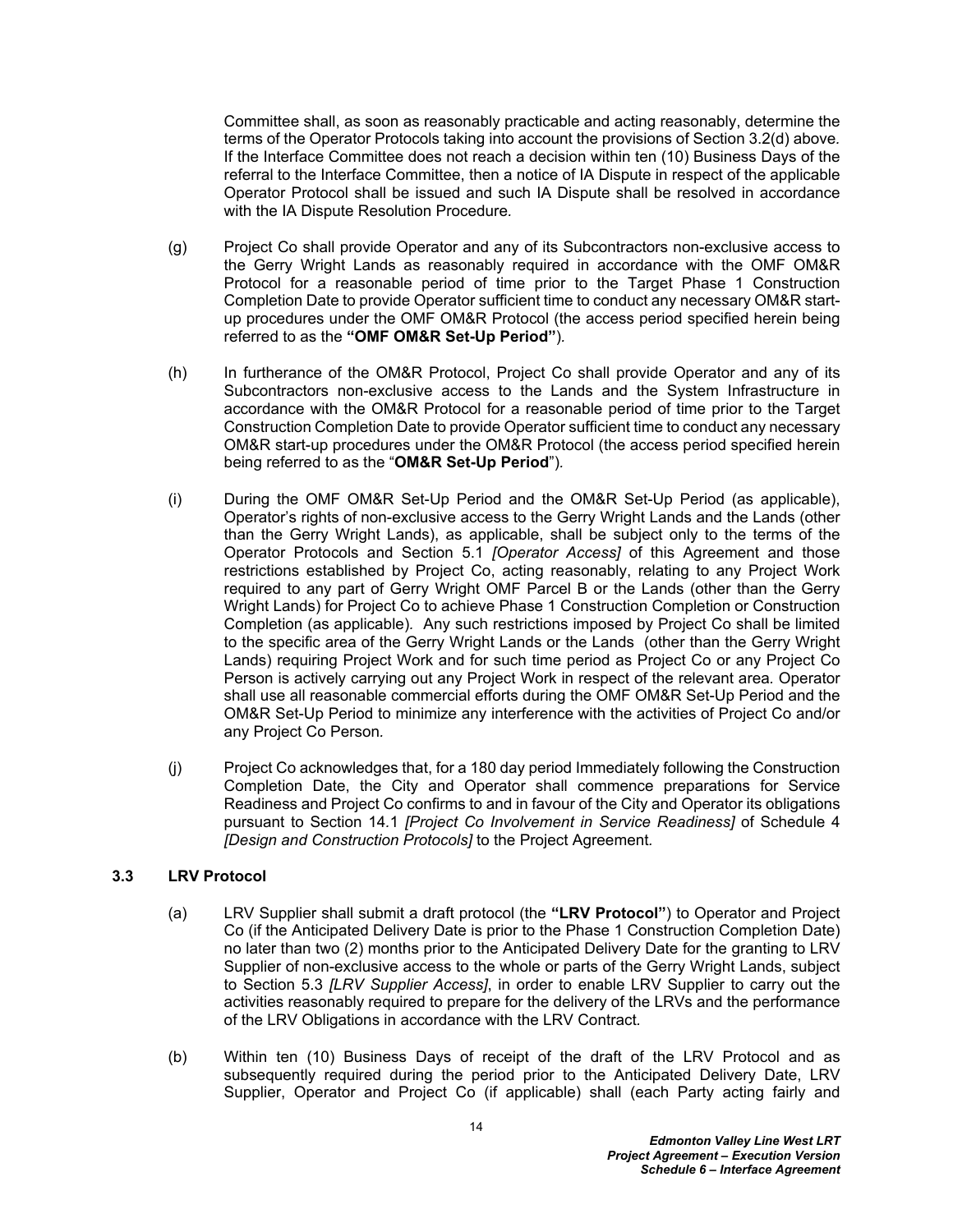reasonably) meet to seek to agree on the terms of or adjustments required to the LRV Protocol*.*

- <span id="page-18-1"></span>(c) The terms of the LRV Protocol will provide for LRV Supplier's activities to be carried out in a manner that (and in the following order of priority) is designed:
	- (i) to ensure that LRV Supplier's activities do not delay the progress or completion of the OM&R Obligations and/or the Project Work; and
	- (ii) to ensure that LRV Supplier is able to undertake the activities reasonably required to enable LRV Supplier to perform the LRV Obligations in accordance with the LRV Contract*.*
- (d) If LRV Supplier, Operator and Project Co (if applicable) are unable to agree on the terms of the LRV Protocol, the matter shall be referred to the Interface Committee and the Interface Committee shall, as soon as reasonably practicable and acting reasonably, determine the terms of the LRV Protocol taking into account the provisions of Section [3.3\(c\)](#page-18-1) above*.* If the Interface Committee does not reach a decision within ten (10) Business Days of the referral to the Interface Committee, then a notice of IA Dispute in respect of the LRV Protocol shall be issued and such IA Dispute shall be resolved in accordance with the IA Dispute Resolution Procedure*.*
- (e) In furtherance of the LRV Protocol, Operator or Project Co (as the case may be) shall provide LRV Supplier and any of its Subcontractors unrestricted access to Gerry Wright OMF Stage 2 for a reasonable period of time prior to and following the Anticipated Delivery Date to provide LRV Supplier sufficient time to conduct any necessary start-up procedures under the LRV Protocol (the access period specified herein being referred to as the "**LRV Set-Up Period**")*.*
- (f) During the LRV Set-Up Period, LRV Supplier's rights of non-exclusive access to the Gerry Wright OMF shall be subject only to the terms of the LRV Protocol and Section [5.1](#page-27-1)  *[Operator Access]* of this Agreement and those restrictions established by the Operator or Project Co (as applicable), acting reasonably, relating to the performance of any OM&R Obligations or Project Work (as applicable) required to any part of Gerry Wright OMF Stage 2. Any such restrictions imposed by the Operator and/or Project Co will be limited to the specific area of the Gerry Wright Lands required in connection with the performance of any OM&R Obligations or requiring Project Work and for such time period as Operator or any its Subcontractors or Project Co or any of its Subcontractors is actively performing any OM&R Obligations or carrying out any Project Work in respect of the relevant area*.* LRV Supplier shall use all reasonable commercial efforts during the LRV Set-Up Period to minimize any interference with the activities of Operator and/or any of its Subcontractors or Project Co and/or any Project Co Person*.*

### <span id="page-18-0"></span>**3.4 Handover from Project Co to Operator**

Operator and Project Co shall collaborate in connection with transition of custody, care, control and responsibility to Operator of:

- (a) the Gerry Wright Lands and Gerry Wright OMF Stage 2 upon Phase 1 Construction Completion; and
- (b) the Lands, excluding the Gerry Wright Lands, and the System Infrastructure, excluding Gerry Wright OMF Stage 2, upon Construction Completion*.*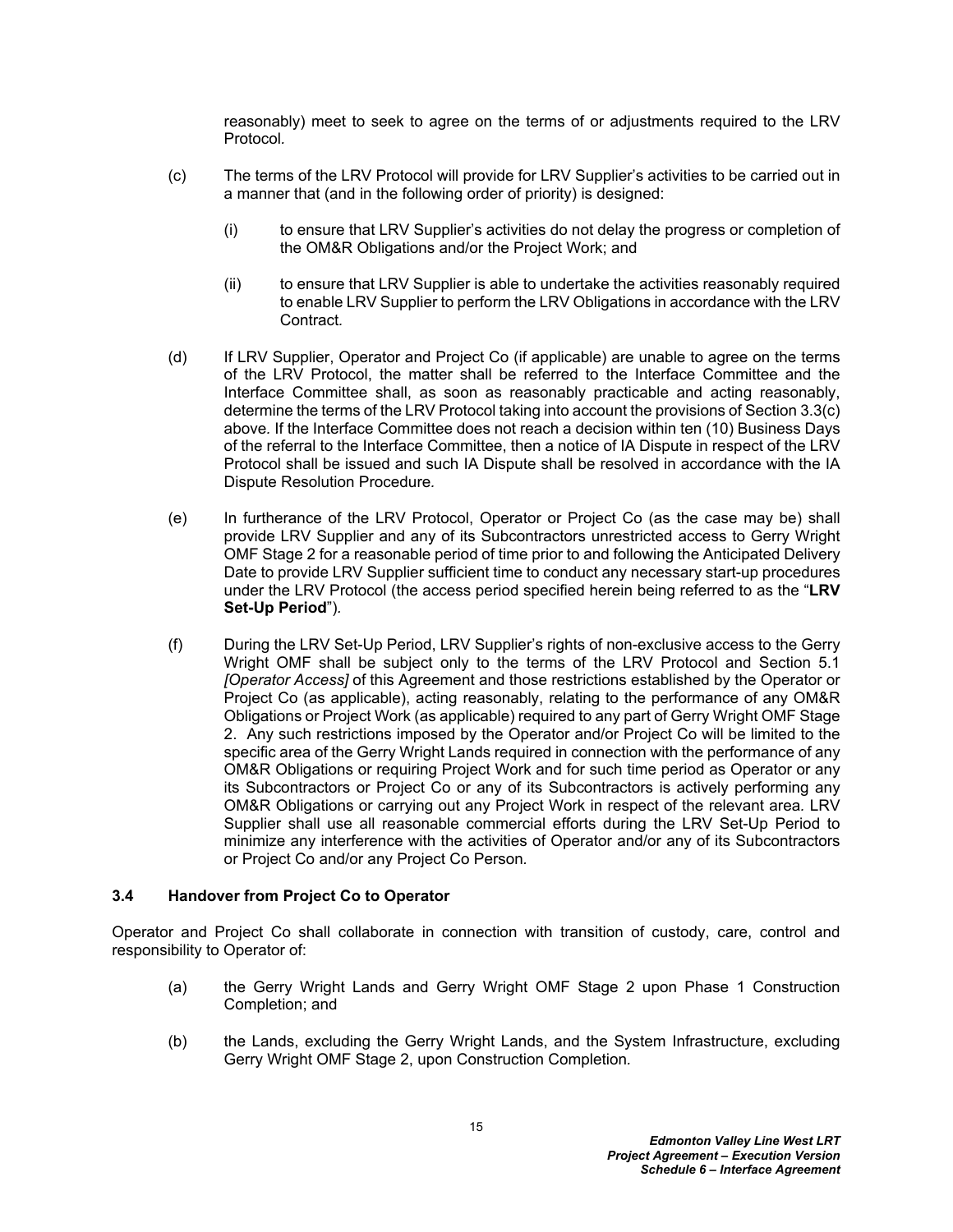Such collaboration shall include identification in a timely manner of any requirements reasonably necessary or desirable to facilitate an orderly transition*.*

## <span id="page-19-0"></span>**3.5 Construction Schedule**

Project Co shall keep Operator informed of all significant changes to the Construction Schedule, including changes to the Target Phase 1 Construction Completion Date and the Target Construction Completion Date*.*

### <span id="page-19-1"></span>**3.6 Project Co Commissioning Procedures**

- (a) No later than 180 days prior to the Target Phase 1 Construction Completion Date and the Target Construction Completion Date, respectively, Project Co shall prepare, and submit to Operator for its review and comment, a draft Phase 1 commissioning plan and a draft commissioning plan (as the case may be) (the Phase 1 commissioning plan and the commissioning plan being referred to herein, collectively, as the "**Project Co Operator Commissioning Resource Plans**" and individually as a "**Project Co Operator Commissioning Resource Plan**") setting out those parts of the Project Co Commissioning that require Operator support, along with the anticipated roles and obligations of Project Co and Operator in relation to such Project Co Commissioning and target dates as stipulated in Schedule 4 *[Design and Construction Protocols]* to the Project Agreement.
- <span id="page-19-2"></span>(b) Operator may provide comments to Project Co on each of the draft Project Co Operator Commissioning Resource Plans where such draft, in the opinion of Operator reasonably held, relates to or is reasonably likely to have an impact upon the carrying out by Operator of the OM&R Obligations*.* Notwithstanding the foregoing, Operator shall be obligated to provide comments on each draft Project Co Operator Commissioning Resource Plan within 5 Business Days of becoming aware that such draft is wholly or partly inconsistent with any requirement of the Services Contract*.*
- <span id="page-19-3"></span>(c) Operator shall make all comments and provide all feedback on the drafts of the Project Co Operator Commissioning Resource Plans:
	- (i) by notice in writing to Project Co; and
	- (ii) in accordance with applicable timelines and periods set out in the Project Agreement as advised by Project Co, but allowing a reasonable period prior to the applicable deadline under the Project Agreement*.*

Such comments shall be limited to addressing those aspects of the Project Co Operator Commissioning Resource Plans referred to in Section [3.6\(b\)](#page-19-2) or addressing whether any role allocated to Operator under either of the draft Project Co Operator Commissioning Resource Plans properly falls within the OM&R Obligations*.*

- (d) Project Co shall, within two (2) Business Days of receiving written notice from Operator in accordance with Section [3.6\(c\),](#page-19-3) discuss Operator's comments on each of the draft Project Co Operator Commissioning Resource Plans set out in such notice and, within two (2) Business Days following such discussions, Project Co shall either:
	- (i) inform Operator that Operator's comments were accepted as submitted, in which case Project Co shall deliver to Operator a revised version of the Project Co Operator Commissioning Resource Plans and the Project Co Operator Commissioning Resource Plans will be deemed settled and binding on the Parties with respect to the matters raised; or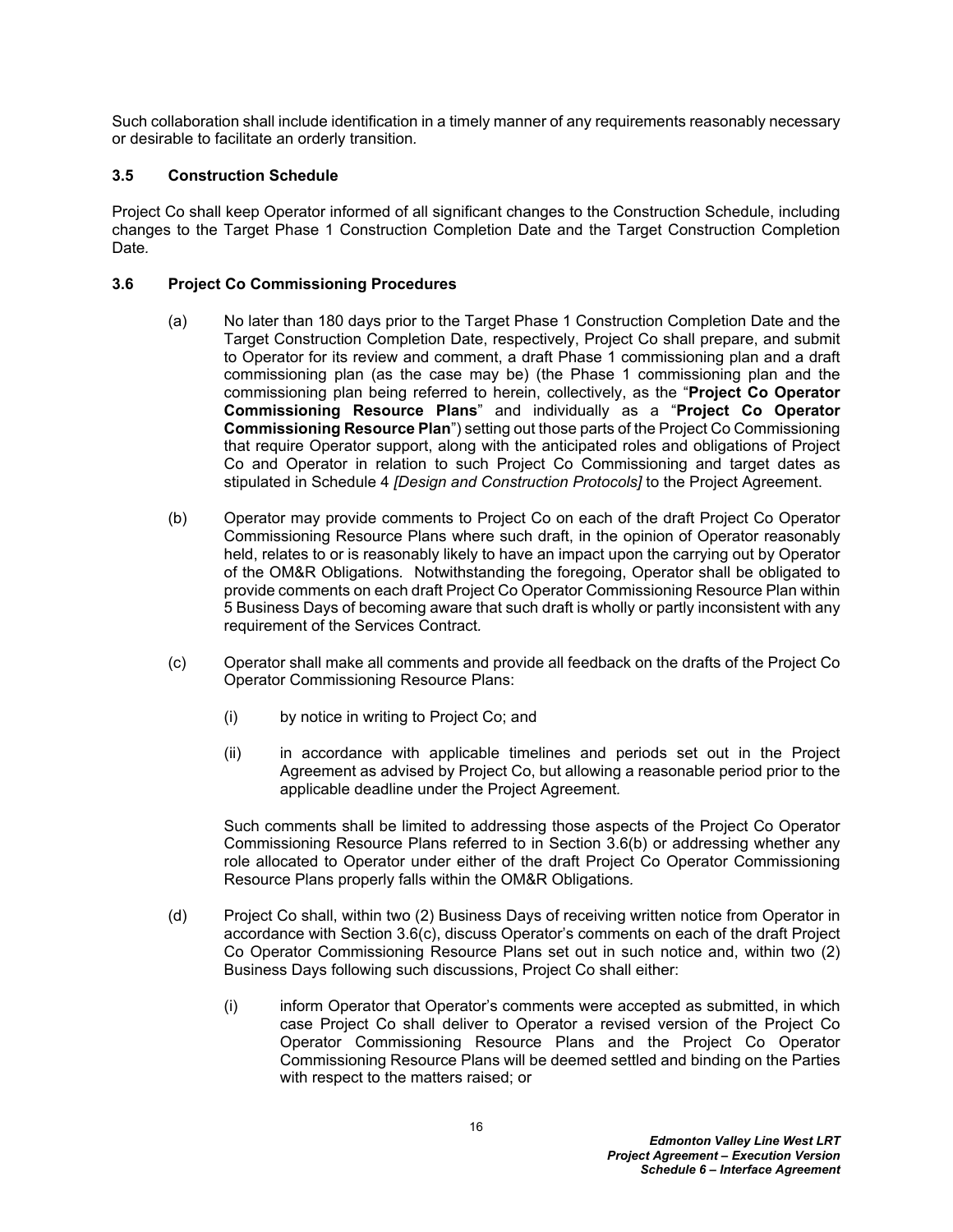- <span id="page-20-3"></span><span id="page-20-2"></span>(ii) inform Operator that Operator's comments were rejected, providing written reasons therefor (which reasons may include any adverse impact on Project Co) and the following will apply:
	- (1) within two (2) Business Days after the delivery by Project Co of the notice under Section [3.6\(d\)\(ii\),](#page-20-2) Operator shall notify Project Co whether or not Operator considers that Operator's comments should be accepted; and
	- (2) if the Operator's notice referred to in [\(1\)](#page-20-3) above states that Operator's comments should be accepted, then the dispute regarding the acceptance of Operator's comments shall be resolved under the IA Dispute Resolution Procedure and to the extent that it is determined under the IA Dispute Resolution Procedure that:
		- (A) Operator's comments are required to be incorporated into the relevant Project Co Operator Commissioning Resource Plan; or
		- (B) any role allocated to Operator under the relevant Project Co Operator Commissioning Resource Plan does not properly fall within the OM&R Obligations,

Project Co shall revise the relevant Project Co Commissioning Plan in accordance with the outcome of the IA Dispute Resolution Procedure and the matters in dispute will accordingly be deemed settled and binding on the Parties*.*

#### <span id="page-20-0"></span>**3.7 Inspection by Operator**

The Parties agree to the following pre-Construction Completion cooperative procedures:

- <span id="page-20-1"></span>(a) At least fifteen (15) days prior to scheduled commencement of the Project Co Commissioning Work on the Gerry Wright OMF Part B and the remaining Project Work, respectively, Operator shall be afforded the access and opportunity to inspect the relevant Infrastructure and to attend at and observe all Project Co Commissioning activities to satisfy itself that the Infrastructure will permit Operator to satisfy the OM&R Obligations (the "**OM&R Infrastructure Requirements**").
- (b) At least ten (10) days prior to the Phase 1 Construction Completion Date and the Construction Completion Date (as applicable), Operator shall notify the City and Project Co in writing whether its inspection has revealed any Deficiencies or non-compliance with the OM&R Infrastructure Requirements*.* Such written notice will set out any Deficiencies or non-compliance with the OM&R Infrastructure Requirements identified by Operator in the course of its inspection*.* Such notice will not constitute acceptance by Operator of the Infrastructure*.* If the City agrees that any of the items identified by Operator constitute Deficiencies, the City shall notify Project Co to that effect and Project Co will be required to correct or remedy same in accordance with Project Co's obligation to perform Warranty Work pursuant to the Project Agreement*.*
- (c) Under no circumstances shall Operator's actions under this Section [3.7](#page-20-0) *[Inspection by Operator]* (including the failure to note Deficiencies or non-compliance with the OM&R Infrastructure Requirements) be construed to imply that Operator has assumed any obligation or liability with respect to the design, construction or commissioning of the Infrastructure, nor shall any such actions or failure to note deficiencies derogate from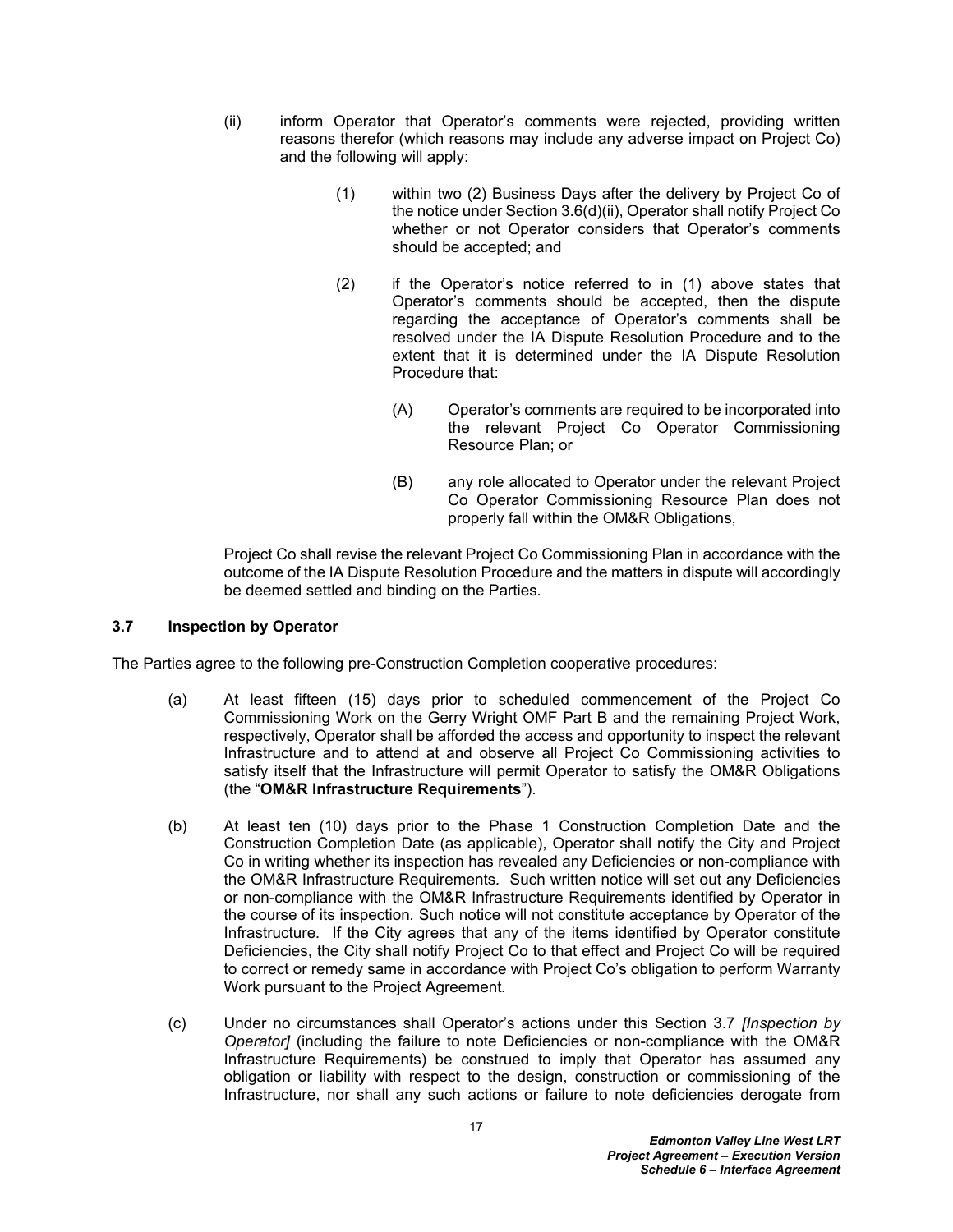Project Co's obligation to design, construct and commission the Infrastructure in accordance with the Project Requirements*.*

#### <span id="page-21-0"></span>**3.8 LRV Commissioning Procedures**

- <span id="page-21-1"></span>(a) No later than ninety (90) days prior to the Anticipated Delivery Date, LRV Supplier shall prepare, and submit to Operator for its review and comment, a draft commissioning plan (the "**LRV Commissioning Plan**") setting out those parts of the LRV Commissioning that require Operator support, along with the anticipated roles and obligations of LRV Supplier and Operator in relation to such LRV Commissioning Work and target dates as stipulated in the LRV Contract*.*
- <span id="page-21-2"></span>(b) Operator may provide comments to LRV Supplier on the draft LRV Commissioning Plan where such draft, in the opinion of Operator reasonably held, relates to or is reasonably likely to have an impact upon the carrying out by Operator of the OM&R Obligations*.* Notwithstanding the foregoing, Operator shall be obligated to provide comments on the draft LRV Commissioning Plan if it becomes aware that such draft is wholly or partly inconsistent with any requirement of the Services Contract*.*
- <span id="page-21-3"></span>(c) Operator shall make all comments and provide all feedback on the drafts of the LRV Commissioning Plan:
	- (i) by notice in writing to LRV Supplier; and
	- (ii) in accordance with applicable timelines and periods set out in the LRV Contract as advised by LRV Supplier, but allowing a reasonable period prior to the applicable deadline under the LRV Contract*.*

Such comments shall be limited to addressing those aspects of the LRV Commissioning Plan referred to in Section [3.8\(b\)](#page-21-2) or addressing whether any role allocated to Operator under the draft LRV Commissioning Plan properly falls within the OM&R Obligations*.*

- <span id="page-21-5"></span><span id="page-21-4"></span>(d) LRV Supplier shall, within two (2) Business Days of receiving written notice from Operator in accordance with Section [3.8\(c\)](#page-21-3), discuss Operator's comments on the draft LRV Commissioning Plan and, within two (2) Business Days following such discussions, LRV Supplier shall either:
	- (i) inform Operator that Operator's comments were accepted as submitted, in which case LRV Supplier shall deliver to Operator a revised version of the LRV Commissioning Plan and the LRV Commissioning Plan will be deemed settled and binding on the Parties with respect to the matters raised; or
	- (ii) inform Operator that Operator's comments were rejected, providing written reasons therefor (which reasons may include any adverse impact on LRV Supplier) and the following will apply:
		- (1) within two (2) Business Days after the delivery by LRV Supplier of the notice under Section [3.8\(d\)\(ii\)](#page-21-4), Operator shall notify LRV Supplier whether or not Operator considers that its comments should be accepted; and
		- (2) if the Operator's notice referred to in [\(1\)](#page-21-5) above states that Operator's comments should be accepted, then the dispute regarding the acceptance of Operator's comments shall be resolved under the IA Dispute Resolution Procedure and to the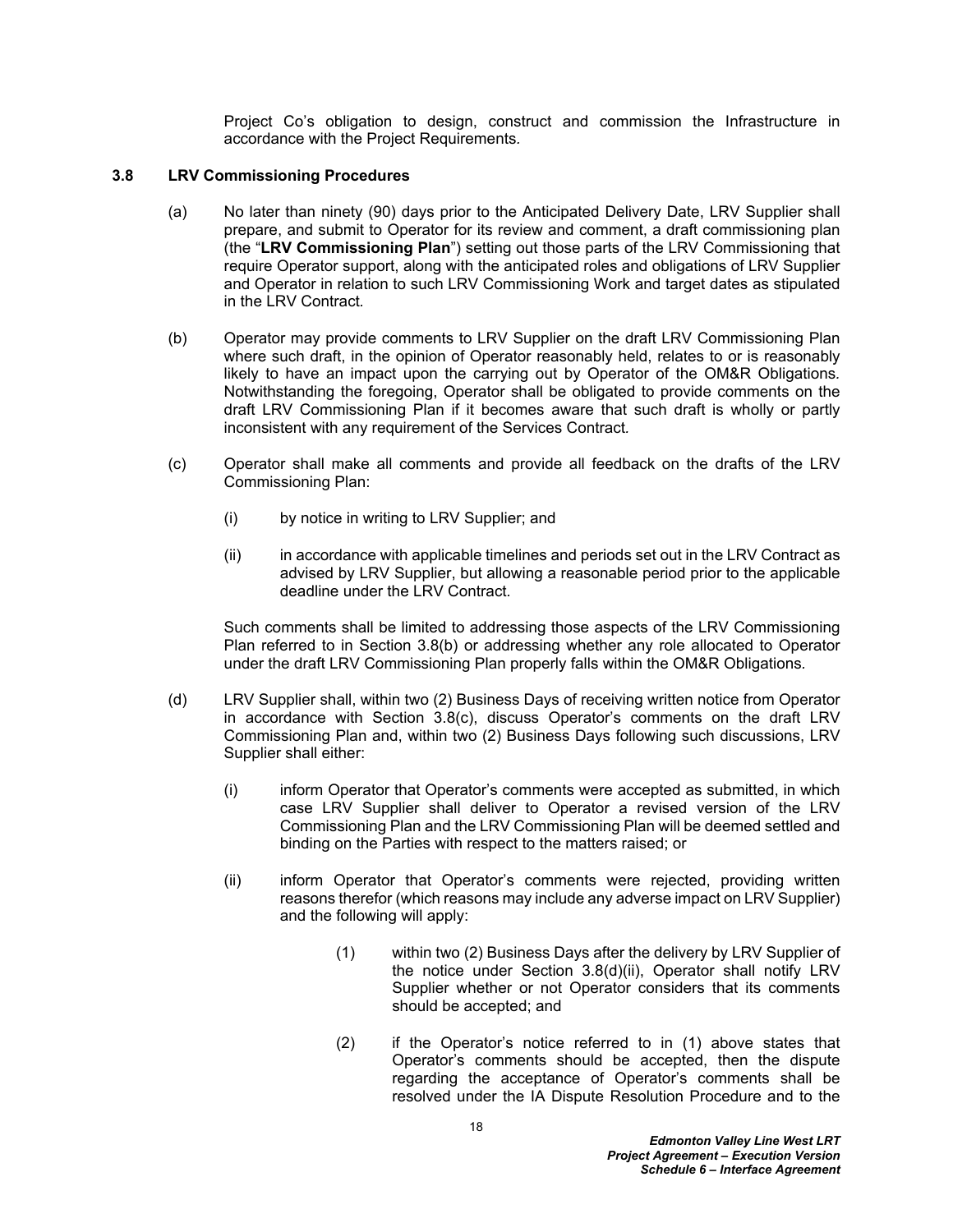extent that it is determined under the IA Dispute Resolution Procedure that:

- (A) Operator's comments are required to be incorporated into the LRV Commissioning Plan; or
- (B) any role allocated to Operator under the LRV Commissioning Plan does not properly fall within the OM&R Obligations,

LRV Supplier shall revise the LRV Commissioning Plan in accordance with the outcome of the IA Dispute Resolution Procedure and the matters in dispute will accordingly be deemed settled and binding on the Parties*.*

#### <span id="page-22-0"></span>**3.9 Inspection by Operator of LRVs**

The Parties agree to the following LRV Commissioning cooperative procedures:

- <span id="page-22-2"></span>(a) As part of the LRV Commissioning Work, Operator shall be afforded the access and opportunity to inspect the LRVs and to attend at and observe all LRV Commissioning activities to satisfy itself that the LRVs shall permit Operator to satisfy the OM&R Obligations (the "**OM&R LRV Interface Requirements**") and LRV Supplier shall provide such assistance to Operator in undertaking inspection of the LRVs as Operator may require, acting reasonably.
- (b) At least five (5) days following access and inspection of any LRVs, Operator shall notify the City and LRV Supplier in writing whether its inspection has revealed any LRV Deficiencies or failure to satisfy the OM&R LRV Interface Requirements in respect of such inspected LRVs*.* Such written notice will set out any LRV Deficiencies or failure to satisfy the OM&R LRV Interface Requirements identified by Operator in the course of its inspection*.* Such notice will not constitute acceptance by Operator of the LRVs*.* If the City agrees that any of the items identified by Operator constitute LRV Deficiencies, the City shall notify LRV Supplier to that effect and LRV Supplier shall be required to correct or remedy same in accordance with LRV Supplier's obligation to correct LRV Deficiencies pursuant to the requirements of the LRV Contract*.*
- (c) Under no circumstances shall Operator's actions under this Section [3.9](#page-22-0) *[Inspection by Operator of LRVs]* (including the failure to note LRV Deficiencies or failure to satisfy the OM&R LRV Interface Requirements) be construed to imply that Operator has assumed any obligation or liability with respect to the design, manufacture or commissioning of the LRVs, nor shall any such actions or failure to note LRV Deficiencies derogate from LRV Supplier's obligation to design, manufacture and commission the LRVs in accordance with the LRV Requirements.

### <span id="page-22-1"></span>**3.10 Deficiencies**

Subject to Section [3.11\(b\)](#page-23-1) below, Project Co acknowledges and agrees that, as between Project Co and the City, Project Co shall be responsible for the rectification of all Deficiencies in respect of the Project Work or the Infrastructure during the Warranty Periods, subject to and in accordance with the terms of the Project Agreement; provided, however, that Project Co shall not be liable for any such Deficiency to the extent that such Deficiency is caused or contributed to by any act or omission of Operator or any Operator Person or of LRV Supplier or any LRV Supplier Person.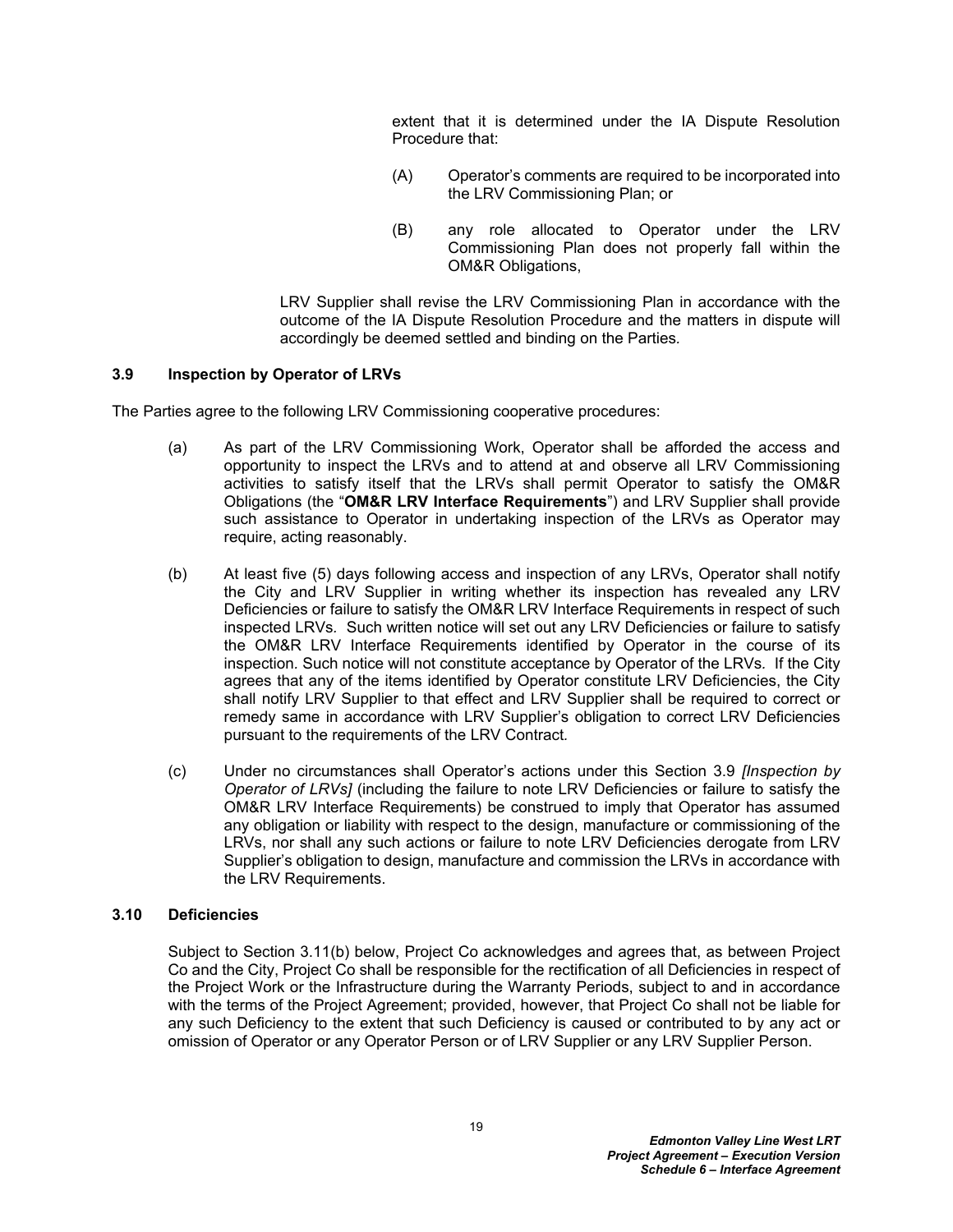#### <span id="page-23-0"></span>**3.11 Deficiencies and Construction Latent Defects**

- (a) If Operator becomes aware after the Phase 1 Construction Completion Date or the Construction Completion Date (as applicable) of any Deficiency or Construction Latent Defect, then:
	- (i) Operator shall continue to fulfill all of the OM&R Obligations in accordance with the terms of the Services Contract to the extent possible given the nature of the Deficiency or Construction Latent Defect; and
	- (ii) Operator shall use commercially reasonable efforts to mitigate the consequences arising from such Deficiency or Construction Latent Defect, to the extent that it is able to do so with temporary or permanent remedies*.*
- <span id="page-23-2"></span><span id="page-23-1"></span>(b) Operator shall:
	- (i) in the case of an Emergency, promptly take all commercially reasonable and practicable corrective measures to rectify any Deficiency or Construction Latent Defect, at Project Co's expense, provided that if Operator performs corrective measures in an Emergency it shall notify Project Co of the occurrence of such Deficiency as soon as reasonably possible after its occurrence and give Project Co an opportunity to permanently repair or rectify the Deficiency; and
	- (ii) where a Deficiency has not resulted in or is otherwise not part of an Emergency, as soon as practicable but in any event within two (2) Business Days of discovery of such Deficiency, notify Project Co and the City of the occurrence of such Deficiency and request that Project Co immediately and diligently commence the repair or rectification of such Deficiency in accordance with Project Co's obligations under the Project Agreement*.*
- <span id="page-23-3"></span>(c) If Project Co does not dispute whether a Deficiency exists, Project Co shall commence to correct, and shall correct, the Deficiency in accordance with its obligations under the Project Agreement and this Agreement:
	- (i) in the case of a Deficiency arising under Section  $3.11(b)(i)$ , no later than 24 hours following receipt of the notice from Operator referred to in Section [3.11\(b\)\(i\)](#page-23-2), Project Co shall rectify or, where rectification is not possible within such period, provide a rectification plan to Operator and the City setting forth the manner in which the Deficiency will be rectified within a reasonable period of time following such 24-hour period;
	- $(ii)$  In the case of a Deficiency arising under Section [3.11\(b\)\(ii\)](#page-23-3), no later than 72 hours following receipt of the notice from Operator referred to in Section [3.11\(b\)\(ii\)](#page-23-3), Project Co shall commence diligent repair or rectification of the Deficiency or put forward a reasonable plan setting out the way in which the Deficiency will be promptly permanently repaired or rectified*.* If Project Co fails to perform its obligations under this clause (ii) and deductions or operating period payment adjustments have begun to accrue under the Services Contract (or would have begun to accrue but for works or services having been undertaken by or on behalf of Operator as a result of the Deficiency, which works or services are in excess of the level of works and services that Operator provides or causes to be provided to fulfill the OM&R Obligations under the Services Contract in the normal course) and which relate to the Deficiency in question, Operator may take commercially reasonable and practicable corrective measures to repair or rectify the Deficiency in question at the expense of Project Co*.*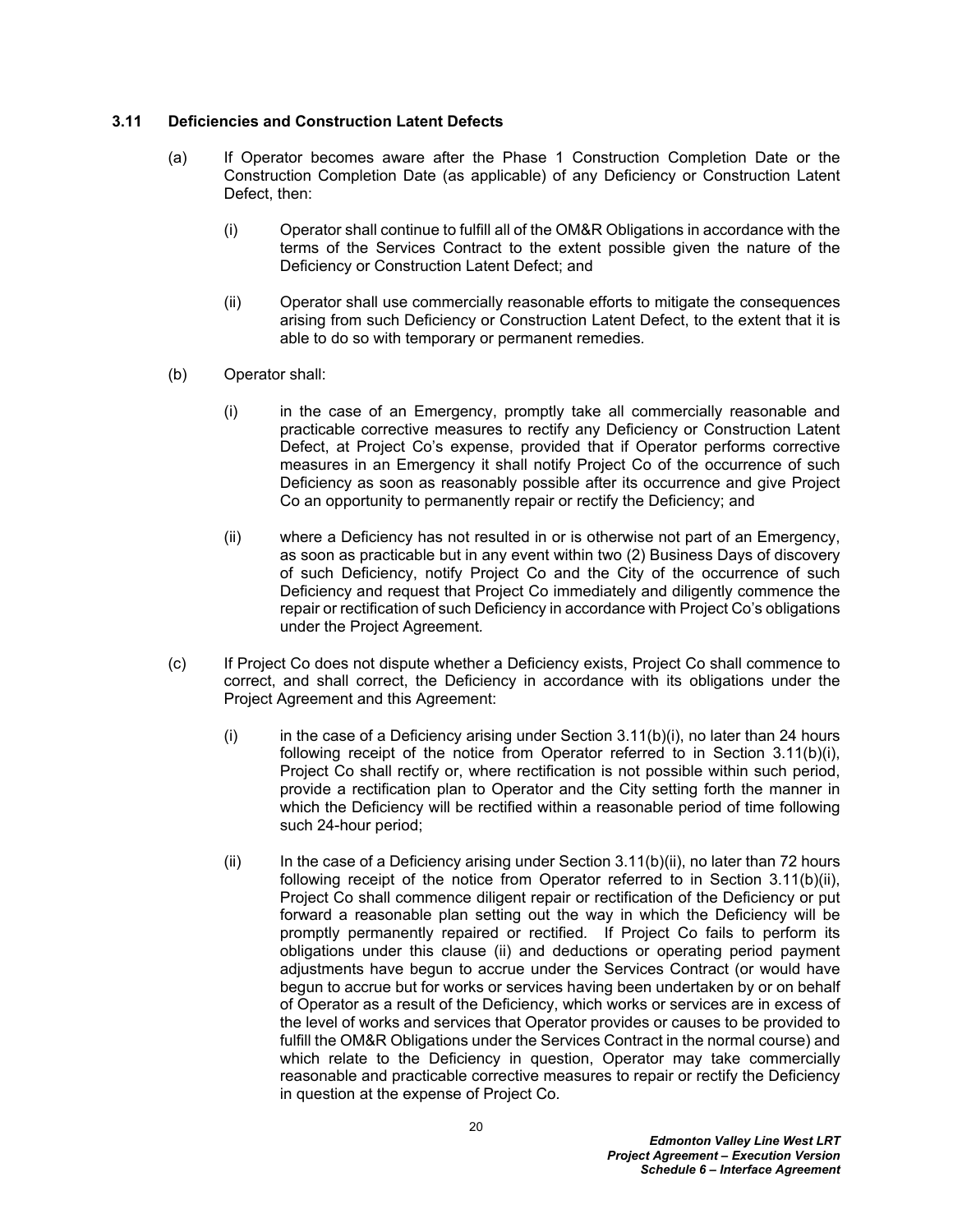- (d) If Project Co disputes whether an alleged Deficiency exists, or the nature or extent of Project Co's obligations in respect thereof under the Project Agreement or this Agreement, such dispute will constitute an IA Dispute and shall be resolved pursuant to the IA Dispute Resolution Procedure*.*
- (e) If Operator performs corrective work pursuant to Section  $3.11(b)(i)$  or  $3.11(b)(ii)$  and it is later determined under the IA Dispute Resolution Procedure that it was not responsible for performing such corrective work under the Services Contract or this Agreement, then, absent negligent performance of any corrective work by Operator, Operator's corrective work will not affect the validity of any Project Co warranty obligation or any product or equipment supplier warranty or any LRV warranties*.*

### <span id="page-24-0"></span>**3.12 Consequences of a Deficiency**

To the extent Operator incurs Direct Losses (including, without limitation, any costs of rectification of any Deficiency or Construction Latent Defect, deductions or operating period payment adjustments under the Services Contract or costs relating to the IA Dispute Resolution Procedure) as a result of any Deficiency or Construction Latent Defects for which Project Co is responsible under the Project Agreement and this Agreement, Project Co shall indemnify Operator for Direct Losses in accordance with Section [6.4\(b\)](#page-31-5)*.* Notwithstanding anything else in this Agreement, Project Co's obligations under Section [3.11](#page-23-0) and this Section [3.12](#page-24-0) are derivative of its obligations under the Project Agreement and shall only apply if, for so long as, and to the extent that Project Co has an obligation pursuant to the Project Agreement to rectify the relevant Deficiency or Construction Latent Defect. The aggregate liability of Project Co under this Section [3.12](#page-24-0), shall in all events be limited to *.* 

### <span id="page-24-1"></span>**3.13 Integration Requirements**

Each of Project Co and Operator and LRV Supplier shall perform its respective obligations pursuant to (as applicable) the Project Co Infrastructure Integration Requirements, the Operator Infrastructure Integration Requirements and the LRV Supplier Infrastructure Integration Requirements.

### <span id="page-24-2"></span>**3.14 Maintenance Log to be Made Available**

Each of Operator and LRV Supplier shall maintain a log of maintenance and remedial services performed in respect of the System Infrastructure and LRVs which will be available for review from time to time by Project Co until this Agreement terminates pursuant to Section [6.2](#page-31-2) *[Termination of Agreement].* If Operator fails to comply with this Section [3.15](#page-24-3) *[Maintenance Log to be Made Available]*, the burden of proof with respect to the existence of a Deficiency shall rest with Operator*.*

### <span id="page-24-3"></span>**3.15 Equipment and Spare Parts**

Immediately prior to each of Phase 1 Construction Completion and Construction Completion, Project Co shall deliver to the Gerry Wright OMF Stage 2 such spare parts as are referred to in Section 5.6.6 of Schedule 4 *[Design and Construction Protocols]* to the Project Agreement, together with all relevant Quality Control documentation. Project Co shall provide to Operator, at the time or times stipulated in Section 5.6.6 of Schedule 4 *[Design and Construction Protocols]* to the Project Agreement prior to each of the Target Phase 1 Construction Completion Date and the Target Construction Completion Date, all relevant information regarding the size, weight, storage requirements and OEM part numbers pertaining to such spare parts*.* Upon delivery of same, the City, Operator and Project Co shall inspect such spare parts and Quality Control documentation and shall notify Project Co promptly following completion of such inspection as to whether any part numbers pertaining to such spare parts are incorrect or if the correct configuration is not included or any firmware or software is not installed. Forthwith following delivery of such notification by the City, Project Co shall rectify any of the matters identified in such notice as a condition of achieving Phase 1 Construction Completion or Construction Completion, as applicable, pursuant to the Project Agreement.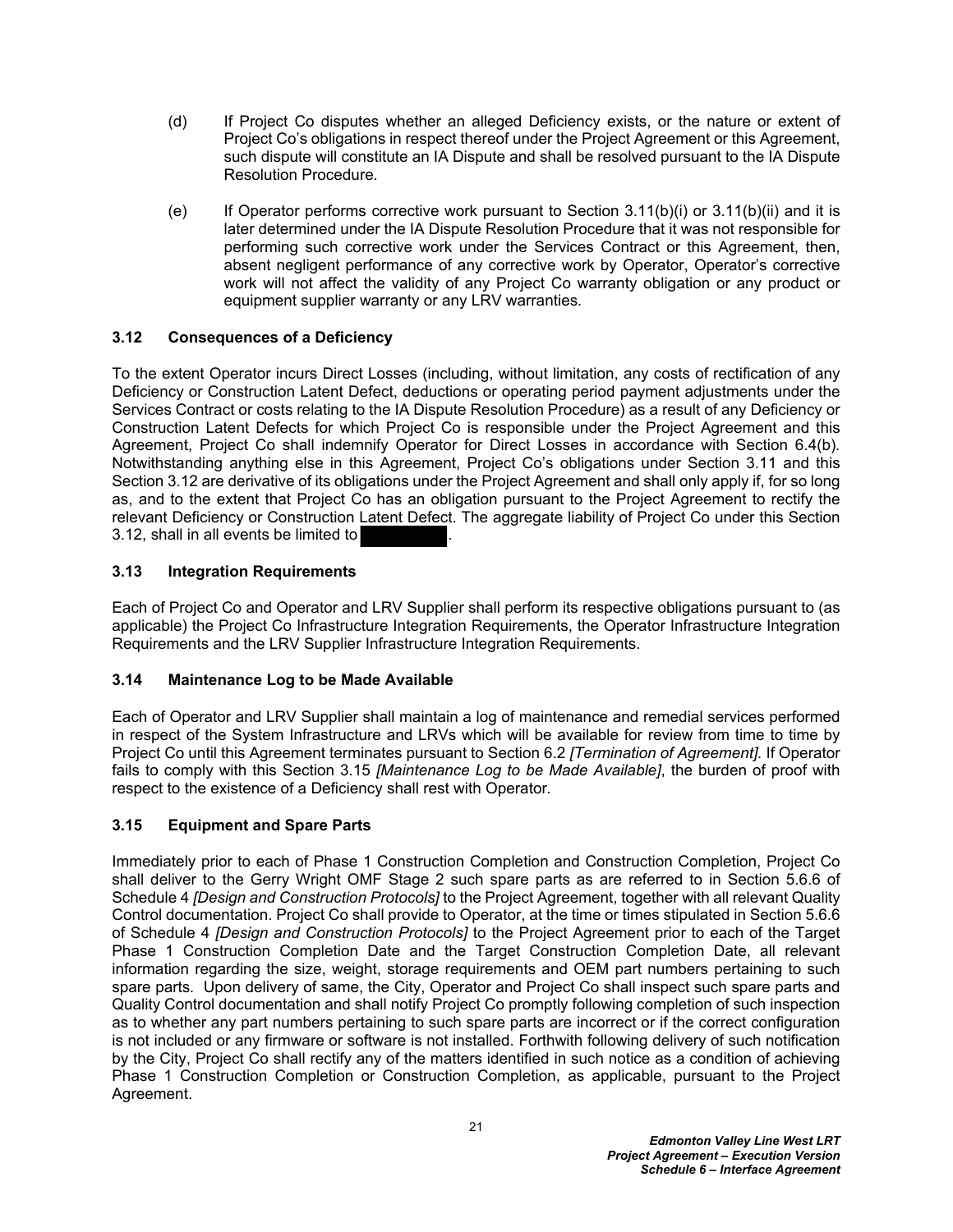For certainty, Project Co shall not use any such spare parts to rectify Deficiencies unless Project Co replenishes the supply of spare parts so used*.*

## <span id="page-25-0"></span>**3.16 Project Co Training**

Project Co acknowledges its obligations pursuant to Section 10.1 *[Training Program]*, Section 10.2 *[Training Plan]*, Section 10.3 *[Training Documentation]*, Section 10.4 *[Instructional Aids]* and Section 10.5 *[Training Courses]* of Schedule 4 *[Design and Construction Protocols]* to the Project Agreement*.*

## <span id="page-25-1"></span>**3.17 LRV Supplier Training**

LRV Supplier shall provide such training to Operator as is required pursuant to the applicable provisions of the LRV Contract.

### <span id="page-25-2"></span>**3.18 Operating and Maintenance Manuals**

Project Co acknowledges its obligations pursuant to Section 10.6 *[Operating and Maintenance Manuals]* of Schedule 4 *[Design and Construction Protocols]* to the Project Agreement*.*

#### <span id="page-25-3"></span>**ARTICLE 4 INTERFACE COMMITTEE**

### <span id="page-25-4"></span>**4.1 Establishment of Interface Committee**

The Parties agree to establish The Interface Committee within 30 days of the execution of this Agreement*.* The Interface Committee shall be constituted in accordance with the provisions of Section 3*.*1.2(d) of Schedule 4 *[Design and Construction Protocols]* to the Project Agreement and Section [4.3](#page-25-6) *[Composition and Operating Procedures of the Interface Committee]* below, provided, however, that the Interface Committee shall have no authority to alter the respective rights or obligations of the Parties as set out in this Agreement, the Services Contract, the LRV Contract or the Project Agreement or any agreement delivered pursuant to or in connection with either of the foregoing agreements*.*

### <span id="page-25-5"></span>**4.2 Purpose and Authority of Interface Committee**

The Interface Committee is established for the purpose of providing effective dialogue between the Parties as to all issues and concerns relating to any conflict, areas of any potential conflict or other concerns as between the Parties with respect to their varying rights and obligations under this Agreement, the Project Agreement, the Services Contract and the LRV Contract*.* Unanimous decisions of the Interface Committee (unless inconsistent with the express terms or conditions of the Project Agreement, the Services Contract or the LRV Contract, as the case may be) shall be binding upon the Parties and shall be carried out by the affected Parties in the manner and within the time periods (if any) specified in such decisions*.*

### <span id="page-25-6"></span>**4.3 Composition and Operating Procedures of the Interface Committee**

(a) The Interface Committee shall be comprised of four individuals, being one representative from each Party (each, a **"Representative"**)*.* Each Party shall have the right to appoint a primary Representative and an alternate Representative, who shall serve on the Interface Committee when a primary Representative of such Party is unavailable by reason of sickness, injury, vacation or other reasonable cause*.* Each Party may (but need not) have both its primary and alternate Representatives attend any meeting of the Interface Committee, provided that, for the purposes of quorum under Section [4.3\(h\)](#page-26-2) and any actions or decisions to be taken at such meeting, only one Representative per Party shall be deemed to be present*.* For greater certainty, this Section [4.3](#page-25-6) is not intended to apply to the resolution of any IA Disputes, which shall be determined in accordance with Section [9.1](#page-37-1) *[IA Dispute Resolution]* and the IA Dispute Resolution Procedure.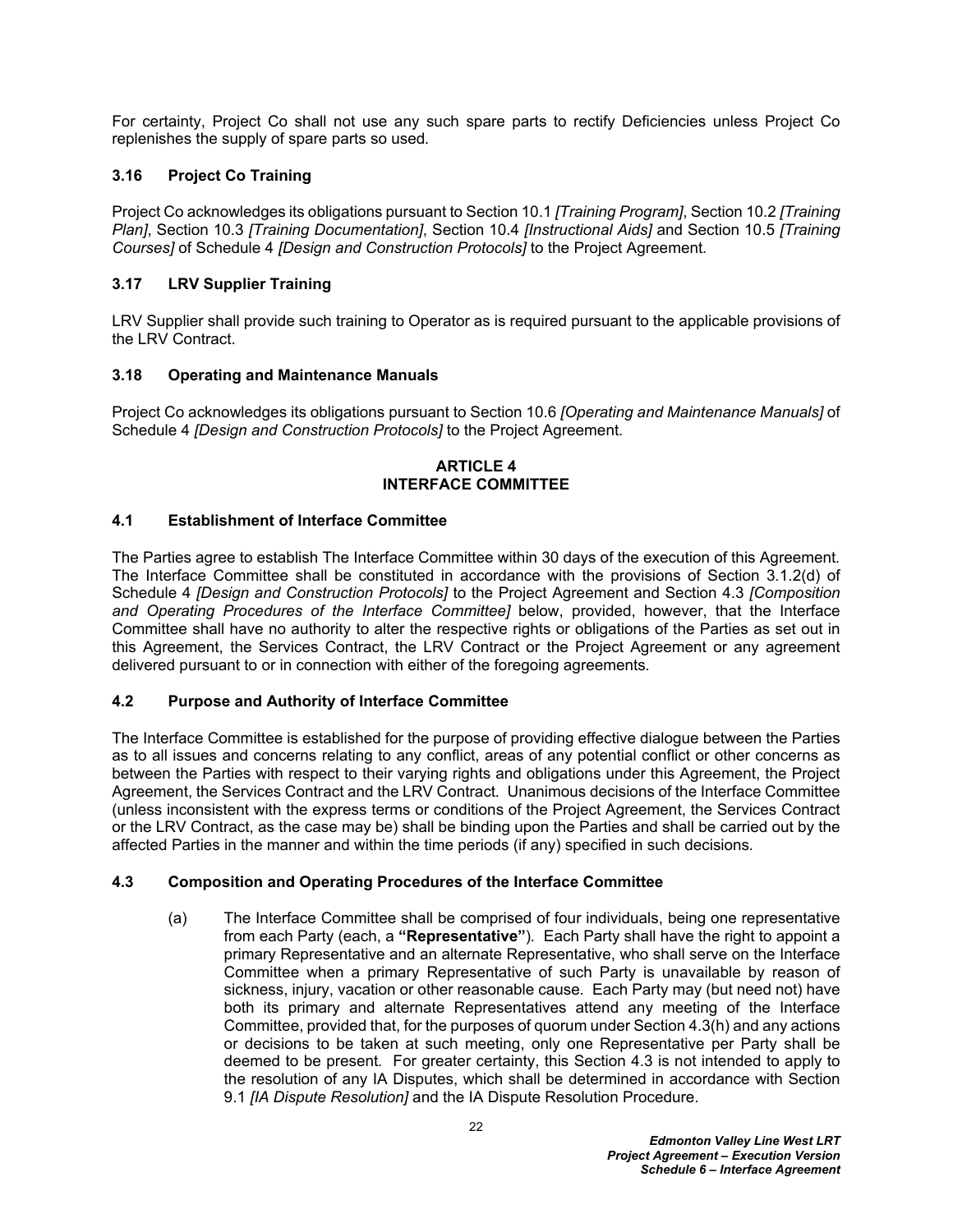- <span id="page-26-0"></span>(b) The City Representative (the **"Chairman"**) shall chair the Interface Committee and shall be responsible to keep minutes of all decisions of the Interface Committee and circulate such minutes to the members of the Interface Committee within five (5) Business Days of the holding of each meeting*.*
- (c) One Representative of each Party shall make reasonable efforts to attend all meetings of the Interface Committee*.* If any Representative is routinely absent, he or she shall be replaced by the Party that appointed such Representative upon the request of the other Representatives*.*
- <span id="page-26-1"></span>(d) All decisions of the Interface Committee shall be made by consensus of all Representatives present at a meeting of the Interface Committee*.* In the event that there is a lack of consensus on any matter which comes before the Interface Committee, such matter shall be referred to a panel of four senior executives, one appointed by each Party (the **"Executive Panel"**)*.* The senior executives selected shall not be involved in the day to day management or operation of the Project*.* The Executive Panel shall also act by consensus and a decision of such panel shall be binding upon the Parties as if it were a decision of the Interface Committee*.*
- <span id="page-26-3"></span>(e) The Interface Committee shall hold monthly meetings in Edmonton, Alberta (or at such locations as the Representatives may determine, until the Service Readiness Date, after which meetings shall be held on an as needed basis*.* Additional meetings of the Interface Committee may be held at the request of any Representative provided that at least five days prior notice in writing of such meeting shall be given to each other Representative unless the requirement for such notice is expressly waived in writing by such Representative or such other Representatives attend the meeting and do not object to the absence of the required notice*.* Unless otherwise agreed to by the Representatives, each such notice shall be accompanied by a written agenda setting out in reasonable detail the matters to be discussed at the meeting together with any relevant supporting materials*.*
- (f) Any Representative may participate in a meeting of the Interface Committee, and any senior executive may participate in a meeting of the Executive Panel, by means of telephone conference or other communications equipment by means of which all persons participating in the meeting can hear and speak to each other, and a Representative or senior executive, as the case may be, participating in a meeting in such manner shall be deemed to be present in person at such meeting*.* Any decision made by the Executive Panel at such meeting shall be confirmed in writing by facsimile or electronic mail to all Parties*.* Any matter within the competence of the Interface Committee or the Executive Panel, as the case may be, that is agreed or consented to in writing by Representatives or senior executives, as applicable, of each of the Parties entitled to attend a meeting of the Interface Committee or Executive Panel, as the case may be, shall be binding upon the Interface Committee or the Executive Panel, as the case may be, and the Parties as if approved at a duly constituted meeting of the Interface Committee or Executive Panel, as the case may be*.*
- (g) Except as otherwise provided for in this Agreement, the Interface Committee shall have the authority, by consensus approval of all Representatives, to establish its own reasonable procedures for meetings, notices, minutes and all other matters necessary for its efficient operation*.* Minutes shall be kept of all meetings of the Interface Committee which shall be approved by the Chairman and circulated to all Representatives within 15 days of each meeting*.*
- <span id="page-26-2"></span>(h) A quorum for a meeting of the Interface Committee shall be four Representatives, including one Representative of each Party*.* If a meeting is called and a quorum is not present, the meeting shall be adjourned for not less than 24 hours, with notice thereof to be provided as contemplated in Section [4.3\(e\)](#page-26-3)*.* A quorum for a meeting of the Executive Panel will be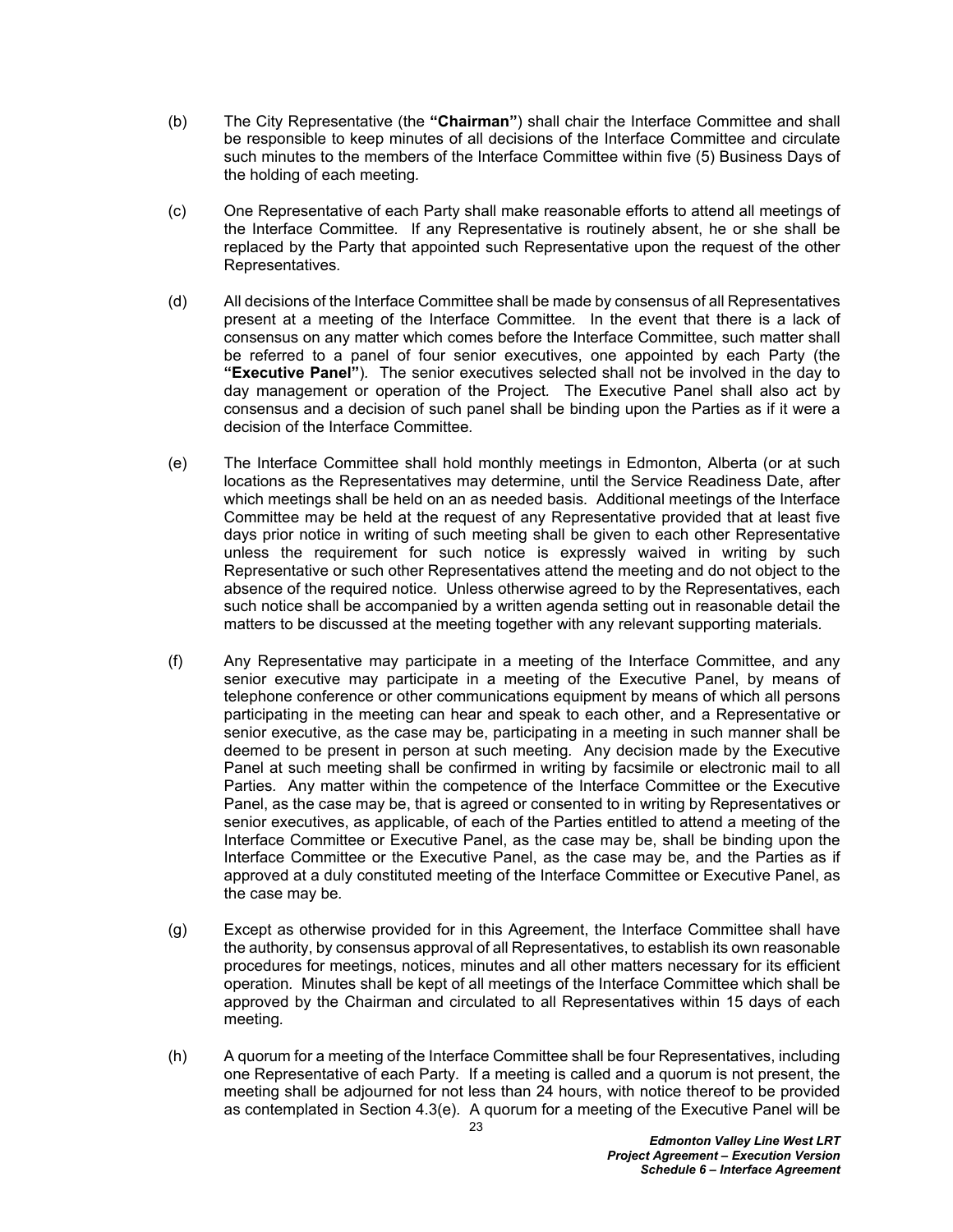four (4) senior executives, one representing each Party*.* If the absence of the Representative of one party causes a quorum not to be present at three consecutive duly called meetings of either the Interface Committee or the Executive Panel, the fourth such duly called meeting will proceed with those Representatives who are present and will be deemed to have been duly constituted*.*

#### <span id="page-27-0"></span>**ARTICLE 5 ACCESS**

#### <span id="page-27-1"></span>**5.1 Operator Access**

- (a) To facilitate Operator and its activities with respect to any OM&R Obligations required to be performed by Operator and any Operator Person, including any Operator obligations in connection with Performance Demonstration or performance of the Operator Infrastructure Integration Requirements, each of Project Co and LRV Supplier (as the case may be) shall provide reasonable access to Operator and any Operator Person to perform the activities contemplated in the Operator Protocols*.* Without limiting the generality of the foregoing, from and after the date of this Agreement, Project Co and LRV Supplier shall, acting reasonably, accommodate requests from Operator to enter upon the Lands or to access the LRVs in order that Operator may sufficiently discharge its obligations under this Agreement (including, for greater certainty, its obligations as set out in the Operator Protocols) and any obligations set out in the Services Contract*.* For certainty and without limiting the generality of the foregoing:
	- (i) Project Co shall grant access to the relevant Infrastructure to the Operator prior to Construction Completion and shall provide support to the Operator from and after the ICS Integration Ready Date in order to enable the Operator to install the Integrated Control System in order that such system may be completed and installed within 180 days after Construction Completion; and
	- (ii) LRV Supplier shall grant access to the LRVs that have been delivered to the Gerry Wright OMF Stage 2 in order to enable Operator to provide support to LRV Supplier in connection with LRV Commissioning.
- <span id="page-27-3"></span><span id="page-27-2"></span>(b) Neither Project Co nor Operator shall materially impede the ability of LRV Supplier or any LRV Supplier Person to carry out any of the activities contemplated in the LRV Supplier Protocols; provided, however, that, prior to each of Phase 1 Construction Completion and Construction Completion, Operator and all Operator Persons and LRV Supplier and all LRV Supplier Persons shall:
	- (i) at all times adhere to the directions, procedures and safety guidelines established by Project Co or any Project Co Person for Gerry Wright OMF Stage 2, the Lands, the Infrastructure and the Project; and
	- (ii) if required by Project Co or any Project Co Person, confine their activities to a specified location on Gerry Wright OMF Stage 2 or the Lands or remove themselves from Gerry Wright OMF Stage 2 or the Lands if, in the discretion of Project Co or any Project Co Person, acting reasonably, the presence of Operator or any Operator Persons and/or LRV Supplier or any LRV Supplier Persons, and/or their respective activities, are:
		- (A) materially interfering with the Construction or the ability of Project Co or any Project Co Person to achieve any Construction milestones under the Project Agreement;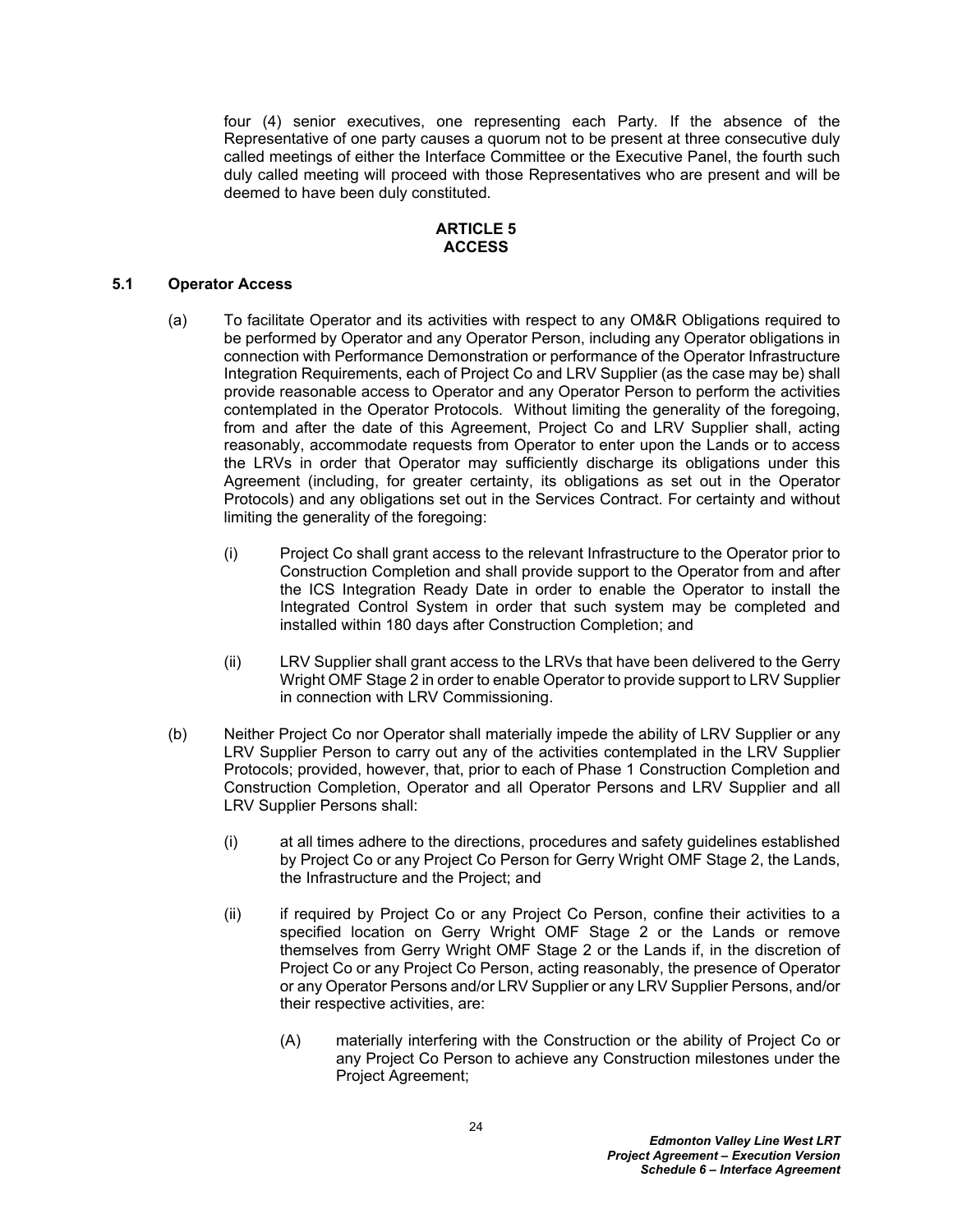- <span id="page-28-1"></span>(B) delaying, impeding or interfering with the ability of Project Co or any Project Co Person to achieve Phase 1 Construction Completion or Construction Completion; or
- <span id="page-28-2"></span>(C) posing a threat to the safety of any Persons present on the Lands*.*
- (c) In the event that Project Co or any Project Co Person so confines or removes Operator or an Operator Person, Project Co shall provide Operator or such Operator Person with an alternate time to conduct such activities unless doing so would cause any of the events described in Sections [5.1\(b\)\(ii\)\(A\)](#page-27-2), [\(B\)](#page-28-1) or [\(C\)](#page-28-2) to occur*.*
- (d) If Operator suffers any Direct Losses as a result of Project Co's failure to provide access to Operator arising from a breach by Project Co of the Project Agreement or this Agreement (except for any denial of access contemplated in Section [5.1\(b\)](#page-27-3)), then Project Co shall be liable to Operator for such Direct Losses; provided always that Operator shall take commercially reasonable steps to mitigate such Direct Losses and any relief, payment or benefit received by Operator pursuant to the Services Contract or any insurance (in each case in relation to such Direct Losses) shall reduce such Direct Losses*.*

#### <span id="page-28-0"></span>**5.2 Project Co Access**

- (a) To facilitate Project Co and its activities with respect to any work required to be completed by Project Co and any Project Co Person after Phase 1 Construction Completion or Construction Completion (as applicable), rectification of any Deficiency or Construction Latent Defect and/or Performance Demonstration or performance of the Project Co Infrastructure Integration Requirements, each of Operator and LRV Supplier (as the case may be) shall provide reasonable access to Project Co and any Project Co Person to perform the activities contemplated above*.* Without limiting the generality of the foregoing, from and after the Phase 1 Construction Completion Date, Operator and LRV Supplier shall, acting reasonably, accommodate requests from Project Co to enter upon Gerry Wright OMF Parcel B or to access the LRVs in order that Project Co may sufficiently discharge its obligations under this Agreement and any obligations set out in the Project Agreement. Neither Operator nor LRV Supplier shall materially impede the ability of Project Co or any Project Co Person to carry out any such activities; provided, however, that Project Co and Project Co Persons shall:
	- (i) at all times adhere to the directions, procedures and safety guidelines established by Operator or LRV Supplier (as applicable); and
	- (ii) if required by Operator, acting reasonably, confine their activities to a specified location at Gerry Wright OMF Stage 2 or on the Lands, or remove themselves from Gerry Wright OMF Stage 2 or the Lands if, in Operator's discretion, acting reasonably, the presence of Project Co or any Project Co Person, and/or their activities, are:
		- (A) material interfering with the OM&R Obligations; or
		- (B) posing a threat to the safety of any Persons present on the Lands.
- <span id="page-28-5"></span><span id="page-28-4"></span><span id="page-28-3"></span>(b) In the event that Operator so confines or removes Project Co or a Project Co Person, Operator shall provide Project Co or such Project Co Person with an alternate time to conduct such activities, unless doing so would cause one of the events described in Sections [5.2\(a\)\(ii\)\(A\)](#page-28-3) or [\(B\)](#page-28-4) to occur*.*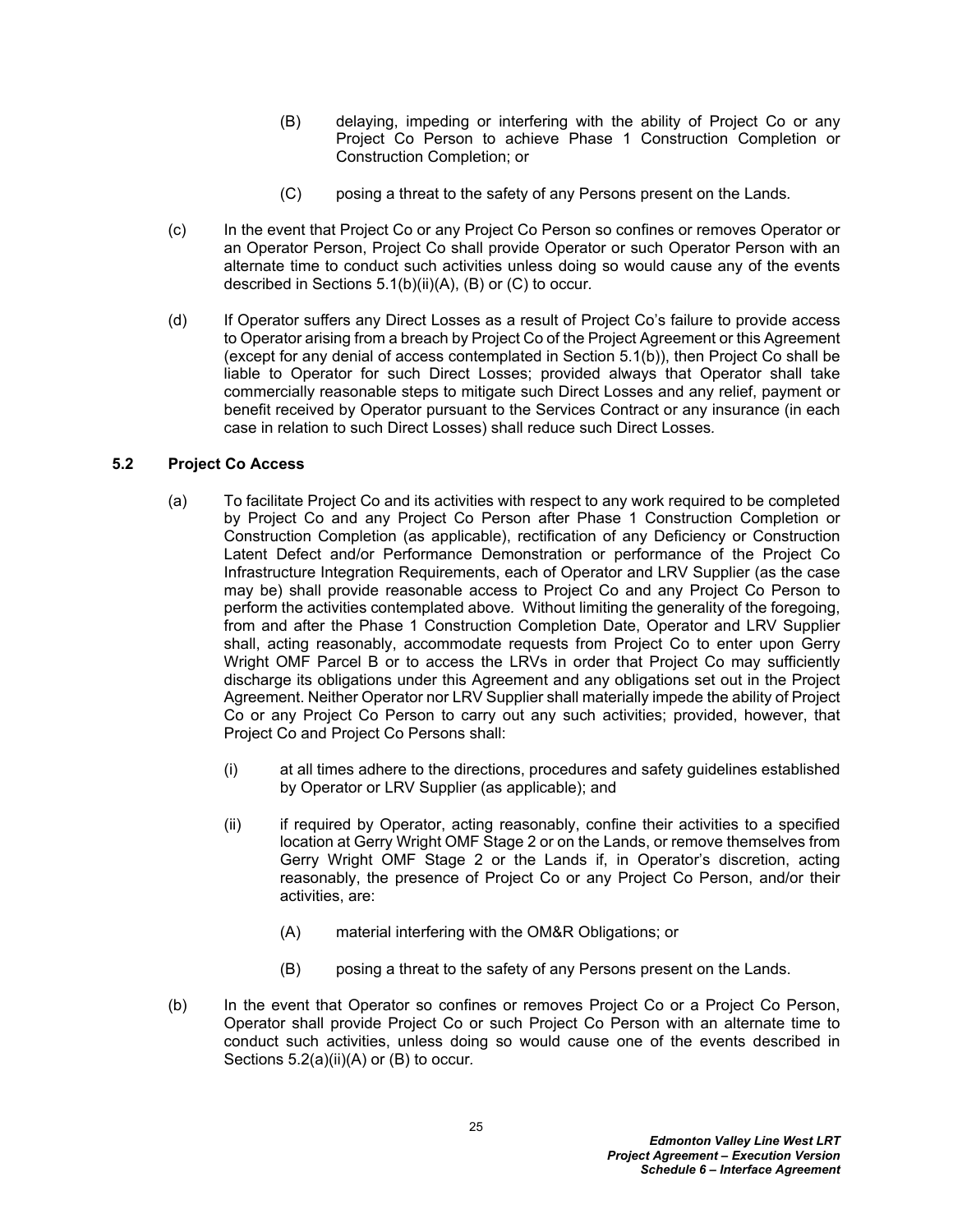(c) If Project Co suffers any Direct Losses as a result of Operator's or LRV Supplier's (as applicable) failure to provide access as set out in this Agreement (except for any denial of access contemplated in Section [5.2\(a\)\(ii\)\)](#page-28-5), then Operator or LRV Supplier (as applicable) shall be liable to Project Co for such Direct Losses; provided, always that Project Co shall take commercially reasonable steps to mitigate such Direct Losses and any relief, payment or benefit received by Project Co pursuant to the Project Agreement or any insurance (in each case in relation to such Direct Losses) shall reduce such Direct Losses*.*

## <span id="page-29-0"></span>**5.3 LRV Supplier Access**

- (a) To facilitate LRV Supplier and its activities with respect to LRV Commissioning, Performance Demonstration and any work required to be completed by LRV Supplier and any LRV Supplier Person after delivery of LRVs, rectification of any LRV deficiencies or the undertaking by LRV Supplier of any warranty work in relation to the LRVs, each of Project Co and Operator (as the case may be) shall provide reasonable access to LRV Supplier and any LRV Supplier Person to perform the activities contemplated above*.* Without limiting the generality of the foregoing, from and after the date of this Agreement, Project Co and Operator shall, acting reasonably, accommodate requests from LRV Supplier to enter upon the Lands or to access the LRVs in order that LRV Supplier may sufficiently discharge its obligations under this Agreement (including, for greater certainty, its obligations as set out in the LRV Protocol) and any obligations set out in the LRV Contract. Neither Project Co nor Operator shall materially impede the ability of LRV Supplier or any LRV Supplier Person to carry out any such activities; provided, however, that LRV Supplier and LRV Supplier Persons shall:
	- (i) at all times adhere to the directions, procedures and safety guidelines established by Project Co or Operator (as applicable); and
	- (ii) if required by Project Co or Operator (as applicable), acting reasonably, confine their activities to a specified location at Gerry Wright OMF-B or on the Lands, or remove themselves from Gerry Wright OMF-B or the Lands if, in Project Co's Operator's (as applicable) discretion, acting reasonably, the presence of LRV Supplier or any LRV Supplier Person, and/or their activities, are:
		- (A) materially interfering with the Construction or the ability of Project Co or any Project Co Person to achieve any Construction milestones under the Project Agreement;
		- (B) delaying, impeding or interfering with the ability of Project Co or any Project Co Person to achieve Phase 1 Construction Completion or Construction Completion;
		- (C) materially interfering with the OM&R Obligations; or
		- (D) posing a threat to the safety of any Persons present on the Lands; or
		- (E) causing payment deductions under the Services Contract to accrue*.*

### <span id="page-29-1"></span>**5.4 Health and Safety**

(a) Each of the Parties acknowledges and agrees that responsibility for safety upon the Lands shall be assumed as specified in the Project Agreement for Project Co and in the Services Contract for Operator*.* For the avoidance of doubt, Project Co shall be responsible for all obligations relating to safety upon Gerry Wright OMF Parcel B until Phase 1 Construction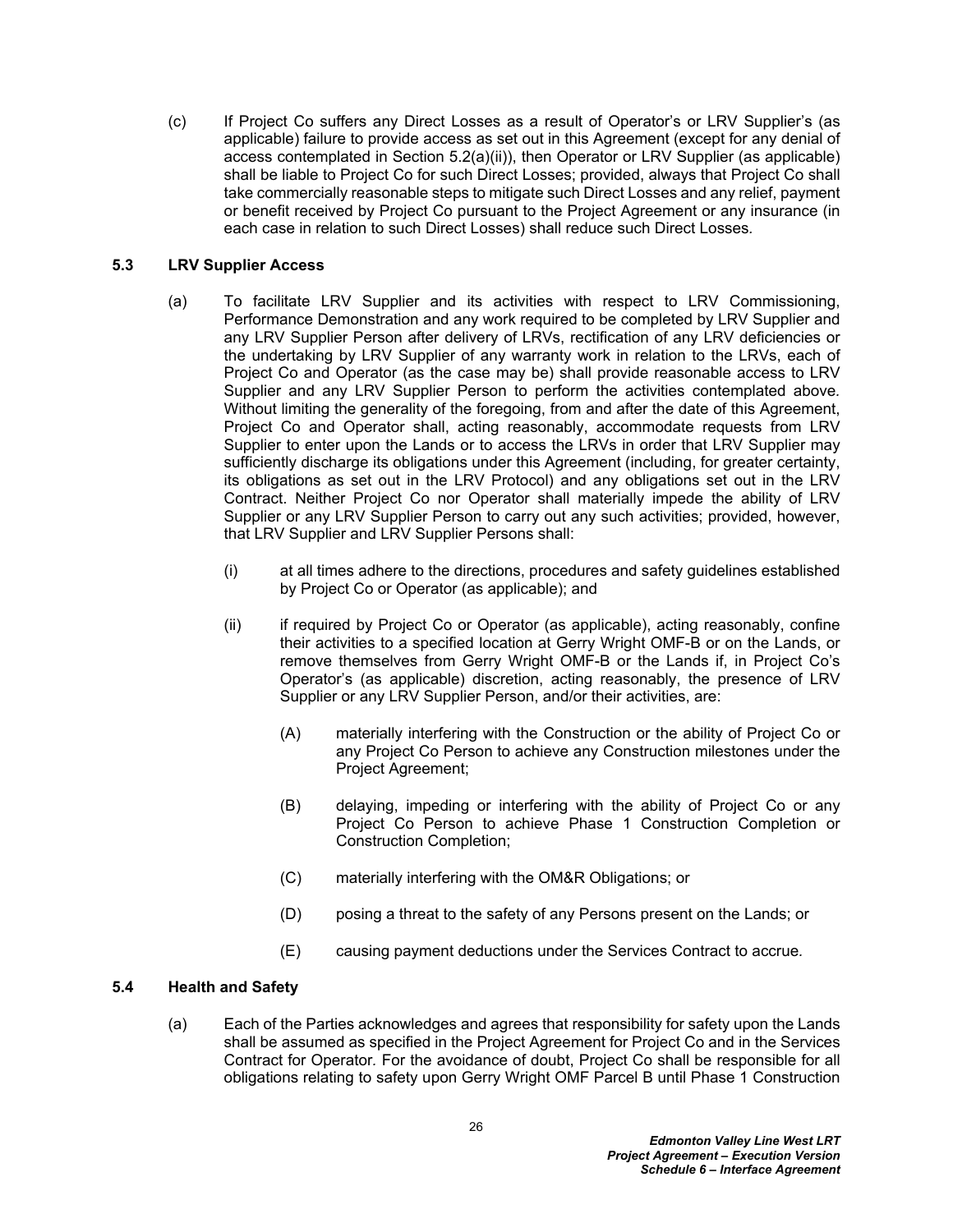Completion and upon the Lands (other than Gerry Wright OMF Parcel B) until Construction Completion.

- <span id="page-30-0"></span>(b) Each of the Parties acknowledges and agrees that Project Co shall, during the time periods and in respect of the worksite(s) specified in Appendix 11A *[Prime Contractor Designation]*  to Schedule 11 *[Construction Safety Requirements]* to the Project Agreement, perform or cause a Project Co Person to perform all of the obligations of the "Prime Contractor" and assume any and all liabilities of the "Prime Contractor" under the *Occupational Health and Safety Act* (Alberta) and all regulations thereto as required under Section 1.2 of Schedule 11 *[Construction Safety Requirements]* to the Project Agreement in respect of the worksite(s) specified in the 'Worksite' column in such Appendix.
- (c) Each of the Parties acknowledges and agrees that Operator shall:
	- (i) at all times following the Phase 1 Construction Completion Date, perform or cause an Operator Person to perform all of the obligations of the "Prime Contractor" and assume any and all liabilities of the "Prime Contractor" under the *Occupational Health and Safety Act* (Alberta) and all regulations thereto on Gerry Wright OMF Parcel B specified in and as required under the Services Contract; and
	- (ii) at all times following the Construction Completion Date, perform or cause an Operator Person to perform all of the obligations of the "Prime Contractor" and assume any and all liabilities of the "Prime Contractor" under the *Occupational Health and Safety Act* (Alberta) and all regulations thereto in respect of the worksite(s) on the Lands and on Gerry Wright OMF Parcel A specified in and as required under the Services Contract;
- (d) The rights of access granted pursuant to this Agreement shall be exercised by each of Project Co, Operator and LRV Supplier in a manner that is consistent with all safety rules applicable to: (i) Gerry Wright OMF Stage 2 or (ii) the Lands, respectively. Furthermore, each Party shall at all times avoid or minimize any disruption, hindrance or other impact with respect to the delivery of each other Party's obligations under the Project Agreement, the Services Contract and the LRV Contract, as applicable. Each of Project Co and Operator shall deliver or cause to be delivered a copy of the health and safety manuals and procedures for its respective project upon the execution of this Agreement and as amended from time to time.
- (e) Project Co shall, and shall cause all Project Co Persons to, comply with the health and safety program and procedures of Operator, or the Operator Person performing the "Prime Contractor" obligations at all times following the Phase 1 Construction Completion Date on Gerry Wright OMF-B and at all times following the Construction Completion Date in respect of the worksite(s) on the Lands and on Gerry Wright OMF Parcel A, as the case may be, while performing work or other activities on such worksite(s).
- (f) Operator shall, and shall cause all Operator Persons to, comply at all times with the health and safety program and procedures of Project Co, or the Project Co Person performing the "Prime Contractor" obligations described in Section [5.4\(b\)](#page-30-0) of this Agreement, while performing work or other activities on such worksite(s).
- (g) LRV Supplier shall, and shall cause all LRV Supplier Persons to, comply with the health and safety program and procedures of Project Co, or the Project Co Person performing the "Prime Contractor" obligations at all times described in Section [5.4\(b\)](#page-30-0) of this Agreement, while performing work or other activities on such worksite(s)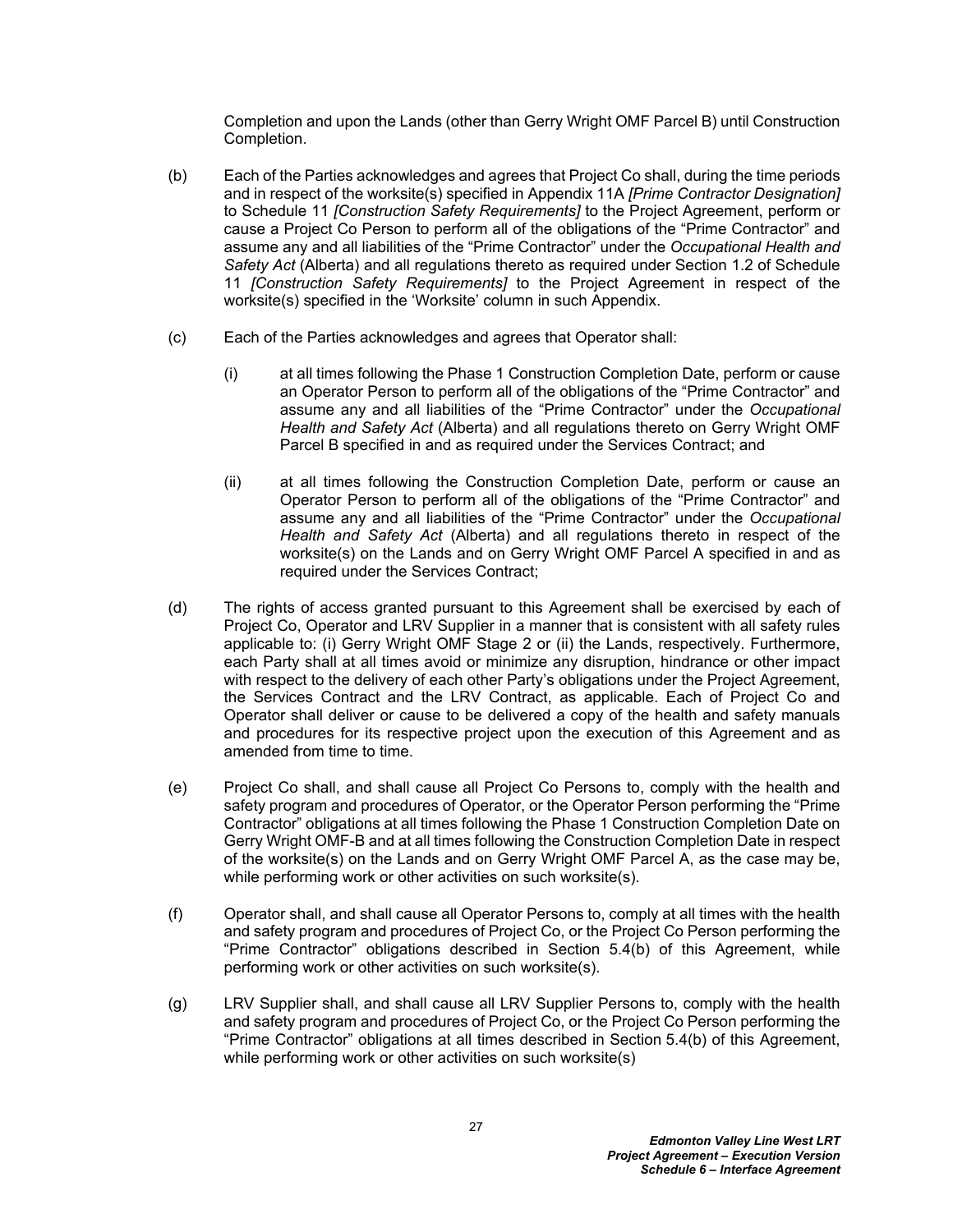(h) LRV Supplier shall, and shall cause all LRV Supplier Persons to, comply with the health and safety program and procedures of Operator or the Operator Person performing the "Prime Contractor" obligations under the *Occupational Health and Safety Act (Alberta)* and all regulations thereto at all times following the Phase 1 Construction Completion Date on Gerry Wright OMF-B and at all times following the Construction Completion Date in respect of the worksite(s) on the Lands and on Gerry Wright OMF Parcel A, as the case may be, while performing work or other activities on such worksite(s).

#### <span id="page-31-0"></span>**ARTICLE 6 TERMINATION, INDEMNIFICATION AND LIABILITY**

#### <span id="page-31-1"></span>**6.1 Effective Date**

This Agreement will be effective on and from the date above first written*.*

#### <span id="page-31-2"></span>**6.2 Termination of Agreement**

This Agreement will terminate and cease to have effect upon the earlier of:

- (a) the Project Agreement Termination Date, and
- (b) the later of (i) date that the Services Contract terminates in accordance with its terms, and (ii) the date that the LRV Contract terminates in accordance with its terms,

without prejudice to Section [10.17](#page-42-1) *[Survival]* and without prejudice to the final determination of any IA Dispute which has not been finally determined at the date of termination or expiration of this Agreement*.*

#### <span id="page-31-3"></span>**6.3 Termination Without Prejudice**

The termination of this Agreement shall be without prejudice to the rights and liabilities of the Parties which shall have accrued under this Agreement prior to the date of termination*.*

### <span id="page-31-4"></span>**6.4 Liability and Indemnification**

- <span id="page-31-6"></span>(a) Operator shall indemnify and save harmless Project Co and Project Co Persons and LRV Supplier and LRV Supplier Persons (in this Section [6.4\(a\)](#page-31-6) collectively, the **"Indemnified Parties"** and individually an **"Indemnified Party"**) from and against any and all Direct Losses to the extent suffered, sustained, incurred by or brought against the Indemnified Parties as a result of, in respect of or arising directly or indirectly, out of, or in consequence of any breach of this Agreement by Operator, except to the extent that such Direct Losses are caused, or contributed to, by any negligent act or omission, fraud or wilful misconduct, of an Indemnified Party or any person for whom an Indemnified Party is in law responsible; provided that there shall be excluded from the indemnity given by Operator any liability for the occurrence of risks against which an Indemnified Party is bound to insure under the Project Agreement or the LRV Contract (as applicable), to the extent of the proceeds available or which would have been available but for a failure by such Indemnified Party to properly insure in accordance with the terms thereof (other than insurance proceeds that are unavailable due to any act or omission of Operator)*.*
- <span id="page-31-5"></span>(b) Project Co shall indemnify and save harmless Operator and Operator Persons and LRV Supplier and LRV Supplier Persons (in this Section [6.4\(b\)](#page-31-5) collectively, the **"Indemnified Parties"** and individually an **"Indemnified Party"**) from and against any and all Direct Losses to the extent suffered, sustained, incurred by or brought against the Indemnified Parties as a result of, in respect of or arising directly or indirectly, out of, or in consequence of any breach of this Agreement by Project Co, except to the extent that such Direct Losses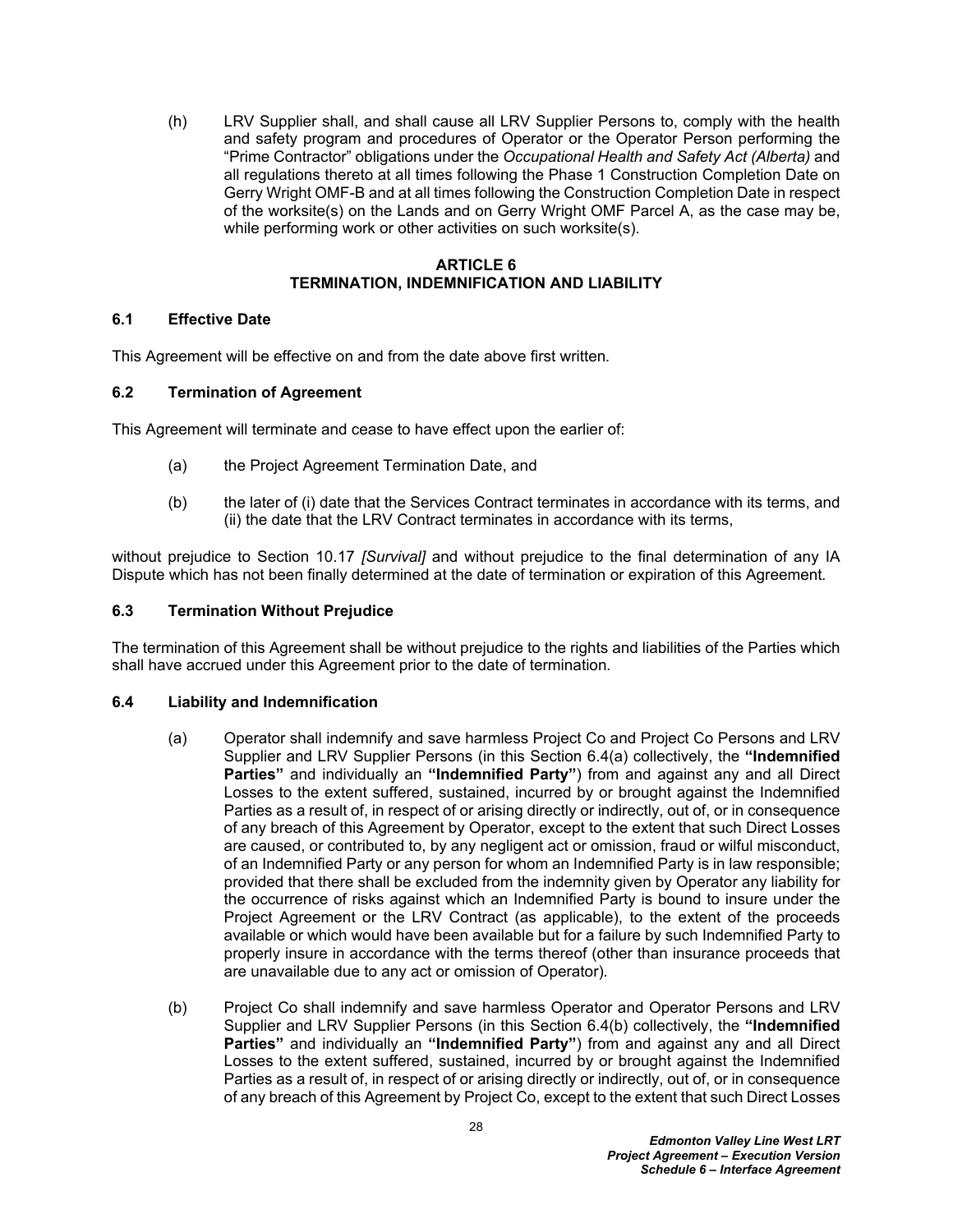are caused, or contributed to, by any negligent act or omission, including fraud or wilful misconduct, of an Indemnified Party or any person for whom an Indemnified Party is in law responsible; provided that there shall be excluded from the indemnity given by Project Co any liability for the occurrence of risks against which an Indemnified Party is bound to insure under the Services Contract or the LRV Contract (as applicable), to the extent of the proceeds available or which would have been available but for a failure by such Indemnified Party to properly insure in accordance with the terms thereof (other than insurance proceeds that are unavailable due to any act or omission of Project Co)*.*

<span id="page-32-2"></span>(c) LRV Supplier shall indemnify and save harmless Project Co and Project Co Persons and Operator and Operator Persons (in this Section [6.4\(c\)](#page-32-2) collectively, the **"Indemnified Parties"** and individually an **"Indemnified Party"**) from and against any and all Direct Losses to the extent suffered, sustained, incurred by or brought against the Indemnified Parties as a result of, in respect of or arising directly or indirectly, out of, or in consequence of any breach of this Agreement by LRV, except to the extent that such Direct Losses are caused, or contributed to, by any negligent act or omission, including fraud or wilful misconduct, of an Indemnified Party or any person for whom an Indemnified Party is in law responsible; provided that there shall be excluded from the indemnity given by LRV Supplier any liability for the occurrence of risks against which an Indemnified Party is bound to insure under the Project Agreement or the Services Contract (as applicable) to the extent of the proceeds available or which would have been available but for a failure by such Indemnified Party to properly insure in accordance with the terms thereof (other than insurance proceeds that are unavailable due to any act or omission of LRV Supplier).

#### **6.5 Maximum Liability**

The maximum aggregate liability of each Party in respect of all claims under this Agreement (including any liability of any Party in respect of claims for indemnification under Section [6.4](#page-31-4) *[Liability and Indemnification]*  and any liability of Project Co under Section [3.12](#page-24-0) *[Consequences of a Deficiency]*) shall not exceed This limit shall be index linked and shall be exclusive of any insurance or performance security proceeds received or receivable by any indemnifying Party and shall not apply in cases of wilful misconduct or deliberate acts of wrongdoing.

#### <span id="page-32-0"></span>**ARTICLE 7 INDEPENDENT PERFORMANCE DEMONSTRATION CERTIFIER**

#### <span id="page-32-1"></span>**7.1 Appointment**

Promptly but not less than six (6) months prior to the Target Construction Completion Date, Project Co, Operator, LRV Supplier and the City shall conduct a competitive procurement process to jointly appoint a Person (the **"Independent Performance Demonstration Certifier"** or **"IPDC"**) to provide Performance Demonstration certification and other services for the benefit of the Parties throughout the Performance Demonstration Period, and that shall:

- <span id="page-32-3"></span>(a) be qualified and experienced with respect to the design, construction and assessment of light rail infrastructure similar to the Infrastructure;
- (b) have professional engineering expertise sufficient to execute the functions of the IPDC;
- (c) be qualified and experienced with respect to the design, manufacture, operation and assessment of light rail vehicles similar to the LRVs;
- (d) be qualified and experienced with respect to civil, mechanical, electrical and systems engineering and other relevant matters associated with performance demonstration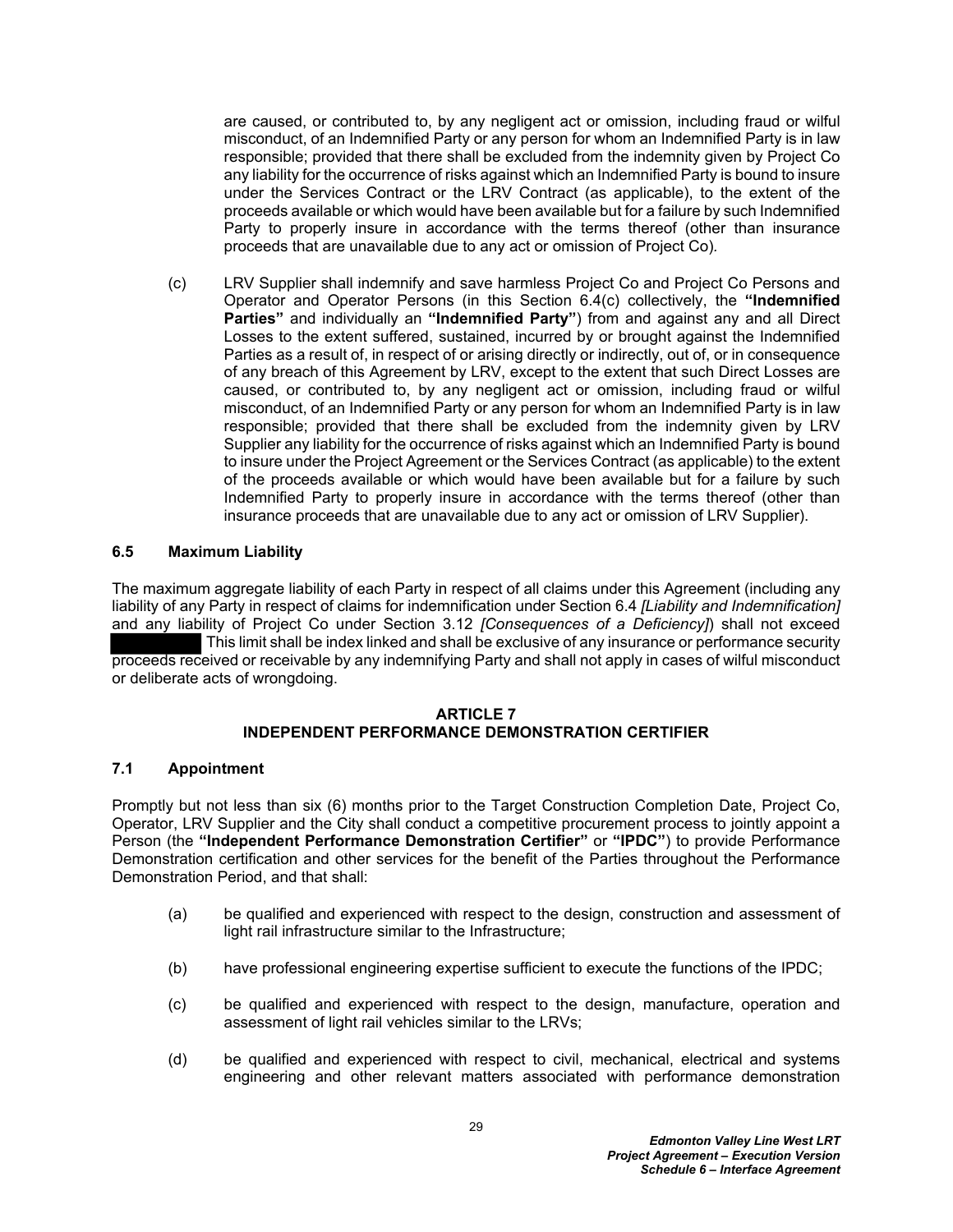considerations of light rail projects similar to the Infrastructure using light rail vehicles similar to the LRVs; and

<span id="page-33-5"></span>(e) be independent from each of the Parties and any Affiliates of the Parties (including, if an Party is a partnership, each partner of such Party) (and who shall be impartial to the Parties)*.*

The competitive procurement process shall be managed and administered by the City in accordance with its procurement policies*.* The other Parties shall cooperate and assist the City with the development of the procurement documents and evaluation criteria used to select the IPDC and shall participate in the evaluation of procurement responses*.*

The Parties shall enter into an agreement with the IPDC (the **"Independent Performance Demonstration Certifier Agreement"** or **"IPDC Agreement"**) substantially on the terms as set out in [Appendix 5](#page-51-0)  *[Independent Performance Demonstration Certifier Agreement].*

No Party shall, without the prior written consent of the other Parties, enter into any agreement with the IPDC in connection with any aspect of the Project other than the Independent Performance Demonstration Certifier Agreement, and the Parties shall ensure that no Party Person enters into any separate agreement with the IPDC in connection with the Project*.*

### <span id="page-33-0"></span>**7.2 IPDC Services**

The services to be provided by the IPDC are described in the IPDC Agreement and specifically in [Appendix](#page-51-0)  [5](#page-51-0)[A](#page-4-4) *[Functions]* to [Appendix 5](#page-51-0) *[Independent Performance Demonstration Certifier Agreement].*

### <span id="page-33-1"></span>**7.3 Changes in Terms**

Except as otherwise expressly provided in the IPDC Agreement, none of the Parties shall, without the other Parties' prior approval (not to be unreasonably withheld or delayed):

- (a) waive, settle, compromise or otherwise prejudice any rights or claims which any other Party may from time to time have against the IPDC; or
- (b) vary the terms of the IPDC Agreement or the services performed, or to be performed, by the IPDC*.*

### <span id="page-33-2"></span>**7.4 Performance of Obligations**

Each of the Parties shall perform its respective obligations arising under, or in connection with, the IPDC Agreement*.*

### <span id="page-33-3"></span>**7.5 Cooperation**

The Parties agree to cooperate with each other in relation to all matters within the scope of, or in connection with, the IPDC and the IPDC Agreement*.* All instructions, inspection and meeting notices and representations issued or made by any of the Parties to the IPDC shall be simultaneously copied to the other Parties for information purposes, and in the case of inspections or meetings, all of the Parties shall be entitled to attend such inspections performed by, or meetings involving, the IPDC*.*

### <span id="page-33-4"></span>**7.6 Appointment and Replacement**

The Parties agree that the IPDC shall not provide any services or reports or other information to the Parties, or any other Person other than pursuant to the performance of the functions of the IPDC under this Agreement and the IPDC Agreement unless agreed to in writing by the Parties*.*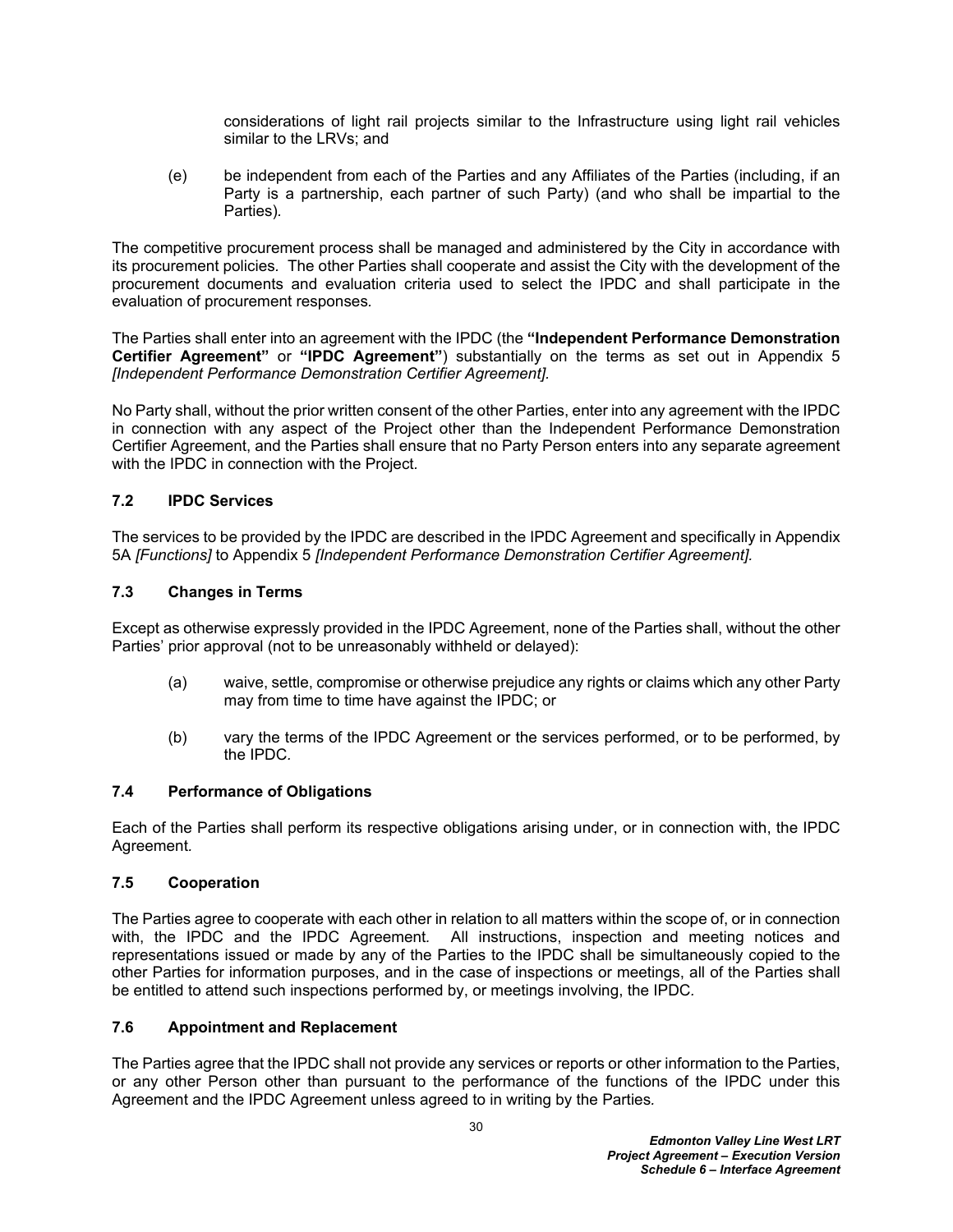If, for any reason during the term of the Agreement, the IPDC's appointment has been terminated by the Parties, then, unless otherwise agreed, the Parties shall promptly conduct a competitive procurement process to jointly appoint a replacement IPDC*.* The competitive procurement process shall be conducted in accordance with the procedures set out in Section [7.1](#page-32-1) *[Appointment]* of this Agreement and the Person appointed as a replacement IPDC shall satisfy the criteria set out in Sections [7.1\(a\)](#page-32-3) to [\(e\)](#page-33-5) inclusive.

#### <span id="page-34-0"></span>**7.7 Permitted Access**

The Parties shall grant the IPDC, or shall cause to be granted to the IPDC, access to the Gerry Wright OMF Site, the Lands, the Infrastructure and the LRVs as the IPDC reasonably requires in connection with the performance of the Functions and each of the Parties shall:

- (a) provide the IPDC with access to drawings, specifications, schedules, records, and other documents or data relating to the Infrastructure or LRVs, as applicable, including such information that is produced by or in the possession of any IA Person;
- (b) provide the IPDC with access to all plant, goods, products, commodities, materials, supplies, machinery, equipment, apparatus and other tangible property intended to form, or actually forming, part of the Infrastructure or the LRVs; and
- (c) permit the IPDC to attend all Performance Demonstration Committee meetings.

#### <span id="page-34-1"></span>**7.8 No Responsibility**

Nothing in this Agreement or in the IPDC Agreement shall be interpreted as giving the IPDC any responsibility or authority for any aspect of the Project Work, the LRV Services or the OM&R Services or as relieving any Party of its responsibilities, as set out in this Agreement, or in any of the Project Agreement, the LRV Contract or the Services Contract*.*

### <span id="page-34-2"></span>**7.9 Parties Not Relieved**

None of the Parties shall be relieved from performing or observing its obligations, or from any other liabilities, under this Agreement as a result of the appointment or any act or omission of the IPDC*.*

#### <span id="page-34-3"></span>**7.10 Parties not Liable**

On no account shall any of the Parties be liable to any other Party for any act or omission of the IPDC whether under or purportedly under a provision of this Agreement, the IPDC Agreement or otherwise, provided that any such act or omission shall not extinguish, relieve, limit or qualify the nature or extent of any right or remedy of any Party against or any obligation or liability of another Party which would have existed regardless of such act or omission*.*

#### <span id="page-34-4"></span>**ARTICLE 8 PERFORMANCE DEMONSTRATION**

#### <span id="page-34-5"></span>**8.1 Performance Demonstration Committee**

(a) Not less than nine (9) months prior to the first scheduled Performance Demonstration activity, the City, the LRV Supplier, Operator, Project Co and the IPDC (collectively the **"PDC Parties"** and, individually, a **"PDC Party"**) shall establish and maintain until the completion of the Performance Demonstration Period, a joint liaison committee (the **"Performance Demonstration Committee"**) consisting of the Project Co Commissioning Manager, Project Co's Representative, the City's Representative, LRV Supplier's Commissioning Representative, LRV Supplier's Representative, Operator's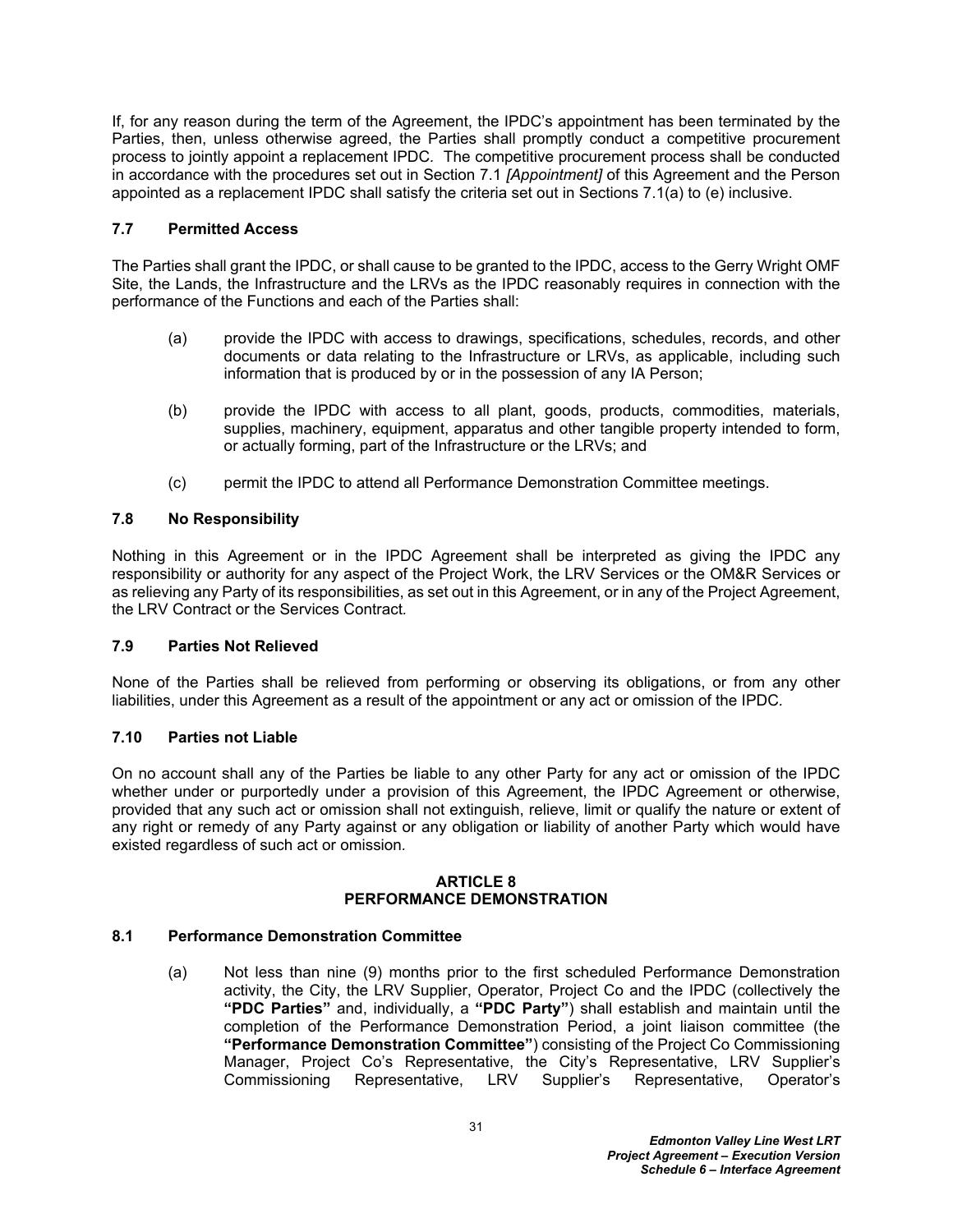Representative, IPDC's Representative and such other members as the Performance Demonstration Committee may agree from time to time*.*

- (b) The Performance Demonstration Committee shall provide a formal forum for the PDC Parties to consult and cooperate in all matters relating to Performance Demonstration, including discussion, clarification, planning and coordination of Performance Demonstration and measurement of performance criteria*.*
- (c) The Performance Demonstration Committee shall meet at least once every four weeks or more frequently, as necessary*.* If any member of the Performance Demonstration Committee requests an additional meeting, the PDC Parties shall act reasonably in accommodating this request*.* Meetings of the Performance Demonstration Committee shall be convened on not less than two (2) Business Days' notice (which notice shall also identify the agenda items to be discussed at the meeting and include the then-current Performance Demonstration schedule), provided that, in the case of urgency, a meeting may be called at any time by any member on such notice as may be reasonable in the circumstances*.*
- (d) the City Representative shall chair the Performance Demonstration Committee throughout the Performance Demonstration Period and shall be responsible to keep minutes of all recommendations, action items and meetings of the Performance Demonstration Committee and circulate such minutes to the members of the Performance Demonstration Committee within five (5) Business Days of the holding of the meeting, including all relevant recommendations in respect of the action items;
- (e) each of Project Co, LRV Supplier and Operator shall submit to the members of the Performance Demonstration Committee all of the reports, data and other information that it is required to submit to the Performance Demonstration Committee pursuant to and in accordance with the Project Agreement, LRV Contract or the Services Contract, as applicable*.*

#### <span id="page-35-0"></span>**8.2 Performance Demonstration**

- (a) The **"Performance Demonstration Period"** shall be a period commencing on the earlier of the Infrastructure Performance Demonstration Commencement Date and the LRV Performance Demonstration Commencement Date, and terminating on the later of:
	- (i) the termination or expiry of the Infrastructure Performance Demonstration Period under the Project Agreement; and
	- (ii) the termination of the LRV Performance Demonstration Period under the LRV Contract.
- <span id="page-35-1"></span>(b) During the Infrastructure Performance Demonstration Period, Project Co shall comply with its obligations under Schedule 7 *[Performance Demonstration Requirements]* to the Project Agreement, including:
	- $(i)$  identify and report any failures and incidents attributable to the Infrastructure;
	- (ii) provide all personnel and equipment necessary or required to conduct such monitoring activities where the required information cannot be obtained from Infrastructure sub-systems which will feed into the future ICS;
	- (iii) allow the City to witness any monitoring activities undertaken pursuant to Section [8.2\(b\)](#page-35-1) during the Infrastructure Performance Demonstration Period*.* Project Co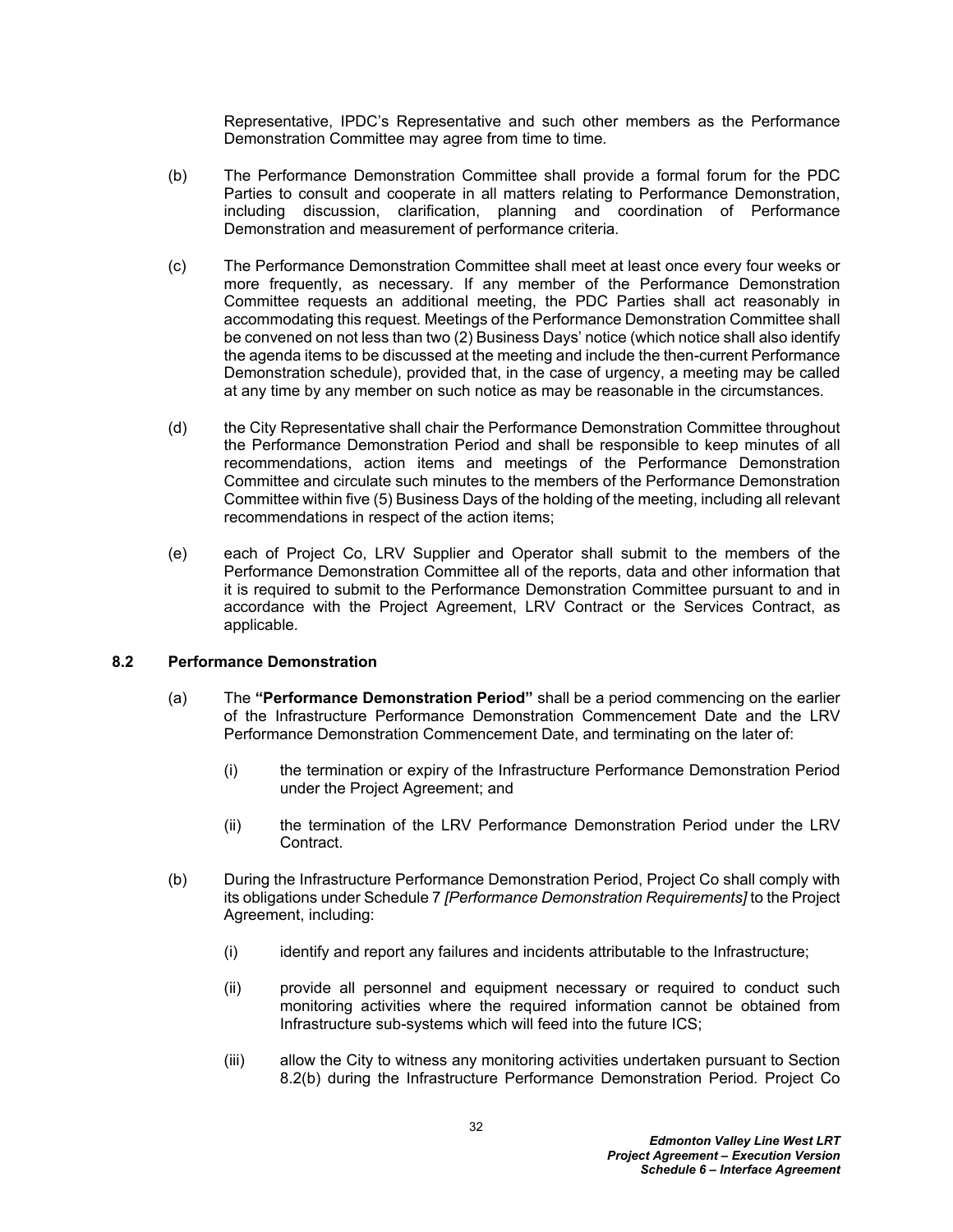shall keep an up-to-date Infrastructure Performance Demonstration activity schedule for the City's information; and

- (iv) identify and report to the members of the Performance Demonstration Committee any failures and incidents attributable to Project Co.
- (c) During the Performance Demonstration Period, Operator shall:
	- (i) perform the OM&R Services;
	- (ii) record on-time performance;
	- (iii) identify all Train Delays and make the initial identification of the underlying root cause;
	- (iv) provide information from the ICS that is relevant to any failure or incident and is necessary to determine the underlying root cause;
	- (v) identify and report to the members of the Performance Demonstration Committee any failures and incidents attributable to Operator; and
	- (vi) provide all personnel (including LRV drivers) and equipment necessary or required to perform such services.
- (d) During the LRV Performance Demonstration Period, LRV Supplier shall:
	- (i) monitor System Ride Quality in accordance with the requirements of the LRV Contract;
	- (ii) perform Internal Noise monitoring on the LRVs;
	- (iii) provide all personnel and equipment necessary or required to conduct such monitoring activities where the required information cannot be obtained from Infrastructure sub-systems which shall feed into the future ICS; and
	- (iv) identify and report to the members of the Performance Demonstration Committee any failures and incidents attributable to the LRVs.
- (e) Pursuant to the IPDC Agreement, the IPDC shall assign the underlying root causes of failures to the appropriate Performance Demonstration Party based on the information provided by all Performance Demonstration Parties to the Performance Demonstration Committee.

#### **8.3 Release From Obligations**

- (a) Notwithstanding the foregoing, upon completion of the termination or expiry of the Infrastructure Performance Demonstration Period under the Project Agreement, if it occurs prior to the termination or expiry of the Performance Demonstration Period, Project Co shall be released from all further obligations pursuant to this Article 8.
- (b) Notwithstanding the foregoing, upon completion of the termination or expiry of the LRV Performance Demonstration Period under the LRV Contract, if it occurs prior to the termination or expiry of the Performance Demonstration Period, the LRV Supplier shall be released from all further obligations pursuant to this Article 8*.*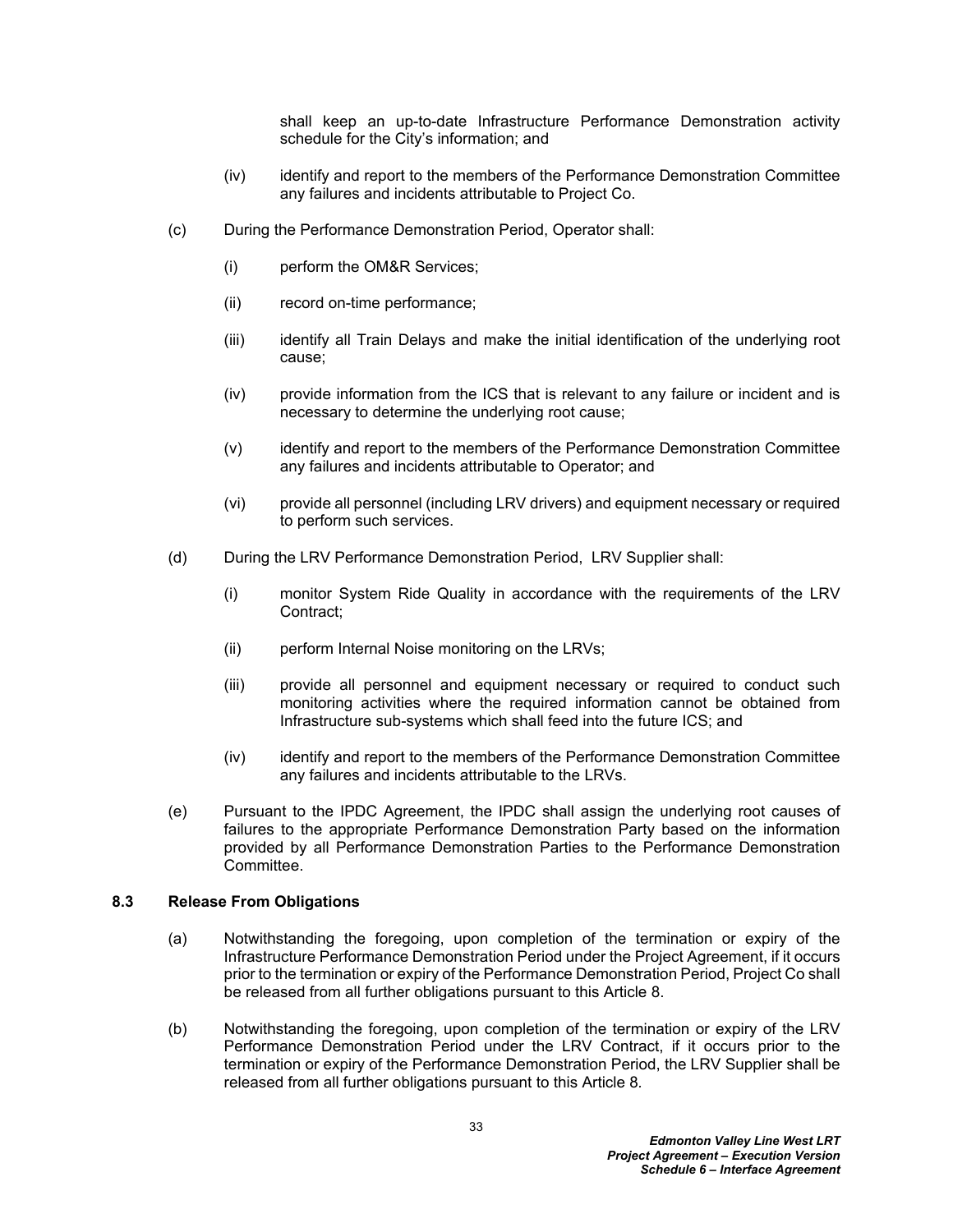#### **ARTICLE 9 DISPUTE RESOLUTION PROCEDURE**

## <span id="page-37-2"></span>**9.1 IA Dispute Resolution**

All disputes, controversies, or claims arising out of or relating to any provision of this Agreement, or the alleged wrongful exercise or failure to exercise by a Party of a discretion or power given to that Party under this Agreement, or the interpretation, enforceability, performance, breach, termination, or validity of this Agreement (collectively and individually, an **"IA Dispute"**) shall be resolved in accordance with the procedure (the **"IA Dispute Resolution Procedure"**) set out in Appendix 1 *[IA Dispute Resolution Procedure].*

#### **ARTICLE 10 MISCELLANEOUS PROVISIONS**

#### <span id="page-37-3"></span>**10.1 Costs and Expenses**

Except as otherwise provided herein or pursuant to the IA Dispute Resolution Procedure, each Party shall be responsible for the payment of its own costs and expenses in connection with this Agreement and all matters contemplated in this Agreement*.*

#### **10.2 Payments**

- <span id="page-37-1"></span>(a) Any invoice issued pursuant to this Agreement shall be due for payment by the Party to whom it is addressed 30 days after the date of the invoice, unless otherwise specified in this Agreement or agreed to by the relevant Parties or (subject to Section [10.2\(b\)](#page-37-0) disputed in writing by the recipient*.*
- <span id="page-37-0"></span>(b) If the recipient of an invoice issued pursuant to this Agreement disagrees with all or any portion of such invoice, the recipient shall make payment of the undisputed portion of the invoice in accordance with Section [10.2\(a\)](#page-37-1) and shall promptly notify the issuer of the invoice of the reasons for its disagreement with the balance of that invoice*.*

## **10.3 Interpretive Provisions**

In this Agreement:

- (a) references to this Agreement include the Appendices and other attachments hereto;
- (b) references to **"hereunder"**, **"herein"** and **"hereof"** are to the provisions of this Agreement, and references to Articles and Sections herein refer to articles, sections, or Sections of this Agreement;
- (c) the headings of the Articles, Sections, Appendices and any other headings, captions or indices herein are inserted for convenience of reference only and shall not be used in any way in construing or interpreting any provision hereof;
- (d) references to a **"Section"**, **"Subsection"** or **"Appendix"** mean and refer to the specified section, Section or appendix of or to this Agreement;
- (e) whenever the singular or masculine or neuter is used, it shall be interpreted as meaning the plural or feminine or body politic or corporate, and vice versa, as the context requires;
- (f) where a term is defined herein, a derivative of such term shall have a corresponding meaning unless the context otherwise requires*.*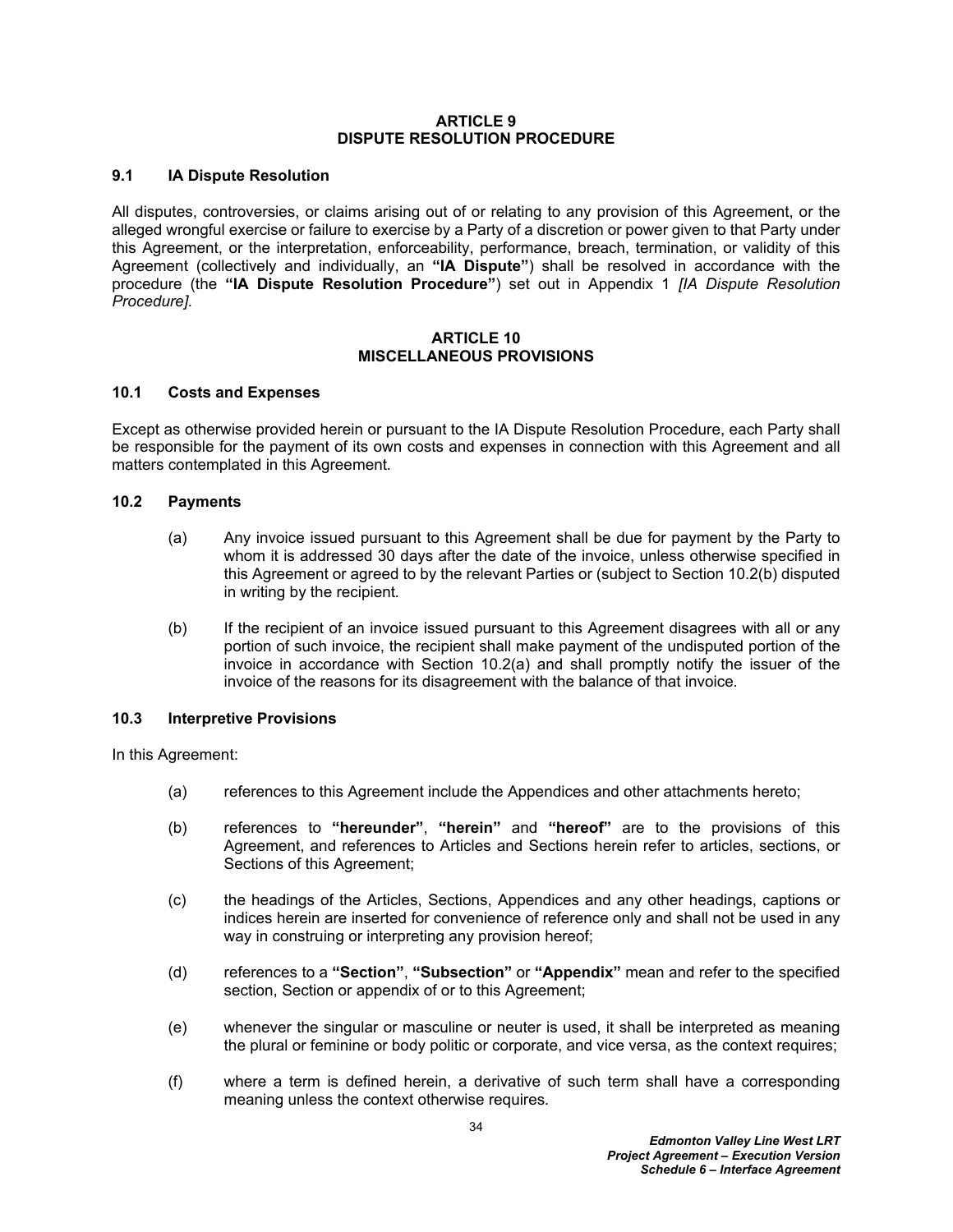- (g) words indicating the singular also include the plural and words indicating the plural also include the singular;
- (h) provisions including the word **"agree"**, **"agreed"** or **"agreement"** require the agreement to be recorded in writing;
- (i) references to "including" and "includes" means "including, without limitation" and "includes, without limitation" respectively;
- (j) **"written"** or **"in writing"** means hand-written, type-written, printed or electronically made, and resulting in a permanent record;
- (k) **"day"** means a calendar day;
- (l) any reference to a statute shall include and shall be deemed to be a reference to such statute and to the regulations made pursuant thereto, and all amendments made thereto and in force from time to time, and to any statute or regulation that may be passed which has the effect of supplementing the statute so referred to or the regulations made pursuant thereto; and
- (m) unless otherwise expressly stated, references to dollars or \$ means Canadian dollars*.*

#### **10.4 General Duty to Mitigate**

Without limiting, and in addition to, all other obligations to mitigate required by this Agreement, at law or in equity, in all cases where a Party is entitled to receive from another Party any compensation, damages, indemnification or extension of time, the first mentioned Party will have a duty to mitigate its losses, damages, delay, or any other basis for such entitlement, as the case may be, and shall otherwise act in a commercially reasonable manner*.*

#### **10.5 Interest**

To the extent that any amount under this Agreement is due and payable, unless otherwise expressly provided for, interest shall accrue on such amount commencing thirty (30) days after such amount is due and payable at Prime plus 2% per annum calculated daily and compounded monthly until such amount is paid*.*

#### **10.6 Entire Agreement**

This Agreement (and the documents referred to in it) represents the entire agreement between Project Co, Operator and LRV Supplier and supersedes all prior negotiations, representations, agreements, and understandings, whether written or oral, unless the same have been incorporated into this Agreement by reference, with respect to the subject matter hereof*.* This Agreement may be amended only by written instrument signed by all Parties*.* As between Project Co, Operator and LRV Supplier, there are no representations, warranties, conditions or other agreements, whether direct or collateral, express or implied, that form a part of or affect this Agreement, or which induced any Party hereto to enter into this Agreement or on which reliance is placed by any Party hereto, except as specifically set out in this Agreement*.*

#### **10.7 Severability**

In case a provision of this Agreement is held to be invalid, illegal or unenforceable, the validity, legality and enforceability of the remaining provisions shall not be affected*.* In such event, the Parties shall negotiate in good faith to amend this Agreement in order to implement its provisions and the intent of the Parties*.*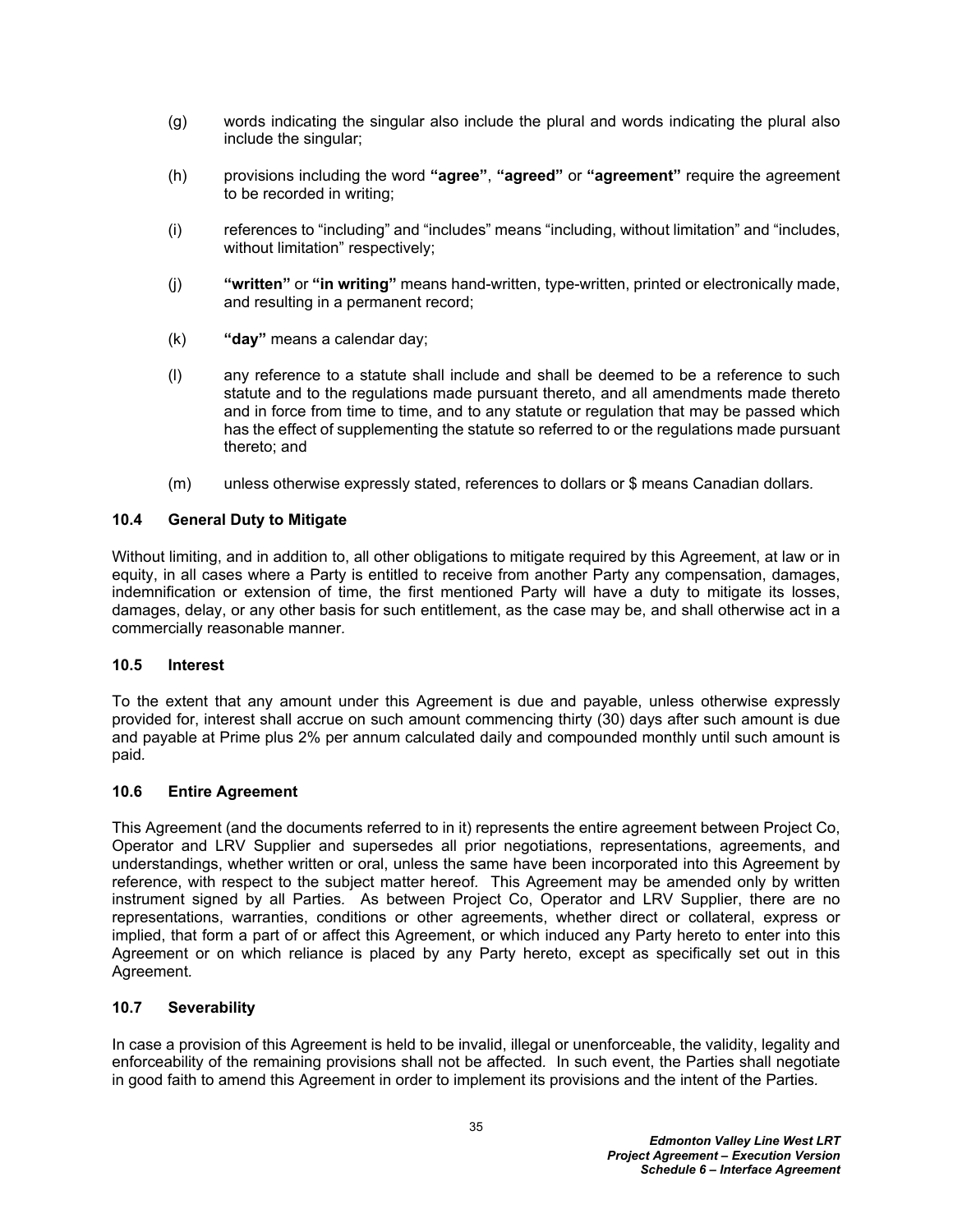### **10.8 Successors and Permitted Assigns**

Subject to Section [10.11](#page-40-0) *[Assignment]*, this Agreement shall enure for the benefit of and be binding on the respective successors and permitted assigns of any Party*.*

#### **10.9 Notices**

All notices and approvals required or permitted by this Agreement (including notices to Representatives) will be in writing and delivered personally or by courier or sent by electronic mail or facsimile to the addresses provided below or as further amended by notice of the Parties:

| City:                |                                                                               |                                                                                                                              |
|----------------------|-------------------------------------------------------------------------------|------------------------------------------------------------------------------------------------------------------------------|
|                      | City of Edmonton<br>Edmonton, Alberta T5J 3G1<br>Attention:<br>Fax:<br>Email: | LRT Expansion and Renewal, Integrated Infrastructure Services<br>MNP Tower 10235 - 101 Street<br><*>                         |
|                      | With a copy to:                                                               |                                                                                                                              |
|                      | Edmonton, Alberta T5J 2C3<br>Attention:<br>Fax:<br>Email:                     | Law Branch, Office of the City Manager, City of Edmonton<br>9th Floor, Chancery Hall, #3 Sir Winston Churchill Square<br><*> |
| Project Co:          |                                                                               |                                                                                                                              |
|                      | Attention:<br>E-Mail:<br>Facsimile:                                           |                                                                                                                              |
| Operator:<br><*>     |                                                                               |                                                                                                                              |
|                      | Attention:<br>E-Mail:<br>Facsimile:                                           |                                                                                                                              |
| LRV Supplier:<br><*> |                                                                               |                                                                                                                              |
|                      | Attention:<br>E-Mail:<br>Facsimile:                                           |                                                                                                                              |

or at such other address, e-mail or facsimile number of which the Parties may, from time to time, notify one another*.* A notice will be deemed to have been sent and received on the next Business Day following the day it is delivered personally or by courier or on the next Business Day following the day on which transmission is confirmed, if by electronic mail or facsimile*.* A Party giving notice by facsimile shall retain the transmission confirmation slip and provide a copy of the same to the recipients of such notice upon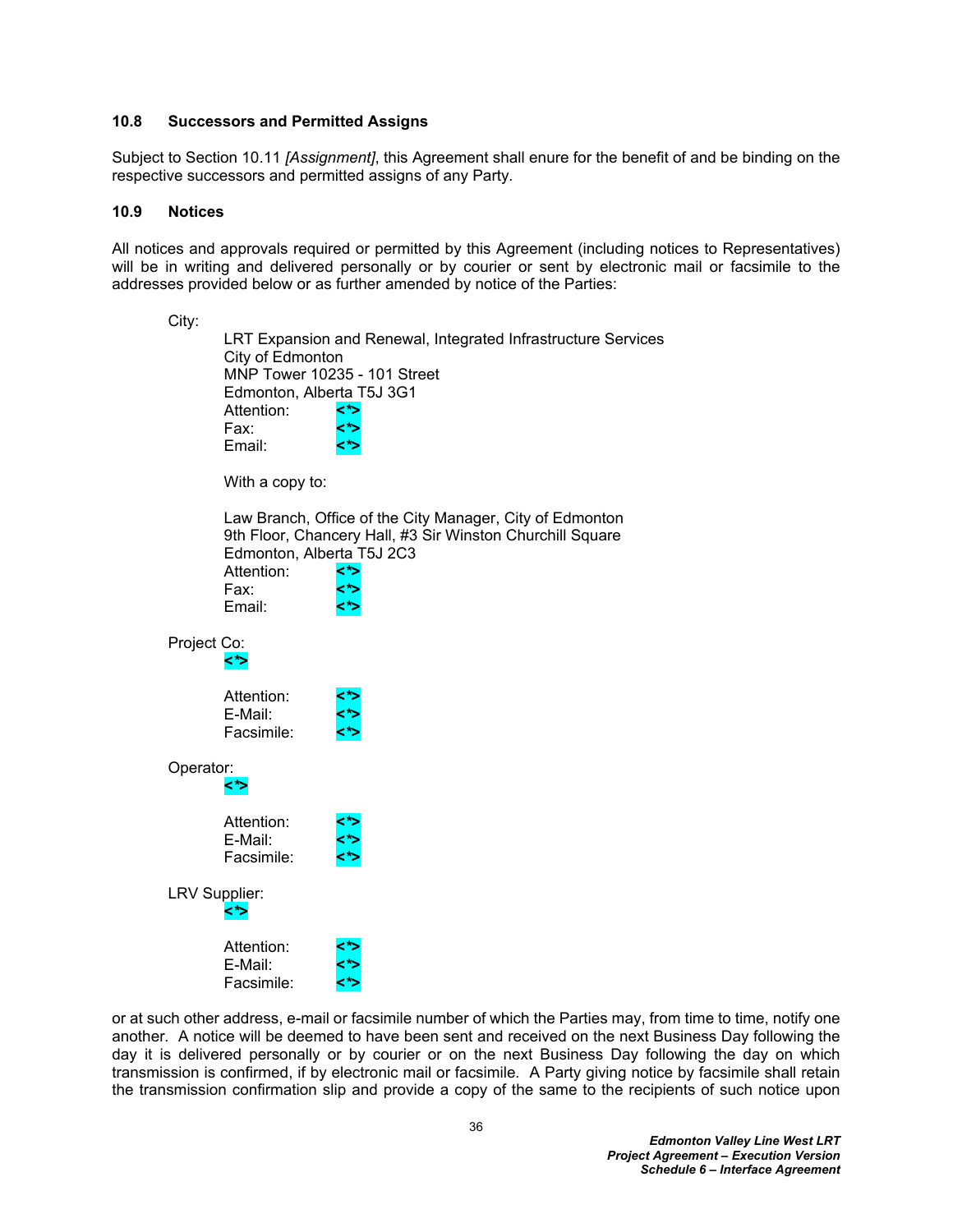request*.* All notices given by a Party to another Party shall be accompanied by a concurrent notice to the same effect to the remaining Party*.*

## **10.10 Governing Law and Attornment**

This Agreement and any IA Disputes arising hereunder shall be governed exclusively by the laws of the Province of Alberta and those of Canada applicable therein*.* To the extent that this Agreement contemplates or allows the involvement of any court, the Parties hereby irrevocably attorn to the exclusive jurisdiction of the Courts of the Province of Alberta*.*

## <span id="page-40-0"></span>**10.11 Assignment**

Except as set out below, none of Project Co, Operator nor LRV Supplier shall assign, novate, or otherwise transfer its interest in this Agreement to any person except concurrently with an assignment, novation or transfer of the Project Agreement, the Services Contract or the LRV Contract (as applicable) to the same Person in accordance with the provisions of the applicable contract*.* With respect to assignment of the Project Agreement, the Services Contract or the LRV Contract (as applicable) and this Agreement to an Affiliate of Project Co, Operator or the LRV Supplier (as the case may be) in accordance with the applicable contract, the assigning Party agrees that it shall remain jointly and severally liable with the assignee for the performance of such contract and this Agreement*.*

Project Co's interest in this Agreement may be assigned, novated or otherwise transferred to the Lenders' Agent, the City or any replacement concessionaire approved by the City under the Project Agreement or permitted under the applicable Direct Lender Agreement, provided that there will be a concurrent assignment, novation or other transfer of the Project Agreement to the same person.

## **10.12 Further Assurances**

The Parties shall do or cause to be done all such further acts and things as may be reasonably necessary or desirable to give full effect to this Agreement*.* Without limiting the foregoing, each of the Parties shall at any time and from time to time execute and deliver or cause to be executed and delivered such further instruments and take such further action as may be reasonably requested by any other Party in order to give full effect to the intent and purpose of this Agreement*.*

## **10.13 Third Party Beneficiaries**

It is specifically agreed between the Parties executing this Agreement that it is not intended by any of the provisions of any part of this Agreement to create in the public or any member thereof a third party beneficiary hereunder, or to authorize anyone not a party to this Agreement to maintain a suit for personal injury or property damage pursuant to the terms or provisions of this Agreement*.*

#### <span id="page-40-2"></span>**10.14 Confidentiality**

- <span id="page-40-1"></span>(a) Each Party agrees, for itself and its respective directors, officers, employees and agents, to keep confidential and not to disclose to any person (save as hereinafter provided) any of the terms of this Agreement or any confidential or proprietary information (including documents, computer records, specifications, formulae, evaluations, methods, processes, technical descriptions, reports and other data, records, drawings and information) provided to or arising or acquired by it pursuant to the terms or performance of this Agreement (including any such documents or information supplied in the course of dispute resolution proceedings under Section [9.1](#page-37-2) *[IA Dispute Resolution]*) (collectively, the **"Confidential Information"**)*.*
- (b) Notwithstanding Section [10.14\(a\),](#page-40-1) and without prejudice to each Party's rights and obligations under the Project Agreement and/or the Services Contract relating to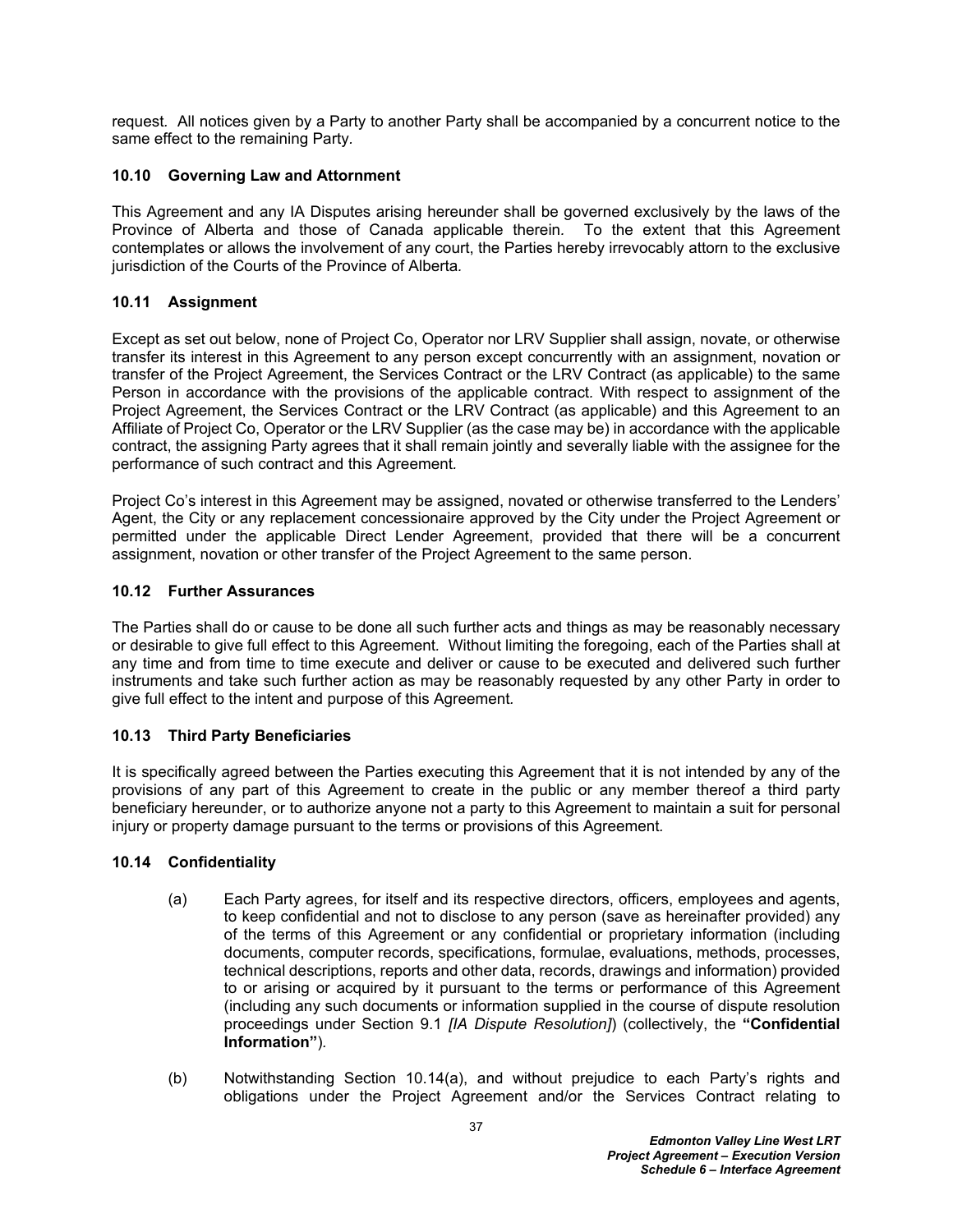Confidential Information thereunder, a Party may disclose the whole or any part of the Confidential Information:

- (i) to its parent company, directors, officers, employees, contractors, subcontractors, agents, or professional advisors to the extent necessary to enable it to perform (or to cause to be performed) or to protect or enforce any of its rights or obligations under this Agreement;
- (ii) when required to do so by applicable laws and regulations or by or pursuant to the rules or any order having the force of law of any court, association or agency of competent jurisdiction or any governmental agency;
- (iii) in the case of Project Co, to any bank, financial institution or other person from whom it is seeking or obtaining financing for its activities in relation to the Project;
- (iv) to the extent that the Confidential Information has, except as a result of breach of confidentiality by the disclosing party, become publicly available or generally known to the public at the time of such disclosure;
- (v) to the extent that the Confidential Information is already lawfully in the possession of the recipient or lawfully known to the recipient prior to such disclosure;
- (vi) to the extent that it has acquired the Confidential Information from a third party who is not in breach of any obligation as to confidentiality to any other Party;
- (vii) in connection with all meetings and proceedings for the resolution of IA Disputes;
- (viii) to the extent required pursuant to the Project Agreement, the Services Contract or the LRV Contract;
- (ix) in the case of Project Co, to the parties to the Project-related documents (including the Lenders' Agent, the Senior Lenders and the Senior Lenders' technical adviser), provided that such parties acknowledge the confidentiality of such Confidential Information;
- (x) in the case of Operator, to its Subcontractors as reasonably necessary to meet its obligations under the Services Contract and this Agreement; or
- (xi) in the case of LRV Supplier and, to its Subcontractors as reasonably necessary to meet its obligations under the LRV Contract and this Agreement.

Each Party acknowledges that it is aware of Schedule 18 *[Freedom of Information and Privacy]* to the Project Agreement and that the *Freedom of Information and Protection of Privacy Act* (Alberta) may apply to this Agreement and to all contractual submissions and other documents and records relating to this Agreement*.* No action taken or required to be taken by any Party for the purpose of complying with such Act shall be considered a breach of any obligation under this Agreement*.*

#### **10.15 Independent Legal Advice**

The Parties have had the opportunity to take, and have taken, independent legal advice on this Agreement and no provision hereof is, therefore, to be construed *contra proferentem.*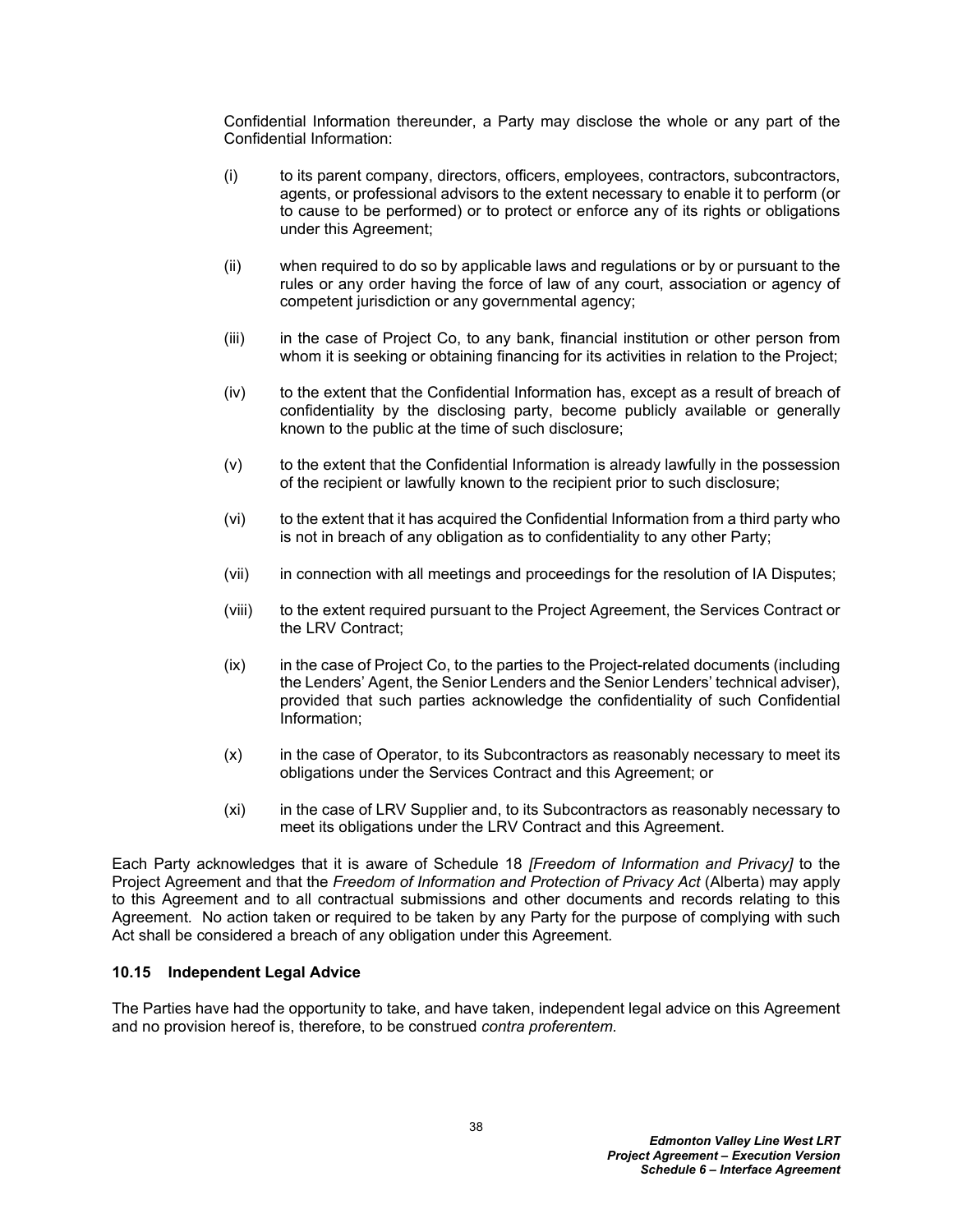### **10.16 Waiver**

Except as otherwise provided in this Agreement, any waiver of any provision of this Agreement, or of any right or option under or pursuant to this Agreement, or of any breach of any provision of this Agreement, will only be effective if in writing signed by the waiving Party, and no waiver will be implied by indulgence, delay or other act, failure to act, omission or conduct*.* Any waiver will only apply to the specific matter waived and only in the specific instance and for the specific purpose for which it is given*.*

## **10.17 Survival**

The Parties agree that Section [9.1](#page-37-2) *[IA Dispute Resolution]*, Section [10.1](#page-37-3) *[Costs and Expenses]* and Section [10.14](#page-40-2) *[Confidentiality]* of this Agreement will survive the termination of this Agreement*.*

## **10.18 Execution in Counterparts**

This Agreement may be executed in counterparts, in which case the counterparts together shall constitute one agreement.

## **10.19 Facsimile and Electronic Delivery**

To evidence the fact that it has executed this Agreement or any other document contemplated by or delivered under or in connection with this Agreement, a party may transmit a copy of its executed counterpart to the other parties by facsimile (fax) or by electronic transmission of a pdf and, unless the parties agree to some other date as the date of delivery, the transmitting party shall be deemed to have delivered this Agreement on the date it transmitted such counterpart by facsimile (fax) or by electronic transmission of a pdf or such later date as the transmitting party specifies in a written notice to the other parties given with or prior to the transmission of its executed counterpart*.* Furthermore:

- (a) any Party transmitting an executed counterpart of this Agreement or such other document by facsimile (fax) or electronic transmission of a pdf shall promptly thereafter deliver to the other Parties a counterpart bearing its original signature (but any failure or delay in so doing, shall not derogate in any way from the sufficiency or effectiveness of that Party having transmitted its executed counterpart by facsimile (fax) or electronic transmission of a pdf); and
- (b) the signature of an individual executing this Agreement (or any notice, certificate or other document contemplated by this Agreement) on behalf of a Party, if sent and received by electronic transmission of a pdf or facsimile (fax) transmission, will be deemed to be genuine in the absence of evidence to the contrary and thus effective in the hands of the recipient, and binding upon the individual whose signature it reproduces and upon the party on whose behalf that individual signed, for all purposes and with the same effect as if it were the original signature of that individual*.*

## *[signature pages follow]*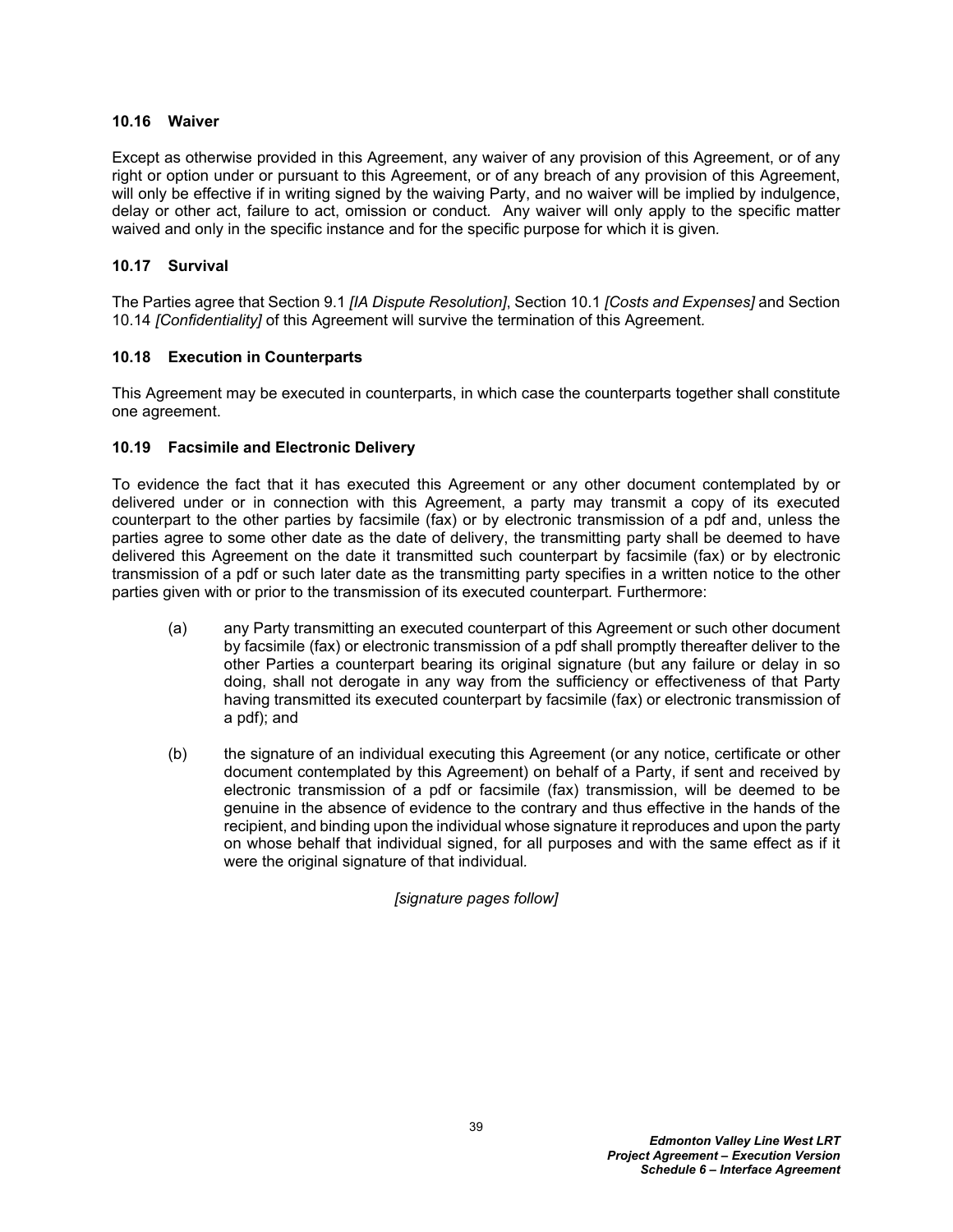**IN WITNESS WHEREOF** the Parties hereto have duly executed this Agreement as of the day and year first above written:

### **CITY OF EDMONTON**

Legally Reviewed and Approved as to Form:

Law Branch - <\*> Name:

 $\blacksquare$   $\blacksquare$   $\blacksquare$   $\blacksquare$   $\blacksquare$   $\blacksquare$   $\blacksquare$   $\blacksquare$   $\blacksquare$   $\blacksquare$   $\blacksquare$   $\blacksquare$   $\blacksquare$   $\blacksquare$   $\blacksquare$   $\blacksquare$   $\blacksquare$   $\blacksquare$   $\blacksquare$   $\blacksquare$   $\blacksquare$   $\blacksquare$   $\blacksquare$   $\blacksquare$   $\blacksquare$   $\blacksquare$   $\blacksquare$   $\blacksquare$   $\blacksquare$   $\blacksquare$   $\blacksquare$   $\blacks$ 

Title:

Approved as to Content:

LRT Expansion and Renewal - <\*>

\_\_\_\_\_\_\_\_\_\_\_\_\_\_\_\_\_\_\_\_\_\_\_\_\_\_\_\_\_\_\_\_

## **[PROJECT CO]**

Per: \_\_\_\_\_\_\_\_\_\_\_\_\_\_\_\_\_\_\_\_\_\_\_\_\_\_\_\_\_\_\_\_

Name: Title:

I/We have authority to bind the Corporation.

## **[OPERATOR]**

Per: \_\_\_\_\_\_\_\_\_\_\_\_\_\_\_\_\_\_\_\_\_\_\_\_\_\_\_\_\_\_\_\_

Name: Title:

I/We have authority to bind the Corporation.

## **[LRV SUPPLIER]**

Per: \_\_\_\_\_\_\_\_\_\_\_\_\_\_\_\_\_\_\_\_\_\_\_\_\_\_\_\_\_\_\_\_

Name: Title:

I/We have authority to bind the Corporation.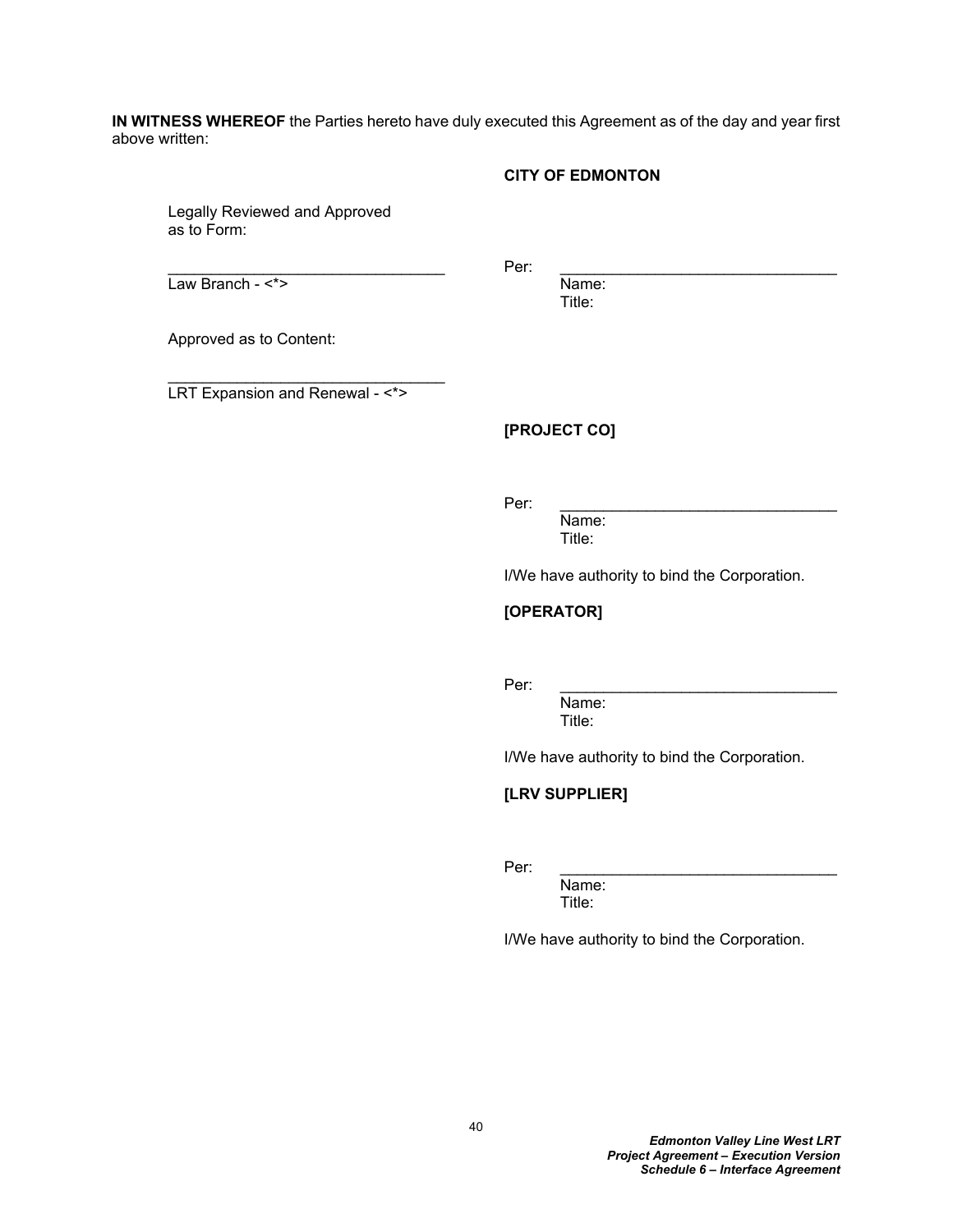#### **APPENDIX 1 IA DISPUTE RESOLUTION PROCEDURE**

# **ARTICLE 1 GENERAL**

## **1.1 Capitalized Terms**

Capitalized terms used in this Appendix have the definitions as set out in the Interface Agreement to which this Appendix is attached, unless expressed otherwise*.*

## **1.2 Section References**

Unless otherwise provided, references to Section numbers are references to Sections in this Appendix*.*

## **1.3 Definitions**

In this Appendix, the following expressions have the following meanings:

**"IA Dispute Notice"** means a notice from one Party to the other Parties providing details of an IA Dispute and invoking the IA Dispute Resolution Procedure in respect of that IA Dispute;

**"Initiating Party"** has the meaning given in Section 2*.*4;

**"Referee"** means the person appointed pursuant to Section 2*.*3 and performing the functions in respect to an IA Dispute, which person shall be independent, qualified and experienced in the subject matter of the IA Dispute;

**"Responding Party"** has the meaning given in Section 2*.*4; and

**"Settlement Meeting"** has the meaning given in Section 2*.*2*.*

## **ARTICLE 2 DISPUTES**

## **2.1 IA Dispute Resolution**

Any IA Dispute under the Agreement will be resolved in accordance with the IA Dispute Resolution Procedure set out in this Appendix, which procedure shall be followed in the order set out below unless all Parties agree otherwise in writing:

- (a) unless expressly provided otherwise in this Appendix, the IA Dispute Resolution Procedure shall be started by delivery of an IA Dispute Notice by one Party to the other Parties;
- (b) the Parties shall attempt to resolve the IA Dispute by a Settlement Meeting under Section 2*.*2;
- (c) if the Settlement Meeting does not result in resolution of the IA Dispute, the Parties shall engage, and obtain the decision of a Referee under Section 2*.*3; and
- (d) if the IA Dispute is not resolved through the Referee, either Party may refer the IA Dispute to arbitration*.*

Except as contemplated by this IA Dispute Resolution Procedure, no Party shall have the right to refer any IA Dispute for resolution by any other dispute resolution process*.*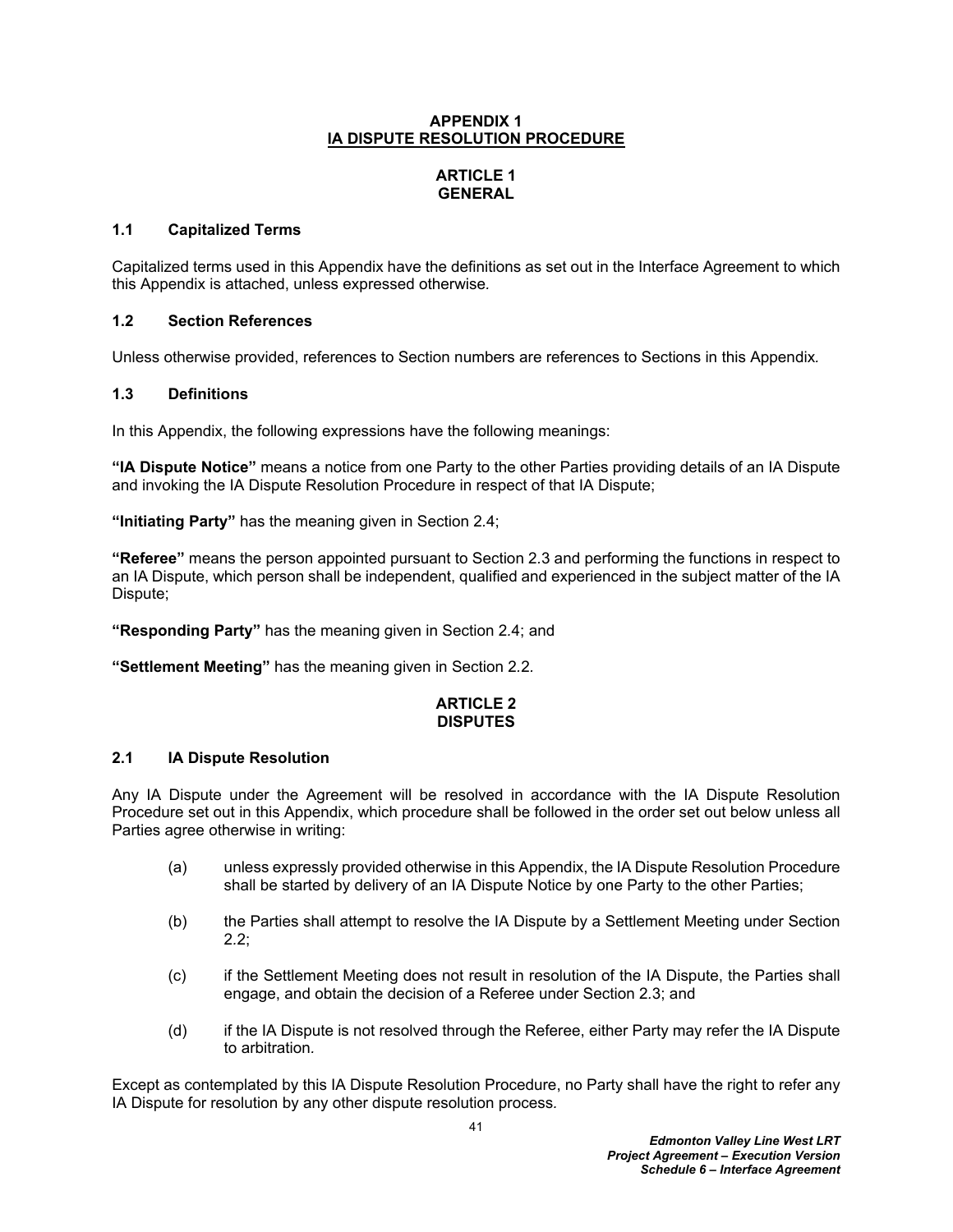## **2.2 Settlement Meeting**

In the event of an IA Dispute which is not resolved in the normal course of business, a Party may deliver an IA Dispute Notice to the other relevant Parties*.* Within ten (10) Business Days from the delivery of the IA Dispute Notice, the Executive Panel, in accordance with Section 4*.*3 *[Composition and Operating Procedures of the Interface Committee]* of this Agreement shall meet at a mutually acceptable time and place to attempt to resolve the IA Dispute (a **"Settlement Meeting"**)*.* The Parties through the Executive Panel shall make all reasonable efforts to resolve the IA Dispute and any Party may request that the Executive Panel engage a mediator to assist in connection therewith*.* If the IA Dispute is not resolved through the Settlement Meeting within 15 days from delivery of the IA Dispute Notice or any longer period mutually agreed by the Parties, then the IA Dispute may be referred by any party to the IA Dispute to a Referee in accordance with Section 2*.*3*.*

## **2.3 Referee Review Process**

The Parties shall appoint a Referee to resolve any IA Disputes under this Agreement*.* Subject to completion of the process set out in Section 2.2, any Party can appoint the Referee and the appointment of the Referee will be deemed to be a joint appointment and will be irrevocable by each Party without the consent of the others*.* The appointment of the Referee will continue until the end of the term of the Agreement unless otherwise agreed to by the Parties*.* If the Referee resigns or dies or the Parties' agreement with the Referee expires or is terminated before the end of the term of the Agreement, the Parties shall immediately appoint a replacement*.*

The fees and expenses of the Referee shall be set by the terms of the agreement between the Parties and the Referee*.* The Referee's fees, disbursements and other costs, as agreed between the Parties and the Referee, shall be shared equally by the relevant Parties*.* Each Party shall bear its own costs and expenses in preparing submissions for and attending meetings with the Referee*.*

Before proceeding to arbitration of the IA Dispute, the Parties shall obtain a decision on the IA Dispute from the Referee*.* The Referee's review will not be required if the Parties agree to waive the Referee's review*.* The Referee shall participate in the IA Dispute as follows:

- (a) the Referee shall conduct a review of the IA Dispute in the manner the Referee decides is most suitable, including on-site inspections and discussions with any persons; provided, however, that each Party to the IA Dispute shall be entitled to provide a written submission to the Referee and a written response to each submission made by each other Party to the IA Dispute*.* The Parties shall comply with all reasonable requests from the Referee for additional information and documents which the Referee considers necessary for the review*.* Any information given to the Referee by a Party will be given to the other Parties*.* All information disclosed in accordance with this section shall be "Confidential Information" for purposes of the Agreement;
- (b) the Referee may, with the written approval of the Parties, retain others to assist with the review;
- (c) the Referee shall deliver to the Parties a brief written decision on the IA Dispute within ten (10) Business Days of referral to the Referee or such longer period as agreed to in writing by both Parties;
- (d) a decision of a Referee is not binding on the Parties, and a Referee's review shall be sought only for the purpose of assisting the Parties to reach agreement with respect to the IA Dispute;
- (e) a Referee who has rendered a decision on an IA Dispute may not be retained by any Party and may not be called by any Party to give evidence with respect to the IA Dispute in any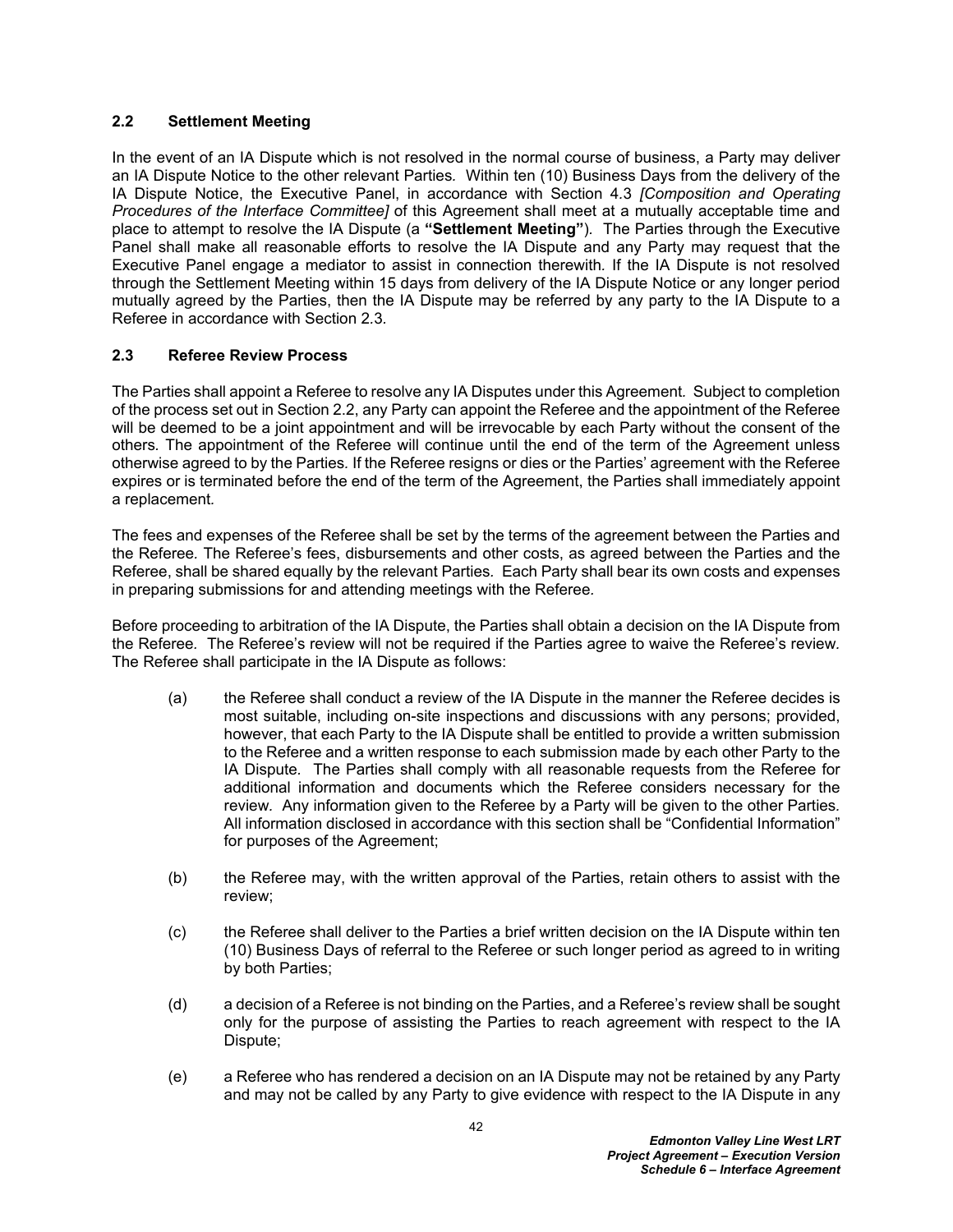subsequent arbitration or court proceeding to resolve the IA Dispute, nor shall any Party refer to or enter into evidence the decision of the Referee in such proceeding, unless required by applicable law or by a court of competent jurisdiction; and

(f) the Parties shall agree to indemnify and save harmless the Referee from any liability arising from a review undertaken by the Referee*.*

## **2.4 Arbitration**

If the IA Dispute is not completely resolved by agreement between the Parties within ten (10) Business Days after receipt of the Referee's decision, then any Party may refer the IA Dispute to arbitration*.* An IA Dispute referred to arbitration shall be decided by a single arbitrator*.* Arbitration proceedings shall be commenced by the Party desiring arbitration (the **"Initiating Party"**) giving notice to the other Parties entitled to participate in the arbitration proceedings (the **"Responding Party"**) specifying the matter to be arbitrated*.* The Parties shall agree on the arbitrator within ten (10) Business Days of the delivery of the Initiating Party's notice, failing which the Parties shall apply to the ADR Institute of Alberta ("**ADRIA**") for an arbitrator to be promptly appointed under the "National Arbitration Rules" of the ADR Institute of Canada ("**ADRIC**")*.* If none of the Parties applies to ADRIA as aforesaid for the appointment of an arbitrator on or before the fifth day following the delivery of the aforesaid notice from the Initiating Party, the referral of the IA Dispute to arbitration shall be deemed to have been withdrawn.

The arbitrator will have the authority to award any remedy or relief that a judge of a court of competent jurisdiction within the Province of Alberta could order or grant in accordance with the Agreement*.* The "National Arbitration Rules" of ADRIC will apply to the arbitration, as same may be modified by this Appendix 1.

Meetings and hearings of the arbitrator will take place in the City of Edmonton*.* Subject to the foregoing, the arbitrator may fix the date, time and place of meetings and hearings in the arbitration and shall give all Parties adequate notice of same*.* Subject to any adjournments which the arbitrator allows, the final hearing shall be continued on successive Business Days until it is concluded*.* All meetings and hearings shall be in private unless the Parties agree otherwise and both Parties are entitled to be represented at any meetings or hearings by legal counsel*.* Either Party may examine and re-examine all its own witnesses at the arbitration and may cross-examine any or all of the other Parties' witnesses*.*

The arbitration shall be kept confidential and the existence of the proceeding and any element of it (including, but not limited to, any pleadings, briefs or other documents submitted and exchanged, and testimony or other oral submission and any awards) shall not be disclosed beyond the arbitrator, the Parties, their counsel and any person necessary to the conduct of the proceeding, except as may be lawfully required in judicial proceedings relating to the arbitration or otherwise*.*

The arbitrator shall make and send a decision in writing not later than fifteen (15) Business Days after the conclusion of the hearing and, unless the Parties agree otherwise, shall set out reasons for the decision*.* Each Party shall pay its proportionate share of the Arbitrator's fees and expenses, and shall bear all of its own fees and expenses in connection with the arbitration. The Arbitrator shall, however, have the authority, in the Arbitrator's discretion, to award recovery of all costs and fees (including legal fees on a solicitor and own client basis, administrative fees, and the Arbitrator's fees and expenses, as applicable) to the prevailing Party in the arbitration unless the Parties have previously agreed on the basis for the apportionment of costs*.*

The decision of the arbitrator shall be final and binding on the Parties and shall not be subject to appeal, adjudication, arbitration, litigation or any other dispute resolution process, and each of the Parties expressly waives all rights of appeal in connection with the Arbitrator's decision*.*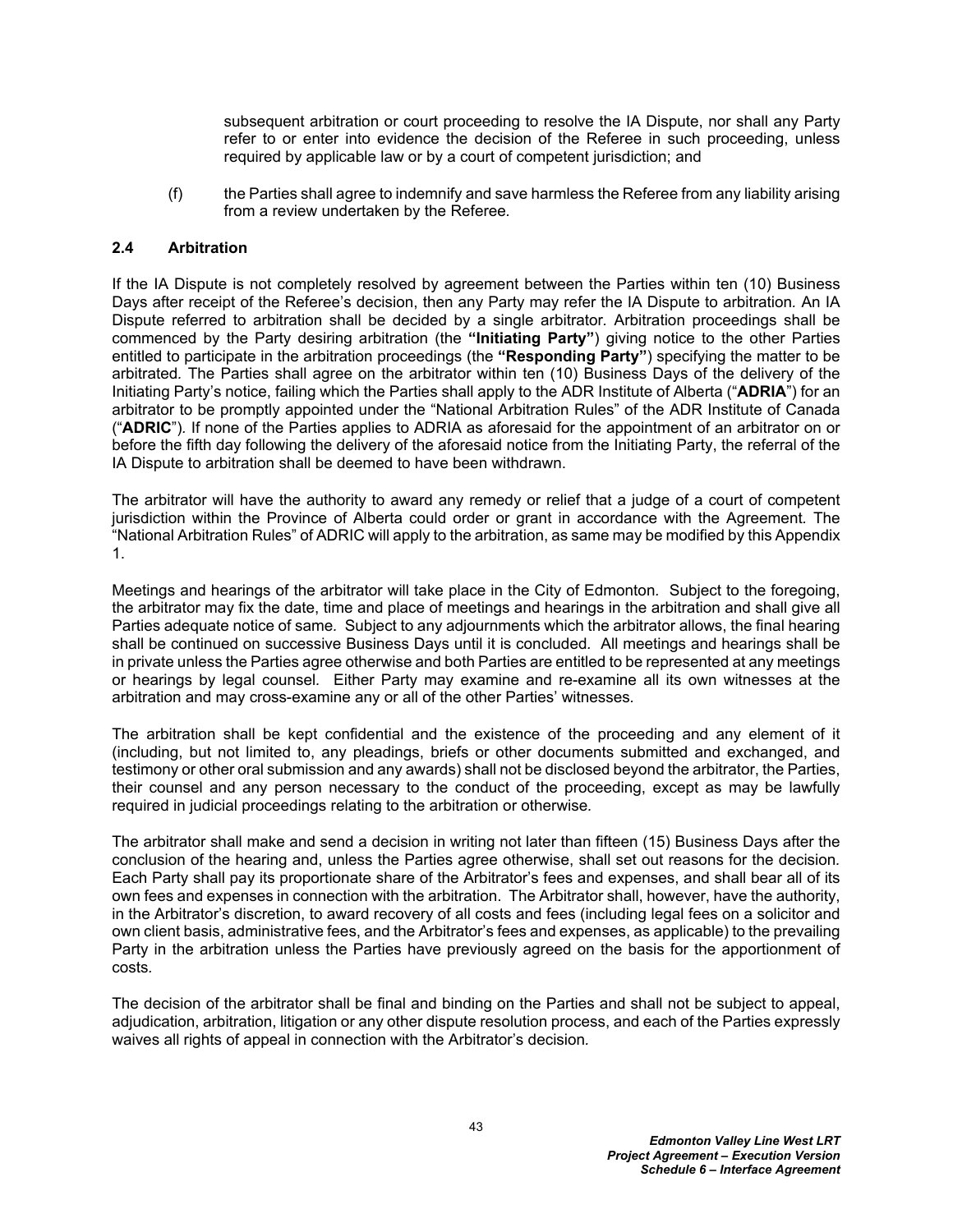#### **ARTICLE 3 STRICT COMPLIANCE WITH TIME LIMITS**

The Parties agree that timely resolution of any IA Dispute is mutually beneficial and, in order to achieve timely resolution, the time limits as set out in this Appendix shall be strictly enforced*.*

### **ARTICLE 4 PERFORMANCE OF OBLIGATIONS**

Notwithstanding the existence of any IA Dispute, the Parties shall, to the extent not precluded by the matter in IA Dispute, continue with the Project and the performance of their respective obligations under the Agreement and their respective Contracts without prejudice to the right to contest, dispute and challenge the relevant matter in accordance with the provisions of the Agreement*.*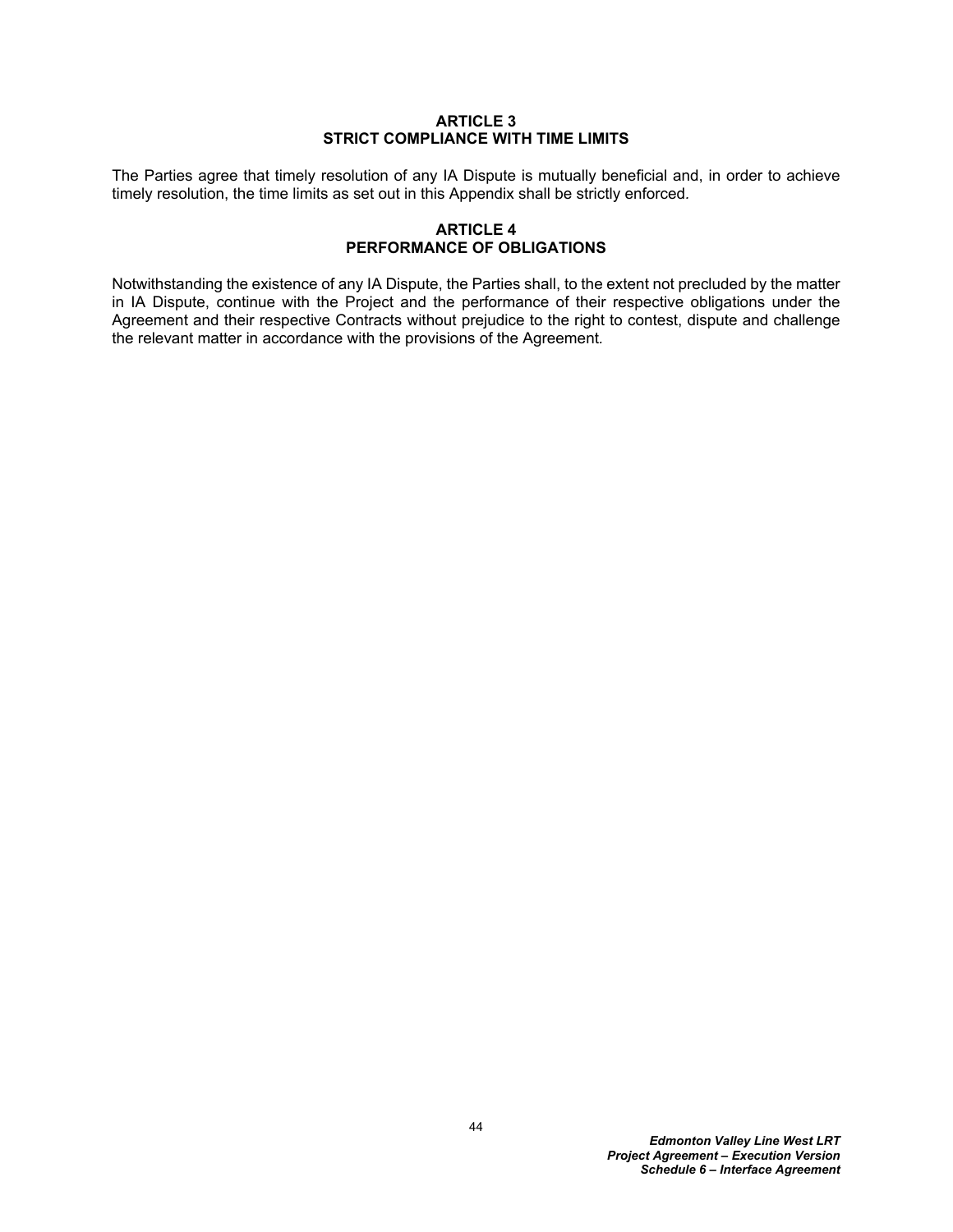## **APPENDIX 2 PROJECT AGREEMENT**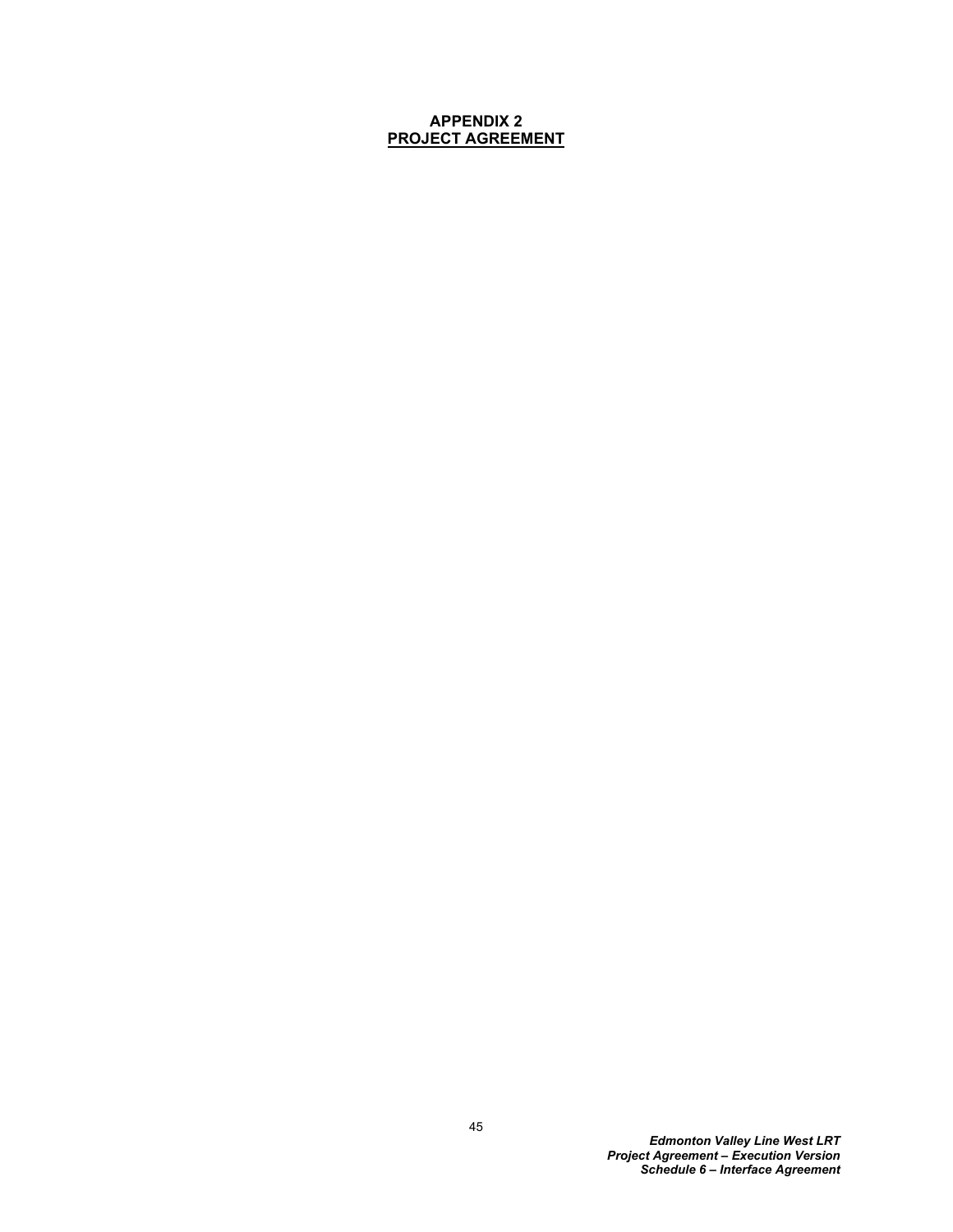## **APPENDIX 3 SERVICES CONTRACT**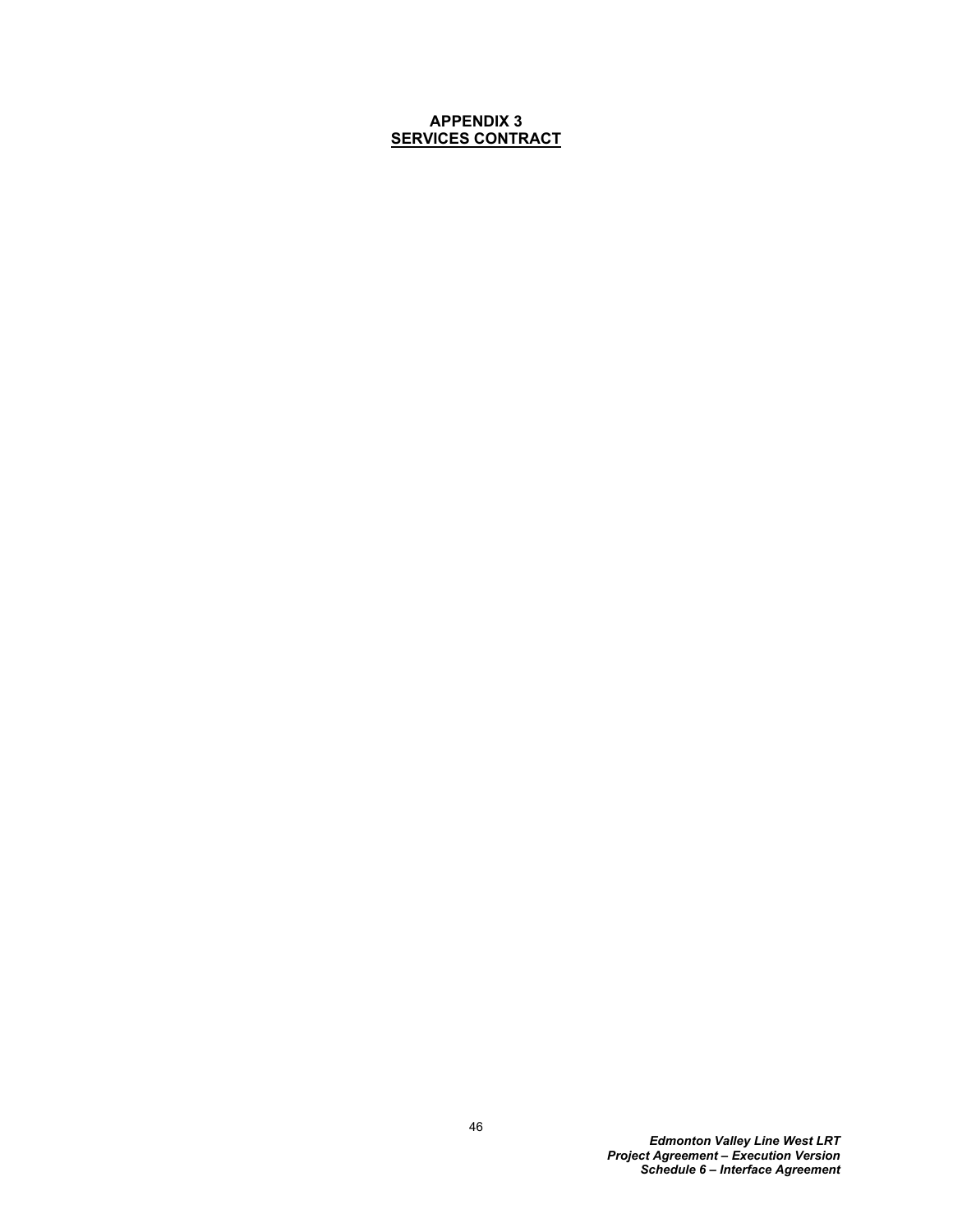# **APPENDIX 4 LRV CONTRACT**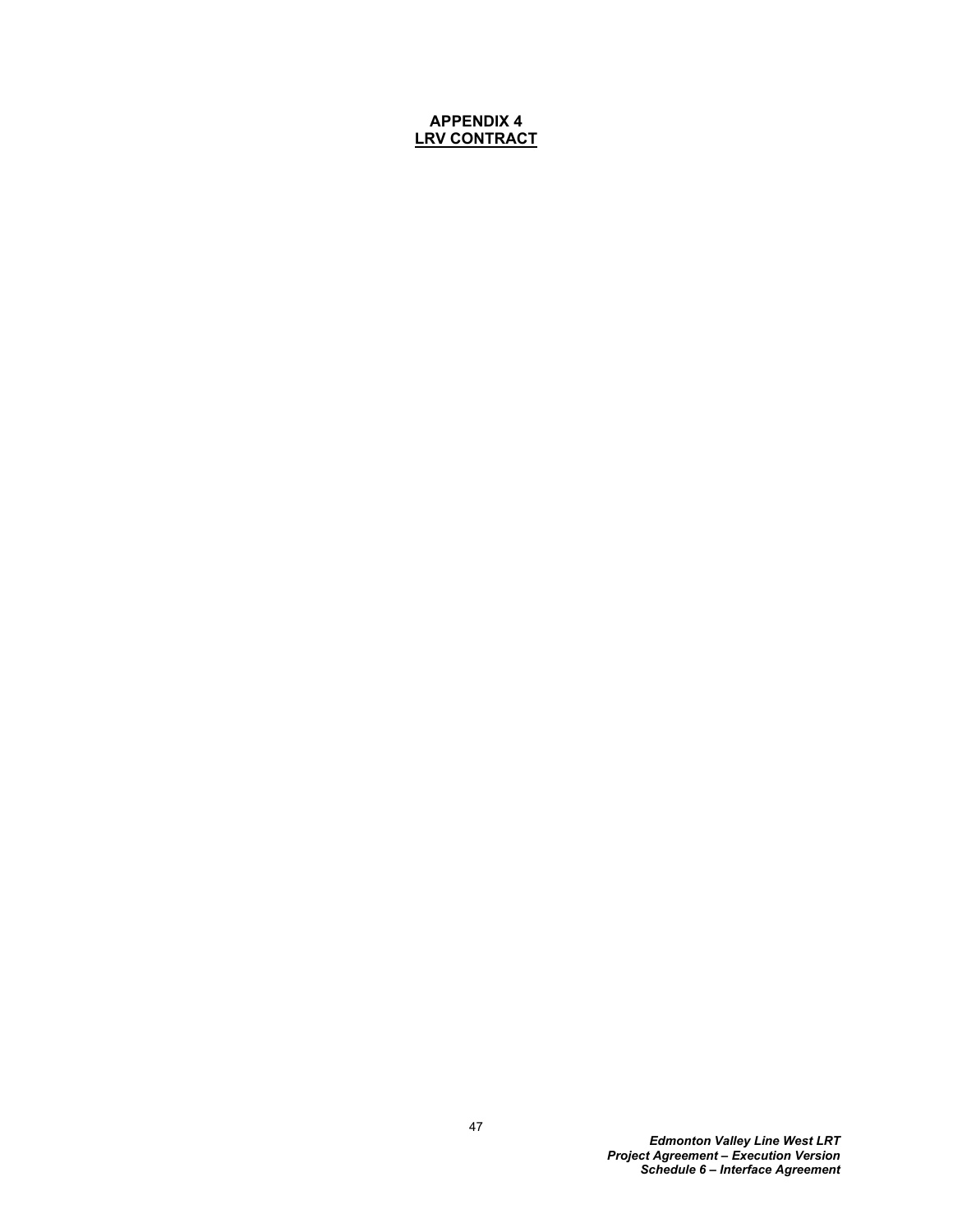## **APPENDIX 5 INDEPENDENT PERFORMANCE DEMONSTRATION CERTIFIER AGREEMENT**

THIS AGREEMENT is made as of the **<***\****>** day of **<***\****>**, 202**<***\****>**

## AMONG:

# **THE CITY OF EDMONTON**

("**City**")

# AND:

**[XX]**, a **[XX]**, existing under the laws of the Province of **[XX]** ("**Project Co**")

# AND:

**[XX]**, a **[XX]**, existing under the laws of **[XX]** ("**Operator**")

# AND:

**[XX]**, a **[XX]**, existing under the laws of **[XX]** ("**LRV Supplier**")

AND:

# **<***\****>**

(the "**Independent Performance Demonstration Certifier**" or "**IPDC**")

# **WHEREAS:**

- A. the City, Project Co, LRV Supplier and Operator have entered into the Interface Agreement;
- B. the City, Project Co, LRV Supplier and Operator wish to appoint the IPDC, and the IPDC wishes to accept such appointment, to perform certain services in connection with the Interface Agreement; and
- C. the City, Project Co, LRV Supplier, Operator and the IPDC wish to enter into this Agreement in order to record the terms by which the IPDC will perform such services*.*

**NOW THEREFORE** in consideration of the mutual promises and agreements of the City, Project Co, LRV Supplier, Operator and the IPDC herein expressed and for other good and valuable consideration the receipt and sufficiency of which are hereby acknowledged, the City, Project Co, LRV Supplier and Operator and the IPDC covenant and agree as follows:

# **1 DEFINITIONS**

# **1.1 Definitions**

In this Agreement including the recitals and Schedules, unless the context indicates a contrary intention, terms which are defined in the Interface Agreement (and not otherwise defined in this Agreement) will have the meanings given to them in the Interface Agreement and the following terms will have the following meanings:

**"Affected IA Party"** has the meaning given in Section [3.5\(b\)](#page-55-0) of this Agreement.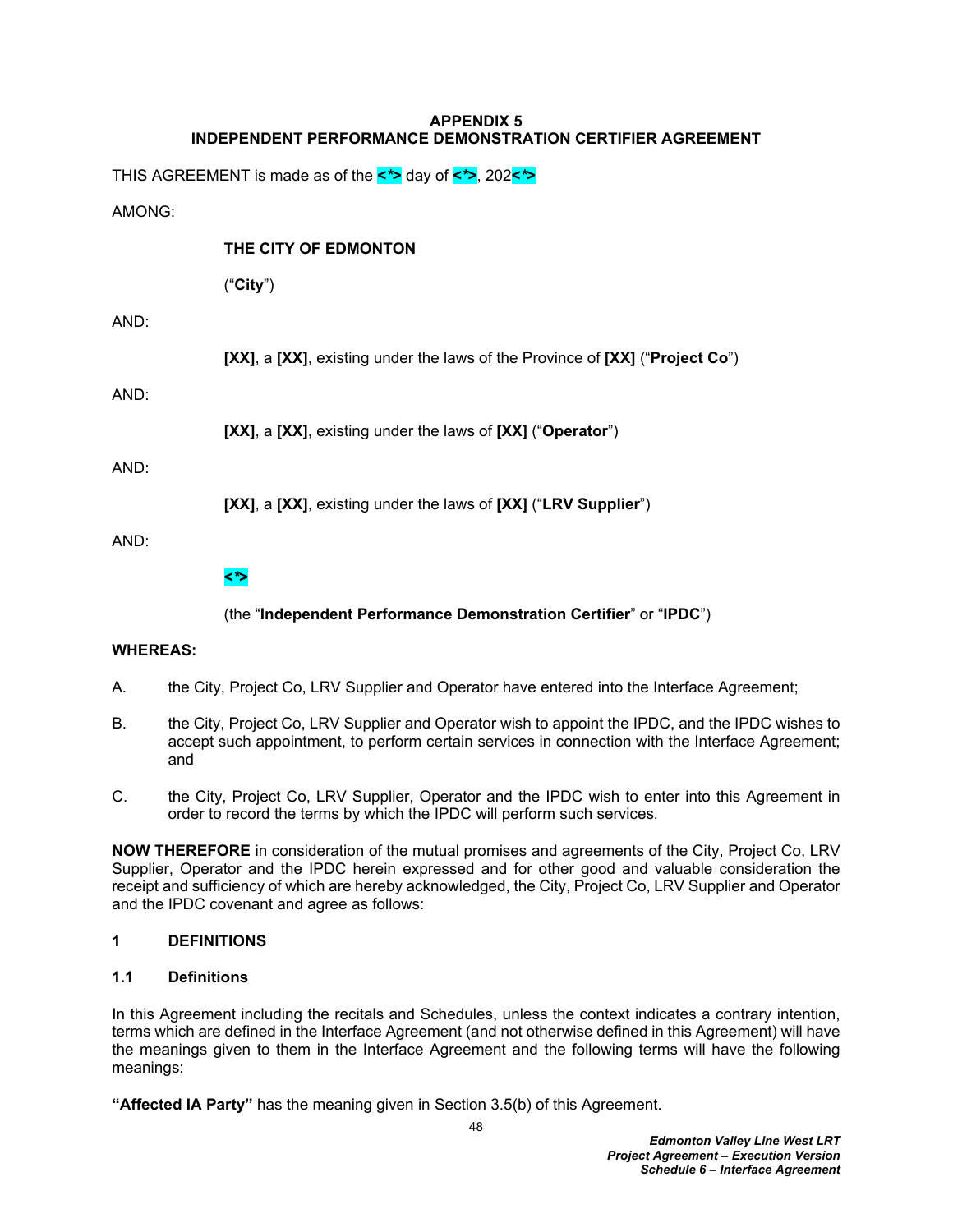**"Agreement"** means this Independent Performance Demonstration Certifier Agreement entered into by the City, Project Co, Operator, LRV Supplier and the IPDC including all schedules, appendices and attachments thereto, as amended, supplemented or restated from time to time.

**"Auditor"** has the meaning given in Section [7.4\(c\)](#page-62-0) of this Agreement.

**"Change in Control"** has the meaning ascribed thereto in the Project Agreement.

**"Chargeable Failures"** has the meaning ascribed thereto in the Project Agreement.

**"Failures"** means failure of the Infrastructure or LRVs to comply with the Project Requirements, LRV Requirements and/or Performance Demonstration requirements, including Chargeable Failures, Non-Chargeable failures, Service Affecting Failures and Non-Service Affecting Failures.

**"Fee"** means the fees payable by the IA Parties to the IPDC for the Functions, as such fees are specified and made payable in Appendix  $\lt^*$  [Fee] of this Agreement.

**"FOIP Act"** has the meaning given in Section [11.5\(a\)](#page-66-0) of this Agreement.

**"Functions"** means:

- (a) all of the responsibilities and obligations conferred on the IPDC under this Agreement, including the functions described in Schedule 1 *[Functions]* of this Agreement; and
- (b) all other things or tasks which the IPDC is required to do to comply with its obligations under this Agreement*.*

**"Functions Change"** means any change to the Functions;

**"Functions Change Order"** has the meaning given in Section [8.3\(c\)](#page-63-0) of this Agreement.

**"Intellectual Property"** means any and all intellectual property rights throughout the world, whether subsisting now or in the future, including rights of any kind in inventions, patents, copyrights, trademarks, service marks, industrial designs, integrated circuit topography rights, applications for registration of any of the foregoing, and know-how, trade secrets, confidential information and trade or business names;

**"Infrastructure Performance Demonstration"** means performance demonstration of the Infrastructure pursuant to and in accordance with the Project Agreement;

**"Interface Agreement"** means the Agreement titled "Interface Agreement" and made between the IA Parties as of the **<***\****>** day of **<***\****>**, 202**<***\****>** with respect to the coordination, cooperation and interface by and among the IA Parties in relation to certain matters, including Performance Demonstration;

**"IA Parties"** means the City, Project Co, LRV Supplier and Operator, collectively, and **"IA Party"** means any one of them individually;

**"IA Party Persons"** means any one or more of a City Person, LRV Person and Project Co Person;

**"LRV Performance Demonstration"** means performance demonstration of the LRVs pursuant to and in accordance with the LRV Contract;

**"LRV Contract"** means that certain agreement titled "LRV Contract" and made between the City and LRV Supplier as of **<***\****>** day of **<***\****>**, 202**<***\****>** with respect to the design, manufacturing, supply and commissioning of light rail vehicles for VLW LRT*.*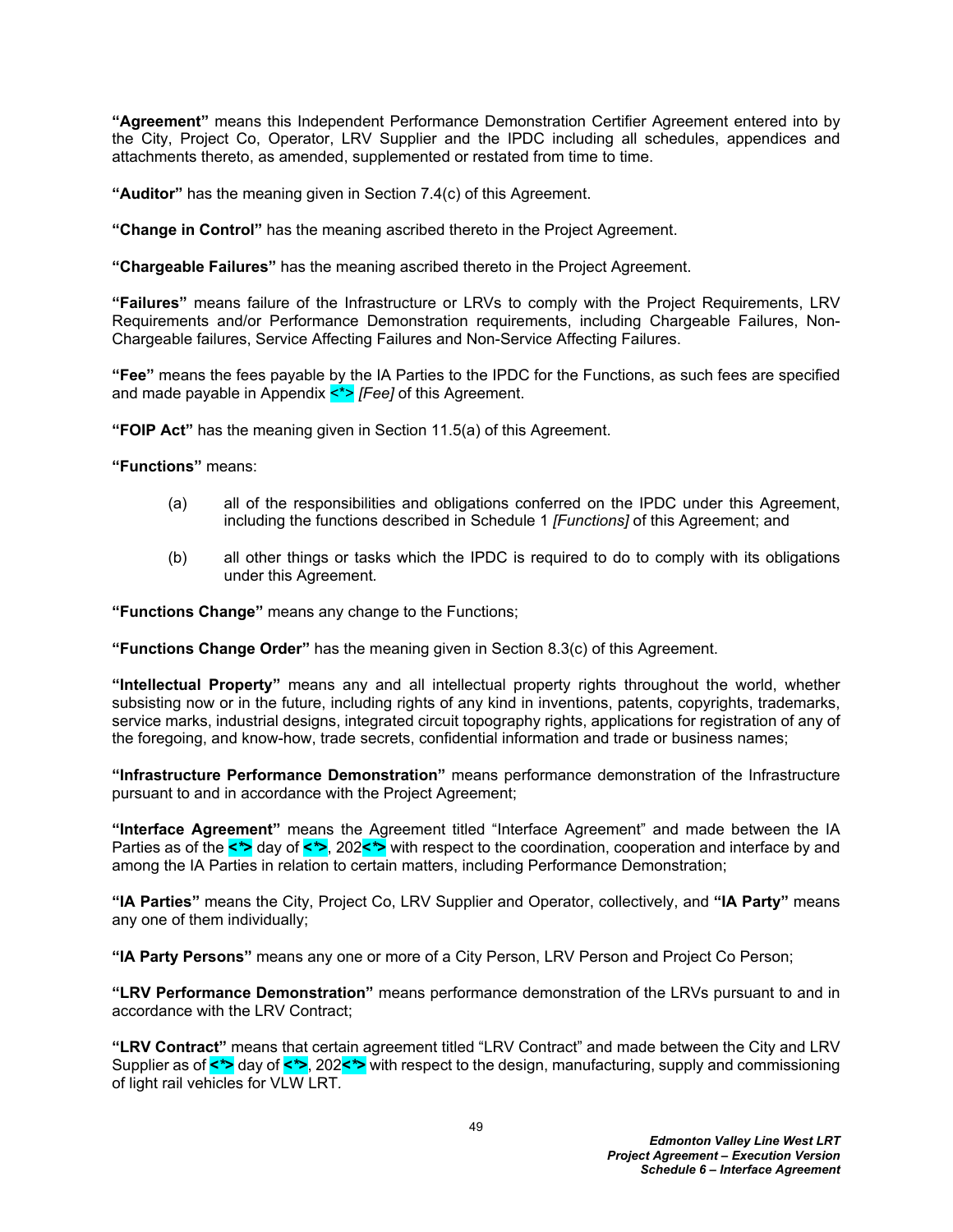**"Non-Chargeable Failures"** has the meaning ascribed thereto in the Project Agreement.

**"Non-Service Affecting Failures"** has the meaning ascribed thereto in the Project Agreement.

**"Performance Demonstration"** means Infrastructure Performance Demonstration and LRV Performance Demonstration, collectively;

**"Performance Demonstration Completion Certificate"** means the certificate issued by the IPDC:

- (a) to Project Co to certify successful completion of Infrastructure Performance Demonstration pursuant to the Project Agreement; or
- (b) to LRV Supplier to certify successful completion of LRV Performance Demonstration pursuant to the LRV Contract.

**"Performance Demonstration Material"** means all material:

- (a) provided to the IPDC that is created by or required to be created by any IA Party, whether pursuant to this Interface Agreement, this Agreement or its Relevant Contract; and
- (b) provided by or created by or required to be created by the IPDC as part of or for the purpose of performing the Functions,

including documents, equipment, reports, technical information, plans, charts, drawings, calculations, tables, schedules and data (stored and recorded by any means)*.*

**"Project Agreement"** means that certain agreement entitled "Project Agreement" and made between the City and Project Co as of the  $22<sup>nd</sup>$  day of December, 2020 with respect to: (i) the design, construction, financing, testing and commissioning of the Infrastructure; and (ii) other ancillary work and services, as the same may be amended, supplemented or replaced from time to time;

**"Relevant Contract"** means:

- (a) as it relates to Project Co, the Project Agreement;
- (b) as it relates to LRV Supplier, the LRV Contract; and
- (c) as it relates to Operator, the Services Contract.

**"Service Affecting Failures"** has the meaning ascribed thereto in the Project Agreement.

**"Services Contract"** means that certain agreement titled "Services Contract" and made between the City and the Operator as of **<***\****>** day of **<***\****>**, 202**<***\****>** with respect to the operations, maintenance and rehabilitation of the VLW LRT.

**"Substitute"** has the meaning ascribed to such term in Section [3.10\(c\)\(iii\)](#page-57-0) of this Agreement*.*

**"VLW LRT"** comprises the Project Work, the LRV Services and the OM&R Services collectively.

#### **2 INTERPRETATION**

#### **2.1 Interpretation**

The division of this Agreement into Sections, the insertion of headings and the provision of a table of contents are for convenience only, do not form a part of this Agreement and will not be used to affect the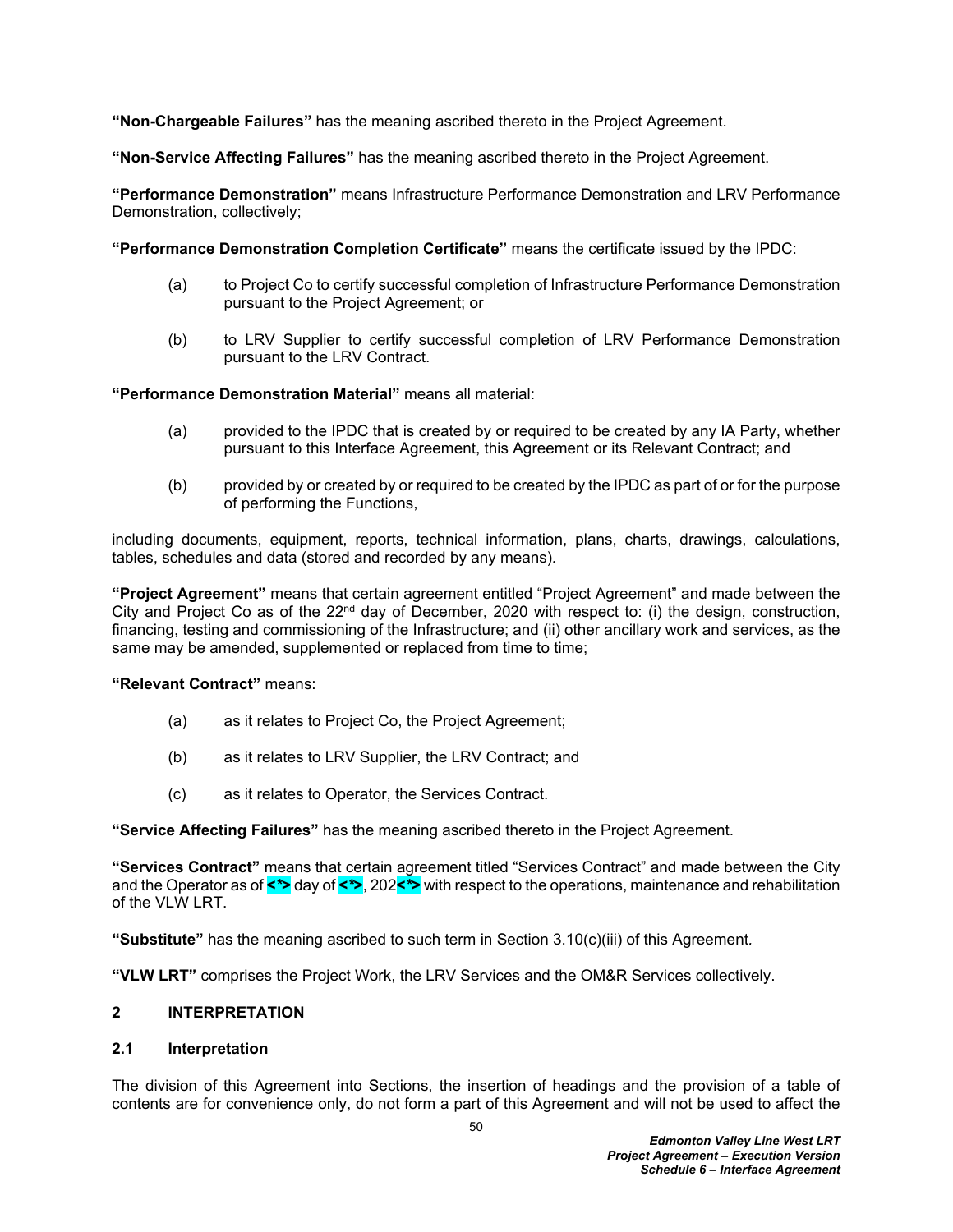construction or interpretation of this Agreement*.* The word **"including"** will not be construed as limiting the general term or statement immediately preceding*.* Unless otherwise specified:

- (a) each reference in this Agreement to **"Section"** and **"Schedule"** is to a Section of, and a Schedule to this Agreement;
- (b) each reference to a statute is deemed to be a reference to that statute and any successor statute, and to the regulations made under that statute and any successor statute, as amended or re-enacted from time to time;
- (c) words imparting the singular include the plural and vice versa and words importing gender include all genders;
- (d) references to time of day or date mean the local time or date in Edmonton, Alberta;
- (e) all references to amounts of money mean lawful currency of Canada; and
- (f) an accounting term has the meaning assigned to it, and all accounting matters will be determined, in accordance with Canadian GAAP consistently applied*.*

## **2.2 Obligations and Exercise of Rights by the IA Parties**

The obligations of the IA Parties under this Agreement will be several*.* Except as specifically provided for in this Agreement, the rights of the IA Parties under this Agreement will be jointly exercised by each of the IA Parties*.*

## **3 ROLE OF THE INDEPENDENT PERFORMANCE DEMONSTRATION CERTIFIER**

#### **3.1 Engagement**

The IA Parties hereby appoint the IPDC, and the IPDC hereby accepts such appointment, to carry out the Functions in accordance with this Agreement*.* The IPDC shall perform the Functions in accordance with this Agreement*.*

#### **3.2 Acknowledgement by IPDC**

The IPDC hereby acknowledges in favour of the IA Parties that it has received a copy of each of the Interface Agreement, the Project Agreement, the LRV Contract and the Services Contract.

#### **3.3 Standard of Care**

The IPDC shall exercise the standard and skill, care and diligence in the performance of the Functions that would be expected of an expert professional experienced in providing services in the nature of the Functions for projects similar to the VLW LRT*.*

#### <span id="page-54-0"></span>**3.4 Duty of Independent Judgment**

In exercising the Functions, the IPDC shall act:

- (a) impartially, honestly and independently;
- (b) reasonably and professionally;
- (c) in accordance with Good Industry Practice;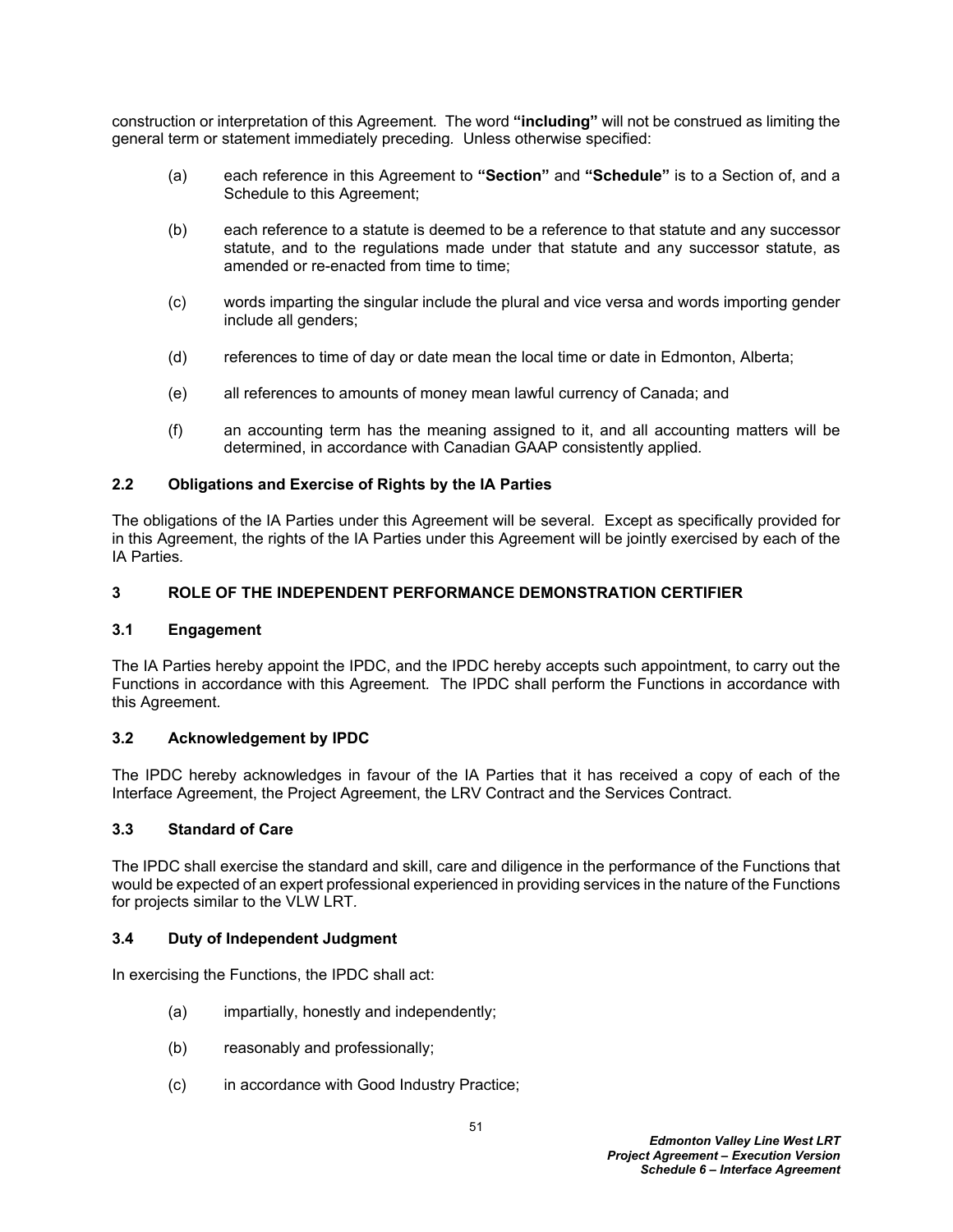- (d) in a timely manner;
	- (i) in accordance with the times prescribed in this Agreement or the Interface Agreement, as applicable; and
	- (ii) where no times are prescribed, within five (5) Business Days or such earlier time so as to enable the IA Parties to perform their respective obligations under the Interface Agreement*.*

Although the IPDC should take account of any opinions or representations made by the IA Parties, the IPDC shall not be bound to comply with any opinions or representations made by any of them in connection with any matter on which the IPDC is required to exercise its professional judgment*.*

## **3.5 Decisions Binding**

The IA Parties acknowledge that:

- <span id="page-55-1"></span>(a) The IPDC's decisions will be final and binding on the IA Parties in respect of the determination of responsibility for Failures of the Infrastructure or LRVs, as the case may be, whether in relation to Project Co or LRV Supplier, and for certainty, but without limitation, including:
	- (i) determinations in respect of the matters set out in Section 3.4 of Schedule 7 *[Performance Demonstration Requirements]* to the Project Agreement; and
	- (ii) **[NTD: To be completed in a corresponding manner in relation to the LRV Contract, when available]**.
- <span id="page-55-0"></span>(b) Notwithstanding Section [3.5\(a\)](#page-55-1) above, a determination by the IPDC not to certify completion of Performance Demonstration and or/failure to issue a Performance Demonstration Completion Certificate may be disputed by the IA Party affected by such determination (an **"Affected IA Party"**) without requiring the consent or involvement of the other IA Parties and, for certainty, any such dispute shall be subject to and resolved pursuant to the Affected IA Party's Relevant Contract.

## **3.6 Authority to Act**

The IPDC:

- (a) is an independent consultant and is not, and shall not purport to be, a partner, joint venturer or agent of any IA Party;
- (b) other than as may be expressly set out in the Interface Agreement, has no authority to give any directions to an IA Party or its officers, employees, contractors, consultants or agents; and
- (c) has no authority to waive or alter any terms of the Interface Agreement, nor to discharge or release an IA Party from any of its obligations under the Interface Agreement unless jointly agreed in writing by the IA Parties*.*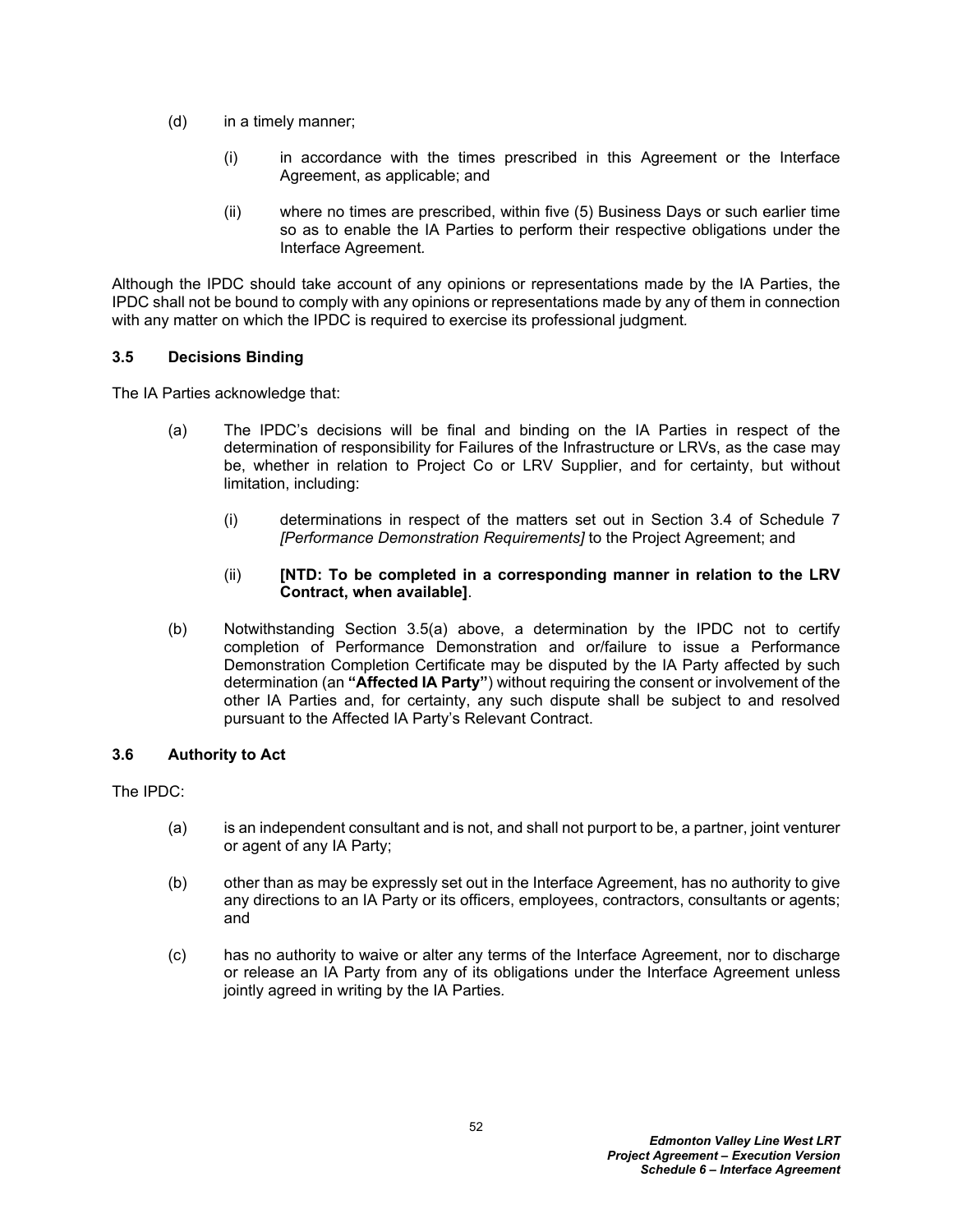## **3.7 Knowledge of the IA Parties' Requirements**

The IPDC represents, warrants and covenants that:

- <span id="page-56-0"></span>(a) it has and shall be deemed to have informed itself fully of the requirements of the Interface Agreement;
- <span id="page-56-1"></span>(b) it shall inform itself fully of the requirements of such other documents and materials as may become relevant from time to time to the performance of the Functions;
- (c) without limiting Sections [3.7\(a\)](#page-56-0) or [3.7\(b\)](#page-56-1), it has and shall be deemed to have informed itself fully of all time limits and other requirements for any Function which the IPDC carries out under the Interface Agreement and this Agreement;
- (d) it has and shall be deemed to have informed itself fully of the nature of the work necessary for the performance of the Functions and the locations of, means of access to, and facilities available for, performance of the Functions, including restrictions on any such access or protocols that are required; and
- (e) it has satisfied itself as to the correctness and sufficiency of its proposal for the Functions and that the Fee covers the cost of complying with all of the obligations under this Agreement and of all matters and things necessary for the due and proper performance and completion of the Functions*.*

### **3.8 Coordination by IPDC**

The IPDC shall:

- (a) fully cooperate with the IA Parties;
- <span id="page-56-2"></span>(b) carefully coordinate the Functions with the work and services performed by the IA Parties;
- (c) without limiting its obligations under Sections [3.4](#page-54-0) *[Duty of Independent Judgment]* and [3.8\(b\)](#page-56-2), perform the Functions so as to avoid unreasonably interfering with, disrupting or delaying the work and services performed by the IA Parties;
- <span id="page-56-3"></span>(d) provide copies to all IA Parties of all reports, communications, certificates and other documentation that it provides to any IA Party; and
- (e) without limiting Section [3.8\(d\),](#page-56-3) provide copies of any inspection and meeting notices:
	- (i) received by the IPDC, to the IA Parties forthwith upon receipt thereof; or
	- (ii) issued by the IPDC, simultaneously to all IA Parties,

so as to enable the IA Parties a reasonable opportunity to attend such inspections or meetings involving the IPDC*.*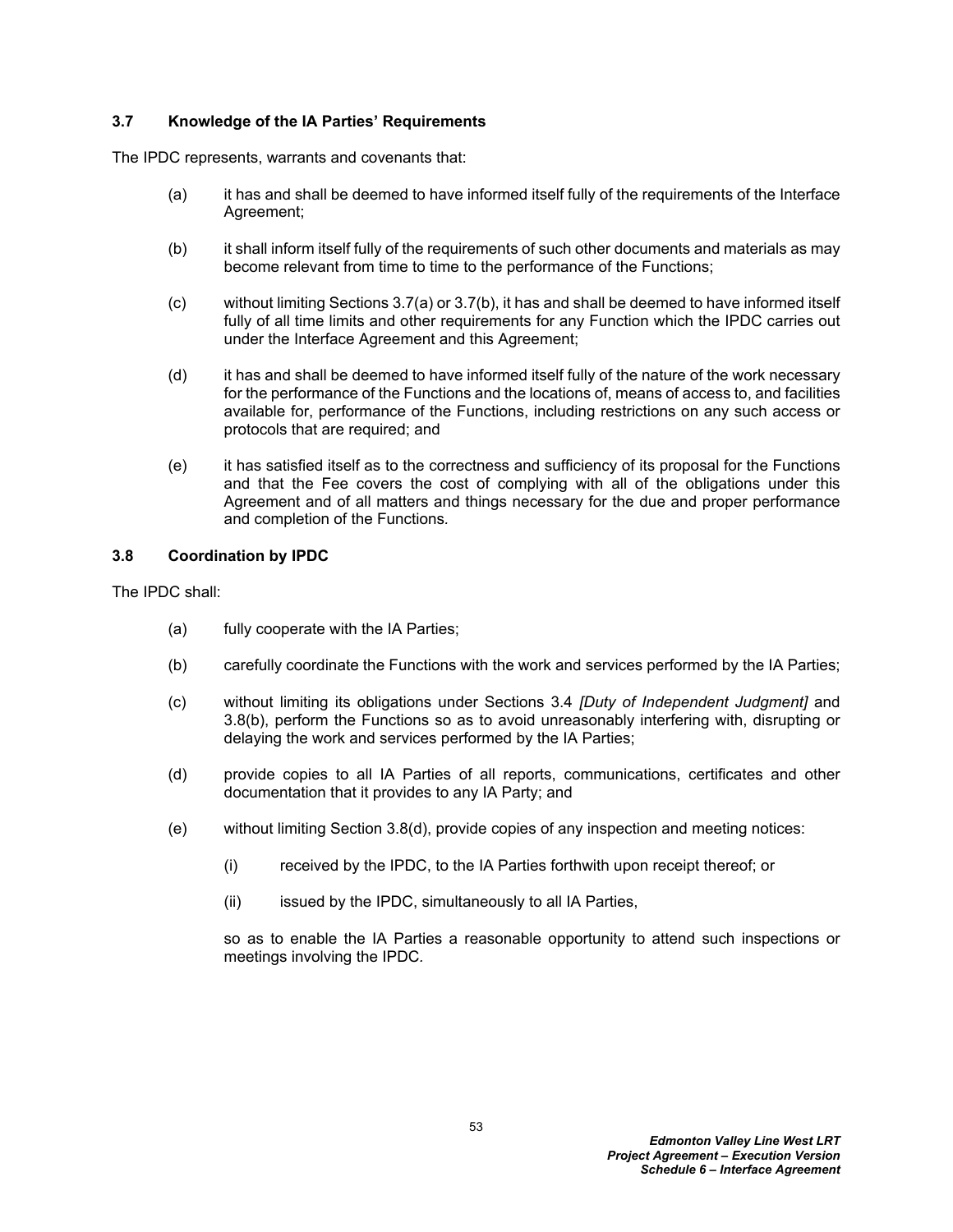## **3.9 Conflict of Interest**

The IPDC warrants that:

- (a) at the date of signing this Agreement, no conflict of interest exists or is likely to arise in the performance of its obligations under this Agreement; and
- (b) if, during the term of this Agreement, any such conflict of interest or risk of conflict of interest arises, the IPDC shall notify the IA Parties immediately in writing of that conflict of interest or risk of conflict of interest and take such steps as may be required by each of the IA Parties to avoid or mitigate that conflict of interest or risk*.*

The IPDC covenants not to enter into any agreement or relationship which could reasonably be expected to result in a conflict of interest in the performance of its obligations under this Agreement*.*

## **3.10 IPDC Personnel**

- (a) Subject to Sections [3.10\(b\)](#page-57-1) and [3.10\(c\)](#page-57-2), the IPDC shall use the partners, directors or employees described in Appendix **<\*>** *[IPDC Personnel]* of this Agreement in connection with the performance of the Functions and such persons' services will be available for so long as may be necessary to ensure the proper performance by the IPDC of the Functions*.* Such persons shall have full authority to act on behalf of the IPDC for all purposes in connection with this Agreement*.*
- <span id="page-57-1"></span>(b) None of the persons listed in Appendix **<\*>** *[IPDC Personnel]* shall be removed or replaced unless he/she ceases to work as a partner in, or director or employee of, the IPDC or he/she is unable to work because of death or illness*.* The IPDC will promptly notify the IA Parties of any such circumstances and shall be responsible for finding a replacement who shall previously have been approved in writing by the IA Parties*.*
- <span id="page-57-2"></span>(c) Where the IPDC considers that the partners, directors or employees described in Appendix <\*> *[IPDC Personnel]* of this Agreement do not possess all of the experience or expertise necessary for the proper performance of the Functions, the IPDC shall provide prompt written notice to the IA Parties detailing:
	- (i) the specific Functions for which the partners, directors or employees described in Appendix **<\*>** *[IPDC Personnel]* of this Agreement do not possess the necessary experience or expertise;
	- (ii) the specific experience or expertise required for the proper performance of the applicable Functions; and
	- (iii) the persons or firms proposed to be retained by the IPDC (each a **"Substitute"**), including details of their relevant expertise and experience, the terms of their proposed engagement and the Substitute's proposed compensation terms, if the Substitute is not a partner, director or employee of the IPDC*.*
- <span id="page-57-0"></span>(d) The IPDC shall not engage the services of a Substitute without first obtaining the written approval of the IA Parties, such approval not to be unreasonably withheld*.* The IPDC agrees that:
	- (i) the terms of this Agreement shall in all events be binding upon the IPDC regardless of the existence of any inconsistent or contrary terms in any agreement between the IPDC and any Substitute whether or not and without regard to the fact that the IA Parties may have directly or indirectly had notice of any such inconsistent term;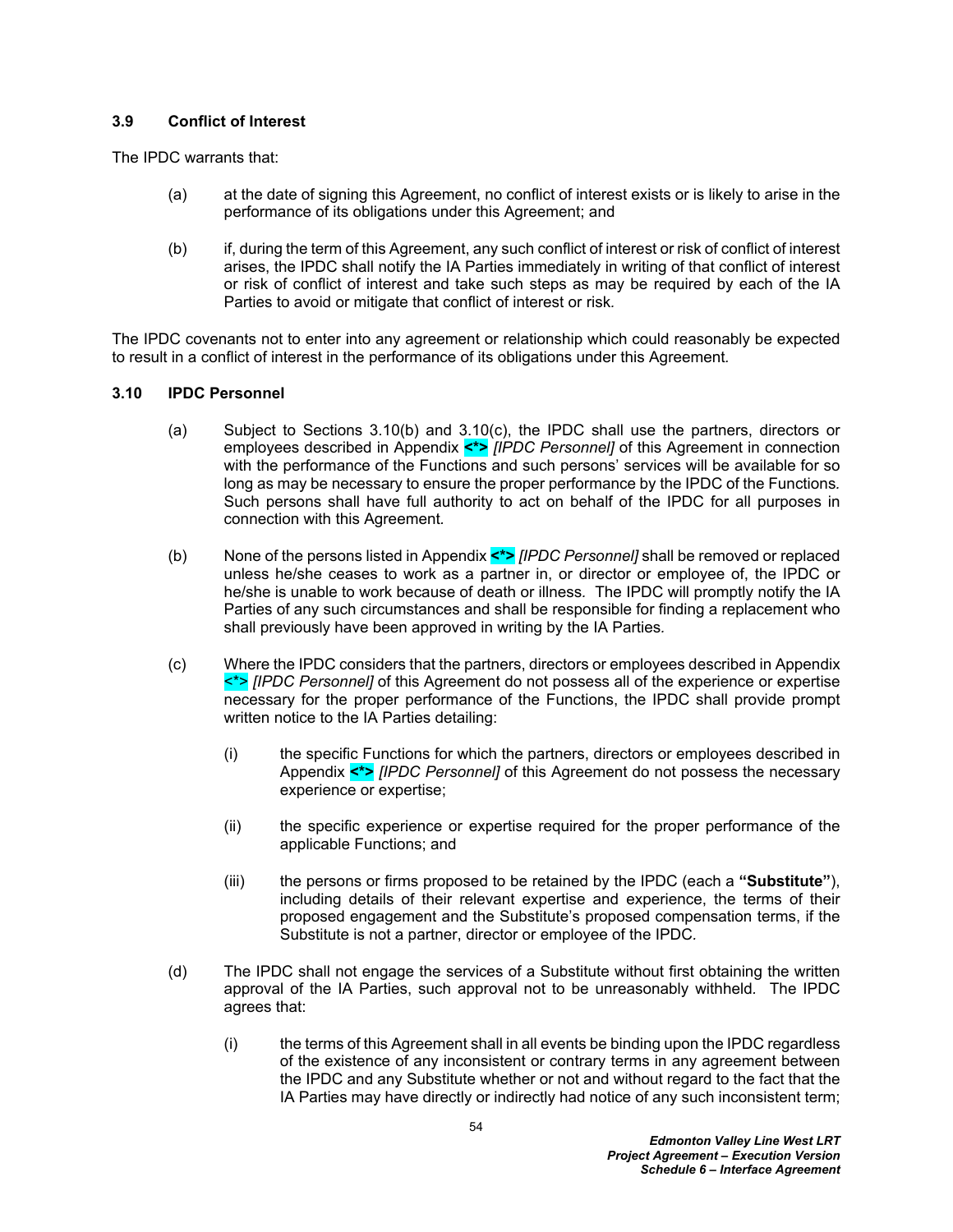- (ii) the IPDC shall require each Substitute to comply with the terms and conditions of this Agreement to the extent applicable to the specific Functions performed by the Substitute; and
- (iii) the IPDC is responsible and liable for the Functions performed by, and for the acts and omissions of, each Substitute and its personnel to the same degree as if the Functions were performed by, or the acts or omissions were those of, the IPDC or its partners, directors or employees*.*

No agreement between the IPDC and a Substitute creates any contractual or other legal relationship between any of the IA Parties and the Substitute*.*

## **4 ROLE OF THE IA PARTIES**

#### **4.1 Assistance**

Each of the IA Parties shall cooperate with and provide reasonable assistance to the IPDC to familiarize the IPDC with all necessary aspects of the Project to enable the IPDC to carry out its obligations under this Agreement*.*

## **4.2 Instructions in Writing**

All instructions to the IPDC by the IA Parties shall be given by all IA Parties, in writing, which may be provided by counterpart signature.

### **4.3 Information and Services**

Each of the IA Parties shall make available to the IPDC, as soon as practicable from time to time, all information, documents and particulars in its possession which are necessary for the IPDC to perform the Functions, including such information, documents and particulars required in order for the IPDC to:

- (a) determine the cause of Failures and allocate responsibility for such Failures to the Infrastructure or LRVs, as applicable; and
- (b) determine whether or not the criteria for a Performance Demonstration Completion Certificate have been achieved,

and shall provide copies of all such information, documents and particulars to the other IA Parties*.*

#### **4.4 Additional Information**

If any information, documents or particulars are reasonably required to enable the IPDC to perform the Functions and have not been provided by the IA Parties, as the case may be, then:

- (a) the IPDC shall give notice in writing to the relevant IA Party, as the case may be, of the details of the information, documents or particulars required, demonstrating the need and the reasons why they are required; and
- (b) the relevant IA Party, as the case may be, shall arrange for the required information, documents or particulars to be provided to the IPDC as soon as reasonably practicable*.*

#### **4.5 Right to Enter and Inspect**

Upon giving reasonable notice to the IA Parties, the IPDC (and any person authorized by it) may enter the Gerry Wright OMF and/or the Lands and inspect the Infrastructure and the LRVs and the location of any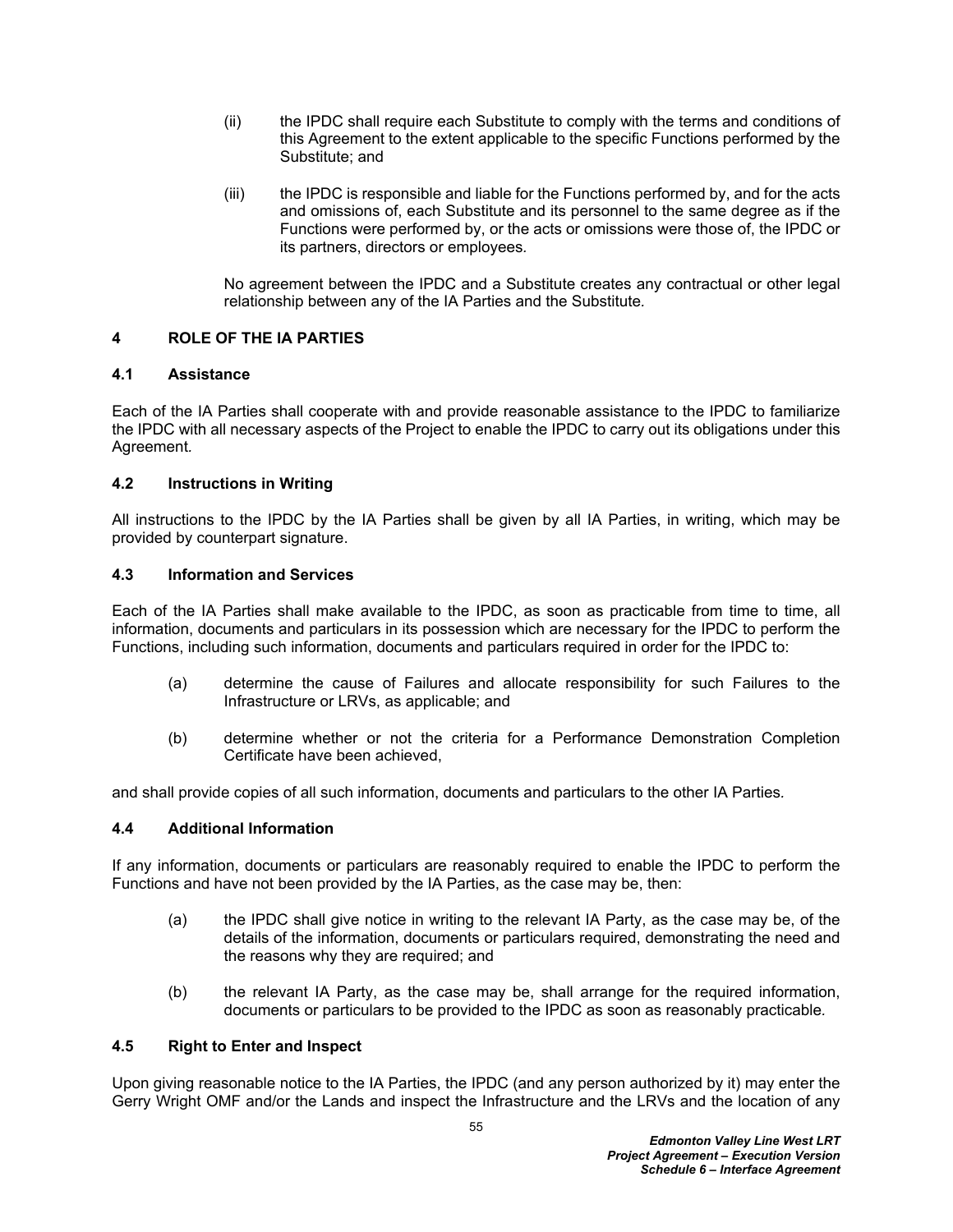work in progress at any reasonable time in connection with the exercise or proposed exercise of rights or obligations under this Agreement, subject to:

- (a) observance of the reasonable rules of the IA Parties as to safety and security for the Lands, the Infrastructure and the LRVs;
- (b) not causing unreasonable delay to the carrying out of the Performance Demonstration by reason of its presence at Gerry Wright OMF-B, the Lands, the Infrastructure or the LRVs; and
- (c) not causing any damage to the Infrastructure or the LRVs*.*

## **4.6 IA Parties Not Relieved**

No IA Party shall be relieved from performing or observing its obligations, or from any other liabilities, under the Interface Agreement as a result of the appointment of, or any act or omission of, the IPDC*.*

## **4.7 PA Parties Not Liable**

On no account shall an IA Party be liable to another IA Party for any act or omission of the IPDC whether under or purportedly under a provision of the Interface Agreement, this Agreement or otherwise, provided that any such act or omission shall not extinguish, relieve, limit or qualify the nature or extent of any right or remedy of any IA Party against or any obligation or liability of any IA Party to any other IA Party which would have existed regardless of such act or omission*.*

## **5 SUSPENSION**

### **5.1 Notice**

The Functions (or any part) may be suspended at any time by the IA Parties:

- (a) if the IPDC fails to comply with its obligations under this Agreement, immediately by the IA Parties giving joint notice in writing to the IPDC; or
- (b) in any other case, by the IA Parties giving seven days joint notice in writing to the IPDC*.*

#### <span id="page-59-0"></span>**5.2 Costs of Suspension**

The IPDC shall have no entitlement to be paid any costs, expenses, losses or damages arising from a suspension under this Section [5.2](#page-59-0) *[Costs of Suspension].*

#### **5.3 Recommencement**

The IPDC shall immediately recommence the carrying out of the Functions (or any part) on receipt of a joint written notice from the IA Parties requiring it to do so*.*

#### <span id="page-59-2"></span>**6 INSURANCE AND LIABILITY**

## **6.1 IPDC's Insurance**

- <span id="page-59-1"></span>(a) The IPDC shall, at its cost, obtain and maintain:
	- (i) commercial general liability insurance covering the services and operations of the IPDC for bodily injury and/or property damage with policy limits of not less than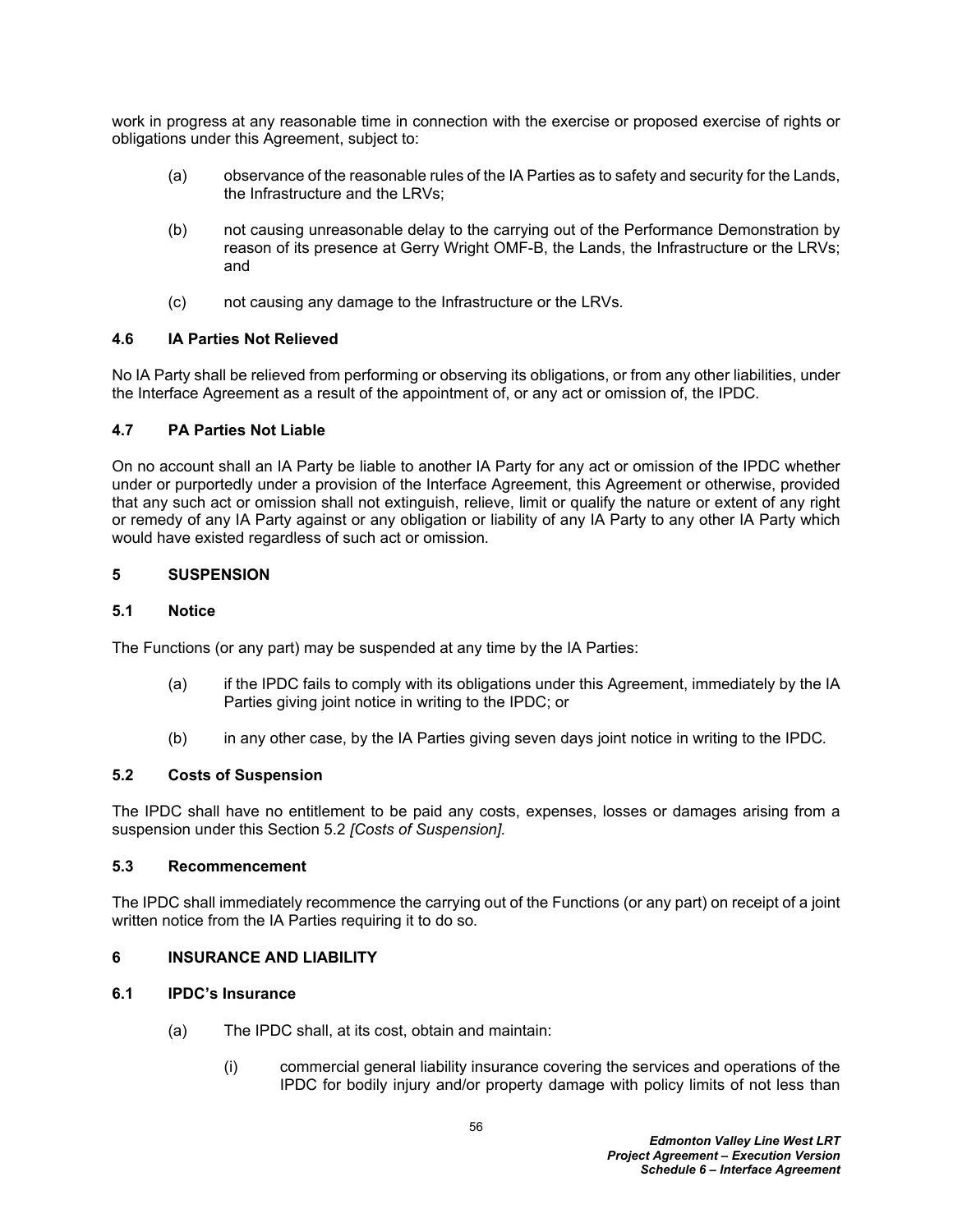five million dollars (\$5,000,000*.*00) per occurrence and a deductible not more than \$5,000 per occurrence for property damage; and

- (ii) professional liability insurance with policy limits of not less than five million dollars (\$5,000,000) per claim and in the aggregate, a deductible not more than \$25,000 per claim and covering liability which the IPDC might incur as a result of breach by it of its obligations owed in a professional capacity to the IA Parties, or any of them, under or in connection with this Agreement or the provision of services or the performance of the Functions hereunder*.*
- (b) The IPDC shall:
	- (i) ensure that each of the insurance policies described in Section [6.1\(a\)](#page-59-1) is in a form and with insurers and on terms acceptable to each of the IA Parties;
	- (ii) ensure that each of the insurance policies required to be taken out by the IPDC under Section [6.1\(a\):](#page-59-1)
		- (A) is obtained and maintained with reputable and qualified insurers licensed in Alberta; and
		- (B) contains an endorsement to the effect that the insurer will not effect any material adverse change or amendment to the policy or any cancellation of the policy without first giving at least 30 days prior written notice by registered mail to each of the IA Parties;
	- (iii) ensure that the commercial general liability insurance policy required under Section [6.1\(a\)](#page-59-1) contains a cross liability and severability of interest clause and may be primary and non-contributory with any similar insurance coverage (primary or excess) maintained by any of the IA Parties;
	- (iv) be responsible for the payment of all premium and deductible amounts relating to the insurance policies;
	- (v) maintain in force the commercial general liability insurance as required under Section [6.1\(a\)](#page-59-1) from the date of this Agreement until the expiry or termination of this Agreement;
	- (vi) maintain in force the professional liability insurance required under Section [6.1\(a\)](#page-59-1)  from the date of this Agreement until 36 months after the expiry or termination of this Agreement;
	- (vii) endorse the commercial general liability insurance to include each of the IA Parties as additional insureds;
	- (viii) endorse the commercial general liability insurance to include a waiver of subrogation in favor of the IA Parties;
	- (ix) provide copies of each of the insurance policies described in Section [6.1\(a\)](#page-59-1) to each of the IA Parties upon request; and
	- (x) provide evidence of renewal of each of the insurance policies described in Section [6.1\(a\)](#page-59-1) to each of the IA Parties not less than 30 days prior to the expiry dates of the policies*.* At the option of the IA Parties, evidence of insurance may be provided by an insurance certificate issued by the IPDC's insurance broker*.*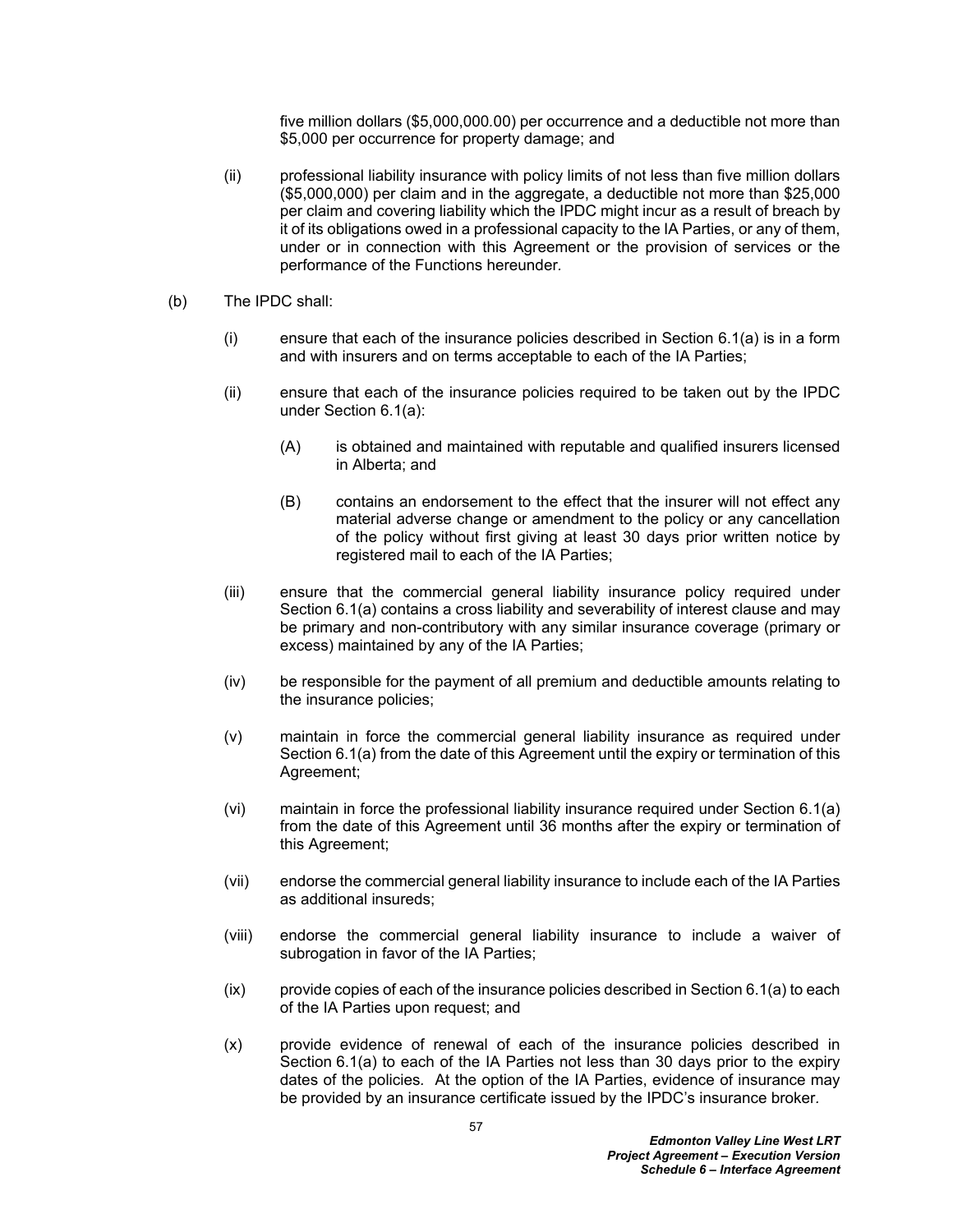## **6.2 Workers' Compensation Insurance**

The IPDC shall, at its own cost and at all times during the term of this Agreement, insure its liability (including its common law liability) as required under any applicable workers' compensation statute or regulation in relation to its employees engaged in the Functions*.*

## <span id="page-61-1"></span>**7 PAYMENT FOR SERVICES**

### **7.1 Fee**

- (a) In consideration of the IPDC performing the Functions in accordance with this Agreement, the PA Parties shall pay the IPDC the Fee in accordance with the provisions of Section [7.2](#page-61-0) *[Payment of Fee].*
- (b) The Fee shall include all taxes (except for Goods and Services Tax), disbursements and expenses (including accommodation, car rental, equipment and travel expenses), overheads and profit to perform the Functions*.*

## <span id="page-61-0"></span>**7.2 Payment of Fee**

- (a) Until the earlier of (i) the Infrastructure Performance Demonstration Completion Date; and (ii) the Infrastructure Performance Demonstration Longstop Date, each of the IA Parties shall pay its share of the Fee to the IPDC in accordance with the payment process and schedule specified in Appendix **<***\****>** *[Fee]* and which shall be invoiced by the IPDC separately (as to each IA Party's share of the Fee) to each of the IA Parties*.*
- (b) Following the earlier of (i) the Infrastructure Performance Demonstration Completion Date; and (ii) the Infrastructure Performance Demonstration Longstop Date, Project Co shall cease to be obligated to pay any portion of the Fee to the IPDC and the remaining IA Parties shall each be liable for the Fee on a proportionate basis.
- (c) The obligation of the IA Parties to each pay its proportionate share of the Fee to the IPDC is several (not joint and several) and no IA Party shall have any liability whatsoever for the non-payment by any other IA Party of any fees or costs payable by such other IA Party under this Agreement*.*
- (d) Each of the IA Parties acknowledges and agrees that if any amount due and payable by an IA Party to the IPDC is outstanding, the IPDC shall not have any obligation to the IA Parties to make any certification under the Interface Agreement*.*

## **7.3 Non-Resident Withholding Tax**

(a) Before paying the IPDC, the IA Parties shall determine if a non-resident withholding tax is applicable*.* If required, the IA Parties shall withhold and remit the withholding tax to the relevant government authority*.* This remission is considered payment in accordance with this Section [7](#page-61-1) *[Payment for Services]* of this Agreement and the amount of the withholding tax remitted will constitute a payment to the IPDC*.*

## <span id="page-61-2"></span>**7.4 Audit Rights**

(a) The IA Parties, jointly or severally, may audit all Performance Demonstration Material, including all financial and related records associated with the Functions provided pursuant to this Agreement*.*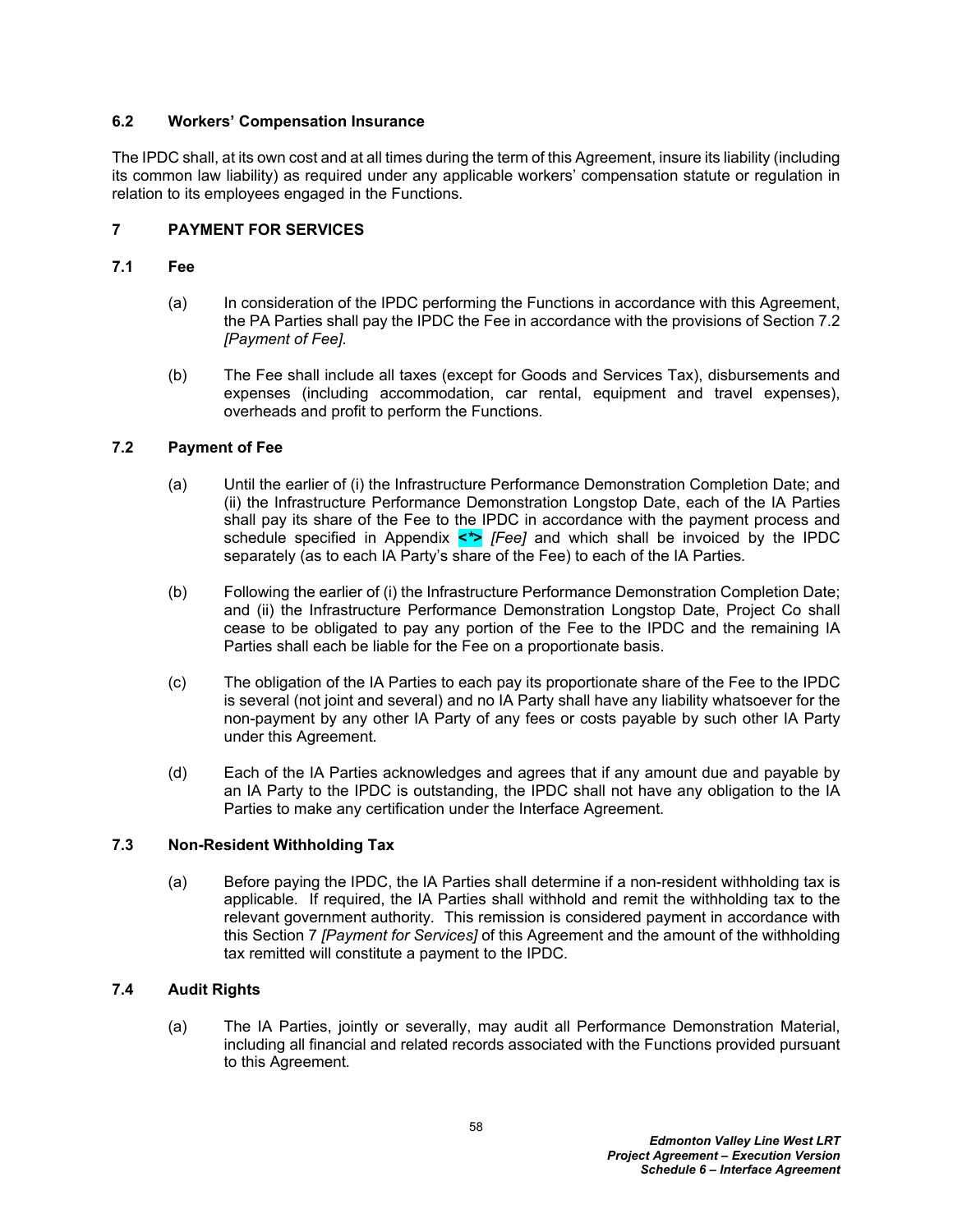- (b) The IPDC shall at all times during the term of this Agreement and for a period of seven years following the termination of this Agreement pursuant to Section [9](#page-63-1) *[Term and Termination]* keep and maintain in accordance with Canadian GAAP, all Performance Demonstration Material*.*
- <span id="page-62-0"></span>(c) The IPDC shall at all reasonable times make Performance Demonstration Material available for inspection and review by an auditor appointed by one or more of the IA Parties (the **"Auditor"**), and shall provide such copies or extracts requested by the Auditor*.*
- (d) The Auditor may at all reasonable times without prior notice, initiate a financial or operational audit and the IPDC shall facilitate access to property and cooperate fully with the Auditor or any person performing duties for the Auditor*.*
- (e) The Auditor may in the Auditor's discretion appoint experts, professionals and others including without limitation, quantity surveyors, accountants, engineers, scientists, lawyers, actuaries, tradesmen, appraisers or insurance personnel to provide services to the Auditor for any audit authorized by the terms of this Agreement*.*
- (f) The IPDC must expressly include the provisions of this Section [7.4](#page-61-2) *[Audit Rights]* in any agreement entered into by the IPDC (including any agreement entered into with a Substitute) relating to its rights, duties or obligations under this Agreement*.*
- (g) Costs of any audits conducted under the authority of this Section [7.4](#page-61-2) *[Audit Rights]* shall be borne by the IA Party or IA Parties that initiated the applicable audit*.*
- (h) Nothing in this Section shall be construed so as to restrict, limit, revoke, or abridge any other express or implied rights, powers, or obligations that any of the IA Parties may have in law or equity*.*

#### **8 FUNCTIONS CHANGES**

#### <span id="page-62-2"></span>**8.1 Notice of Functions Change**

- <span id="page-62-1"></span>(a) If the IPDC believes, other than a **"Functions Change Order"** under Section [8.3](#page-63-2)  *[Functions Change Procedure]*, that any direction of the IA Parties constitutes or involves a Functions Change it shall:
	- (i) within seven days after receiving the direction and before commencing work on the subject matter of the direction, give notice to the IA Parties that it considers that the direction constitutes or involves a Functions Change;
	- (ii) within 21 days after giving the notice under Section [8.1\(a\)\(i\),](#page-62-1) submit a written claim to each of the IA Parties which includes detailed particulars of the claim, the amount of the claim and how it was calculated*;* and
	- (iii) the Functions Change procedure contemplated in Section [8.3](#page-63-2) *[Functions Change Procedure]* shall be initiated by the IA Parties and the Fee shall be adjusted in accordance with Section [8.4](#page-63-3) *[Cost of Functions Change].*
- (b) Regardless of whether the IPDC considers that such a direction constitutes or involves a Functions Change, the IPDC shall continue to perform the Functions in accordance with this Agreement and all directions of the IA Parties, including any direction in respect of which notice has been given under this Section*.*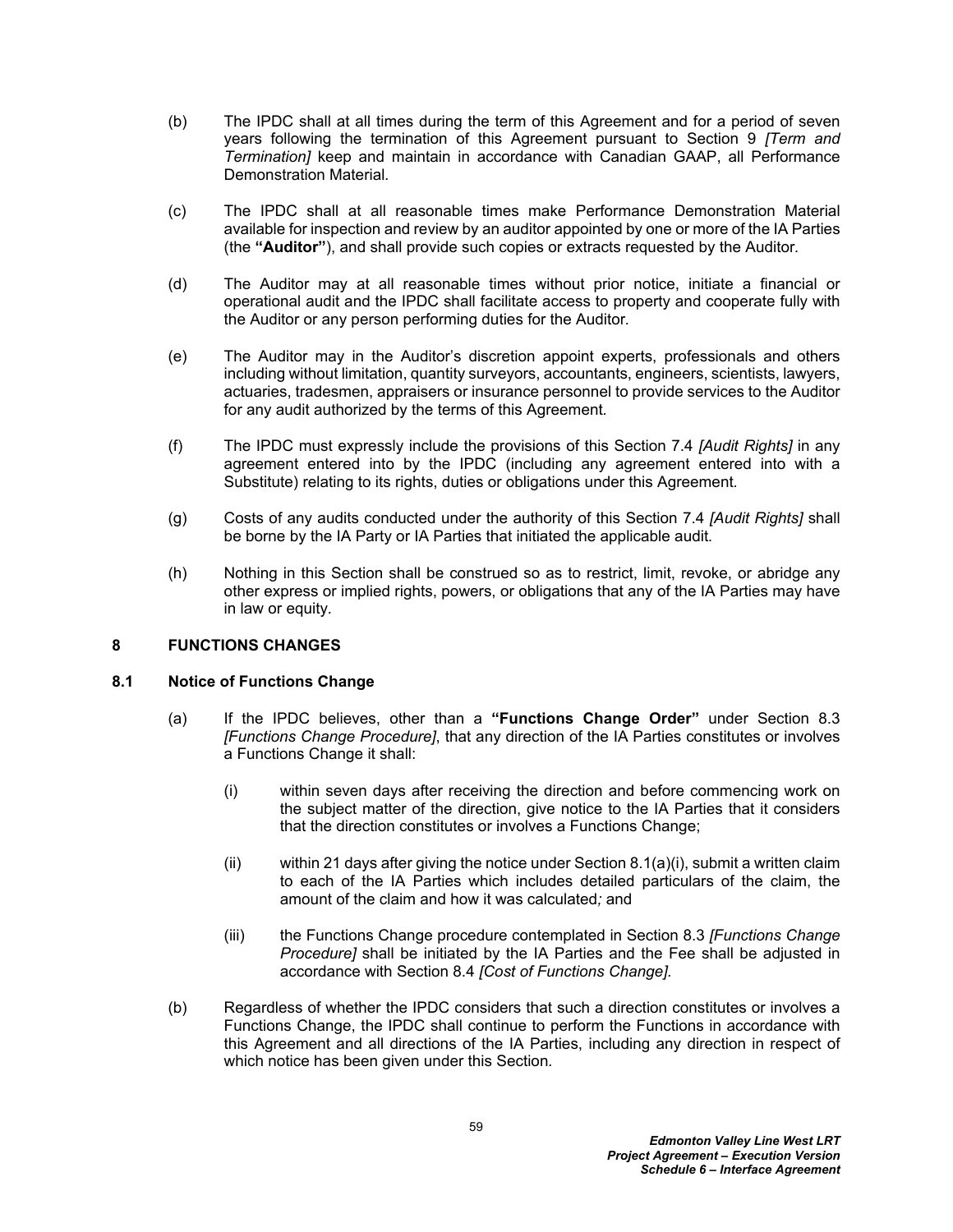### <span id="page-63-4"></span>**8.2 No Adjustment**

If the IPDC fails to comply with Section [8.1](#page-62-2) *[Notice of Functions Change]*, the Fee shall not be adjusted as a result of the relevant direction*.*

## <span id="page-63-2"></span>**8.3 Functions Change Procedure**

- (a) The IA Parties may jointly issue a document titled "Functions Change Price Request" to the IPDC which will set out details of a proposed Functions Change which the IA Parties are considering*.*
- (b) Within seven days after the receipt of a "Functions Change Price Request", the IPDC shall provide each of the IA Parties with a written notice in which the IPDC sets out the effect which the proposed Functions Change will have on the Fee*.*
- <span id="page-63-0"></span>(c) Each of the IA Parties may then jointly direct the IPDC to carry out a Functions Change by written document titled "Functions Change Order" which will state either that:
	- (i) the Fee is adjusted as set out in the IPDC's notice; or
	- (ii) the adjustment (if any) to the Fee will be determined under Section [8.4](#page-63-3) *[Cost of Functions Change].*

## <span id="page-63-3"></span>**8.4 Cost of Functions Change**

- <span id="page-63-5"></span>(a) Subject to Section [8.2](#page-63-4) *[No Adjustment]*, the Fee shall be adjusted for all Functions Changes carried out by the IPDC by:
	- (i) the amount (if any) stated in the "Functions Change Order" in accordance with Section [8.3\(c\);](#page-63-0)
	- $(ii)$  if Section [8.4\(a\)\(i\)](#page-63-5) is not applicable, an amount determined pursuant to the fee schedule for Functions Changes in Appendix **<\*>** *[Fee]*; or
	- (iii) where such rates or prices are not applicable, a reasonable amount to be agreed between the IA Parties and the IPDC or, failing agreement, determined by the IA Parties jointly, acting reasonably*.*
- (b) Any reductions in the Fee shall be calculated on the same basis as any increases*.*

## <span id="page-63-1"></span>**9 TERM AND TERMINATION**

#### **9.1 Term**

Subject to earlier termination, this Agreement shall commence on the date of this Agreement and continue in full force until the earlier of: (a) the date on which all of the Functions have been performed in full by the IPDC; and (b) such other date, if any, on which termination of this Agreement takes effect in accordance with its terms (the **"Term"**)*.*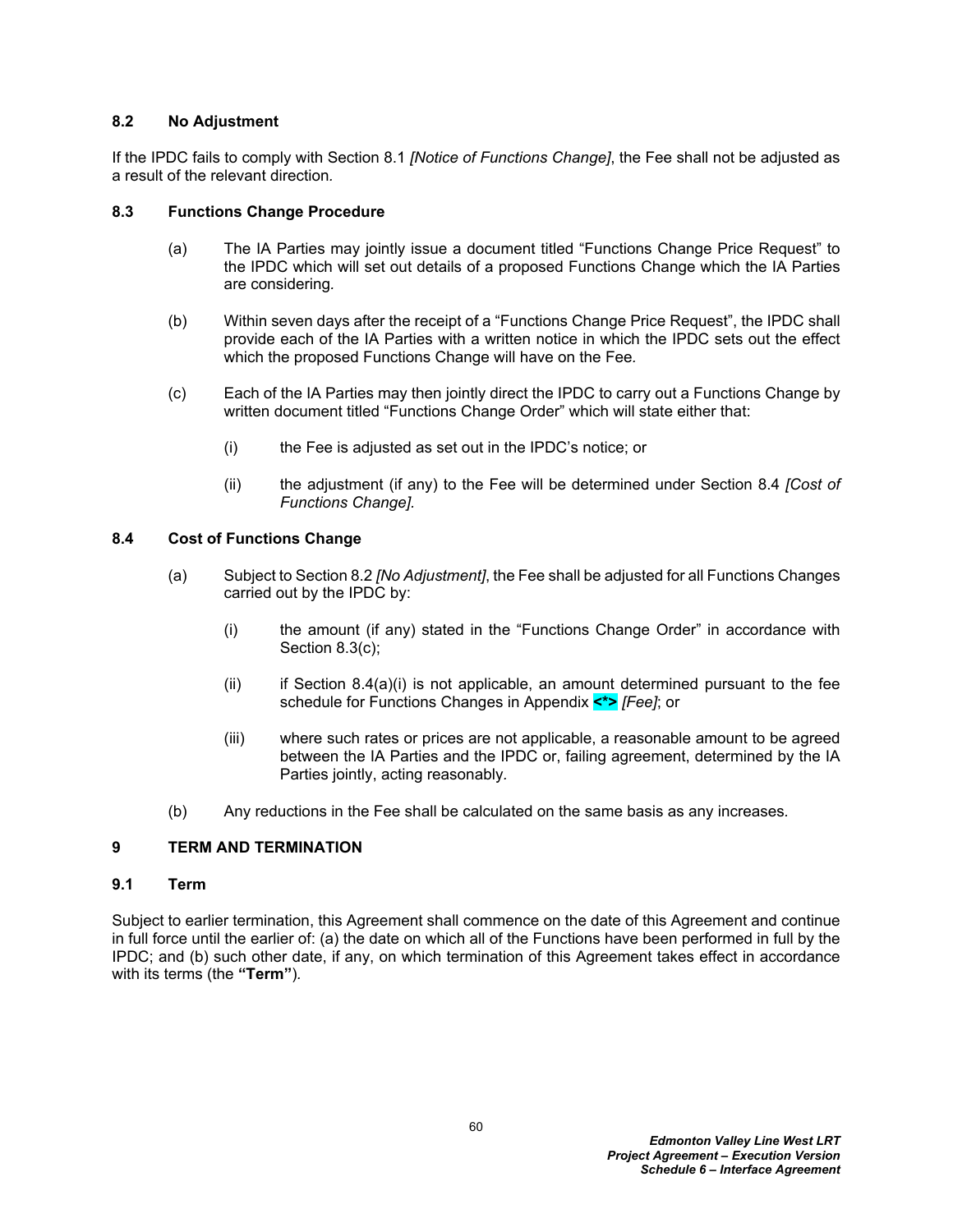## <span id="page-64-0"></span>**9.2 Notice of Breach**

If the IPDC commits a breach of this Agreement, the IA Parties may, acting jointly, give written notice to the IPDC:

- (a) specifying the breach; and
- (b) directing its rectification in the period specified in the notice, being a period not less than seven days from the date of service of the notice*.*

## <span id="page-64-2"></span>**9.3 Termination for Breach**

If the IPDC fails to rectify the breach within the period specified in the notice issued under Section [9.2](#page-64-0)  *[Notice of Breach]*, the IA Parties may, without prejudice to any other rights of the IA Parties or any of them, jointly terminate this Agreement immediately*.*

## <span id="page-64-3"></span>**9.4 Termination for Financial Difficulty**

The IA Parties may, without prejudice to any other rights of the IA Parties or any of them, jointly terminate this Agreement immediately if:

- (a) events have occurred or circumstances exist which, in the opinion of the IA Parties, may result in or have resulted in the insolvency of the IPDC or the control of the IPDC passing to another Person; or
- (b) the IPDC has communications with its creditors with a view to entering into, or enters into, any form of compromise, arrangement or moratorium of any debts whether formal or informal, with its creditors*.*

#### <span id="page-64-1"></span>**9.5 Termination for Convenience**

Notwithstanding anything to the contrary in this Agreement, the IA Parties may at any time jointly terminate this Agreement upon 30 days' prior written notice to the IPDC*.*

## <span id="page-64-4"></span>**9.6 IPDC's Rights upon Termination for Convenience**

Upon a termination under Section [9.5](#page-64-1) *[Termination for Convenience]*, the IPDC shall:

- (a) be entitled to be reimbursed by the IA Parties for the value of the Functions performed by it to the date of termination; and
- (b) not be entitled to any damages or other compensation in respect of the termination and (without limitation) any amount in respect of:
	- (i) the lost opportunity to earn a profit in respect of the Functions not performed from and after the date of termination; and
	- (ii) any lost opportunity to recover overheads from the turnover which would have been generated under this Agreement but for it being terminated*.*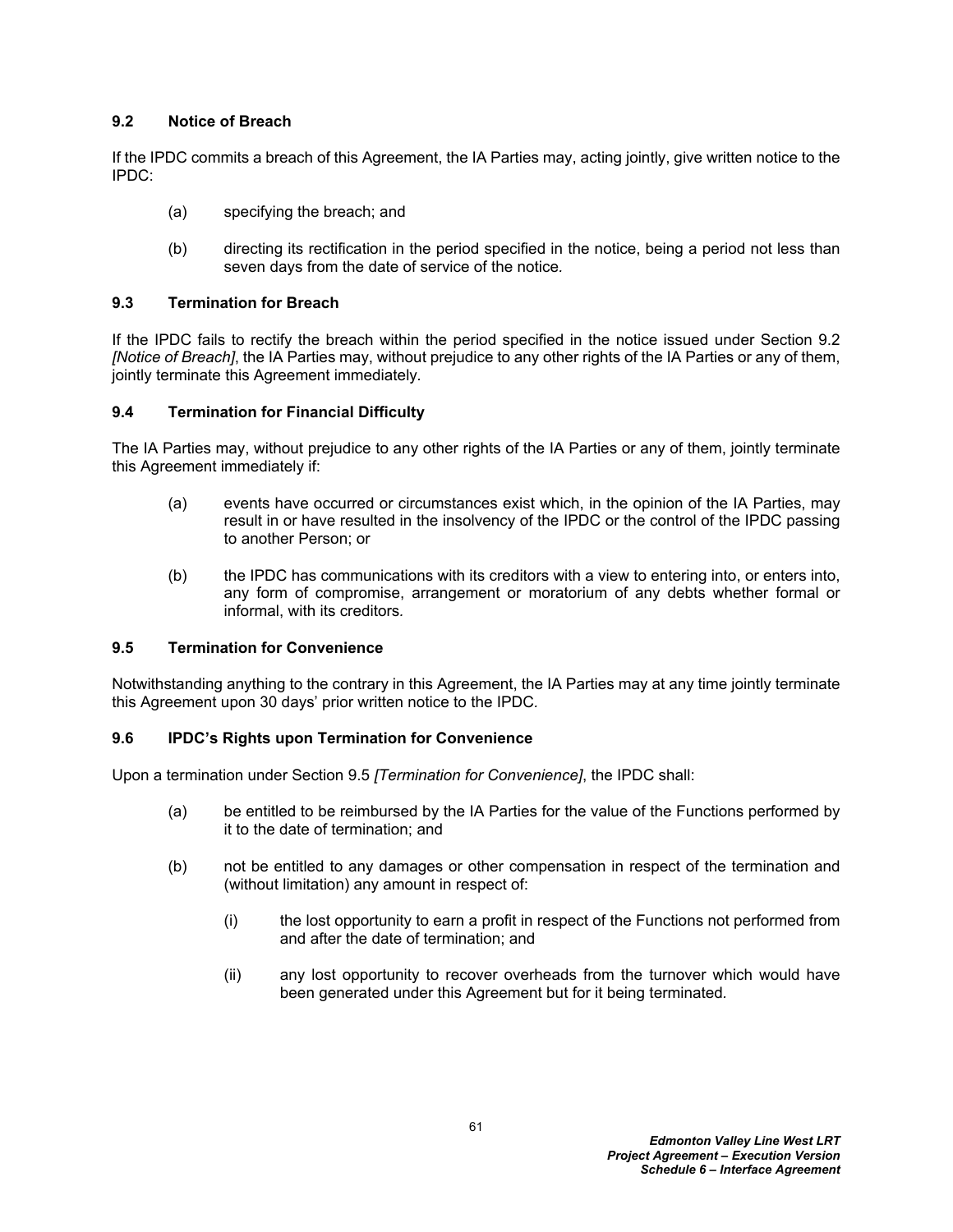## <span id="page-65-0"></span>**9.7 Procedure upon Termination**

Upon completion of the IPDC's engagement under this Agreement or earlier termination of this Agreement (whether under Sections [9.3](#page-64-2), [9.4](#page-64-3) or [9.5](#page-64-1) of this Agreement or otherwise) the IPDC shall:

- (a) cooperate with the IA Parties;
- (b) deliver to the IA Parties all Performance Demonstration Material and all other information concerning the VLW LRT held or prepared by the IPDC; and
- (c) as and when required by the IA Parties, meet with them and with such other Persons nominated by them with a view to providing them with sufficient information to enable the IA Parties to perform their obligations in respect of Performance Demonstration.

## <span id="page-65-1"></span>**9.8 Effect of Termination**

Except as otherwise expressly provided in this Agreement, termination of this Agreement will be without prejudice to any accrued rights and obligations under this Agreement as at the date of termination (including the right of IA Parties to recover damages from the IPDC)*.*

## <span id="page-65-2"></span>**9.9 Survival**

Termination of this Agreement will not affect the continuing rights and obligations of the IA Parties and the IPDC under Sections [6](#page-59-2)**,** [9.6](#page-64-4), [9.7,](#page-65-0) [9.8](#page-65-1), [11.5](#page-66-1), [11.9](#page-68-0), [11.10](#page-68-1) of this Agreement and this Section [9.9](#page-65-2) *[Survival]* or under any other Section which is expressed to survive termination or which is required to give effect to such termination or the consequences of such termination*.*

### **10 INDEMNITY**

#### **10.1 Indemnity**

The IPDC shall indemnify and save harmless the IA Parties, and each of them, and their respective employees, agents, officers and directors from and against any and all losses incurred or suffered by any of them by reason of, resulting from, in connection with, or arising out of:

- (a) the breach by the IPDC, its employees, agents, officers or directors or any Person for whom it is responsible at law of any representation, warranty, covenant, term, duty or obligation of the IPDC set out in or arising under this Agreement or the Interface Agreement; or
- (b) any act or omission of the IPDC, its employees, agents, officers or directors or any Person for whom it is responsible at law in connection with the subject matter of this Agreement*.*

#### **11 GENERAL**

#### **11.1 Entire Agreement**

This Agreement and the Interface Agreement constitute the entire agreement between the IA Parties and the IPDC and supersede all communications, arrangements and agreements, either oral or written, made or entered into prior to the date of this Agreement between the IA Parties and the IPDC with respect to the subject matter of this Agreement*.*

## **11.2 Negation of Employment**

(a) The IPDC, its officers, employees, servants and agents and any other persons engaged by the IPDC in the performance of the Functions shall not by virtue of this Agreement or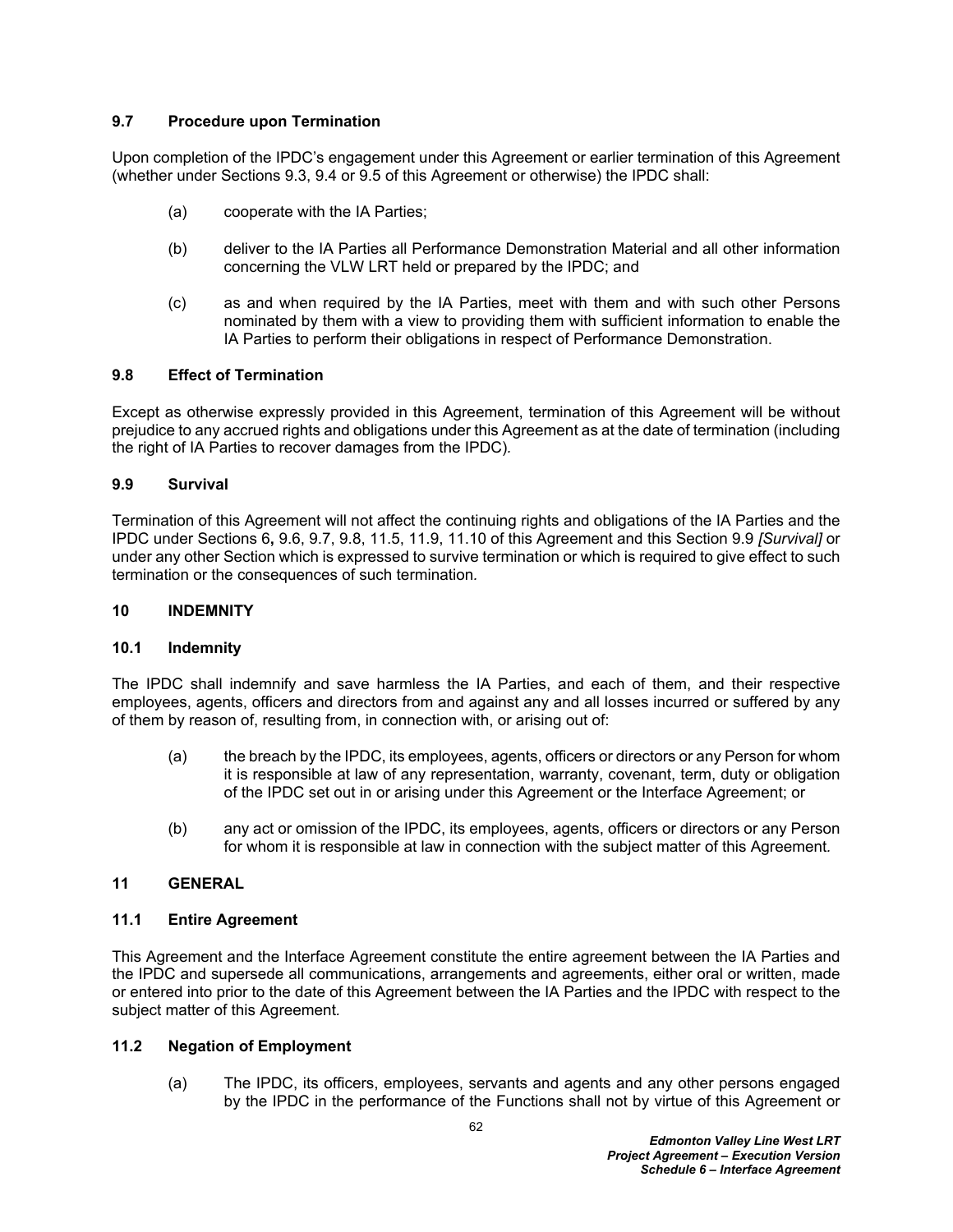the performance of the Functions become or be deemed to be in the service or employment of the IA Parties (or any IA Party) for any purpose*.*

(b) The IPDC shall be responsible for all matters requisite as employer or otherwise in relation to its officers, employees, servants and agents and other persons who are engaged by the IPDC*.*

## **11.3 Compliance with Laws**

- (a) The IPDC shall comply with all relevant federal, provincial and municipal legislation, codes, bylaws, regulations and orders applicable to the Functions*.* Where there are two or more laws, bylaws, regulations or codes applicable to the Functions, the more restrictive of those shall apply and shall be complied with by the IPDC*.*
- (b) If the IPDC performs any Functions contrary to any applicable laws, bylaws, regulations, codes or orders of any authority having jurisdiction, the IPDC shall be responsible for and shall correct any breaches or violations thereof and shall bear all resulting costs, expenses, penalties and damages*.* If either, or both, of the IA Parties is required to do anything or take any steps or pay any sums to rectify such noncompliance, the IA Parties, or the applicable IA Party(ies), may set off the cost of any such rectifications from any amounts owed to the IPDC*.* Such action shall not be deemed to be a waiver of any action that the IA Parties may pursue to collect any rectification amounts paid that exceed amounts owed to the IPDC*.*

## **11.4 Waiver**

Failure by any IA Party or the IPDC to enforce a provision of this Agreement shall not be construed as a waiver by that IA Party or the IPDC of any right in respect of that provision or any other provision of this Agreement*.*

#### <span id="page-66-1"></span>**11.5 Freedom of Information and Protection of Privacy**

- <span id="page-66-0"></span>(a) The IPDC acknowledges and agrees that for the purposes of the Freedom of Information and Protection of Privacy Act, R*.*S*.*A*.* 2000, c*.* F-25 (**"FOIP Act"**), the City's employees include any person who performs a service for the City including an appointee, volunteer, student, or under a contract or agency relationship with the City, and the IPDC is therefore, pursuant to the FOIP Act, deemed to be a City employee for the purposes of the FOIP Act*.* The IPDC acknowledges and agrees that the FOIP Act applies to all information and records within the IPDC's custody or control that are collected or created for the purposes of this Agreement*.*
- (b) After receipt of a FOIP request under the FOIP Act, the IPDC shall provide to each of the IA Parties any Performance Demonstration Material within seven calendar days of notification by the City of such request*.*

## **11.6 Notices**

Any document which is to be or may be issued or given to or served upon any of the IA Parties or the IPDC under this Agreement will be deemed to have been sufficiently issued or given to or served if it is:

- (a) delivered or sent by commercial courier, upon receipt; or
- (b) sent by e-mail or fax, upon confirmation of a successful transmission by a transmission report received by the sender,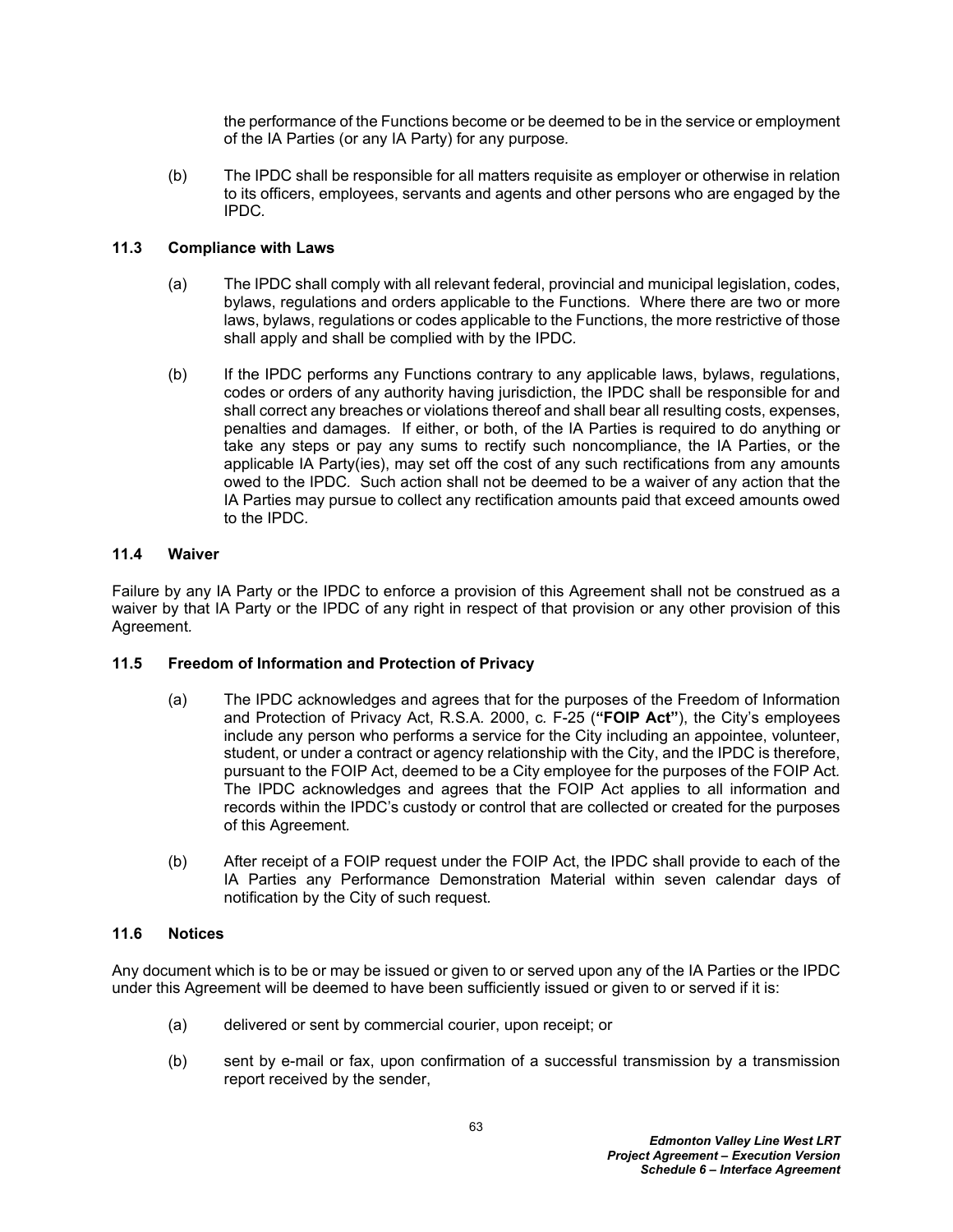to the addresses set out below:

(c) if to the City:

LRT Expansion and Renewal, Integrated Infrastructure Services City of Edmonton MNP Tower 10235 - 101 Street Edmonton, Alberta T5J 3G1 Attention: **<***\****>** Fax: **<***\****>** Email: **<***\****>**

With a copy to:

Law Branch, Office of the City Manager, City of Edmonton 9th Floor, Chancery Hall, #3 Sir Winston Churchill Square Edmonton, Alberta T5J 2C3 Attention: **<***\****>** Fax: **<***\****>** Email: **<***\****>**

(d) if to Project Co:

## **<***\****>**

With a copy to:

#### **<***\****>**

(e) if to Operator:

## **<***\****>**

With a copy to:

#### **<***\****>**

(f) if to LRV Supplier:

#### **<***\****>**

With a copy to:

## **<***\****>**

(g) if to the IPDC:

**<***\****>**

Any party may change its address for notice by notice given to the other parties in accordance with this Section*.*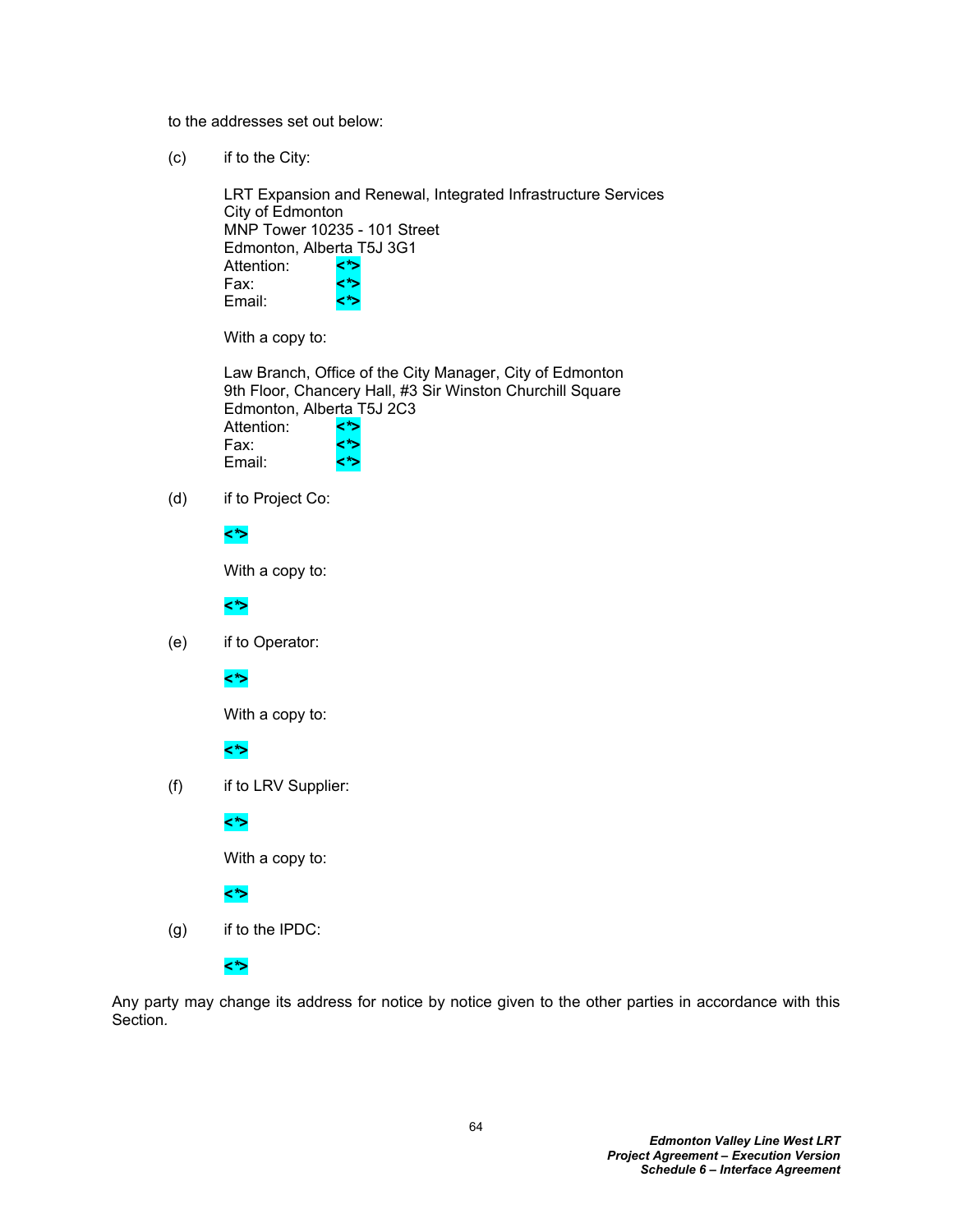## **11.7 Transfer and Assignment**

- (a) The IPDC:
	- (i) shall not assign, transfer, mortgage, charge or encumber any right or obligation under this Agreement without the prior written consent of the IA Parties, which each IA Party may give or withhold in its absolute discretion; and
	- (ii) agrees that any assignment, transfer, mortgage, charge or encumbrance will not operate to release or discharge the IPDC from any obligation or liability under this Agreement*.*
- (b) For the purposes of this Section, an assignment shall be deemed to have occurred where there is a Change in Control of the IPDC after the date of this Agreement*.*
- (c) Each of the IA Parties may assign, transfer, mortgage, charge or encumber any right or obligation under this Agreement in accordance with the terms of the Interface Agreement*.*

## **11.8 Governing Laws and Attornment**

This Agreement shall be governed by and construed in accordance with the laws of the Province of Alberta and the federal laws of Canada applicable therein without regard to conflicts of law principles that would apply a different body of law, and each of the IA Parties and the IPDC hereby irrevocably submits and attorns to the exclusive jurisdiction of the courts of that Province and all courts competent to hear appeals therefrom with respect to any action, suit, proceeding or dispute in connection with this Agreement*.*

## <span id="page-68-0"></span>**11.9 Confidentiality**

- (a) The IPDC shall ensure that:
	- (i) neither it nor any of its officers, directors, employees, servants, Substitutes or agents discloses, or otherwise makes public, any Performance Demonstration Material or any other information or material acquired in connection with or during the performance of the Functions without the prior written approval of the IA Parties; and
	- (ii) no Performance Demonstration Material is used, copied, supplied or reproduced for any purpose other than for the performance of the Functions under this Agreement*.*
- (b) The IA Parties may at any time require the IPDC to give and to arrange for its officers, directors, employees, servants, Substitutes and agents engaged in the performance of the Functions to give written undertakings, in the form of confidentiality agreements on terms required by the IA Parties, relating to the non-disclosure of confidential information, in which case the IPDC shall promptly arrange for such agreements to be executed and delivered*.*

#### <span id="page-68-1"></span>**11.10 Performance Demonstration Material**

- (a) The IA Parties and the IPDC agree that the IPDC does not and shall not have any rights, including any Intellectual Property, in any Performance Demonstration Material provided to the IPDC or created or required to be created by any IA Party*.*
- <span id="page-68-2"></span>(b) All title and ownership, including all Intellectual Property, in and to the Project Material created or required to be created by the IPDC as part of, or for the purposes of performing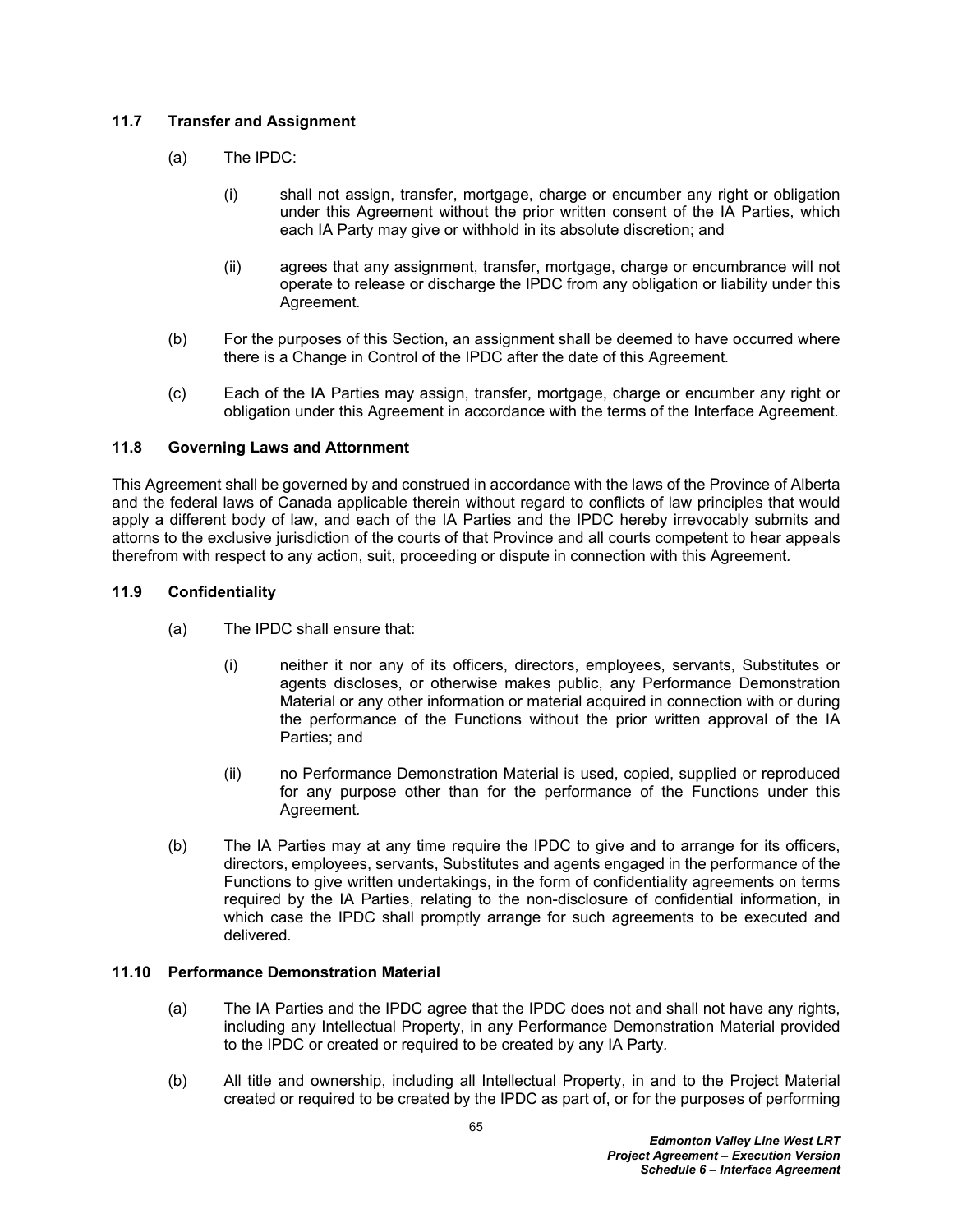the Functions, is hereby assigned jointly to the IA Parties on creation*.* In addition, to the extent that copyright may subsist in such Performance Demonstration Material so created by the IPDC, the IPDC hereby waives all past, present and future moral rights therein and the IPDC shall ensure that any agent, Substitute or employee of the IPDC shall have waived all such moral rights*.*

(c) The IPDC shall do all such things and execute all such documents as reasonably requested by any of the IA Parties in order to confirm or perfect the assignment of Intellectual Property in the Performance Demonstration Material referred to in Section [11.10\(b\)](#page-68-2)*.*

## **11.11 Time of the Essence**

Time is of the essence of this Agreement and of the transactions contemplated by this Agreement*.*

## **11.12 Amendment**

No change or modification of this Agreement shall be valid unless it is in writing and signed by each party to this Agreement*.*

## **11.13 Severability**

If any provision of this Agreement is declared invalid, unenforceable or illegal by the courts of any jurisdiction to which it is subject, such provision may be severed and such invalidity, unenforceability or illegality will not prejudice or affect the validity, enforceability or legality of the remaining provisions of this Agreement*.*

## **11.14 Enurement**

Subject to the restrictions on transfer contained in this Agreement, this Agreement shall enure to the benefit of and be binding on the parties and their respective successors and assigns*.*

#### **11.15 Counterparts**

This Agreement may be executed in counterparts, in which case (i) the counterparts together shall constitute one agreement, and (ii) communication of execution by electronic transmission of a pdf copy shall constitute good delivery.

#### **11.16 Choice of Language**

It is the express wish of the parties that this document and any related documents be drawn up and executed in English*.* Les parties aux présentes ont expressément demandé que ce document et tous les documents s'y rattachant soient rédigés et signés en anglais*.*

#### *[signature pages follow]*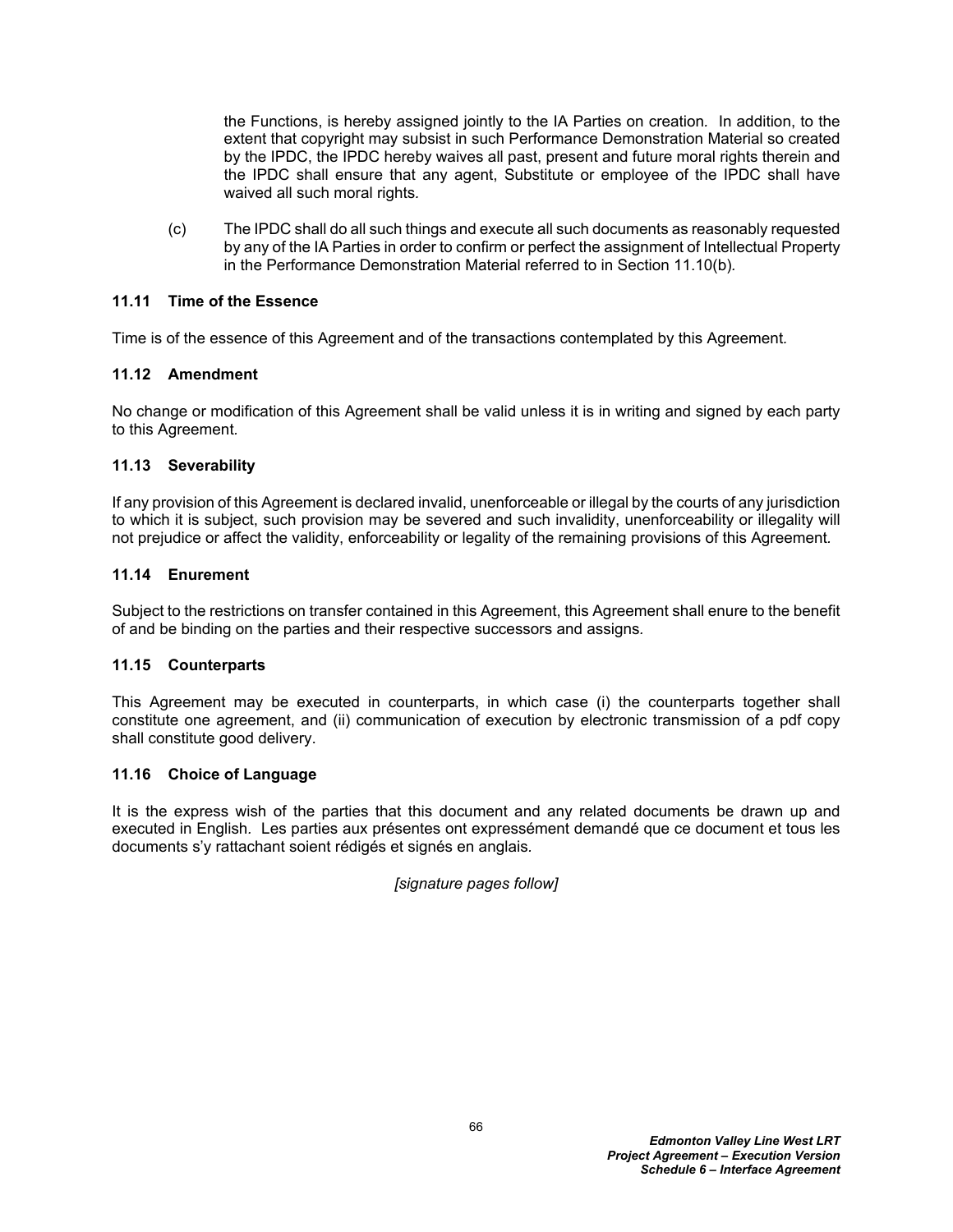**IN WITNESS WHEREOF** the City, Project Co, Operator, LRV Supplier and the IPDC have executed this Agreement*.*

Legally Reviewed and Approved as to Form:

**CITY OF EDMONTON**

Law Branch - <\*> Name:

 $\blacksquare$   $\blacksquare$   $\blacksquare$   $\blacksquare$   $\blacksquare$   $\blacksquare$   $\blacksquare$   $\blacksquare$   $\blacksquare$   $\blacksquare$   $\blacksquare$   $\blacksquare$   $\blacksquare$   $\blacksquare$   $\blacksquare$   $\blacksquare$   $\blacksquare$   $\blacksquare$   $\blacksquare$   $\blacksquare$   $\blacksquare$   $\blacksquare$   $\blacksquare$   $\blacksquare$   $\blacksquare$   $\blacksquare$   $\blacksquare$   $\blacksquare$   $\blacksquare$   $\blacksquare$   $\blacksquare$   $\blacks$ 

Title:

Approved as to Content:

LRT Expansion and Renewal - <\*>

## **[PROJECT CO]**

Per: \_\_\_\_\_\_\_\_\_\_\_\_\_\_\_\_\_\_\_\_\_\_\_\_\_\_\_\_\_\_\_\_

Name: Title:

I/We have authority to bind the Corporation.

# **[OPERATOR]**

Per: \_\_\_\_\_\_\_\_\_\_\_\_\_\_\_\_\_\_\_\_\_\_\_\_\_\_\_\_\_\_\_\_

Name: Title:

I/We have authority to bind the Corporation.

## **[LRV SUPPLIER]**

Per: \_\_\_\_\_\_\_\_\_\_\_\_\_\_\_\_\_\_\_\_\_\_\_\_\_\_\_\_\_\_\_\_

Name: Title:

I/We have authority to bind the Corporation.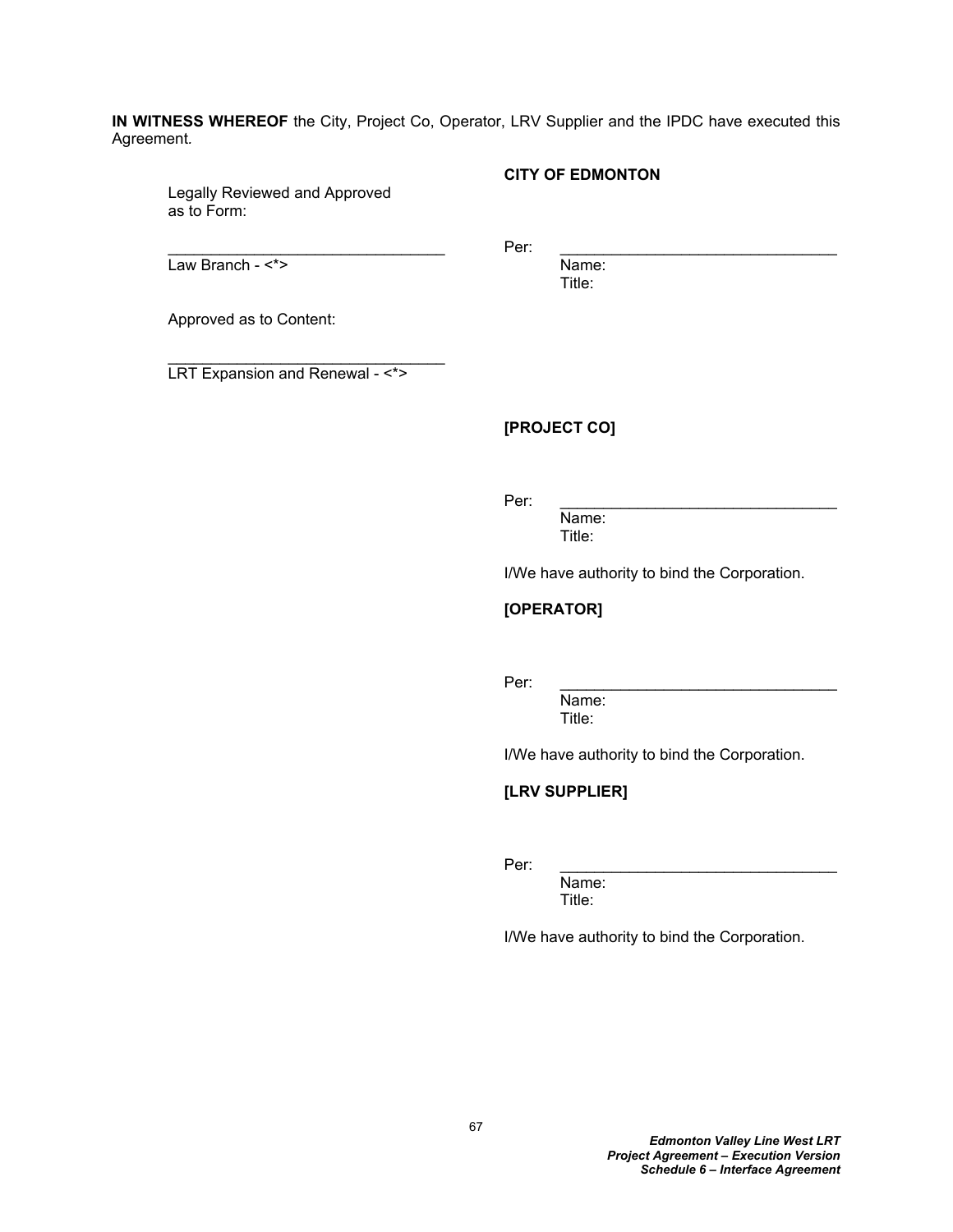## **[INDEPENDENT PERFORMANCE DEMONSTRATION CERTIFIER]**

Per: \_\_\_\_\_\_\_\_\_\_\_\_\_\_\_\_\_\_\_\_\_\_\_\_\_\_\_\_\_\_\_\_

Name: Title:

I/We have authority to bind the Corporation.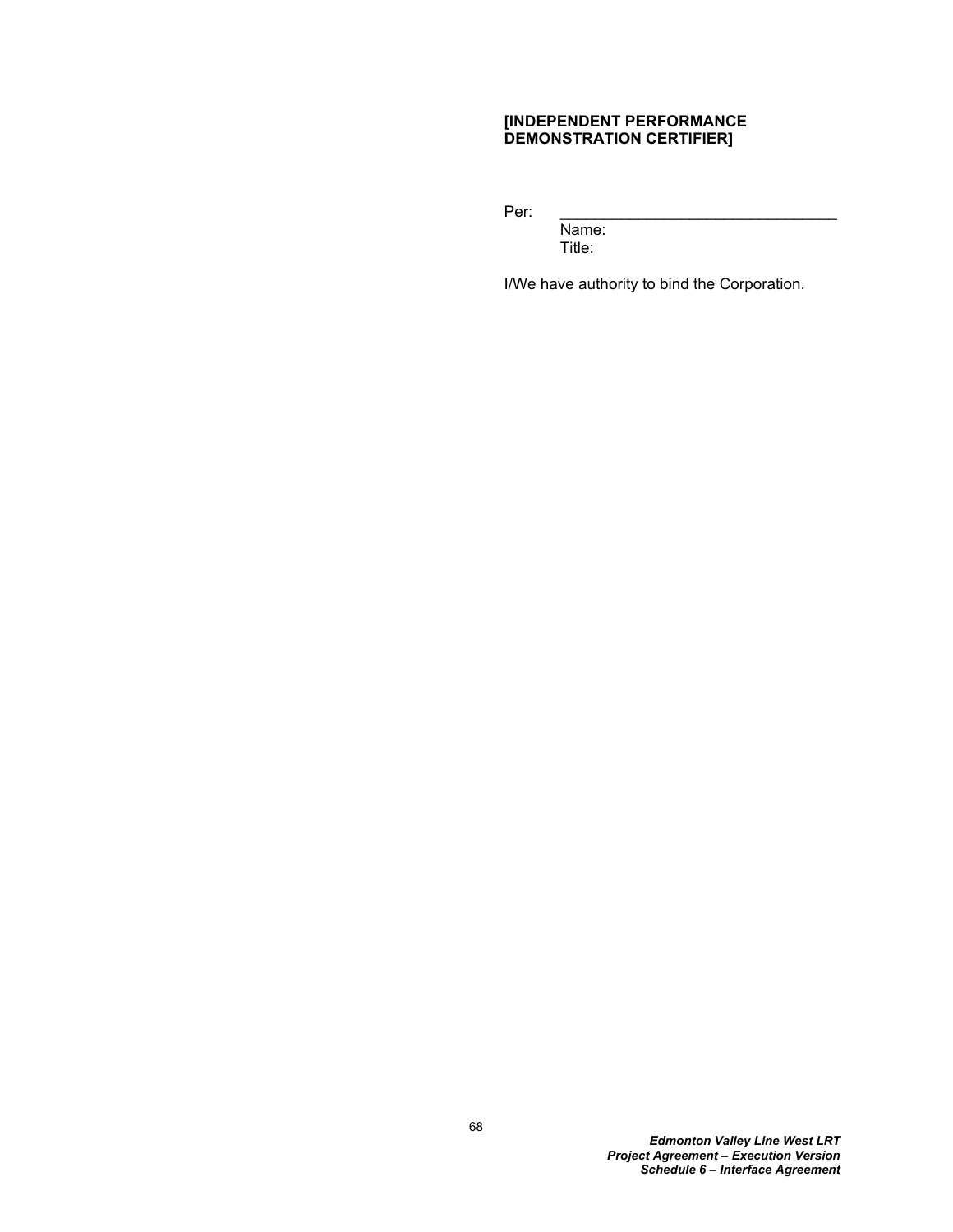## **APPENDIX 5A FUNCTIONS**

The IPDC shall, subject to the provisions of the Interface Agreement, provide the services as set out below*.* In the event of a conflict between any provision of this Agreement, including this Appendix 5A and a provision of the Interface Agreement, the Interface Agreement shall prevail*.*

# <span id="page-72-0"></span>**1. General**

- **1.1** The IPDC shall do everything expressed in, or reasonably to be implied from, the Interface Agreement, the Project Agreement and the LRV Contract as the functions of the IPDC*.*
- **1.2** Without limiting the other provisions of this Agreement and the Interface Agreement, and without prejudice to the generality of Section [1](#page-72-0) *[General]* of this Appendix, in order for the IPDC to perform in accordance with the standards required of the IPDC under this Agreement, the IPDC shall, amongst other things, provide the following services and perform the following functions:
	- (a) throughout the term of the Agreement, the IPDC shall:
		- (i) consult with any IA Party Persons;
		- (ii) conduct inspections of the Infrastructure;
		- (iii) attend at and observe Project Co Commissioning and LRV Supplier commissioning activities; and
		- (iv) conduct inspections of the LRVs,

as the IPDC determines is required for purposes of the performance of the IPDC's functions under the Interface Agreement;

- (b) the IPDC's Representative shall chair the Performance Demonstration Committee throughout the term of this Agreement and shall be responsible to keep minutes of all recommendations, action items and meetings of the Performance Demonstration Committee and circulate such minutes to each of the members of the Performance Demonstration Committee within five (5) Business Days of the holding of the meeting, including all relevant recommendations or the action items;
- (c) assign the underlying root causes of Failures to the appropriate IA Party based on the information provided by IA Parties involved in Performance Demonstration; and
- (d) act as an arbiter when disputes arise in identifying the underlying root causes of Failures.

## **2. Completion of Infrastructure Performance Demonstration**

## **2.1 Review by the IPDC**

Upon delivery by Project Co to the IPDC of:

(a) an application for a Certificate of Infrastructure Performance Demonstration Completion pursuant to Section 4.2 *[Application for Certificate of Infrastructure Performance Demonstration Completion]* of Schedule 7 *[Performance Demonstration Requirements]* to the Project Agreement; and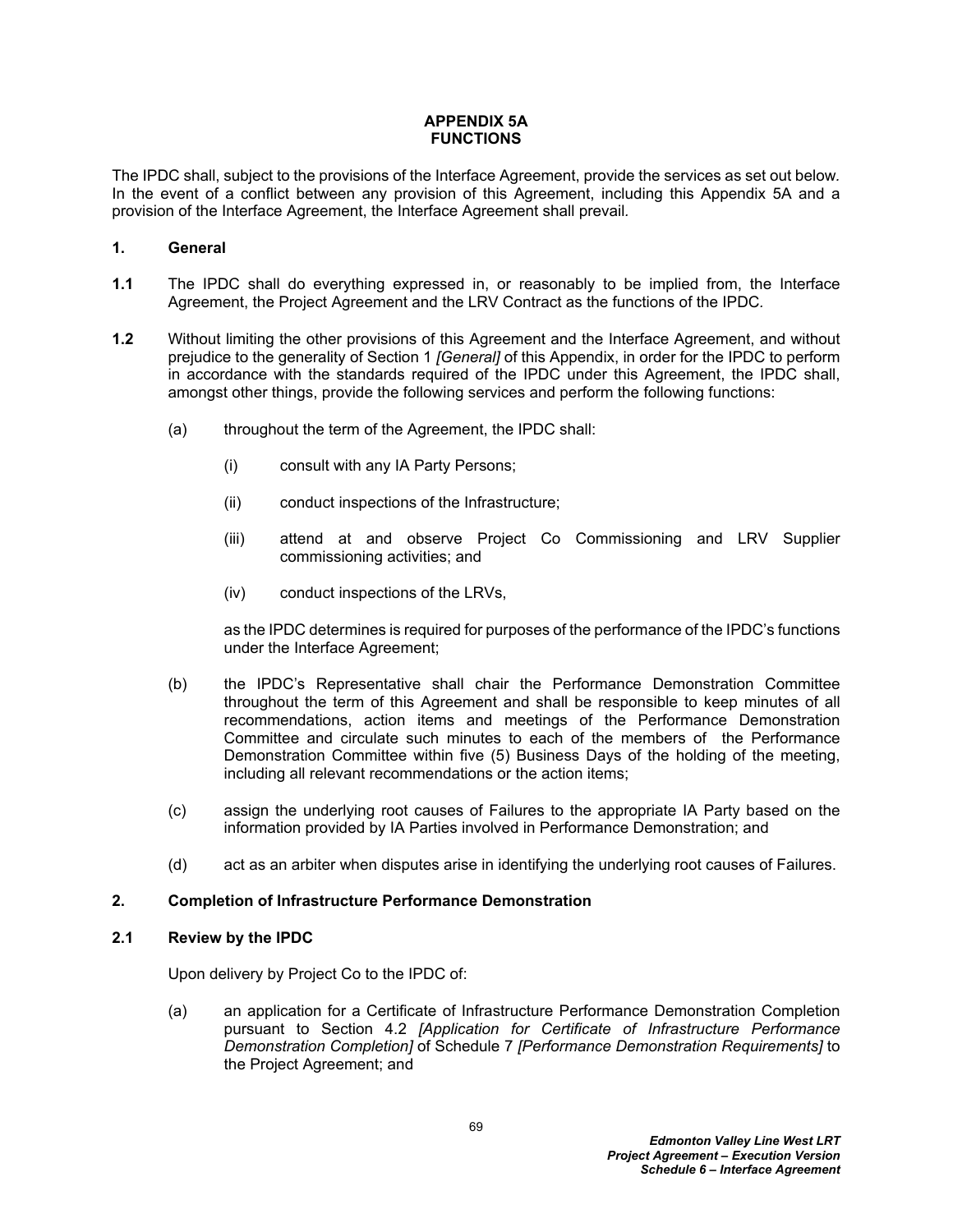(b) all relevant supporting documentation in accordance with Schedule 7 *[Performance Demonstration Requirements]* to confirm that all conditions precedent as described in Section 4.1 *[Conditions Precedent to Completion of Infrastructure Performance Demonstration]* of Schedule 7 *[Performance Demonstration Requirements]* to the Project Agreement have been satisfied,

the IPDC shall review all such supporting documentation to determine whether all conditions precedent as described in Section 4.1 *[Conditions Precedent to Completion of Infrastructure Performance Demonstration]* of Schedule 7 *[Performance Demonstration Requirements]* to the Project Agreement have been satisfied.

## **2.2 Certification of Infrastructure Performance Demonstration Completion**

No longer than ten (10) Business Days after the submission of the documents pursuant to Section 4.3 *[Review by the IPDC]* of Schedule 7 *[Performance Demonstration Requirements]* to the Project Agreement, the IPDC shall either:

- (a) issue the Certificate of Infrastructure Performance Demonstration Completion, (the **"Certificate of Infrastructure Performance Demonstration Completion"**), stating the date, to Project Co; or
- (b) notify Project Co of its decision not to issue the Certificate of Infrastructure Performance Demonstration Completion and state the reasons in detail for such decision.

Any dispute in connection with or arising out of failure of the IPDC to issue the Certificate of Infrastructure Performance Demonstration Completion shall, unless otherwise agreed in writing by the Parties, be resolved in accordance with Schedule 20 *[Dispute Resolution Procedure]* to the Project Agreement.

#### **2.3 Completion of Further Measures for Infrastructure Performance Demonstration Completion**

In the event the IPDC delivers a notice under Section 4.4 of Schedule 7 *[Performance Demonstration Requirements]* to the Project Agreement, subject to Section 3.2(a) of Schedule 7 *[Performance Demonstration Requirements]* to the Project Agreement, Project Co may at any time thereafter submit such additional documentation as necessary or appropriate to remove the cause of the IPDC's refusal to issue the Certificate of Infrastructure Performance Demonstration Completion. Upon submission of such additional documentation, the IPDC shall review such documentation and the provisions of Section 4.4 *[Certification of Infrastructure Performance Demonstration Completion]* and Section 4.5 *[Completion of Further Measures for Infrastructure Performance Demonstration Completion]* of Schedule 7 *[Performance Demonstration Requirements]* to the Project Agreement, inclusive, shall thereafter apply to additional documentation *mutatis mutandis*.

#### **3 Completion of LRV Performance Demonstration**

## **3.1 Review by the IPDC**

Upon delivery by LRV Supplier to the IPDC of:

- (a) an application for a Certificate of LRV Performance Demonstration Completion pursuant to Section <\*> of Schedule <\*> to the LRV Contract; and
- (b) all relevant supporting documentation in accordance with the LRV Contract to confirm that all conditions precedent as described in the LRV Contract have been satisfied,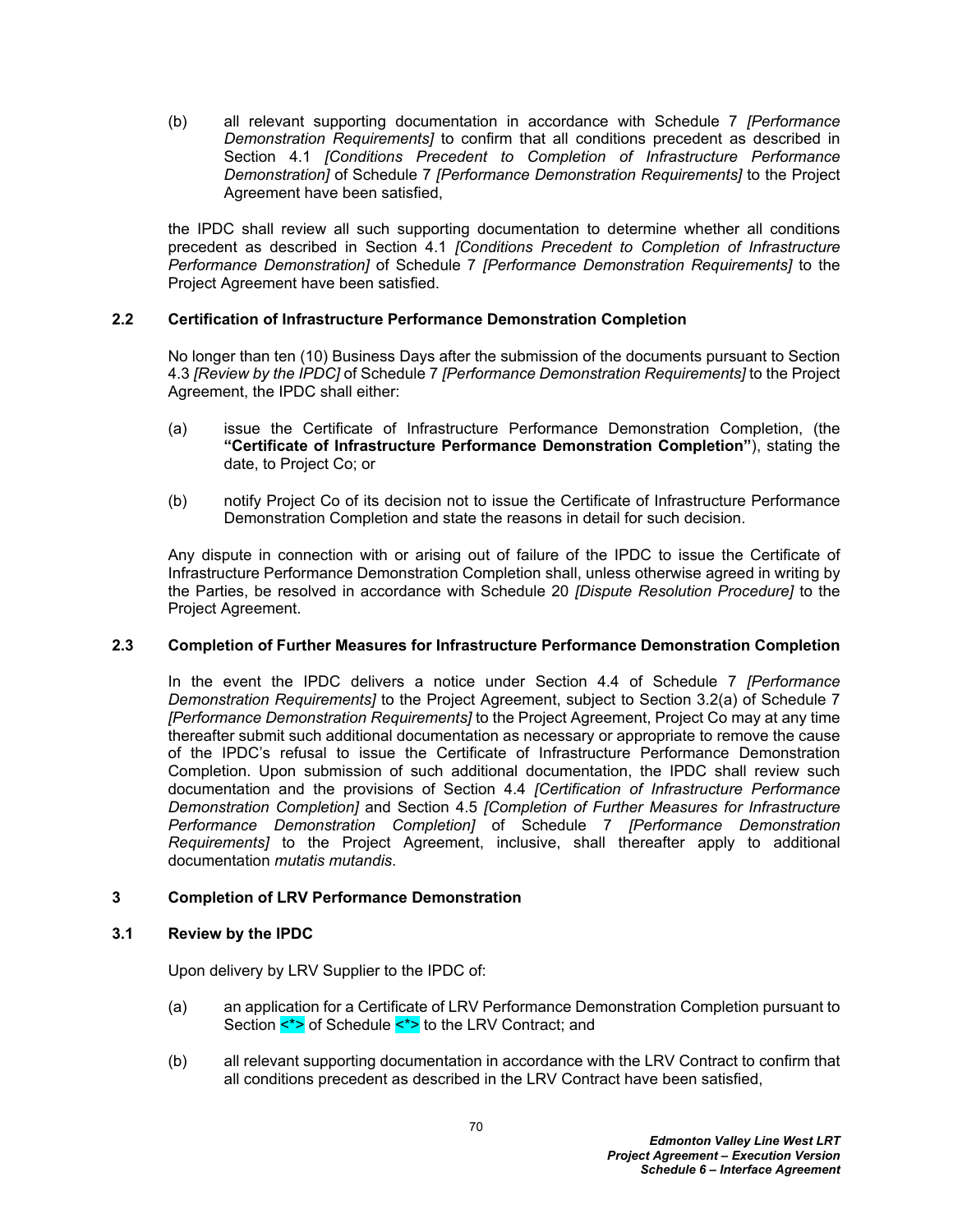the IPDC shall review all such supporting documentation to determine whether all conditions precedent as described in the LRV Contract have been satisfied.

## **3.2 Certification of LRV Performance Demonstration Completion**

No longer than ten (10) Business Days after the submission of the documents pursuant to the LRV Contract, the IPDC shall either:

- (a) issue the Certificate of LRV Performance Demonstration Completion, (the **"Certificate of LRV Performance Demonstration Completion"**), stating the date, to LRV Supplier; or
- (b) notify LRV Supplier of its decision not to issue the Certificate of LRV Performance Demonstration Completion and state the reasons in detail for such decision.

Any dispute in connection with or arising out of failure of the IPDC to issue the Certificate of LRV Performance Demonstration Completion shall, unless otherwise agreed in writing by the Parties, be resolved in accordance with Schedule <\*> to the LRV Contract*.*

#### **3.3 Completion of Further Measures for LRV Performance Demonstration Completion**

In the event the IPDC delivers a notice under the LRV Contract, subject to the applicable provisions of the LRV Contract, LRV Supplier may at any time thereafter submit such additional documentation as necessary or appropriate to remove the cause of the IPDC's refusal to issue the Certificate of LRV Performance Demonstration Completion. Upon submission of such additional documentation, the IPDC shall review such documentation and the relevant provisions of the LRV Contract, inclusive, shall thereafter apply to additional documentation *mutatis mutandis*.